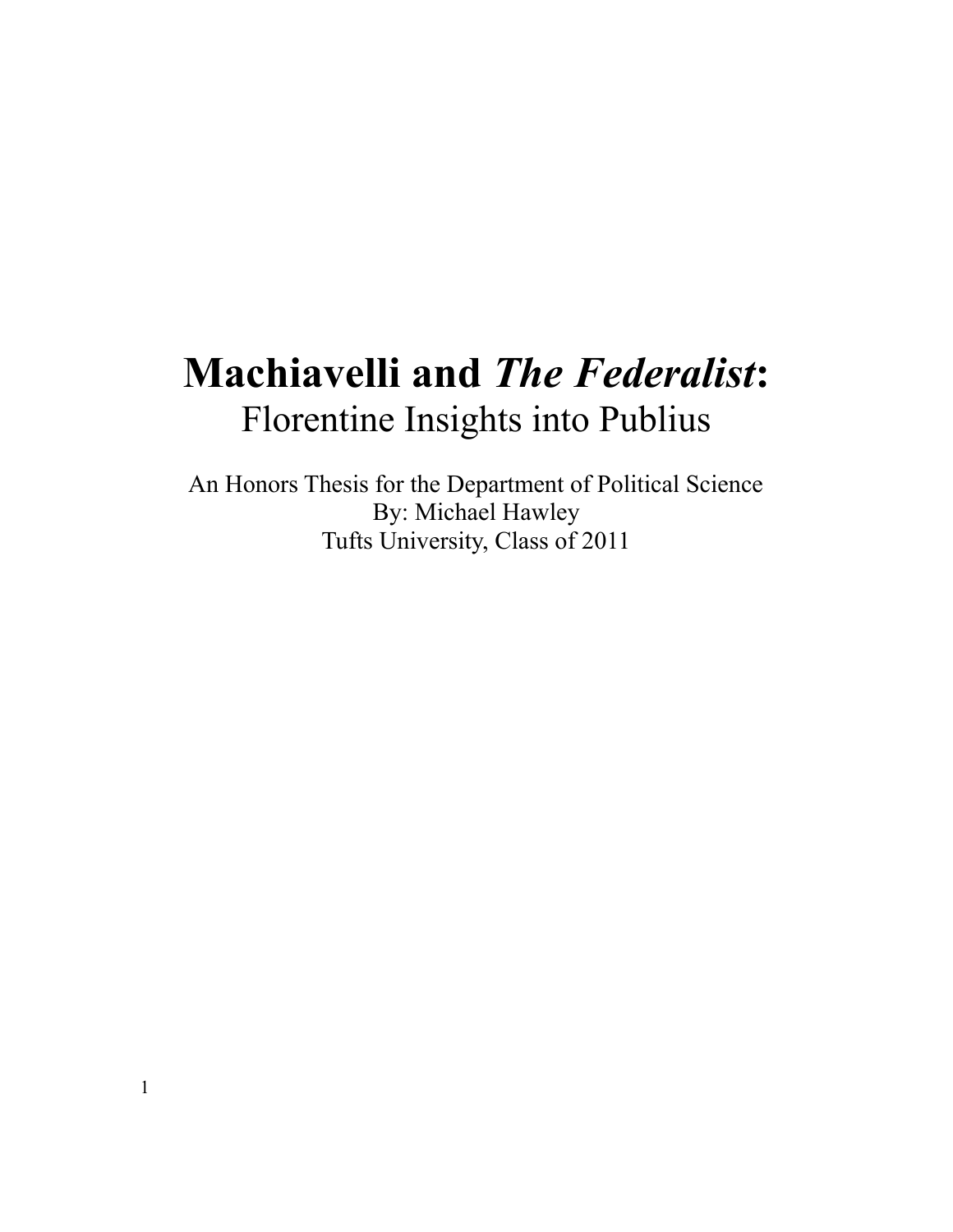#### **I: Introduction**

No less an authority than James Madison himself described *The Federalist* Papers as the "most useful exposition of the principles of the Constitution."<sup>[1](#page-1-0)</sup> Written chiefly by Madison and Alexander Hamilton, *The Federalist* argued for the adoption of the new Constitution to replace the inadequate Articles of Confederation. Both men had been among the central figures of the Constitutional Convention. Hamilton, an immigrant from the British West Indies and former aid to General George Washington, had been one of the most influential critics of the weakness of the central government under the Articles and a persistent advocate for reform. Madison, a native of Virginia, had been a successful politician and was subsequently credited as the chief architect of the finalized Constitution. Although neither considered the document perfect, they shared a firm conviction that it was a desperately needed improvement. They therefore undertook to write *The Federalist* under the pen name of *Publius* (after one of the fathers of the Roman Republic) to articulate the reasoning behind the Constitution and to refute the arguments of their anti-federalist opponents. Of the eighty-five articles that made up *The Federalist Papers,* Hamilton wrote fifty-one, and Madison wrote twenty-nine (with John Jay contributing five).

<span id="page-1-0"></span><sup>1</sup> - Paul Rahe, *Republics Ancient and Modern* (Chapel Hill: University of North Carolina Press, 1994), 680.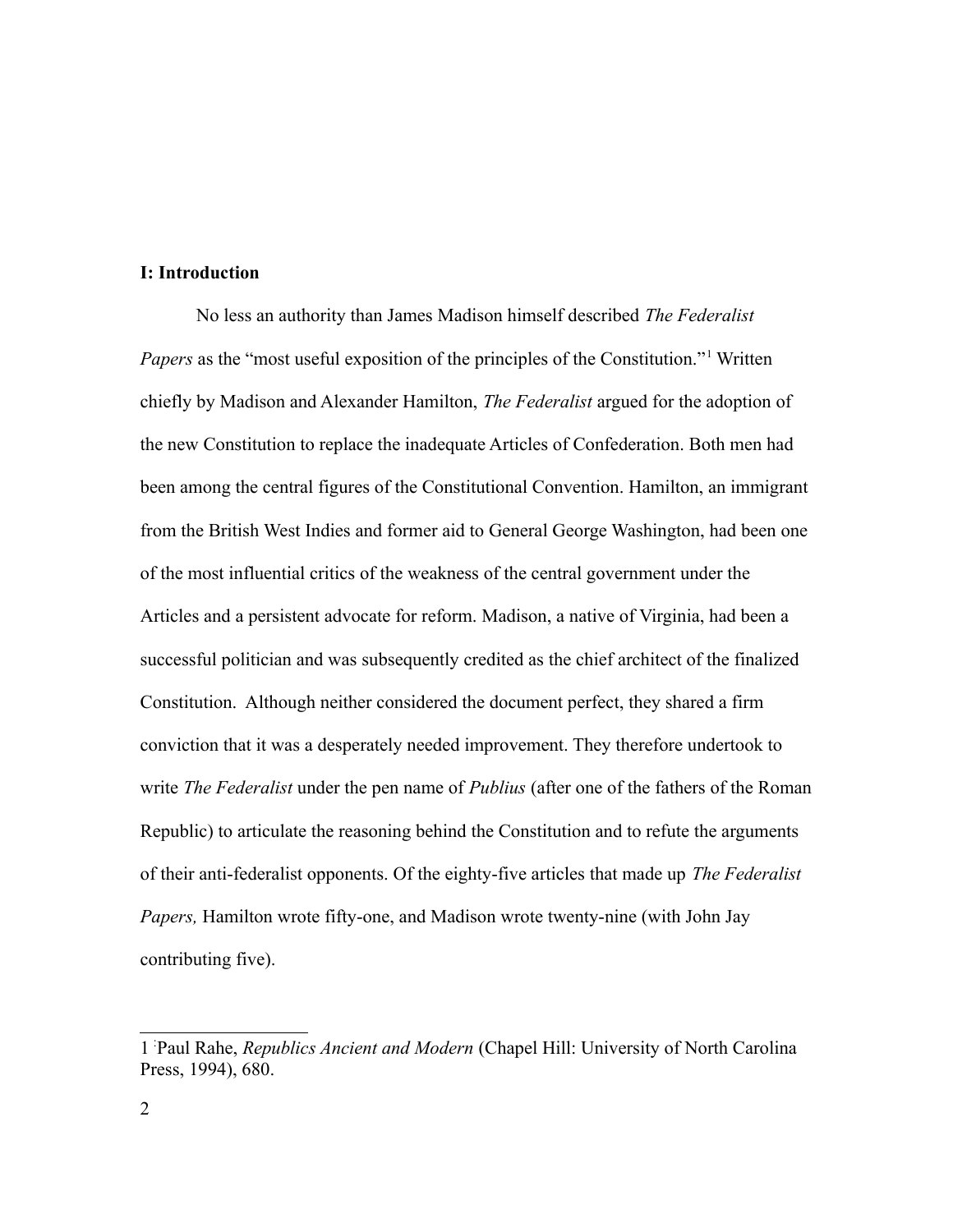Yet, despite their unity on the issue of ratification, Madison and Hamilton would soon go on to become bitter political rivals, with sharply divergent visions for America's future. For this reason, it is less surprising that within *The Federalist*, one finds Hamilton and Madison in tension not merely with the Anti-Federalists, but also with each other. Hamilton and Madison's political philosophies for America achieve an imperfect synthesis within *The Federalist*. While the two men are in wholehearted agreement on some points, at others one perceives significant differences in tone and emphasis, and at times, even outright contradiction. Because these two towering figures had such a great impact on the nascent United States before and after the ratification of the Constitution, understanding the dialogue between them is essential to understanding some of the fundamental principles and tensions upon which the United States was founded.

This thesis sets out to explore this unique discussion between the two great American founders, through the prism of Niccolo Machiavelli. Although the republicanism of the American Founding, and *The Federalist Papers* in particular, has been scrutinized and studied carefully many legions of scholars, few have sought insight into this period from the thought of Machiavelli. The neglect of Machiavelli is somewhat surprising in light of his status as one of history's greatest republican theorists. Although the Florentine goes unmentioned by Madison and Hamilton in *The Federalist,* there are two good reasons for turning to him. First, indices of both Americans' personal correspondence reveal that they had carefully read Machiavelli. Moreover, many of the thinkers whom Madison and Hamilton more openly credit were themselves deeply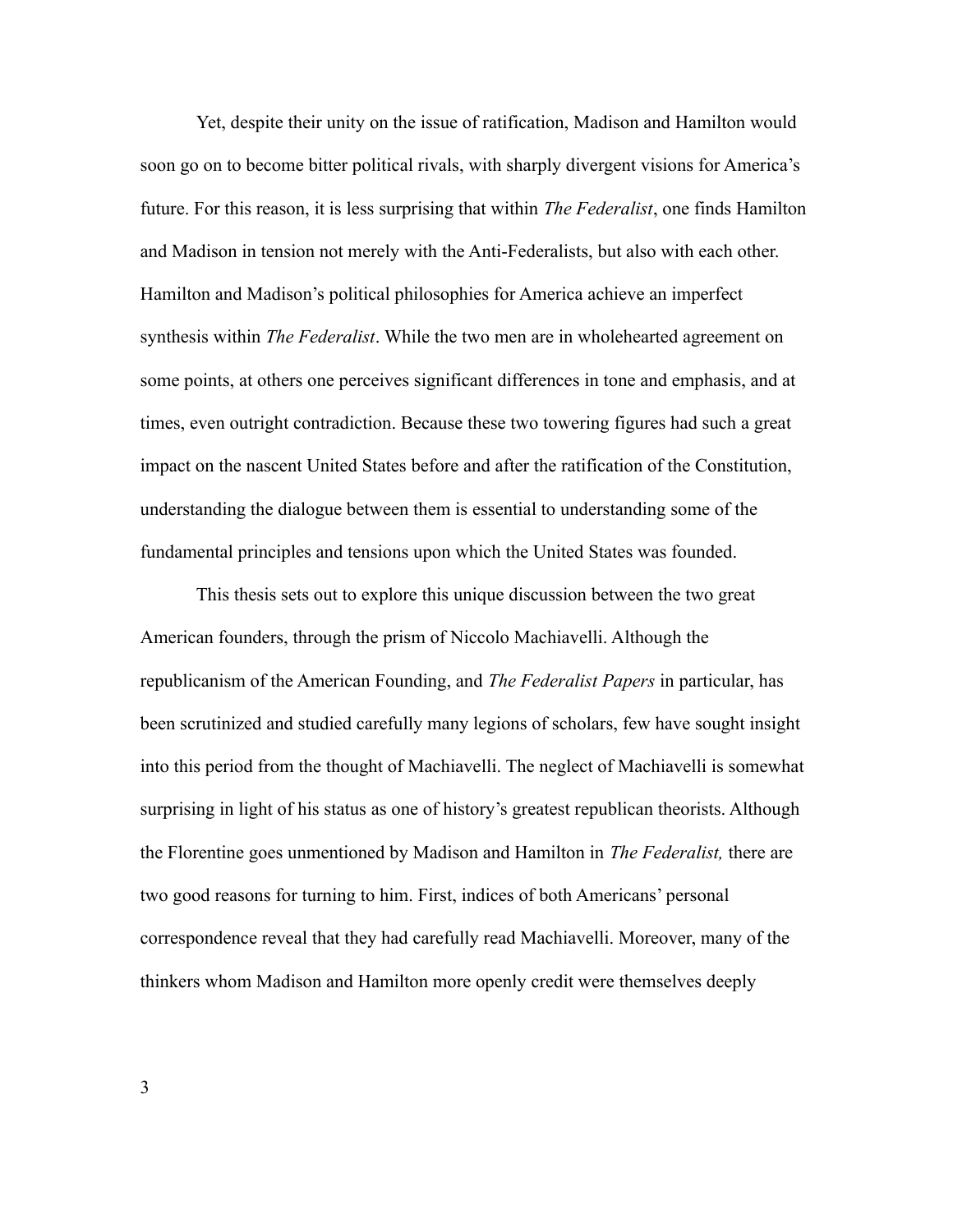affected by Machiavelli. This suggests that Machiavelli's thought likely influenced the Americans through direct and indirect channels.

The second reason for turning to Machiavelli is related to the first, but is of greater importance to the methodology of this thesis. We intend here textual interpretation, an exegesis of some the key themes of *The Federalist*. While written for public consumption, *The Federalist* makes complex philosophical arguments about government. Moreover, since the Constitution was in fact ratified and has successfully endured through to the present, *The Federalist* takes on even greater significance: its theoretical reasoning has manifested in real-world application. For these reasons, it merits study in its own right, and not merely insofar as it fits into the march of intellectual history. We seek to understand the complex dynamic between Madison and Hamilton as expressed in *The Federalist*. In this light, we turn to Machiavelli as a great political theorist, whose insights into politics—republican politics especially— can help us understand the issues with which Madison and Hamilton grapple. Evidence of Machiavelli's influence on the Americans is useful to our project of using him to understand their thought, but it is not necessary. Regardless of whether the intellectual pedigree of the Americans' ideas can be traced back to the Florentine with confidence, Machiavelli's profound understanding of the dynamics of republican politics can still enlighten us about some of the reasons for agreement and divergence between Madison and Hamilton.

We find that many of the areas of agreement between Madison and Hamilton take place on Machiavellian terms. An appreciation of human nature as deeply flawed and characterized by an insatiable lust for power forms the cornerstone of politics of Madison

4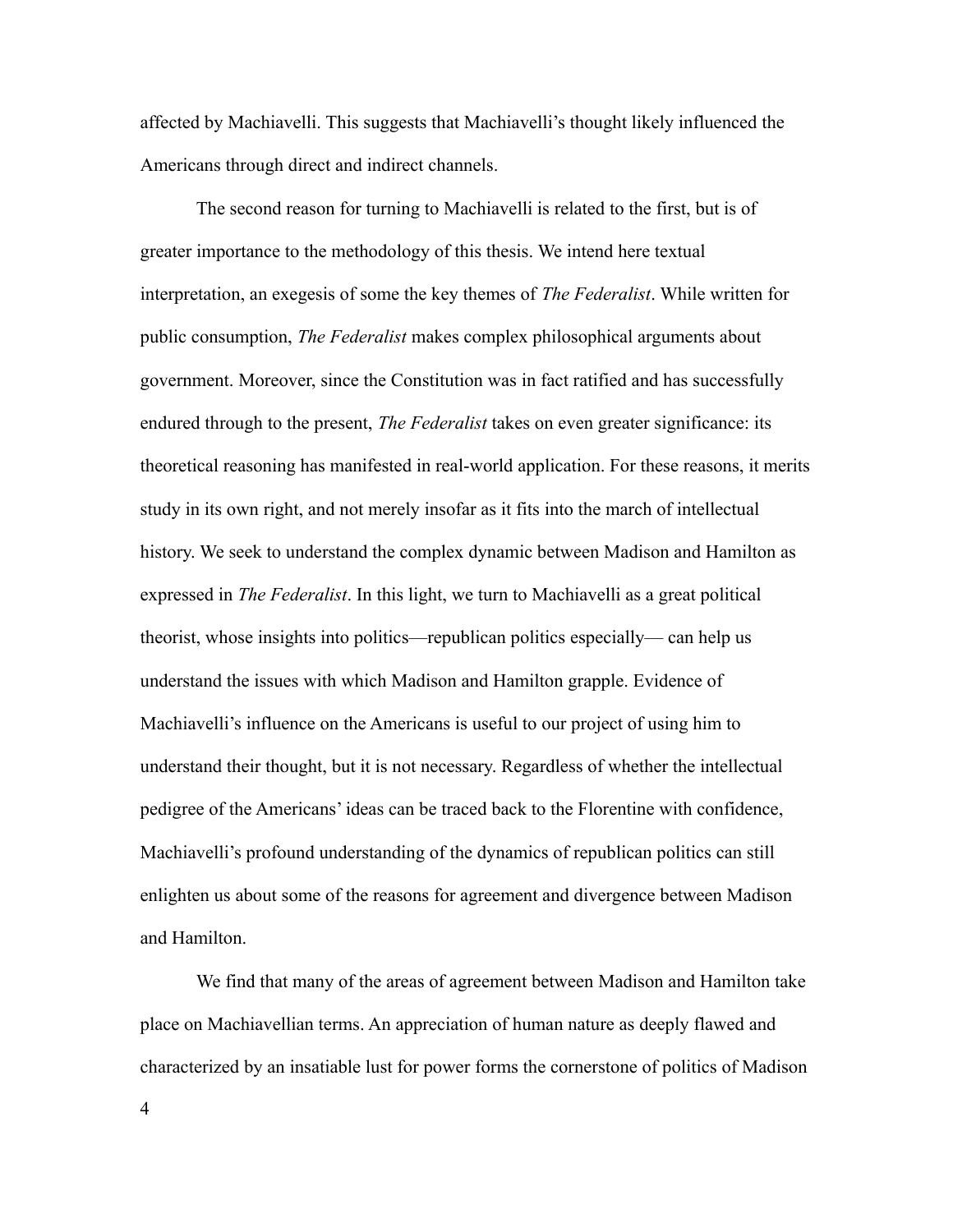and Hamilton. Moreover, Madison and Hamilton follow Machiavelli in perceiving a divide between the elite few and the populous mass. Machiavelli helps us to comprehend how thinkers would construct governments and ideals of civic virtue on the basis of this understanding of the character of the raw material of human society. In addition, this thesis contends that Madison and Hamilton ultimately diverge on the question of what sort of republic America ought to become. This break seems to occur on precisely the fault line established by Machiavelli of the two types of republics: Rome and Sparta.

This thesis then argues that the interplay between the Americans' general agreement on the basic qualities of human nature and their disagreement about the ideal character of the American republic is essential to understanding the overall political philosophy of *The Federalist*. This dynamic, which appears to take place along distinctively Machiavellian lines, then informs the discussion between Madison and Hamilton on two other important topics.

First, on the basis of their visions of human nature and their aspirations for the type of republic America ought to be, Madison and Hamilton address the issue of restraint and empowerment. All governments must ensure that individuals and groups have some amount of power to accomplish the goals of the society. Yet, if men are naturally motivated by an unquenchable *libido dominandi*, governments must also employ a system of restraint to prevent the emergence of tyranny. How the American government ought to balance these competing necessities of restraint and empowerment is a central theme of *The Federalist*, and can be powerfully illuminated by Machiavelli.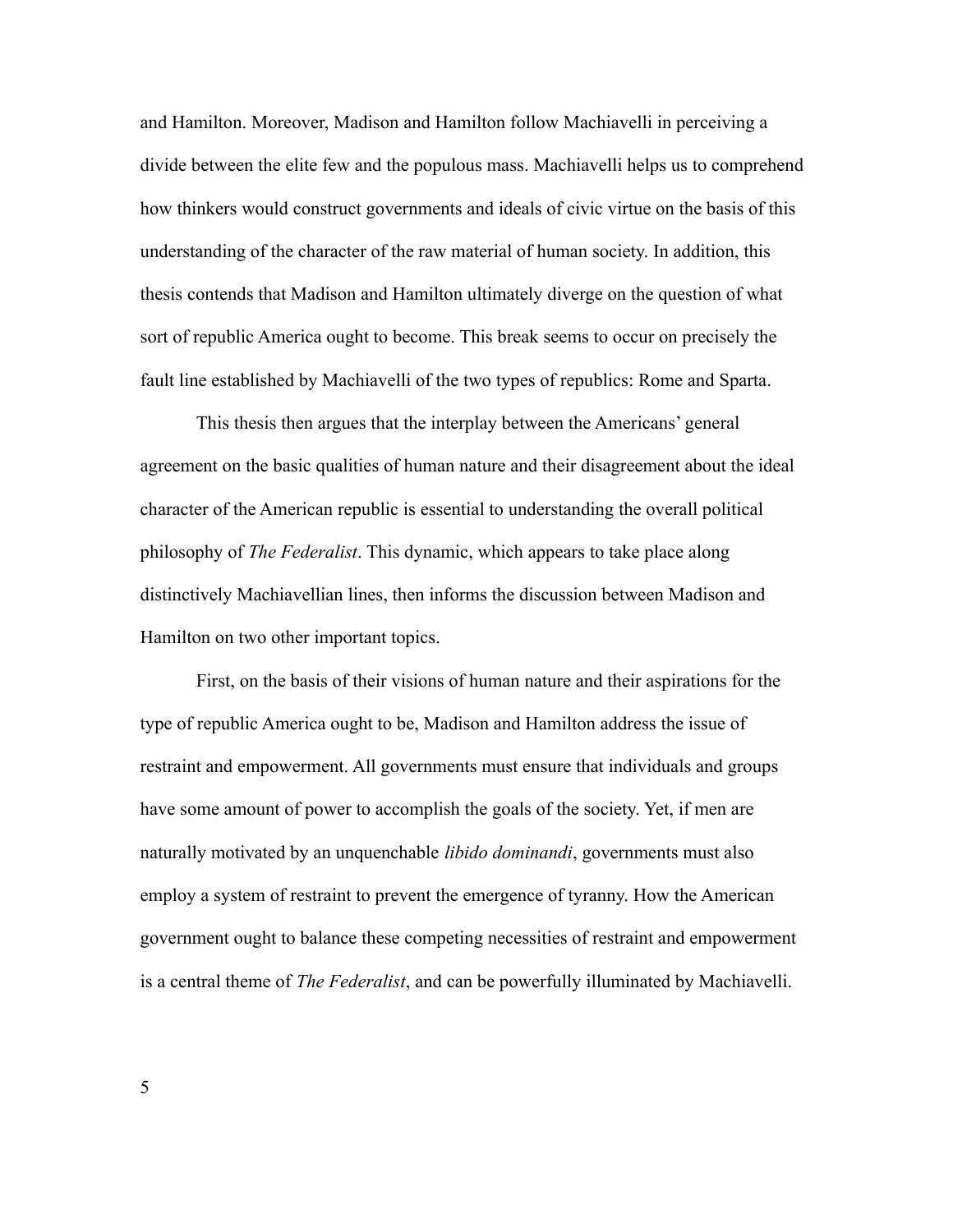Second, Madison and Hamilton follow Machiavelli in their deep concern for republican virtue. While certain aspects of man's character in society are unalterable, there are other qualities that may be cultivated or repressed. Depending on what sort of republic one envisions, one will necessarily seek to encourage certain tendencies while inhibiting others. The qualities of character beneficial to the polity constitute republican virtue. Here again, we find the ideas of Madison and Hamilton illuminated by Machiavelli.

This thesis will therefore trace the discussion between Madison and Hamilton first through the broader questions of human nature and the intended character of the American republic. On the basis of that exploration, it will follow the Americans' dialogue through questions of restraint and empowerment and republican virtue.

Although the majority of the secondary literature dealt with in this thesis will be incorporated into the body of the work, there are two issues raised by scholars that need to be addressed in the introduction. If left unanswered, these objections would undermine the very premises of the thesis.

Paul Rahe argues in *Republics Ancient and Modern* that "*The Federalist* is less a treatise in political philosophy composed for the ages than a work of political rhetoric aimed at a particular audience."[2](#page-5-0) If Rahe's characterization is correct, any attempt to extract consistent theoretical doctrines from the *Federalist*—or to use it to illuminate the true thought behind the Constitution— would not only be in vain, but would also be a gross misuse of the document. In fact, Rahe's point does have some limited validity; *The Federalist* was indeed written during a period of intense debate over the Constitution's

<span id="page-5-0"></span><sup>2</sup> - Ibid., 573.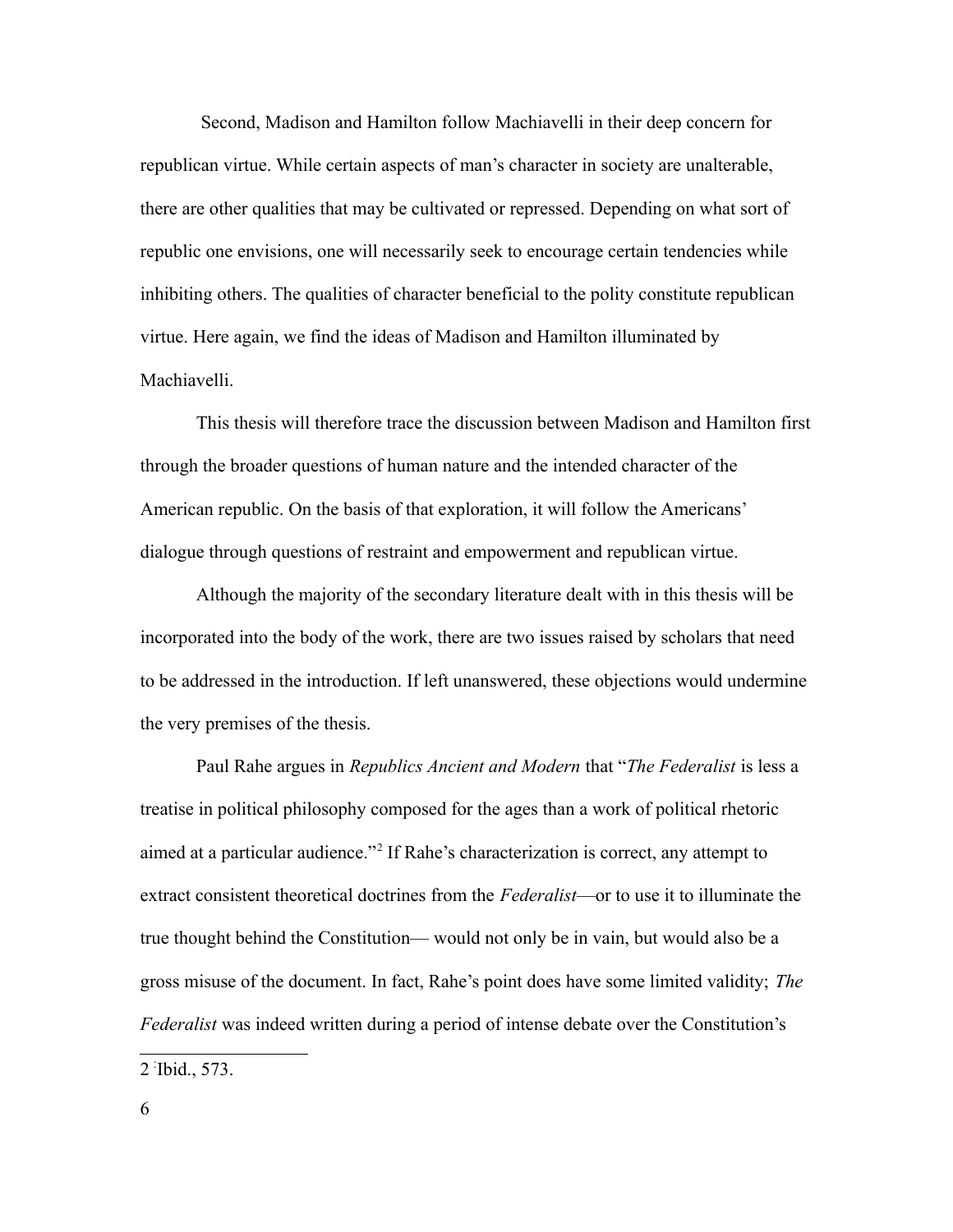ratification, and certainly the authors sought to persuade the public to support Constitution. However, Rahe himself furnishes perhaps the best piece of evidence to suggest that *The Federalist* was always more than simply political rhetoric. Rahe quotes James Madison, writing long after the ratification controversy had ended: "the 'Federalist' may fairly enough be regarded as the most authentic exposition of the text of the federal Constitution, as understood by the Body which prepared and the Authority which accepted it."[3](#page-6-0) Such a claim by one of the chief authors of *The Federalist* would seem to support our method of approaching it.

Furthermore, as one simply reads *The Federalist*, one finds by empirical observation that the work includes much that is typical of any other work of political theory: arguments about the nature of man, the relationship of the individual to the state, the proper internal organization of the state, the ends of political society, the role of foreign policy, and the authors' engagement with the ideas of other political theorists. [4](#page-6-1) Thus, it appears fully justifiable to approach *The Federalist* in the manner of this paper and to read it as a work of political theory.

The second major objection to the premises of this paper is best articulated by Luigi Bassani. Bassani argues that at the time of the American founding, "Machiavelli was not influential on American political thought."<sup>[5](#page-6-2)</sup> Bassani cites the fact that the

<span id="page-6-0"></span>3 - Ibid., 680

<span id="page-6-1"></span><sup>4</sup> - In addition, we find scholarly precedent for treating *The Federalist* as a work of political philosophy in Pocock's *Machiavellian Moment*, and Stourzh's *Alexander Hamilton and the idea of Republican Government*.

<span id="page-6-2"></span><sup>5</sup> -Luigi Bassani, "Machiavelli and Revolutionary America: Beyond the Republican Paradigm," in *Anglo-American Faces of Machiavelli*, ed. Alessandro Arienzo and Gianfranco Borrelli (Rome: Polimetric Publisher, 2009), 401. 7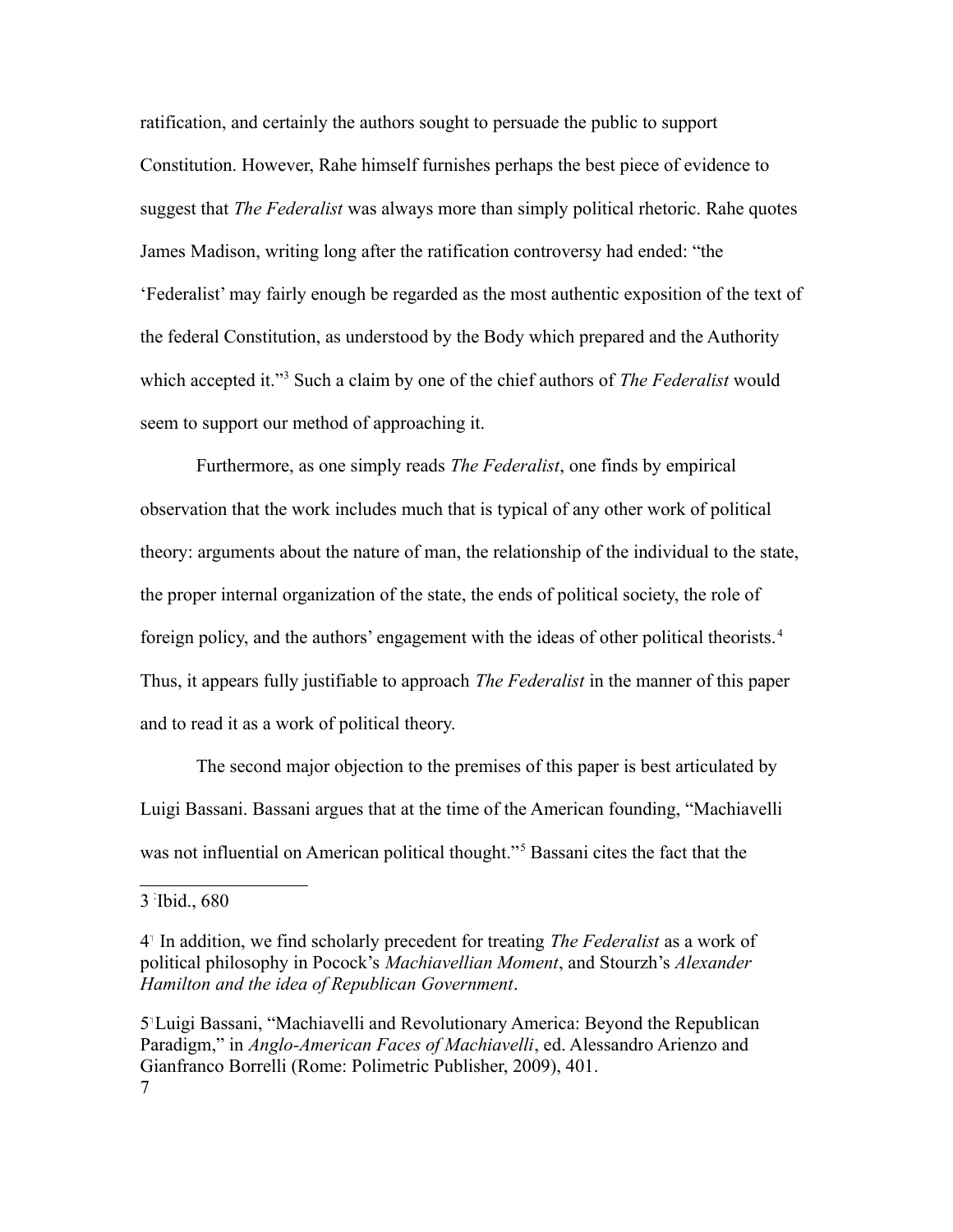members of the founding generation rarely mentioned Machiavelli in their public writings.<sup>[6](#page-7-0)</sup> But, Bassani fails even to mention the possibility that, like previous and subsequent generations, the founders recognized that Machiavelli's thought was disreputable in public discourse, and that acknowledging a debt to the Florentine could well discredit one's own argument. This line of reasoning would certainly account for Madison's and Hamilton's reticence to discuss Machiavelli by name. Furthermore, J.G.A. Pocock's seminal work, *Machiavellian Moment*, makes a powerful case that the Revolutionary generation, far from being insulated from Machiavelli, was in fact "anchored in that Aristotelian and Machiavellian tradition."<sup>[7](#page-7-1)</sup> He identifies "Machiavellian assumptions" as a central part of the dominant discourse of the Founding Fathers.

 Paul Rahe, Gerald Stourzh, and others provide copious (albeit, often circumstantial) evidence of Machiavelli's influence on the founders—Madison and Hamilton in particular. <sup>[8](#page-7-2)</sup> Again, one can look to the text of *The Federalist* itself for support, and one finds there a multitude of examples that strongly suggest that Madison and Hamilton both dealt substantively with Machiavelli's arguments and ideas. However, as discussed above, evidence that Machiavelli had a strong influence on the Madison and Hamilton is merely useful in our peculiar method of approaching *The Federalist*. It is not

<span id="page-7-0"></span>6 - Ibid., 387.

### <span id="page-7-1"></span>7 - J.G.A. Pocock, *The Machiavellian Moment: Florentine Political Thought and the Atlantic Republican Tradition* (Princeton: Princeton University Press, 1975), 506.

<span id="page-7-2"></span>8 - John Harper, in *American Machiavelli*, also offers an intriguing bit of evidence to support Machiavelli's influence on Hamilton. In 1798, Hamilton wrote another series of public arguments under the pseudonym of Titus Manlius. Plutarch, Hamilton's 'usual source' does not tell the story of Titus Manlius. Machiavelli is perhaps the most prominent available source who does. This fact alone proves nothing, but is intriguingly suggestive of a closer tie between Hamilton and the Florentine.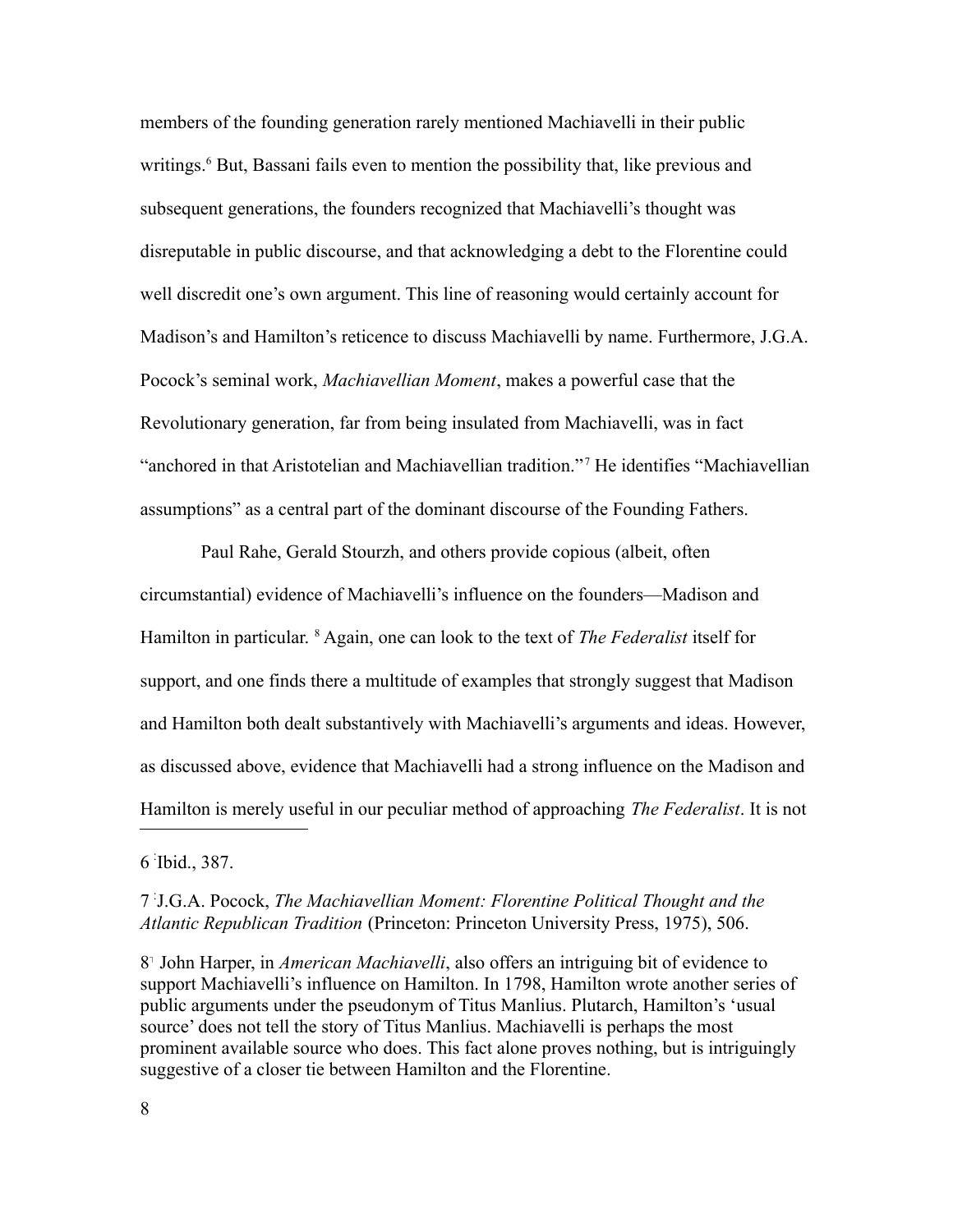essential to our project to establish that, on any given point, Madison or Hamilton writes under the direct or indirect influence of Machiavelli. Rather, if we find Machiavellian dynamics expressing themselves in the thought of the Americans, that alone is sufficient cause for us to turn to him for enlightenment and elucidation.

This paper will chiefly appeal to the primary texts—*The Federalist* and Machiavelli's two major works: *The Prince* and *The Discourses*— to address the four themes outlined above. There is no scholarly work (known to this author) that exclusively explores *The Federalist Papers* in light of Machiavelli*,* although many scholars have addressed aspects of this topic. Therefore this paper will integrate evidence and arguments from such secondary literature at the relevant points in the body of this work.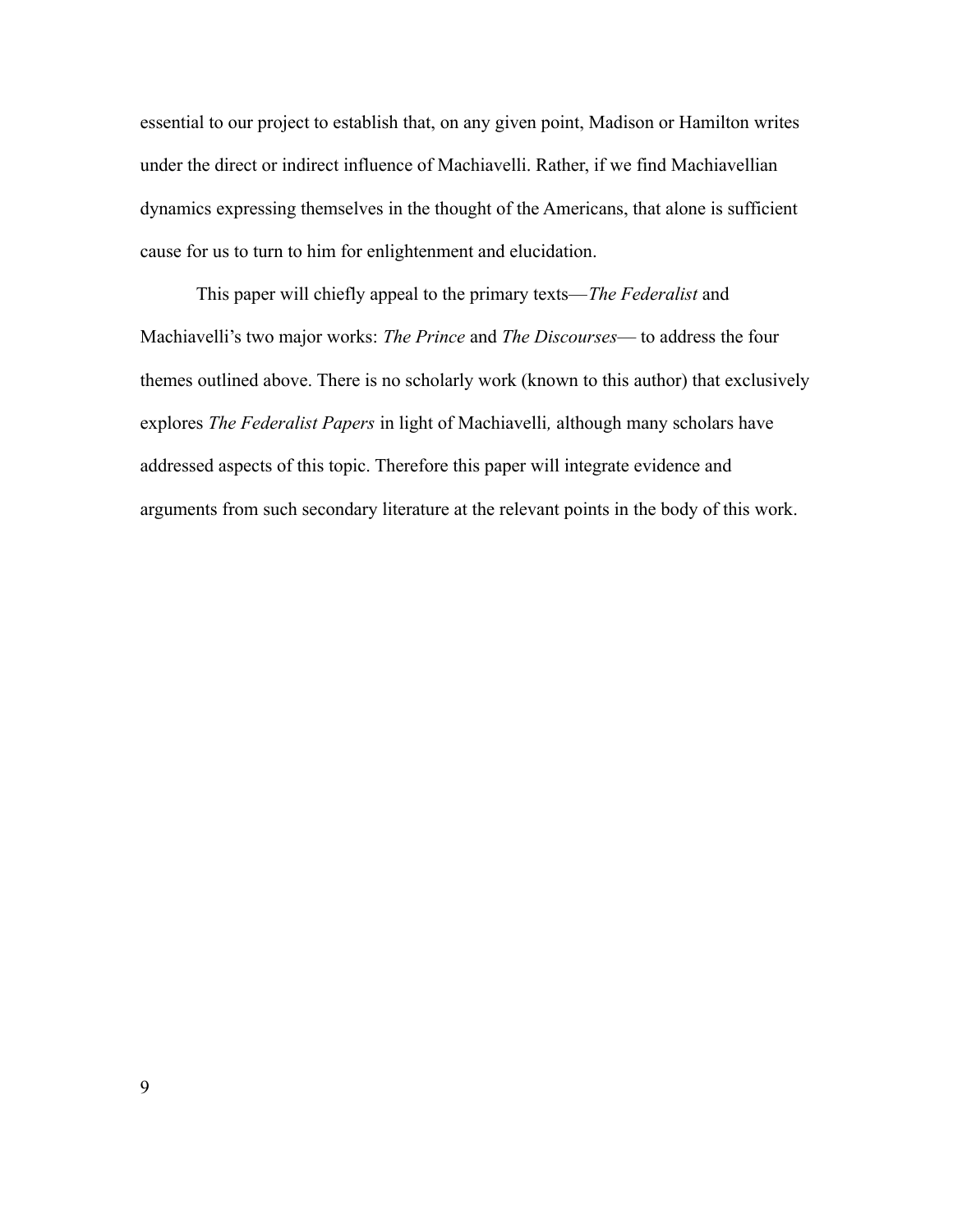### **II: Human Nature (Pt. I: general humanity)**

The precise character of human nature is necessarily a central concern for Machiavelli. Indeed, in a significant way, one might consider it the basis of his entire politics. He insists that in all cases, one should disregard "imagined republics and principalities that have never been seen before or known to exist in truth," and instead consider not how men ought to live, but how they do live.<sup>[9](#page-9-0)</sup> One might well consider the following passage from *Federalist No.* 32 an Americanized paraphrasing of that foundational point of *The Prince*, which distinguishes "men who hope to see the *halcyon scenes of the poetic or fabulous age realized in America*" from "those who believe we are likely to experience a common portion of the vicissitudes and calamities which have fallen to the lot of other nations … such men *must behold the actual situation of their country.*" [10](#page-9-1) It seems that Hamilton and Madison, too, are concerned with the "effectual truth of the thing." $11$ 

 While neither Hamilton nor Madison devotes any of his papers wholly and explicitly to human nature, they too seem to recognize that any practicable proposed constitution must first take human nature into account. As Madison puts it, "what is

<span id="page-9-0"></span><sup>9</sup> - Niccolo Machiavelli, *The Prince*, trans. Harvey C. Mansfield (Chicago: University of Chicago Press, 1998), 61.

<span id="page-9-1"></span><sup>10&</sup>lt;sup>T</sup> Robert Ferguson, ed., *The Federalist* (New York: Barnes and Noble Classics, 2006), 163*.* Emphasis mine. Future citations of *The Federalist* will consist of "*Federalist*" followed by letter number and page number.

<span id="page-9-2"></span><sup>11</sup>- Machiavelli, *The Prince*, 61.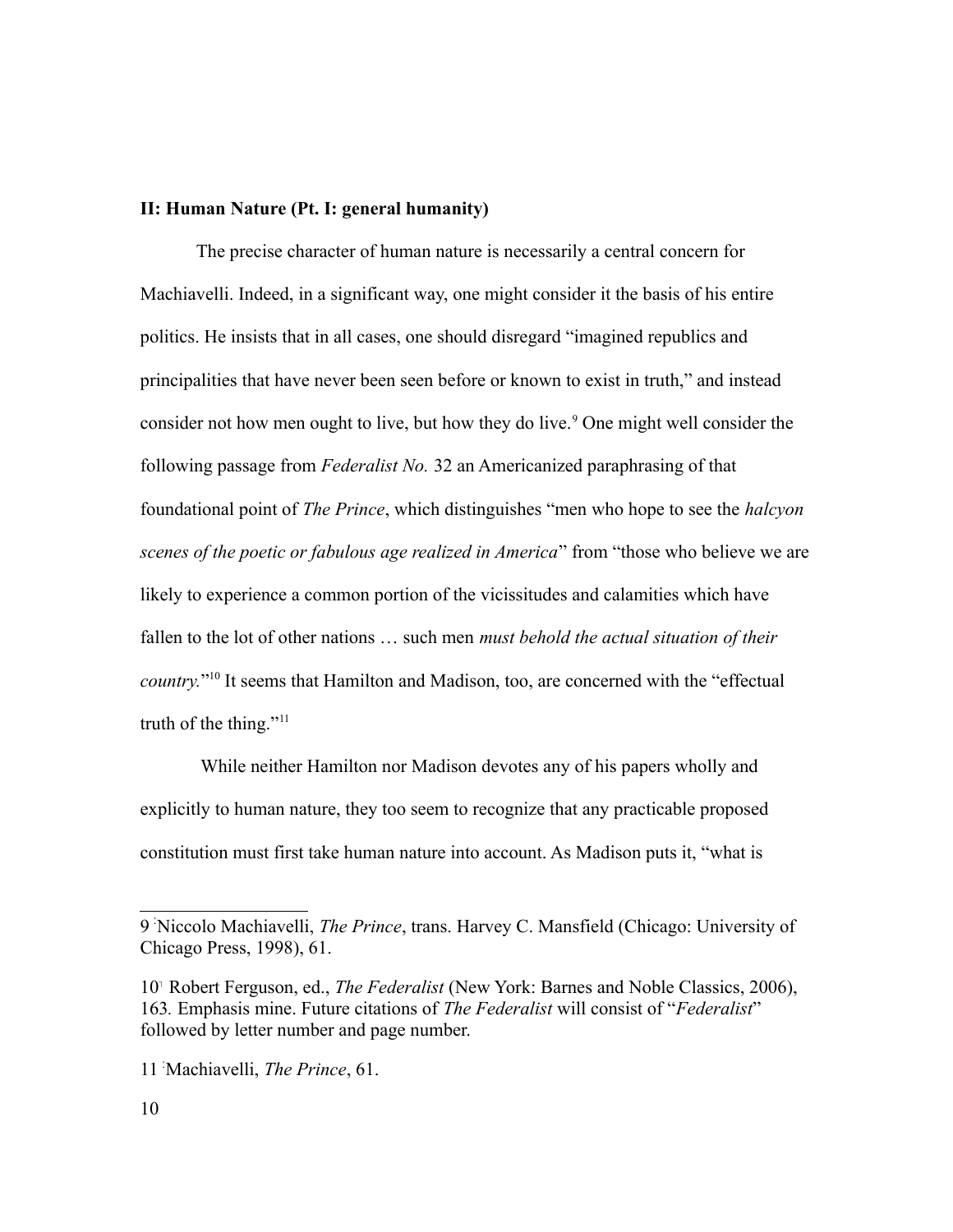government itself but the greatest of all reflections on human nature?" [12](#page-10-0) Therefore, to discover the Federalists' vision of human nature, it is appropriate to seek it in their plan of government.

In the very first *Paper*, Hamilton describes the common qualities of human nature: "ambition, avarice, personal animosity, party opposition, and many other motives, not more laudable than these."<sup>[13](#page-10-1)</sup> This matches neatly with Machiavelli's arresting claim that men are "ungrateful, fickle, pretenders and dissemblers, evaders of danger, eager for gain… men are wicked."[14](#page-10-2) In Madison's first paper, he also sees fit to discuss "the nature of man."[15](#page-10-3) Madison concurs with Hamilton and Machiavelli that men are prone to "faction…ambitiously contending for pre-eminence and power…passions, mutual animosity, much more disposed to vex and oppress each other than to co-operate for their common good."[16](#page-10-4)

Madison and Hamilton both go on to flesh out their generally pessimistic view of human nature. For Madison, men are not angels, nor can they hope to be governed by angels. One cannot expect reason or love of country and fellow men to trump passion and interest. In short, humanity as a whole may be characterized by a thorough "defect of better motives.[17](#page-10-5) Madison also sees the *libido dominandi* at work in the political sphere.

<span id="page-10-1"></span>13-*Federalist 1*, 10.

- <span id="page-10-2"></span>14- Machiavelli, *The Prince*, 66.
- <span id="page-10-3"></span>15-*Federalist 10*, 53.

<span id="page-10-4"></span>16- Ibid.

<span id="page-10-5"></span>17-*Federalist 51*, 289.

11

<span id="page-10-0"></span><sup>12</sup>-*Federalist 51*, 288.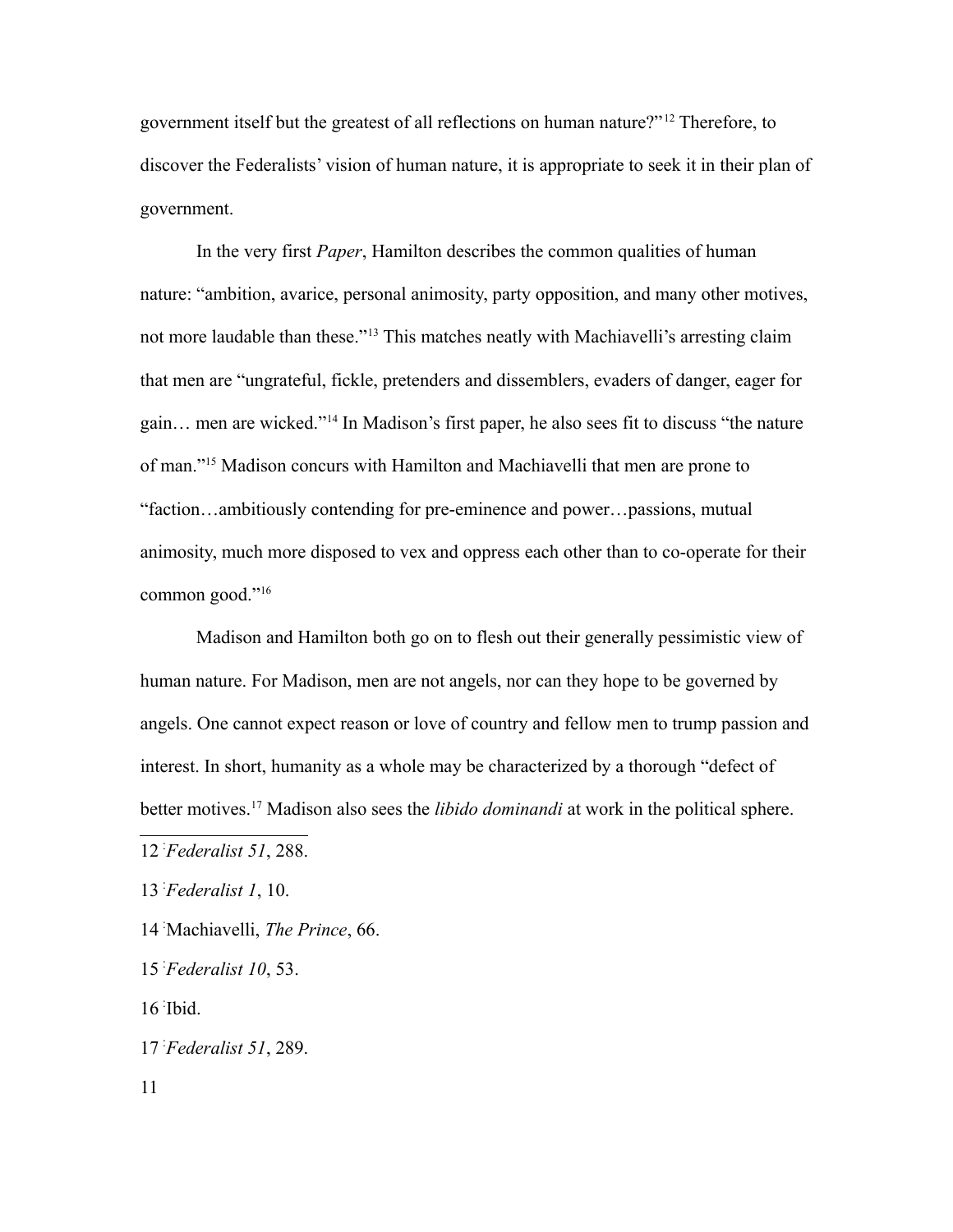According to Madison, those who possess power desire to acquire more: "it will not be denied, that power is of an encroaching nature."<sup>[18](#page-11-0)</sup>

According to Hamilton, "men are ambitious, vindictive and rapacious."[19](#page-11-1) Machiavelli's men are also vindictive and rapacious, ever eager to take revenge for injuries suffered at the hands of another. Hamilton posits that certain qualities, which may not always characterize men as individuals, emerge when men coalesce into groups: "love of power, or the desire for pre-eminence and dominion… the jealousy of power, or the desire of equality and safety."[20](#page-11-2) Although it only has the opportunity to manifest itself when man is in society, this love of power is natural, inextricably part of "the constitution" of man."[21](#page-11-3) Moreover, since neither Madison nor Hamilton considers pre-social man, the qualities that universally emerge in society are, for their practical purposes, equivalent to "nature"

Thus far, Hamilton has not strayed significantly either from Madison or from Machiavelli. He does however, ascribe to social man one important characteristic that cannot be found in either Machiavelli or the *Papers* written by Madison: a commercial drive. Although it is far more tenuously a part of pure human nature, Hamilton suggests that (by his time) the commercial motive has become as strong a force on man's character as the *libido dominandi* when he asks rhetorically: "Is not the love of wealth as domineering and enterprising a passion as that of power or glory?"<sup>[22](#page-11-4)</sup>

<span id="page-11-0"></span>18-*Federalist 48*, 275.

<span id="page-11-1"></span>19-*Federalist 6*, 29.

<span id="page-11-2"></span>20- Ibid.

<span id="page-11-3"></span>21-*Federalist 15*, 84.

<span id="page-11-4"></span>22- Ibid. 12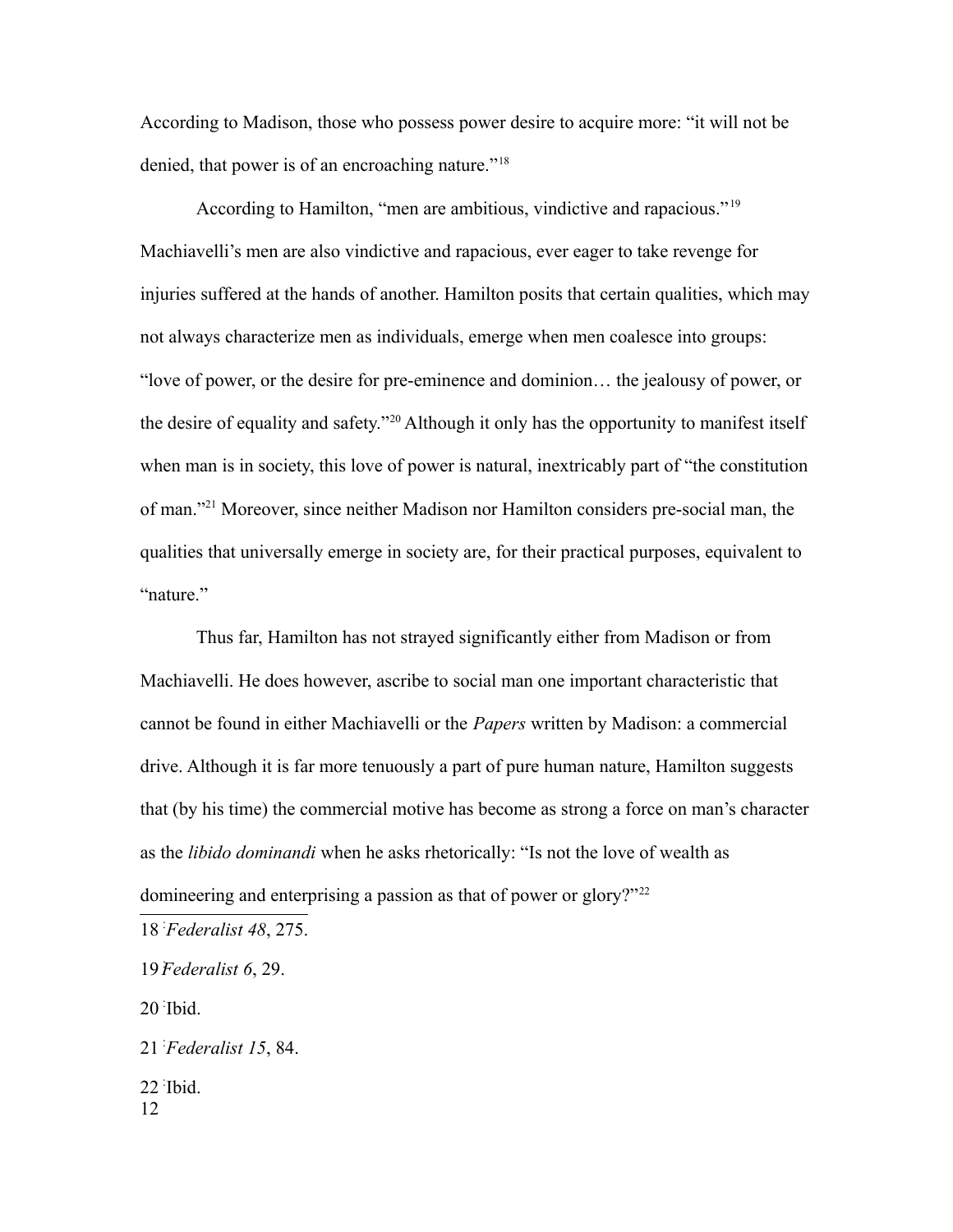One may well take Hamilton's vision of man's commercial instinct to be a significant departure from Machiavelli, and in a certain sense it is. Machiavelli devotes little attention to the commercial motive in both *The Prince* and the *Discourses*. The role of commerce in Hamilton's vision of American virtue will be explored at length in Chapter III of this thesis. It is worth noting here, however, that in contrast to many advocates of commercialism, Hamilton does not believe that commerce moderates men's mores, making them more peace-loving and less concerned with politics and war. Indeed, Hamilton attacks such suggestions, deriding those:

who stand ready to advocate the paradox of perpetual peace between the states, though dismembered and alienated from each other…the genius of republics, they say, is pacific; the spirit of commerce has a tendency to soften the manners of men, and to extinguish those inflammable humours which have so often kindled into wars. Commercial republics, like ours, will never be disposed to waste themselves in ruinous contentions… they will be governed by mutual interest… a spirit of mutual amity and accord"<sup>[23](#page-12-0)</sup>

To these dreamers, Hamilton counters: "Has commerce hitherto done any thing more than change the objects of war?... Have there not been as many wars founded upon commercial motives... as were before occasioned by cupidity of territory or dominion?"<sup>[24](#page-12-1)</sup> Thus, if anything, Hamilton's insertion of the commercial instinct into his conception of

<span id="page-12-0"></span>23- Ibid.

<span id="page-12-1"></span>24- Ibid.

13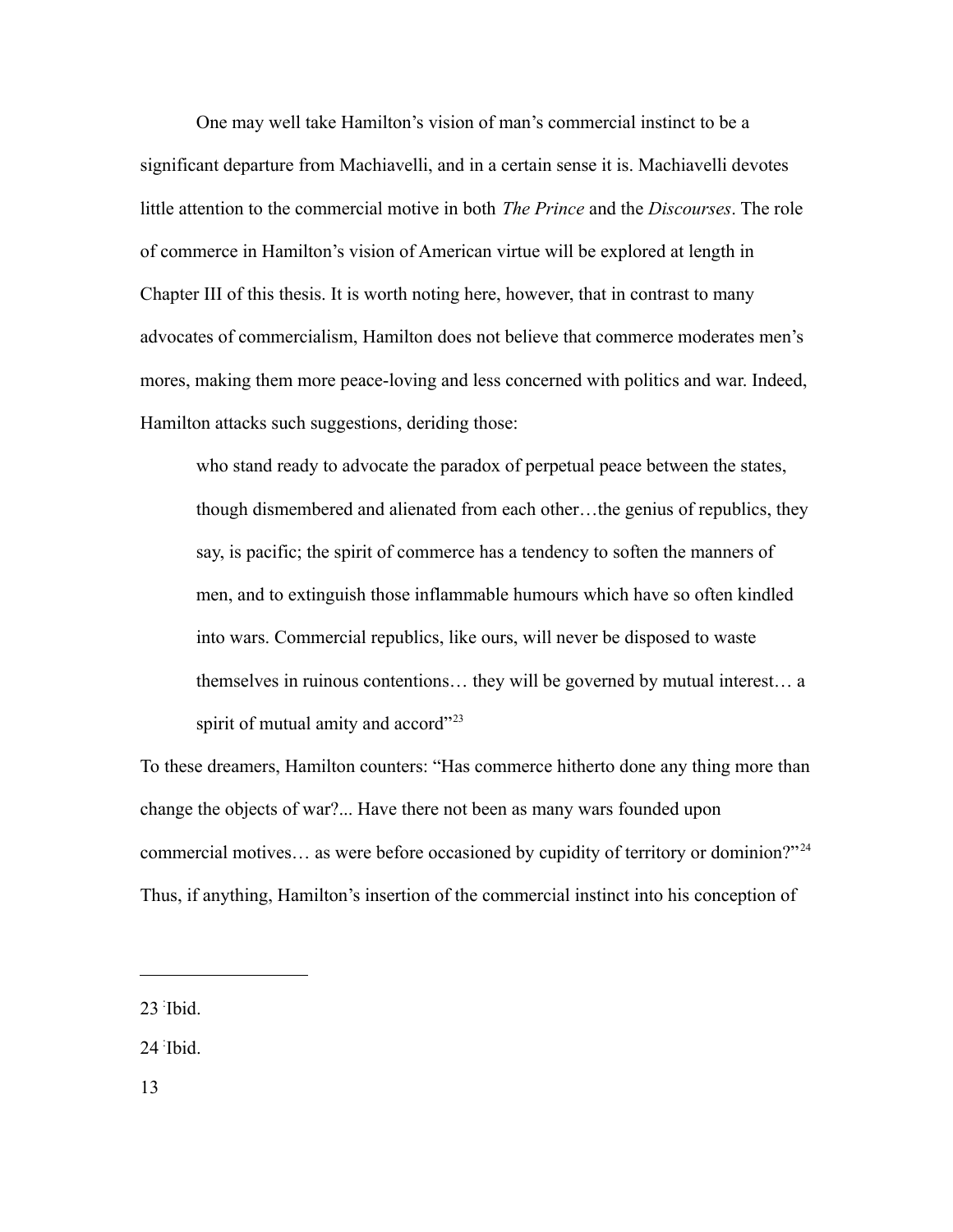human nature complements—perhaps even intensifies—those rapacious, aggressive qualities that form the core of the Machiavellian understanding.

## **II: Human Nature (Pt. 2: the two humors)**[25](#page-13-0)

Although Madison and Hamilton do agree that mankind is characterized by certain general (and generally unflattering) traits, like Machiavelli they also perceive in society a divide between 'the few' and 'the many' (or, the great and the people). According to Machiavelli, every society consists of "two diverse humours." The few great desire to command and oppress the people, while the multitude seek not to be oppressed by the great.[26](#page-13-1) The struggle between these two forces drives and shapes politics in every regime. For Madison and Hamilton, their conceptions of this fundamental dichotomy overlap significantly with each other and with Machiavelli, yet they also evince certain subtle, yet significant, differences.

Gary Rosen persuasively avers that Madison's distinction between the people and the great bespeaks a strong connection between the Virginian and the Florentine:

<span id="page-13-0"></span><sup>25&</sup>lt;sup>1</sup> As with the previous section, there is some justification for objection to calling the topic "human nature." However, as we proceed, we find that one's placement among either the many or the great is contingent on innate qualities and not (to any significant degree) circumstance. Therefore, while neither of the two humors constitutes the universal human nature, each expresses the indelible nature of the two human types. For this reason, we tentatively persist in including itunder the title of 'human nature.'

<span id="page-13-1"></span><sup>26</sup>- Machiavelli, *The Prince,* 39.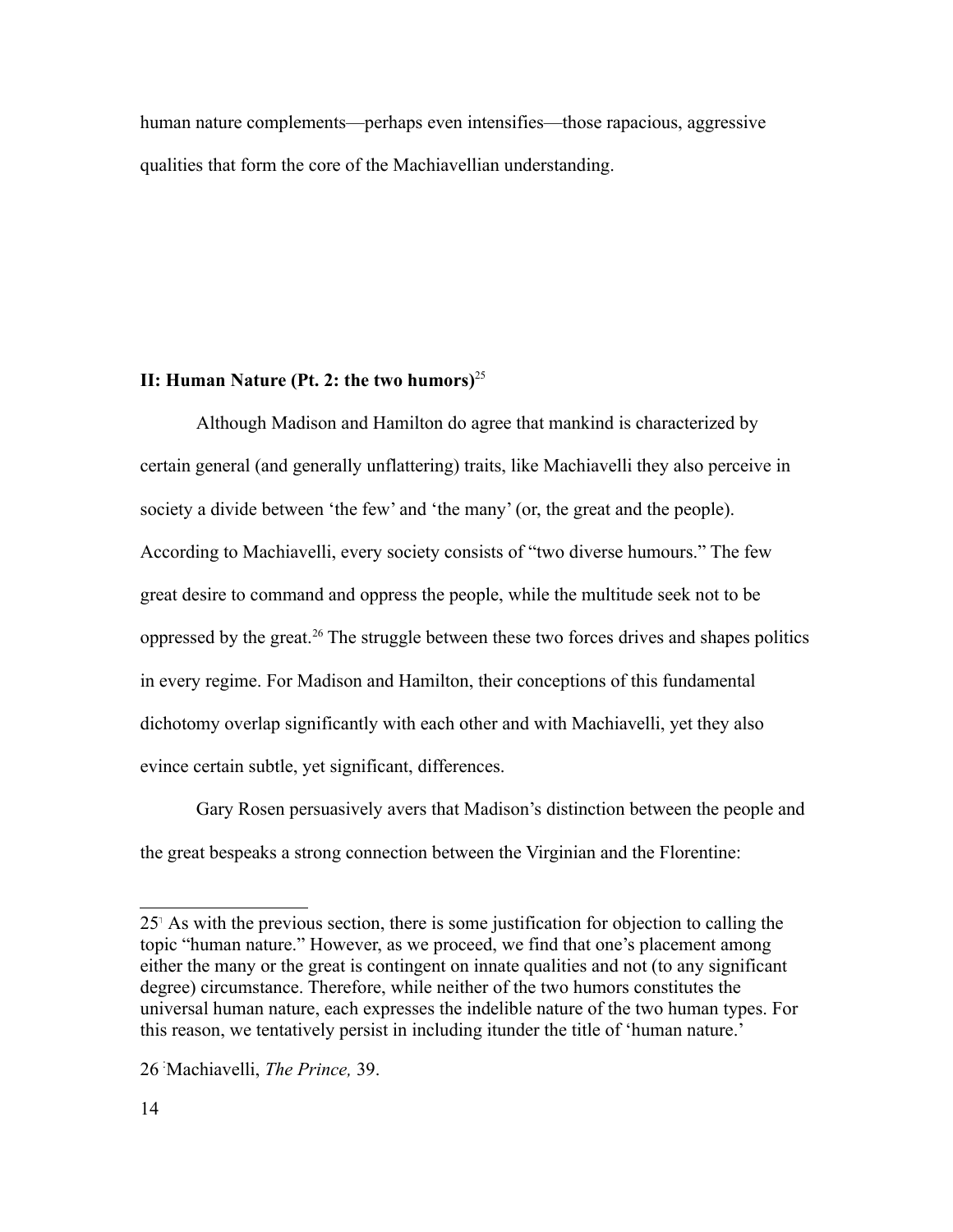Like Machiavelli, and unlike the Anglo-American social compact tradition as a whole, Madison discerns a fundamental divide among human beings, one with far-reaching implications for political life. For Madison, it is not enough to say that human beings are equal by right, with none enjoying a natural title to rule. This familiar doctrine provides a necessary moral standard, but it fails to make the all-important practical distinction between the few and the many, the great and the common.[27](#page-14-0)

Whereas one may plausibly argue that much of Machiavelli's intellectual influence on Madison was of an indirect nature— modified and filtered by such Machiavelli students as Sidney and Montesquieu—this facet of Madison's thought strongly suggests more direct influence. As Rosen notes, the distinction between the great and the many is largely absent from the thinkers from whom Madison would have indirectly received Machiavellian concepts (such as Montesquieu or Harrington). Therefore, that this distinction enjoys such a prominent place in Madison's own thought points to an unfiltered, direct influence of Machiavelli on Madison. Thus, although our project does not require proof of such influence, this implication of it lends weight to the analysis.

Madison brings up the great-many division in his first paper—although he wisely defers to the egalitarian sensibilities of his audience by not posing the issue quite as starkly as Machiavelli. He points to "the diversity in the faculties of men" as the fundamental source of inequality.<sup>[28](#page-14-1)</sup> As the term "faculty" suggests a natural, or innate

<span id="page-14-1"></span><span id="page-14-0"></span><sup>27</sup>- Gary Rosen, "James Madison's Princes and Peoples," in *Machiavelli's Liberal Republican Legacy*, ed. Paul Rahe (New York: Cambridge University Press, 2006), 230- 231.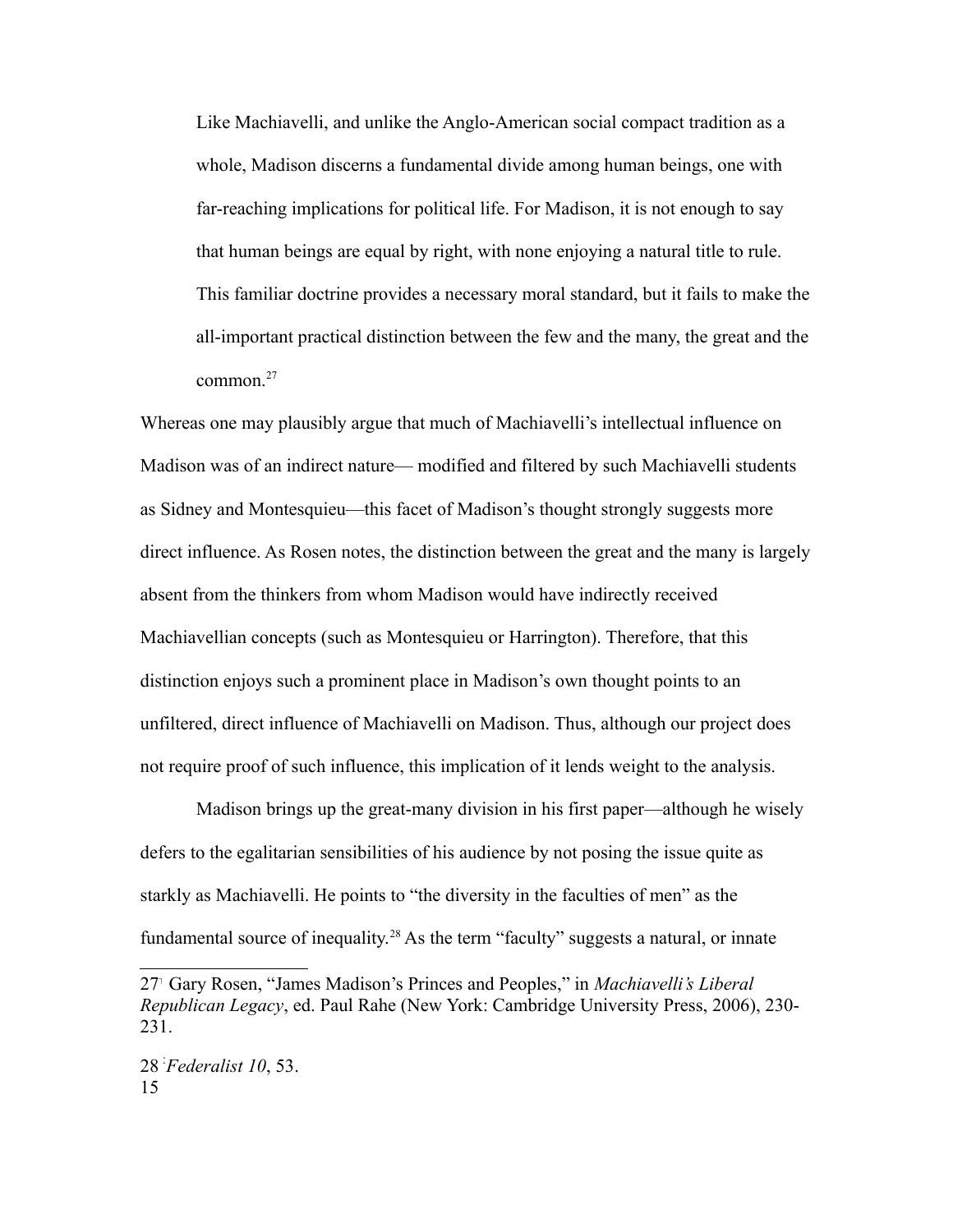quality, it seems that Madison is suggesting that this core difference between people is one of nature, not of context and upbringing. As Madison continues, the 'faculties' that produce the greatest difference among men are those that pertain to rationality. Those who are more intelligent, wiser, and more resistant to whims and flights of passion form this natural, informal aristocracy.<sup>[29](#page-15-0)</sup> This division between the great and the people is in their respective natures, emerging from inherent and inalterable inequalities of ability, not from artificial distinctions bred by society.[30](#page-15-1)

The people—the many—are inherently fickle, ignorant, and self-interested in a narrow sense. Because of this, they cannot be trusted to govern themselves in a direct democracy: "a pure democracy…can admit of no cure for the mischiefs of faction… Hence it is, that such democracies have ever been spectacles of turbulence and contention… as short in their lives, as they have been violent in their deaths."<sup>[31](#page-15-2)</sup> Of more immediate concern to the Virginian, the people are also naturally incompetent to found a regime for themselves. According to Madison, the Constitutional Convention was only able to take place because the immanent danger of public calamity had stifled the people's usual unruliness and led them to place 'enthusiastic confidence … in their patriotic leaders."[32](#page-15-3) This vision of the vital importance of fear for a founding strongly echoes Machiavelli. Similarly, Machiavelli expresses quite clearly the inability of the

<span id="page-15-0"></span><sup>29</sup>- Ibid.

<span id="page-15-1"></span><sup>30</sup>- Ibid.

<span id="page-15-2"></span><sup>31</sup>- Ibid., 56.

<span id="page-15-3"></span><sup>32</sup>-*Federalist 49*, 281.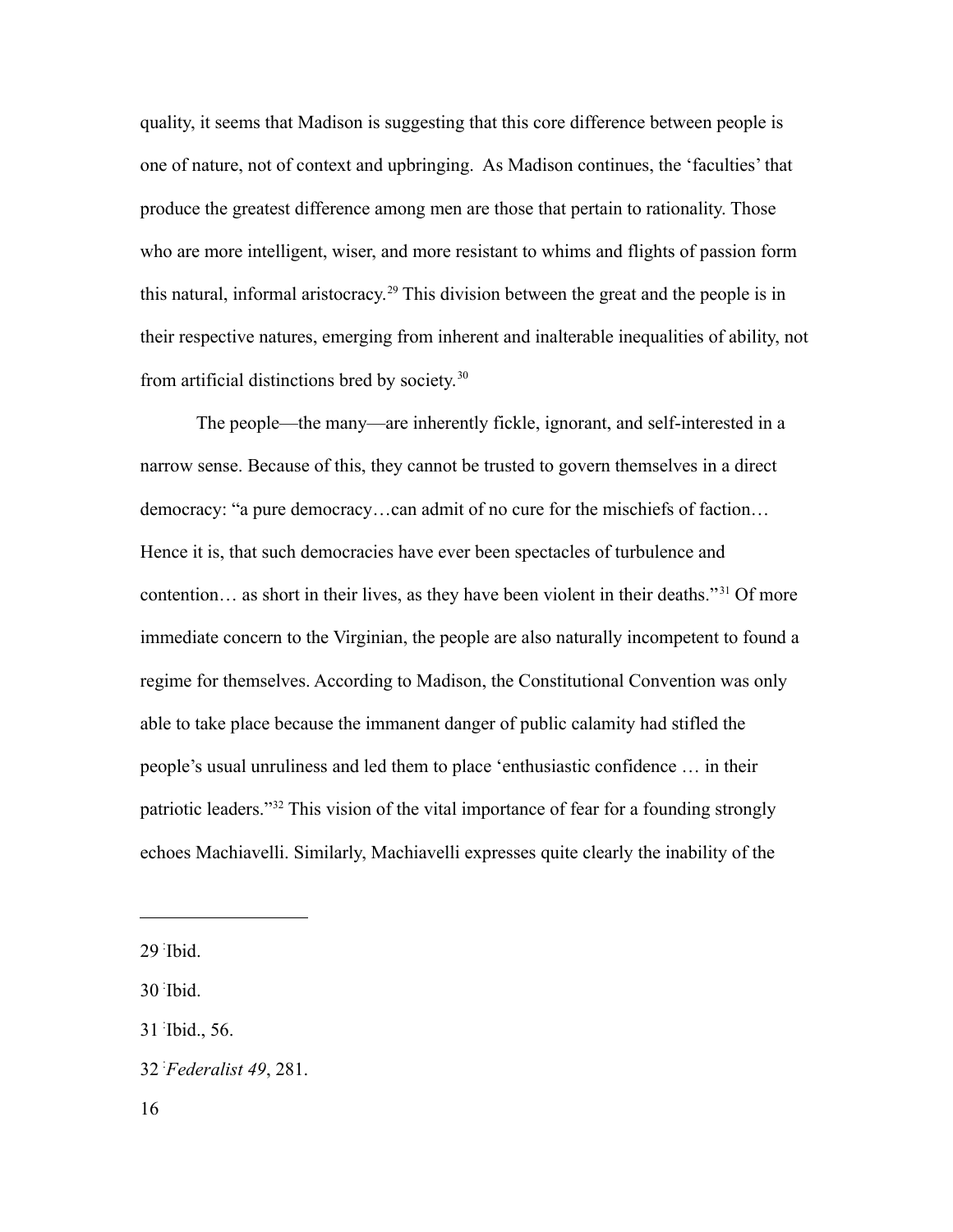people to found a regime for themselves: "for the many are not capable of ordering a thing because they do not know its good."[33](#page-16-0)

But if Madison follows Machiavelli in viewing the fundamental weaknesses and incompetencies of the people for self-government and self-founding, he also adopts, and perhaps even intensifies Machiavelli's vision of the useful qualities of the people. Machiavelli says that although the people cannot themselves inaugurate new modes and orders because they do not see the good of the new, "when they have come to know it, they do not agree to abandon it."[34](#page-16-1) Thus, for Machiavelli, the people can serve as a conserving, regime-preserving force in a republic, after the founding has taken place. As we will discuss in subsequent chapters, Madison encourages the people in this role.

Madison foresees the people's inherent conservatism will ultimately gravitate towards a defense of the new constitutional order, once that order has accrued sufficient age and authority: "all governments rest on opinion… the reason of man, like man himself, is timid and cautious when left alone... when the examples which fortify opinion are *ancient*, as well as *numerous*, they are known to have a double effect… the most rational government will not find it a superfluous advantage to have the prejudices of the community on its side.<sup>[35](#page-16-2)</sup>"

It is important to note, however, that Madison also departs from Machiavelli on one significant quality of the people. As Rosen notes, Machiavelli's project involves

<span id="page-16-1"></span>34- Ibid.

<span id="page-16-0"></span><sup>33</sup>- Niccolo Machiavelli, *Discourses on* Livy, trans. Harvey Mansfield and Nathan Tarcov (Chicago: University of Chicago Press, 1996), 29.

<span id="page-16-2"></span><sup>35</sup>-*Federalist 49*, 281-282.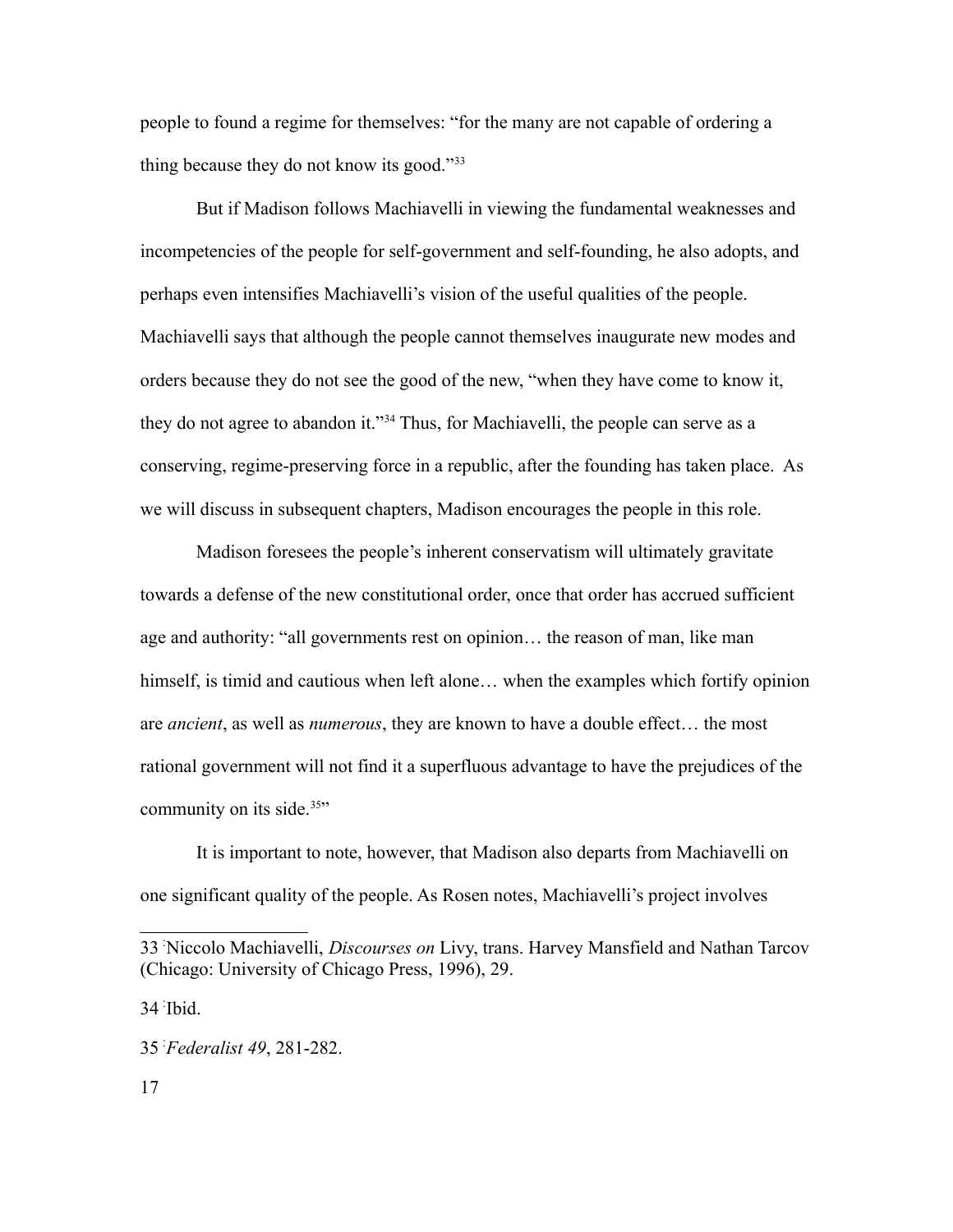"divesting the few and the many from the claims of justice that distinguish them." [36](#page-17-0) Madison nowise accepts the moral disarmament of the people in an ultimate sense. The people are unwise, irrational, prone to passion and faction; and prudence thus dictates that they not be entrusted with the too much control of the reigns of their own government. But, Madison's vision of the people's involvement in consenting to and upholding the new regime goes beyond the utility to the state of having the people's support. None of people's many foibles and faults divests them from their ultimate right and sovereignty: "the people are the only legitimate fountain of power, and it is from them that the constitutional charter, under which the several branches of government hold their power, is derived."[37](#page-17-1)

Still, because of the people's unfitness to govern themselves directly, they are in desperate need of governance by their betters. Representative government must cultivate and attract these superior natures: "a chosen body of citizens, whose wisdom may best discern the true interest of their country, and whose patriotism and love of justice, will be least likely to sacrifice it to temporary or partial considerations."<sup>[38](#page-17-2)</sup> These men differ from men of "inferior capacities"[39](#page-17-3) in their ability to reconcile internal disagreements, to direct foreign policy, and generally to steer the ship of state prudently away from the shoals. At their best, they are "enlightened statesmen (who seek) to adjust clashing interests, and render them all subservient to the public good."<sup>[40](#page-17-4)</sup>

<span id="page-17-3"></span>39- Ibid.

<span id="page-17-4"></span>40- No. 10 18

<span id="page-17-0"></span><sup>36</sup>- Rosen, "Madison's Princes and Peoples," 231.

<span id="page-17-1"></span><sup>37</sup>-*Federalist 49,* 280.

<span id="page-17-2"></span><sup>38</sup>-*Federalist 10*, 56.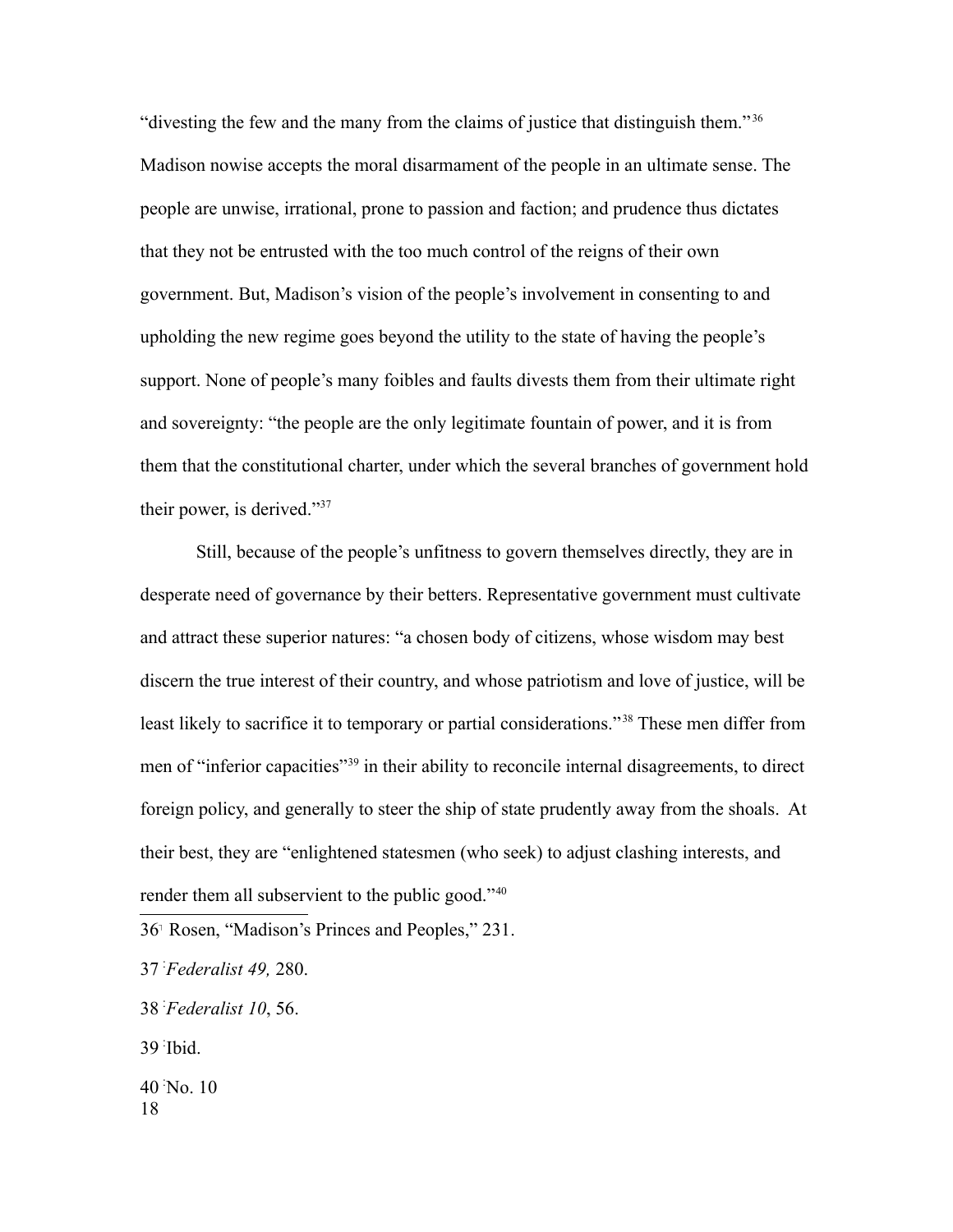Rosen argues that, in viewing the great as possessing such positive and publicspirited qualities, Madison departs drastically from Machiavelli:

> The profile he sketched of his princely types, of the few, was quite different from Machiavelli's. They were not amoral seekers of glory and dominion, indifferent to the needs and claims of the many… they represented 'the enlightened and impartial part of America,' those who possessed 'a rational, intelligent, and unbiased mind.[41](#page-18-0)

However, upon closer examination it appears that Rosen's conception of both Machiavelli and Madison here is flawed and that latter's departure from the former is less than Rosen suggests. Although Madison believes that the great will certainly exceed the average man in wisdom and *hopes* that they will prove outstanding in patriotism, he does not believe that they are always more moral or trustworthy than their fellow citizens. In short, one cannot *rely* upon the wisdom and pure motives of the great: "it is vain to say, that enlightened statesmen will be able to adjust these clashing interests, and render them all subservient to the public good."[42](#page-18-1) Madison acknowledges a fear that those attracted to the Federal Government might be those who "have the least sympathy with the mass of the people; and be the most likely to aim at an ambitious sacrifice of the many, to the aggrandizement of the few."[43](#page-18-2) In republican government it is essential that "ambition must be made to counteract ambition<sup>2[44](#page-18-3)</sup>—a fault which particularly afflicts the great more

<span id="page-18-0"></span><sup>41</sup>- Rosen 240

<span id="page-18-1"></span><sup>42</sup>-*No 10*. P 53-54.

<span id="page-18-2"></span><sup>43</sup>-*Federalist 57*, 316.

<span id="page-18-3"></span><sup>44</sup>-*Federalist 51*, 288. 19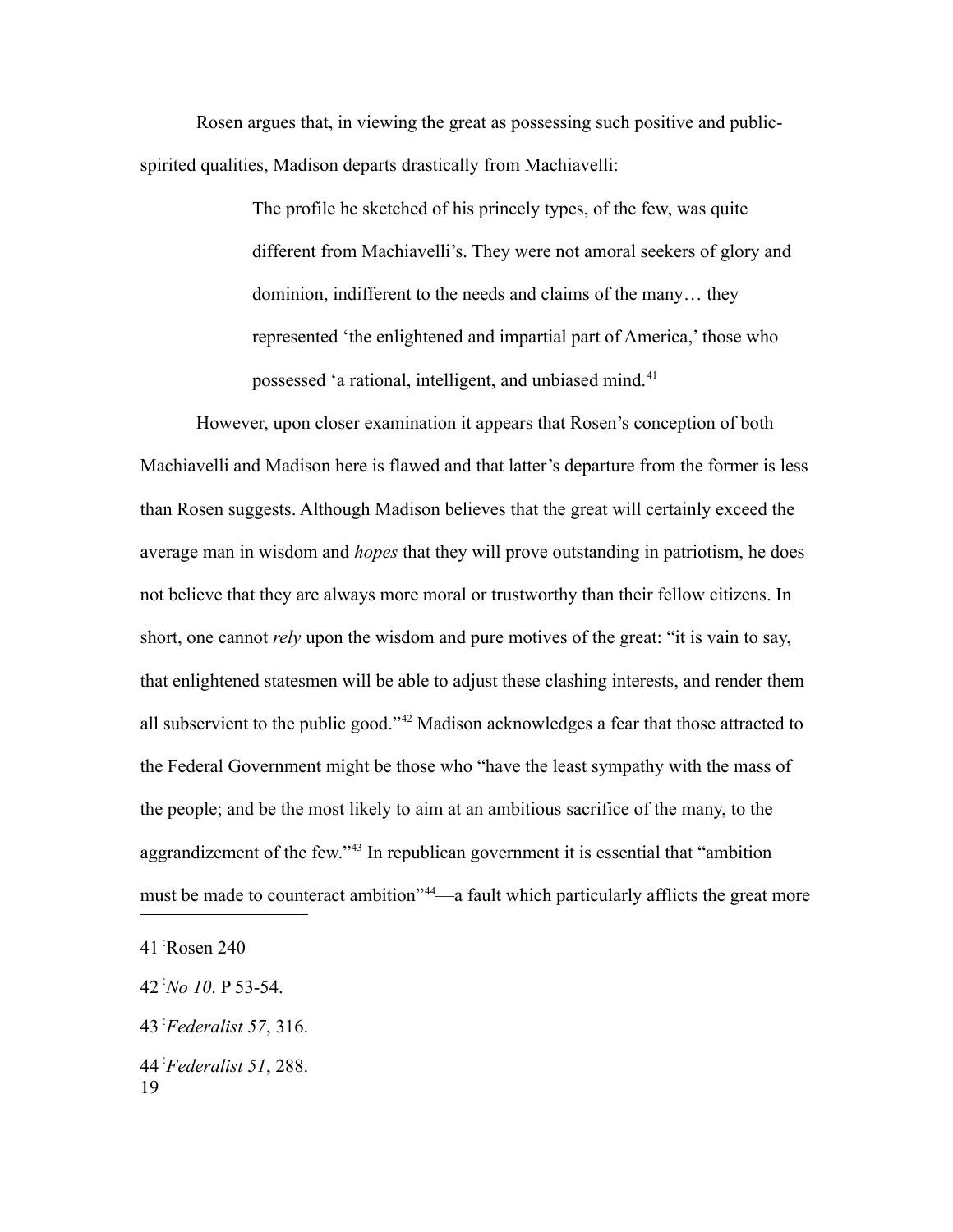than the mundanely-oriented people.<sup>[45](#page-19-0)</sup> The great are likewise not immune to the tendency to faction, a characteristic not peculiar to a certain type of individual, but rather "sown in the nature of man, (thus) different leaders, ambitiously contend for pre-eminence and power."[46](#page-19-1)

Therefore, we see that Madison's great are differentiated from the people fundamentally by their intelligence and ability, not *necessarily* by their morality. Madison's departure from Machiavelli here lies not so much in his vision of the great generally, but by his faith that some of the great will also be animated by (relatively) unbiased patriotic motives to serve the public good. The benignity of the great is not a given for Madison any more than for Machiavelli; but for Madison, the malicious ambition of the great is also not a given, as at times it seems to be in Machiavelli. Herein, then, is the essence of Madison's departure: he holds out a vision for more diversity of types within the category of the great—some are aspiring tyrants, but others may truly be 'enlightened statesmen.'

Hamilton, too, envisions a great divide between the many and the few. Like Madison, Hamilton's chief criteria for distinguishing between the two humors are "ability" and "enlightenment,"<sup>[47](#page-19-2)</sup> a position that leaves it ambiguous as to whether this divide is natural or contextual, as ability might be considered an innate quality, yet

<span id="page-19-0"></span><sup>45&</sup>lt;sup>1</sup> Madison's move to embrace ambition and faction as a means of preserving republican liberty is perhaps the most strikingly Machiavellian aspect of his politics and is explored in depth in Chapter IV of this thesis.

<span id="page-19-1"></span><sup>46</sup>-*Federalist 10*, 53.

<span id="page-19-2"></span><sup>47</sup>-*Federalist 70*, 388.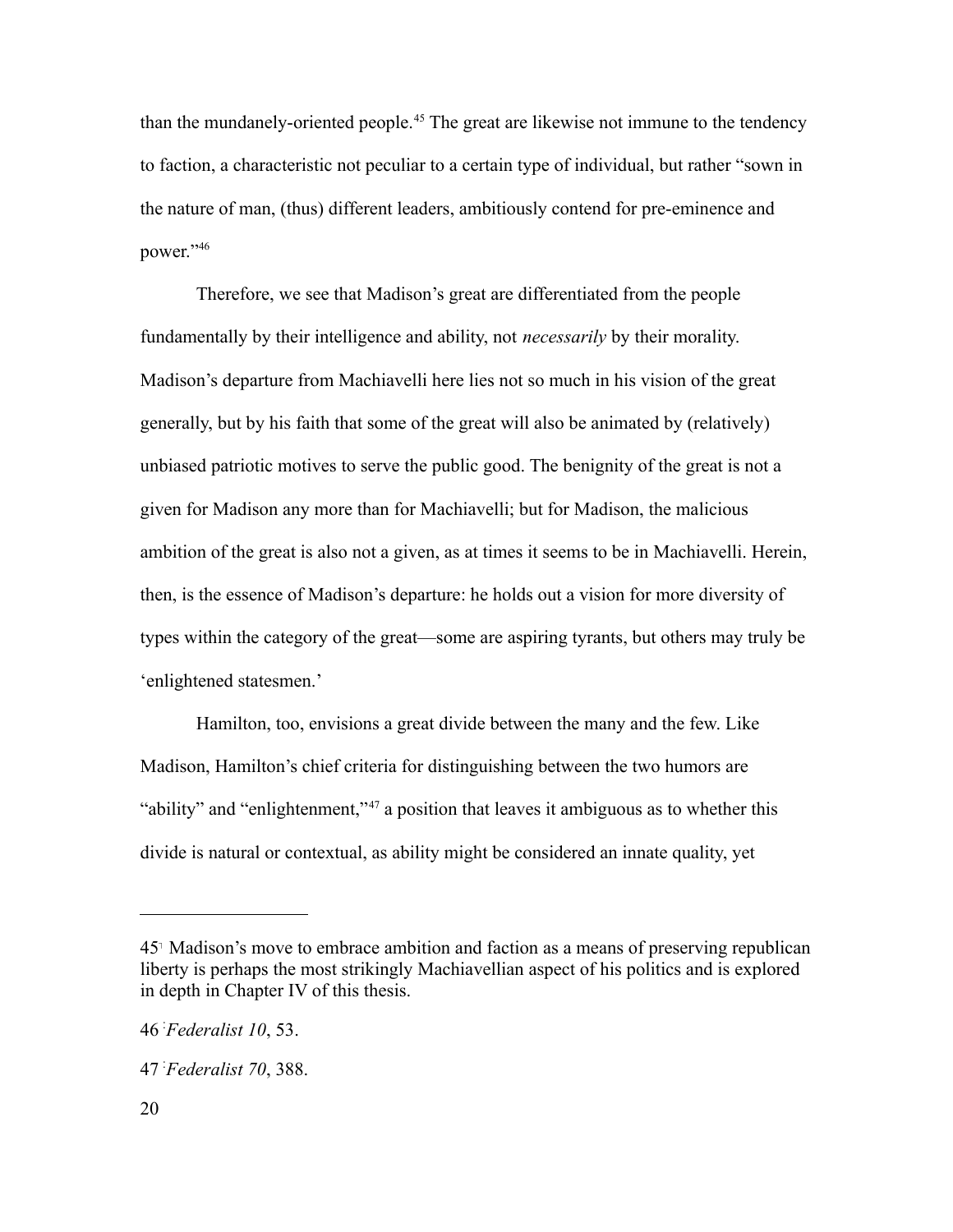enlightenment clearly must be acquired. In addition, the typical characteristics of Hamilton's two humors differ in some notable instances from those of Madison.

Madison had located the utility and virtue of the people in their conservative tendencies, their natural affinity for the authority of old orders and customs. Hamilton, in contrast, views the people to be nearly as ambitious, tumultuous, and daring as the great. Hamilton asserts that the desire for power and dominion operates on all men as much as the desire for equality or safety.[48](#page-20-0) Far from being cautious, Hamilton's people are quite prone to war, even when conflict is not the wisest course:

there have been… almost as many popular wars as royal wars. The cries of the nation and the importunities of their representatives have, upon various occasions, dragged their monarchs into war, or continued them in it, contrary to their inclinations, and sometimes contrary to the real interests of the state.<sup>[49](#page-20-1)</sup>

Such a vision of the people strongly recalls Machiavelli's assertion that "Many times the people desires its own ruin, deceived by a false appearance of the good."[50](#page-20-2) Hamilton's people are no better suited to deliberate on domestic matters: "popular assemblies (are) frequently subject to the impulses of rage, resentment, jealousy, avarice, and of other irregular and violent propensities."[51](#page-20-3) Thus, we see that Hamilton views the people as incapable of direct self-government as Madison does, but for almost opposite reasons. Although both Federalists view the people as lacking the prudence and ability of the 48-*Federalist 6*, 30.

<span id="page-20-1"></span><span id="page-20-0"></span>49- Ibid.

<span id="page-20-2"></span>50- Machiavelli, *Discourses*, 105.

<span id="page-20-3"></span>51-*Federalist 6*, 30.

21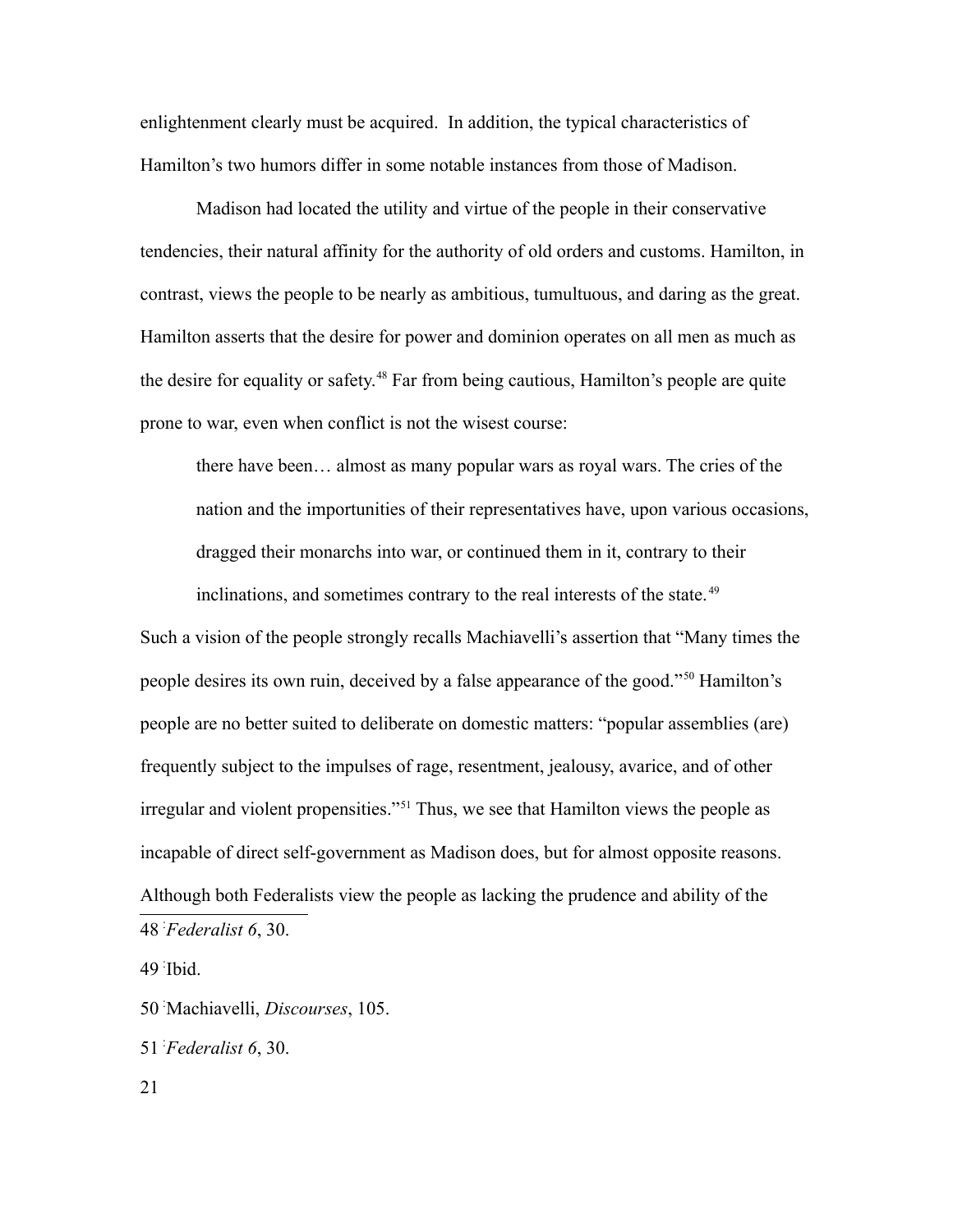great, in Madison, these deficiencies manifest in a kind of parochial conservatism; for Hamilton, they manifest in a tendency to dangerous adventurism and upheaval.

Hamilton's need, then, for some other class of men, better equipped for governing is perhaps even greater than Madison's. If one can say that Hamilton envisions the people having a more 'intense' nature than does Madison, the same must be said of Hamilton's great. Whereas Madison writes vaguely of the potential virtues and vices of the great, often using generalities and abstract reasoning, Hamilton's discussion is much more striking. Both the blessings and dangers latent in the great types of human beings seem to be of a higher order than those envisioned by Madison.

In the very first *Paper*, Hamilton speaks of the most pressing danger to the American republic: "the perverted ambition of another class of men, who will either hope to aggrandize themselves by the confusions of their country, or will flatter themselves with fairer prospects of elevation."<sup>[52](#page-21-0)</sup> Not merely the public ambition, but also private motives can move the great to imperil their country.<sup>[53](#page-21-1)</sup> Nor does Hamilton rest his cases on reasoning and assertions. He repeatedly appeals to historical examples to illustrate the harm the ambitious great have done:

The celebrated Pericles, in compliance with the resentments of a prostitute, at the expense of much of the blood and treasure of his countrymen, attacked, vanquished and destroyed the city of the *Samnians*. The same man… was the

<span id="page-21-0"></span><sup>52</sup>-*Federalist 1,* 11.

<span id="page-21-1"></span><sup>53&</sup>lt;sup>1</sup> "Enmities, interests, hopes and fears of leading individuals... men of this class, whether favorites of a king or of a people, have in too many instances abused the confidence they possessed; and assuming the pretext of some public motive, have not scrupled to sacrifice the national tranquility to personal advantage, or personal gratification."-*Federalist 6*, 30.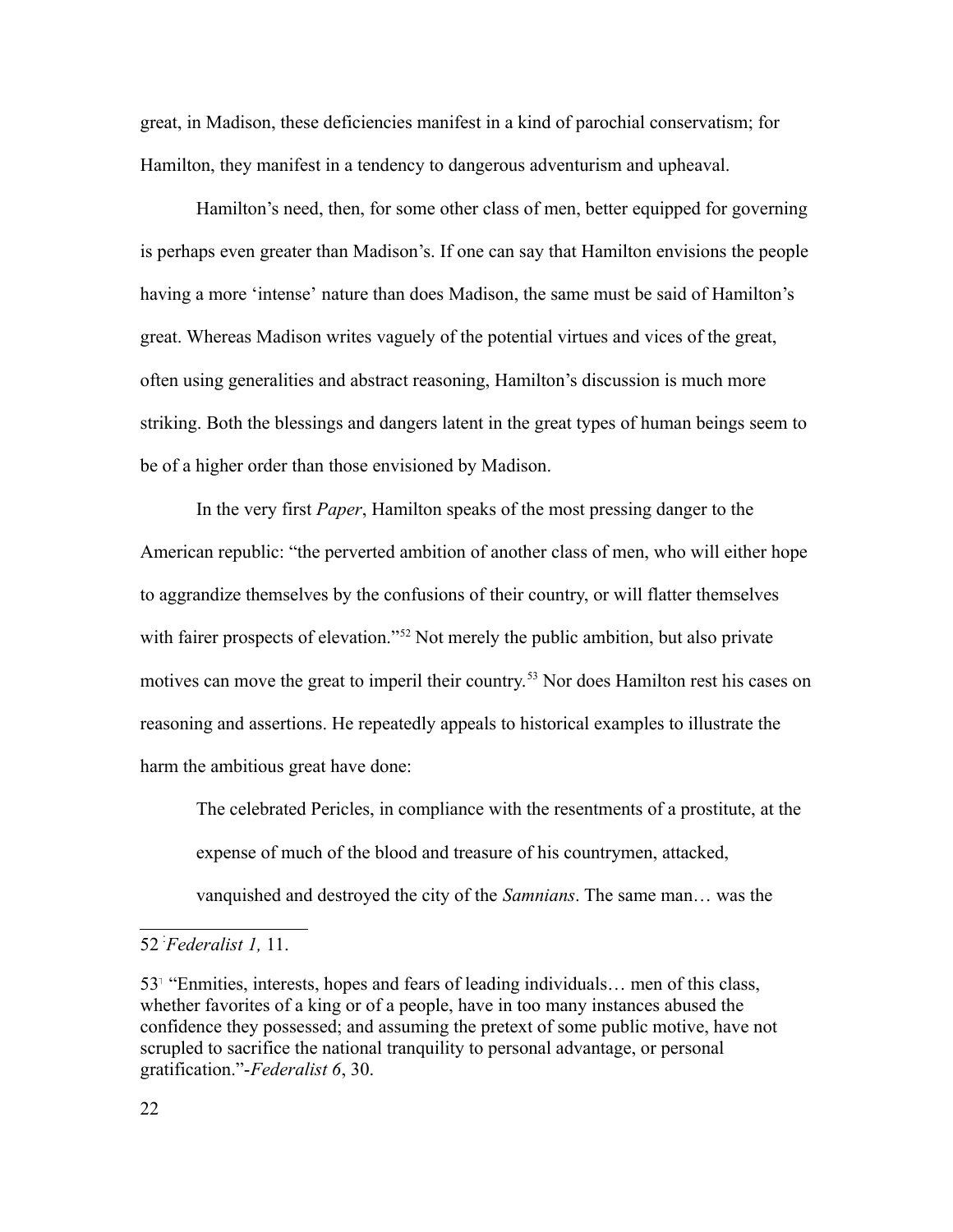primitive author of that famous and fatal war… that terminated in the ruin of the Athenian commonwealth.<sup>[54](#page-22-0)</sup>

We find in Machiavelli similar catalogues of personal flaws of the great that have brought ruin (e.g. the terrible Roman emperors *The Prince*: XIX). It can hardly be denied that Hamilton sees in the great the potential for terrible harm done to the commonwealth. But, one finds that this danger is in some significant sense overshadowed by the tremendous positive possibilities of the great.

The irresponsible, unwise, and unruly qualities of the people might lead Hamilton to rest his hopes on the great as a check to popular passions. Hamilton, however, has far grander ambitions for this type of person. The few have an astounding capacity to accomplish great things.

Just as Hamilton looks to history to provide examples of the danger posed by the great to society, he also finds there proof of their amazing potential. Despite the overwhelming contemporary antipathy to one-man rule, Hamilton dares to cite the ancient Roman dictators as an example of what a boon great men can be for their countries:

Every man, the least conversant in Roman story, knows how often that republic was obliged to take refuge in the absolute power of a single man, under the formidable title of dictator, as well against the intrigues of ambitious individuals, who aspired to the tyranny, and the seditions of whole classes of the community,

<span id="page-22-0"></span><sup>54</sup>-*Federalist 6*, 30. Hamilton here also discusses the damage done by the ambitions of Thomas Wolsey to England and of Madame de Pompadore to France.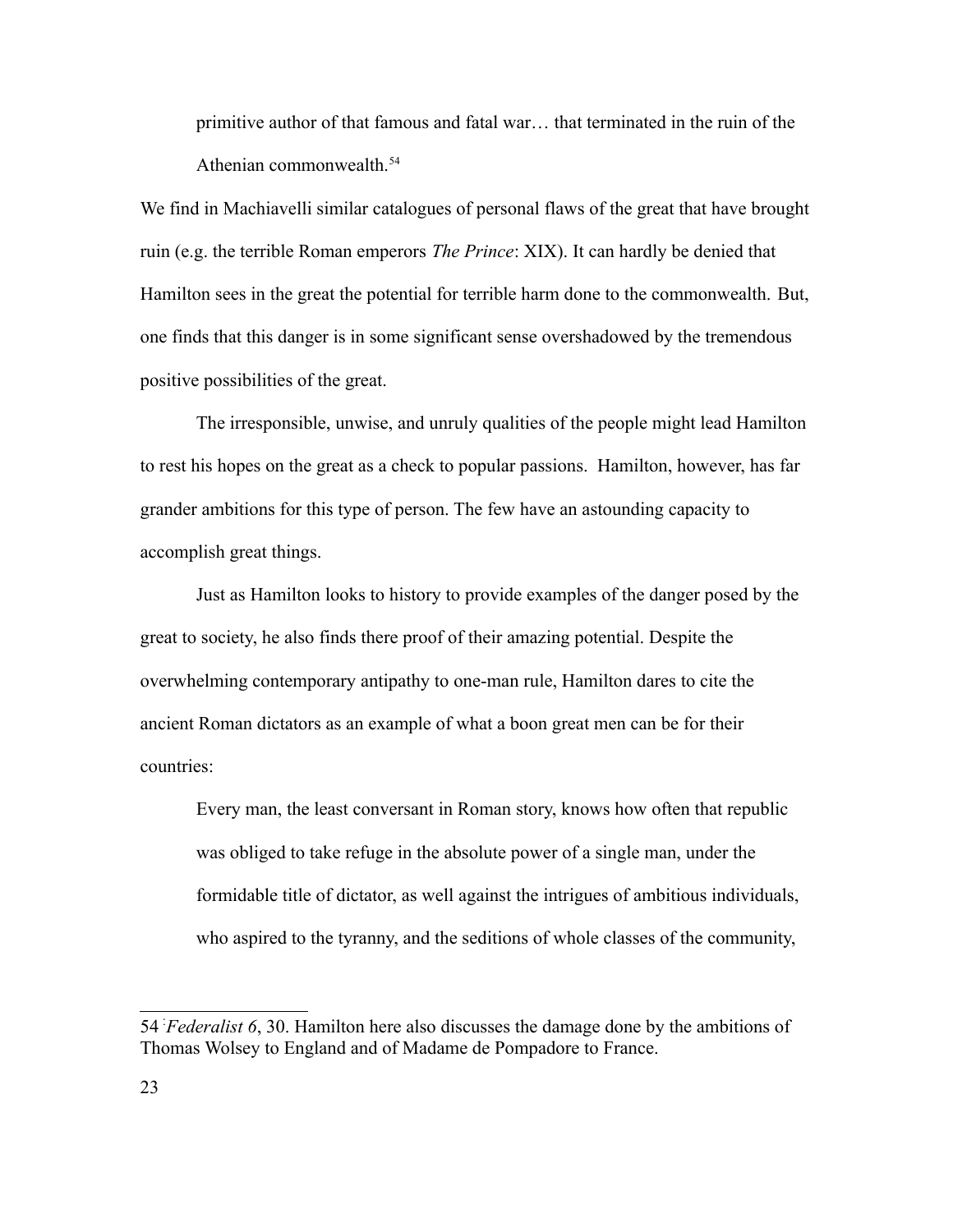whose conduct threatened the existence of all government, as against the invasions of external enemies<sup>[55](#page-23-0)</sup>

One perceives that Hamilton sees in the great the potential saviors, as much as the potential destroyers of the liberty of the state.

Even in times less characterized by upheaval and crisis, Hamilton's great are by nature best suited to bear the ordinary load of governing. They perceive the public good far more clearly than the public itself does.<sup>[56](#page-23-1)</sup> For instance, Hamilton insists on the central importance of money to the functioning of government: "money is with propriety considered as the vital principle of the body politic; as that which sustains its life and motion, and enables it to perform its most essential functions."[57](#page-23-2) Hamilton posits, however, that the vital and complicated power of raising money is a task for one or a small few capable individuals.<sup>[58](#page-23-3)</sup>

The chief reason for Hamilton's firmer (than Madison's) confidence in the great lies in his trust to their immunity to factionalism. For Hamilton, the American Constitution especially will work to cultivate: "select bodies of men… with peculiar care and judgment… they will be less apt to be tainted by the spirit of faction, and more out of reach of those occasional ill humours, or temporary prejudices and propensities."<sup>[59](#page-23-4)</sup> Thus, for Hamilton, it seems that the tendency to faction is not quite as 'sown in the nature of

<span id="page-23-2"></span>57-*Federalist 30,* 159.

<span id="page-23-4"></span>59-*Federalist 27*, 146.

<span id="page-23-0"></span><sup>55</sup>-*Federalist 70*, 387-88.

<span id="page-23-1"></span><sup>56</sup>-*Federalist 71*, 396.

<span id="page-23-3"></span><sup>58</sup>-*Federalist 36*, 187-188.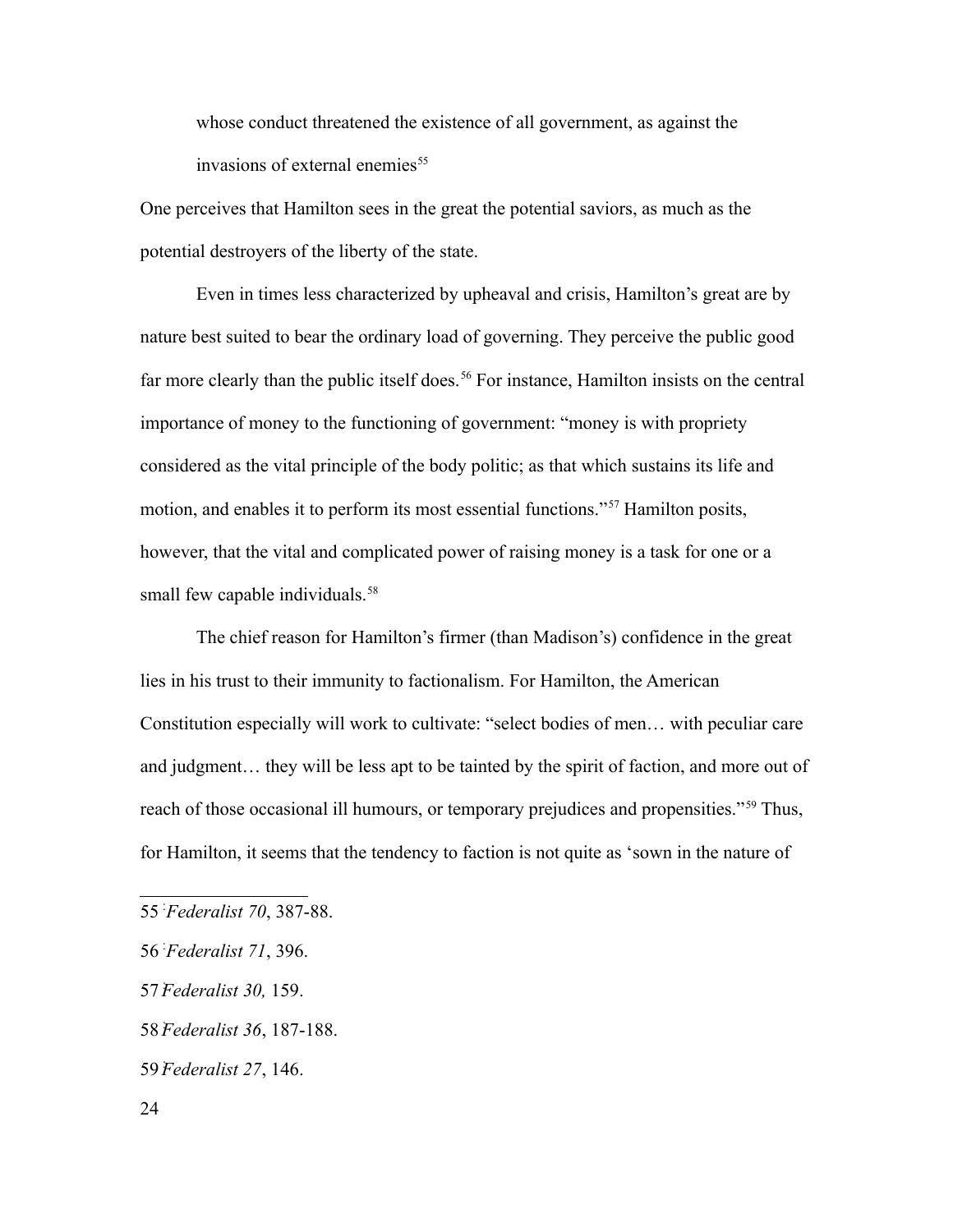man' as it is for Madison. Hamilton's great, in short, are quite capable of rising above petty political wrangling, with the aid of properly constructed institutions and political incentives.

 For Hamilton, the great are set apart from the people not only by superior intellect and ability, but also by a peculiar passion: a desire for glory: "the love of fame, the ruling passion of the noblest minds."[60](#page-24-0) This passion motivates and drives the great in their endeavors. It is noteworthy that Hamilton attributes this quality equally to those who have served and those who have harmed their countries—it is the 'ruling passion' of both. It seems that the key factor in determining whether a great individual will be boon or bane of his country is contextual: if the individual perceives that the path to glory lies in the service of the common good, he will apply his considerable abilities to that end; if greater glory can be obtained by subjugating his country, he will be drawn in that direction. Attempting to calibrate this fulcrum to elite behavior will occupy many of Hamilton's *Papers*, as he tries to contrive the proper republican incentives that will entice great individuals to place themselves in the service of their country.

We see from this exploration that Madison and Hamilton share a Machiavellian view of man's moral character, with special emphasis on man's desire for power. In addition, although they may differ on the details, they see political society divided between two types: the few and the many. This understanding of humanity's social characteristics is essential to the rest of Madison's and Hamilton's theories.

<span id="page-24-0"></span><sup>60</sup>-*Federalist 72*, 401.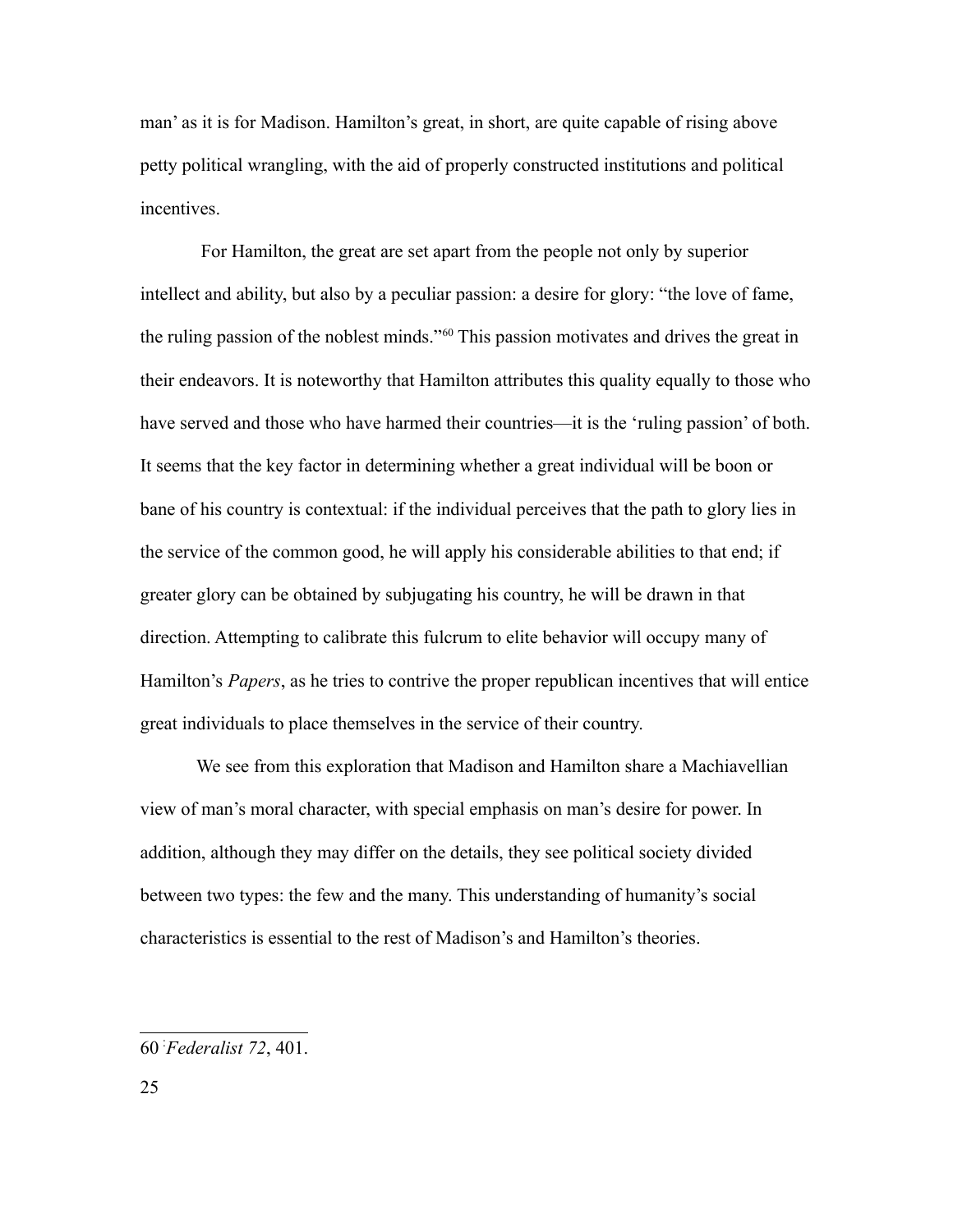#### **III: Character of the American Republic**

A conception of man's character in society is an issue of the building blocks, the raw material, out of which a state is built. On the basis of this understanding, a founder must decide what kind of state to build from this raw material. Although Madison and Hamilton agree on certain key points of the first question, they differ significantly on the second. That America must be a republic was an almost unquestionable proposition for this generation. But, Madison and Hamilton divide over the precise *sort* of republic America ought to become, especially how America ought to orient itself towards the world. For both men, there is a reciprocal relationship between a republic's domestic arrangement and its behavior internationally. This chapter will explore how Madison conceives of an America turned inward, preserving domestic tranquility and eschewing an active role in world affairs. The chapter will also explore how Hamilton, in contrast, proposes a more aggressive, outward-looking America, a republic that aspires to empire.

Madison's republic is a finely calibrated balance of power. Long-term stability and internal liberty are to be the chief characteristics of this state. Interaction with other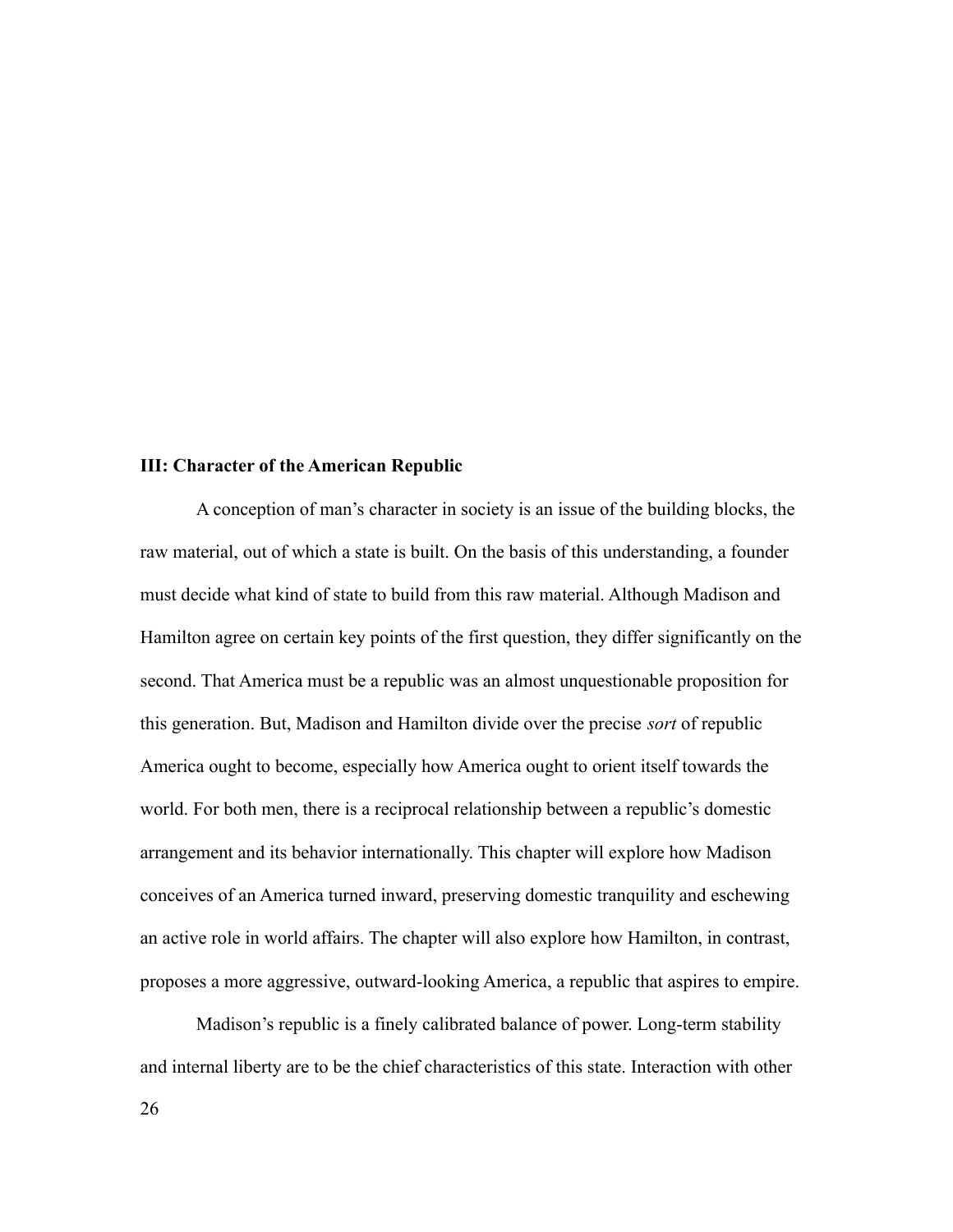nations must necessarily threaten this stability. Territorial expansion or involvement in the affairs of other nations would tend strongly to upset America's internal balance. Madison therefore does little to illustrate a real plan for America's foreign policy. But, no more than Hamilton does Madison expect America's disinterest in the affairs of other nations to be reciprocated. Therefore, insofar as America must have such a policy, Madison emphasizes defensiveness, the need to protect America from outright conquest and from internal division sown by hostile nations. Madison does not plan out a more detailed foreign policy because America's orientation to the external world is to be almost entirely reactive. As threats emerge, America's leadership will act to meet them, but the driving principle behind all such action is to maintain America's domestic freedom and security.

Hamilton, in contrast, has a more expansive (in both senses) vision of America's foreign policy. Caring less about maintaining a rigid internal order and more about growing a vibrant and powerful republic, Hamilton develops far more clearly a plan for America in the world. Although he eschews discussion of direct military conquest, Hamilton proposes that America cultivate a mighty commercial empire. He advocates for an energetic executive whose adequate power and wide discretion exists at least in part to enable America to grow great through maritime and commercial pursuits. Hamilton acknowledges that this aggressive commercial bent may provoke European nations who may feel their own trade threatened. In fact, Hamilton admits that America's naval trading activity will constitute a genuine danger to established European commerce. For this reason, Hamilton proposes that America maintain a professional army, and—more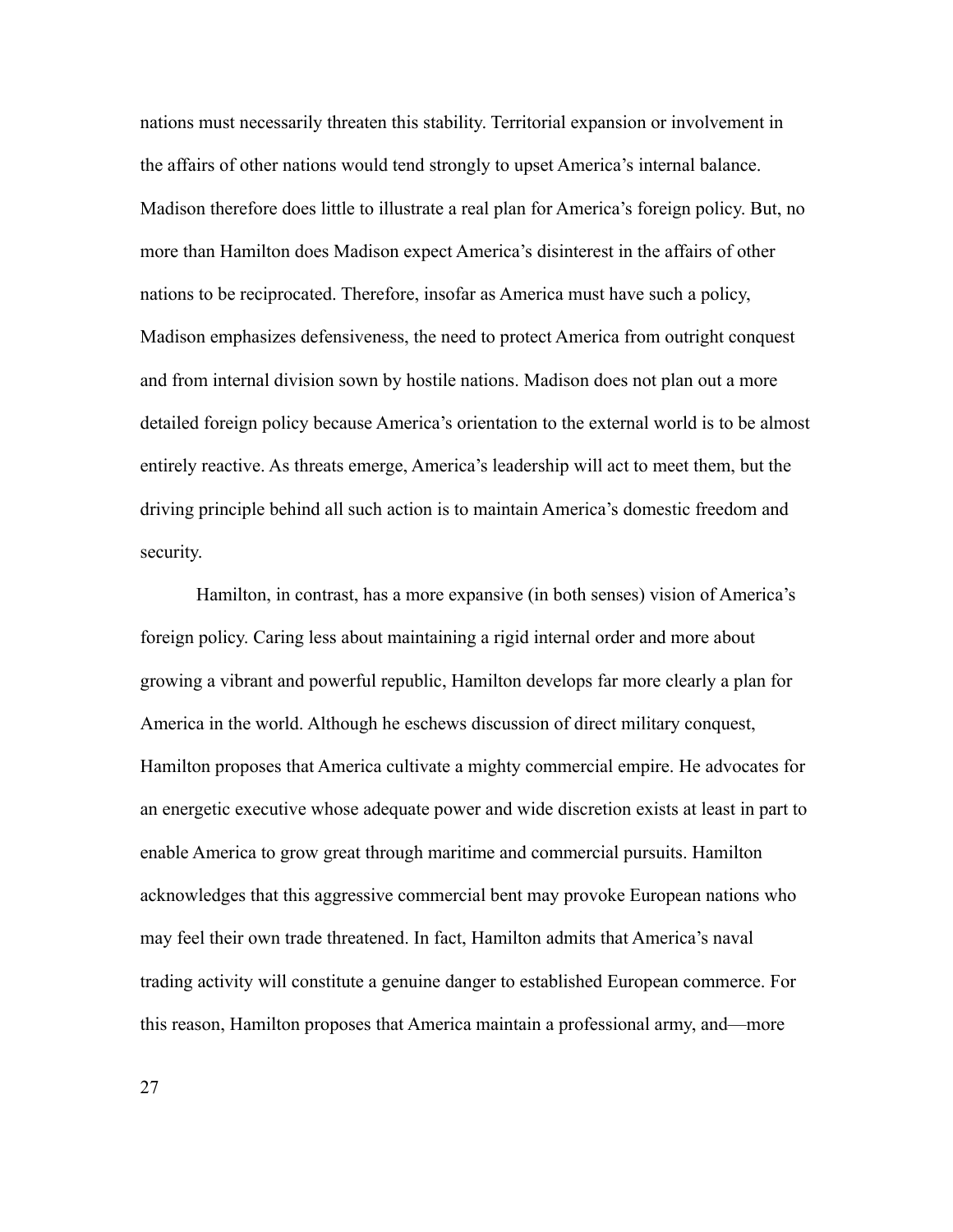importantly—a powerful navy, capable of defending its interests. Although Hamilton initially portrays these two military institutions as essentially defensive, he barely troubles himself to conceal that they are intended to defend what is in truth a very aggressive commercial posture.

This divide between Madison and Hamilton takes place chiefly upon the very same issue Machiavelli uses to distinguish between types of republics. For Machiavelli, successful republics fall into one of two categories: "you are reasoning either about a republic that wishes to make an empire, such as Rome, or about one for whom it is enough to maintain itself (such as) Venice and Sparta."<sup>[61](#page-27-0)</sup>

One type of republic seeks above all longevity and liberty: "those republics that have been free for a long while without such enmities and tumults.<sup>[62](#page-27-1)</sup> Machiavelli gives two chief examples of such republics. The first, Venice, like America, benefited from a geography that isolated it somewhat from other major powers. In order to maintain its stability, however, Venice had also to deliberately limit the number of foreigner who could take up residence: "when it appeared to them that there were as many as would be sufficient for a political way of life, they closed to all others who might come newly to inhabit there the way enabling them to join the government."<sup>[63](#page-27-2)</sup> In addition, they never relied on the lower classes to fight wars. By these means, they avoided disrupting the internal balance of power. Sparta too strove to limit the foreign influence and the influx of any great number of new people who might upset its internal order: "they blocked the

28

<span id="page-27-0"></span><sup>61</sup>- Machiavelli, *Discourses*, 18.

<span id="page-27-1"></span><sup>62</sup>- Ibid., 20.

<span id="page-27-2"></span><sup>63</sup>- Ibid.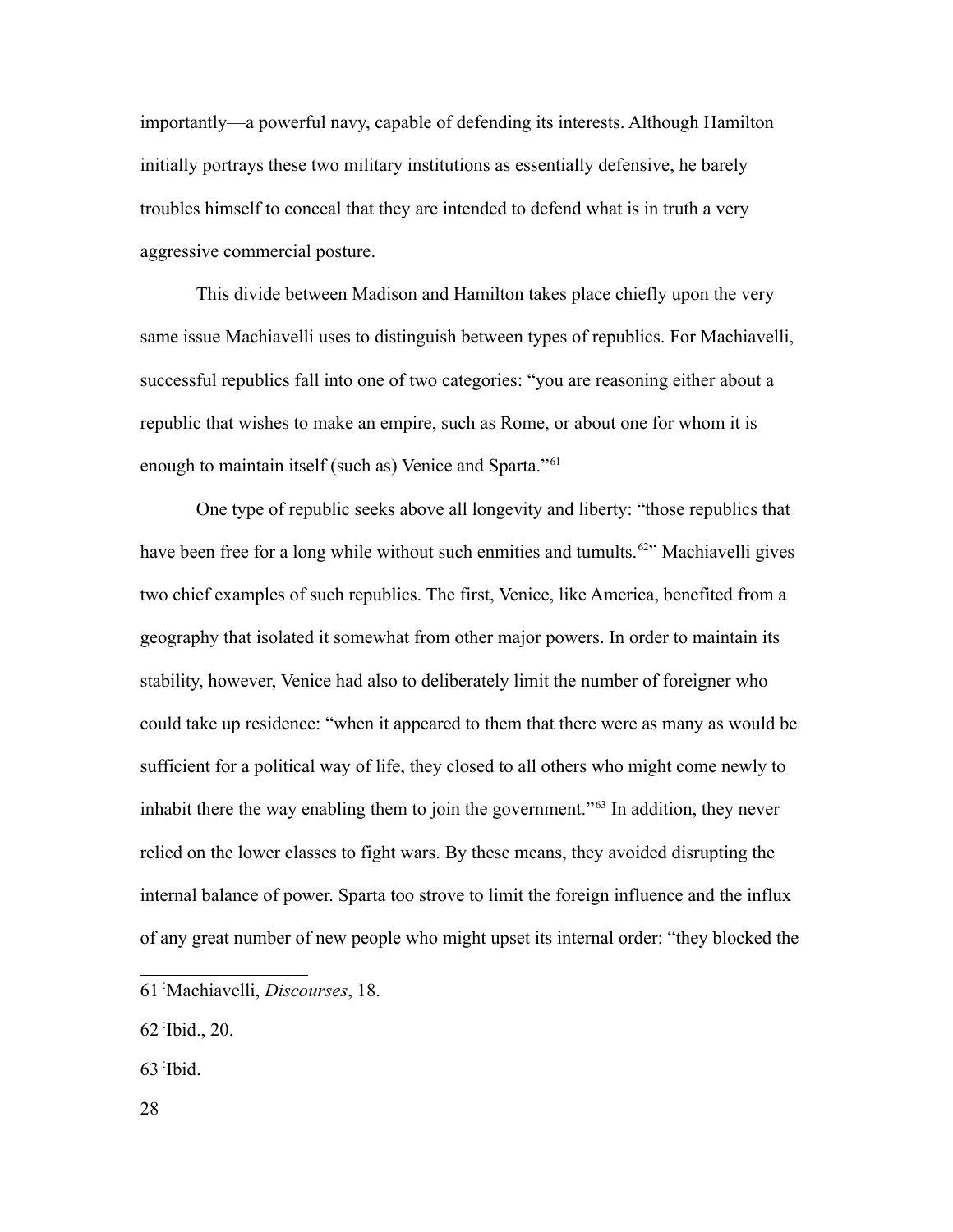way to those who might come to inhabit it.<sup>[64](#page-28-0)</sup> Machiavelli notes that "expansion is poison" to such republics," and attributes the destruction of both Sparta and Venice to their eventual attempts to expand. Thus, the sole external orientation of such a republic must be defensive: "it is well ordered for defense (especially) if there were in it a constitution and laws to prohibit it from expanding."[65](#page-28-1)

Rome, in contrast, was tumultuously imbalanced internally. By encouraging immigration and giving the plebs power, Rome unleashed forces that helped carry it to greatness: "without a great number of men, and well armed, a republic can never grow, or, if it grows, maintain itself."[66](#page-28-2) But, this course carries its own dangers. Such a republic may grow greater, but it will not last (as a republic) as long as the quiescent republics: "if you wish to make a people numerous and armed so as to be able to make a great empire, you make it of such a quality that you cannot then manage it in your mode."[67](#page-28-3)

Both the Americans and the Florentine argue that the *libido dominandi* is a general human trait. Therefore, the choice for states seems to lie in whether one wishes to direct the urge to rule inwardly or outwardly. If directed inwardly, as in Sparta, Venice and Madison's republic, one balances the ambitions of great men against each other, and hopefully thereby one ensures domestic peace and political liberty. If directed outwardly, as in Rome and Hamilton's republic, one can grow vigorously and pursue national greatness. But, the nation's very expansion will strain its internal organization and 64- Ibid., 21.

<span id="page-28-2"></span>66- Ibid., p 22.

<span id="page-28-3"></span>67- Ibid.

29

<span id="page-28-1"></span><span id="page-28-0"></span><sup>65</sup>- Ibid., 21-22.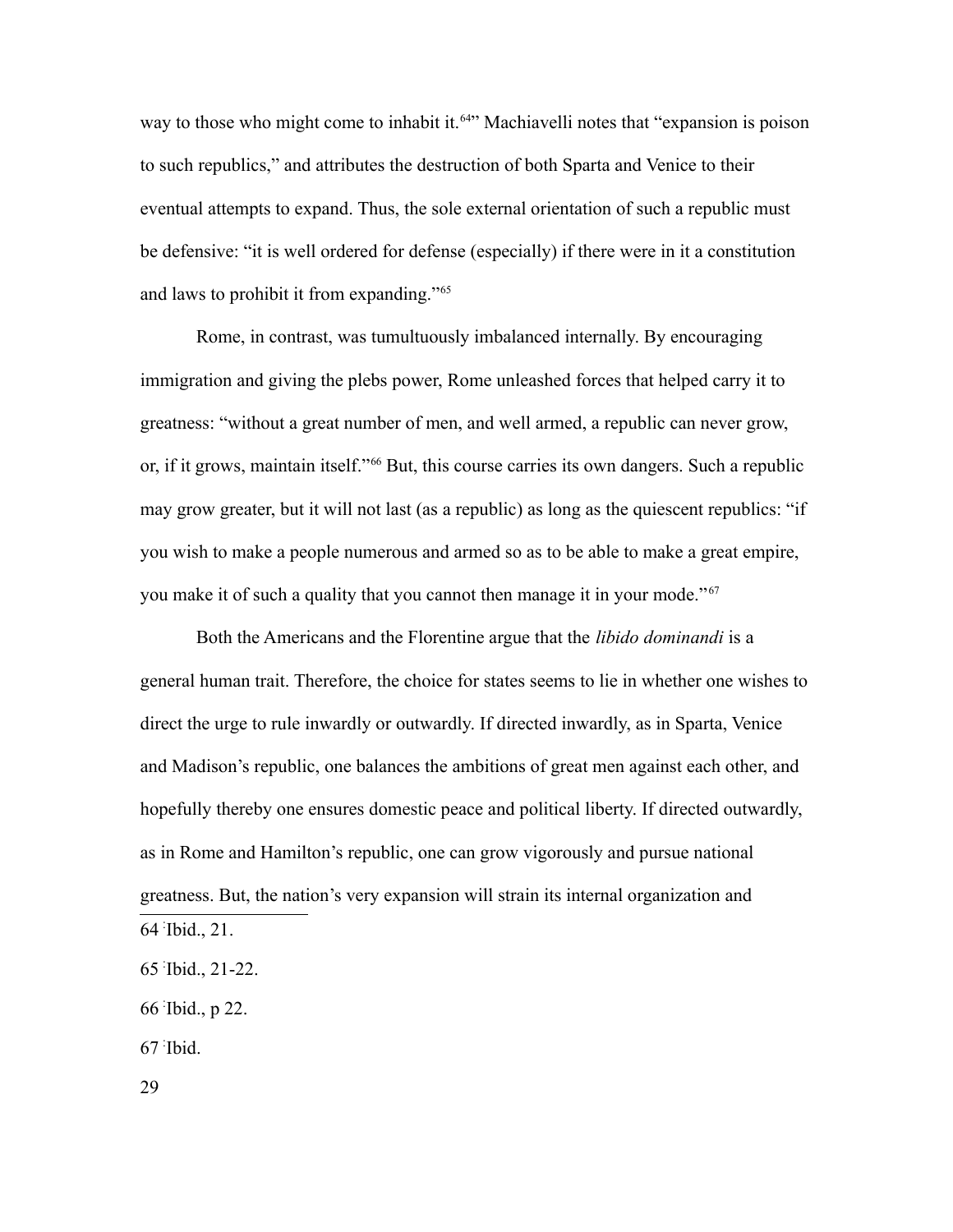institutions, jeopardizing its constitution, and pushing it towards one-man rule. Now, although Machiavelli takes pains to accurately detail the qualities of both kinds of republic, he nevertheless chooses one: "since all things of men are in motion and cannot stay steady, they must either rise or fall… since one cannot, as I believe, balance this thing [the Spartan model]… I believe it is necessary to follow the Roman order."[68](#page-29-0) Ultimately, neither sort of republic can hope to last forever, and the restless ambition of men makes the hope of an eternally-balanced republic nigh impossible. Therefore, Machiavelli advocates expansion.

Although only one of them concurs with Machiavelli's conclusion, we see that both Americans seem to organize their republics on either side of the choice Machiavelli offers. Madison does not seem to agree with Machiavelli about the futility of his task. He seeks to balance the ambitions of men against each other in such a way as to provide enduring liberty and stability. Hamilton, on the other, chooses a modified version of the Roman model.<sup>[69](#page-29-1)</sup> Hamilton's republicanism already contains in it a vision of a strong executive. This executive power, though perhaps contrary to 'pure' republicanism (certainly of the sort proposed by the Anti-Federalists) might allow the republic to preserve its constitutional order even as it grows exponentially in wealth, power, and size, since the impetus towards concentrating power in a single man would be anticipated and channeled within the constitutional framework. Pocock sums up Hamilton's position of

<span id="page-29-0"></span><sup>68</sup>- Ibid, p. 23.

<span id="page-29-1"></span><sup>69&</sup>lt;sup>1</sup> As will be discussed in Chapter V, Hamilton's appreciation for commerce places him in a certain sense at odds with the Florentine. Hamilton continues to propose that America's expansion be primarily of the commercial variety. This differs from Rome's more purely military expansion.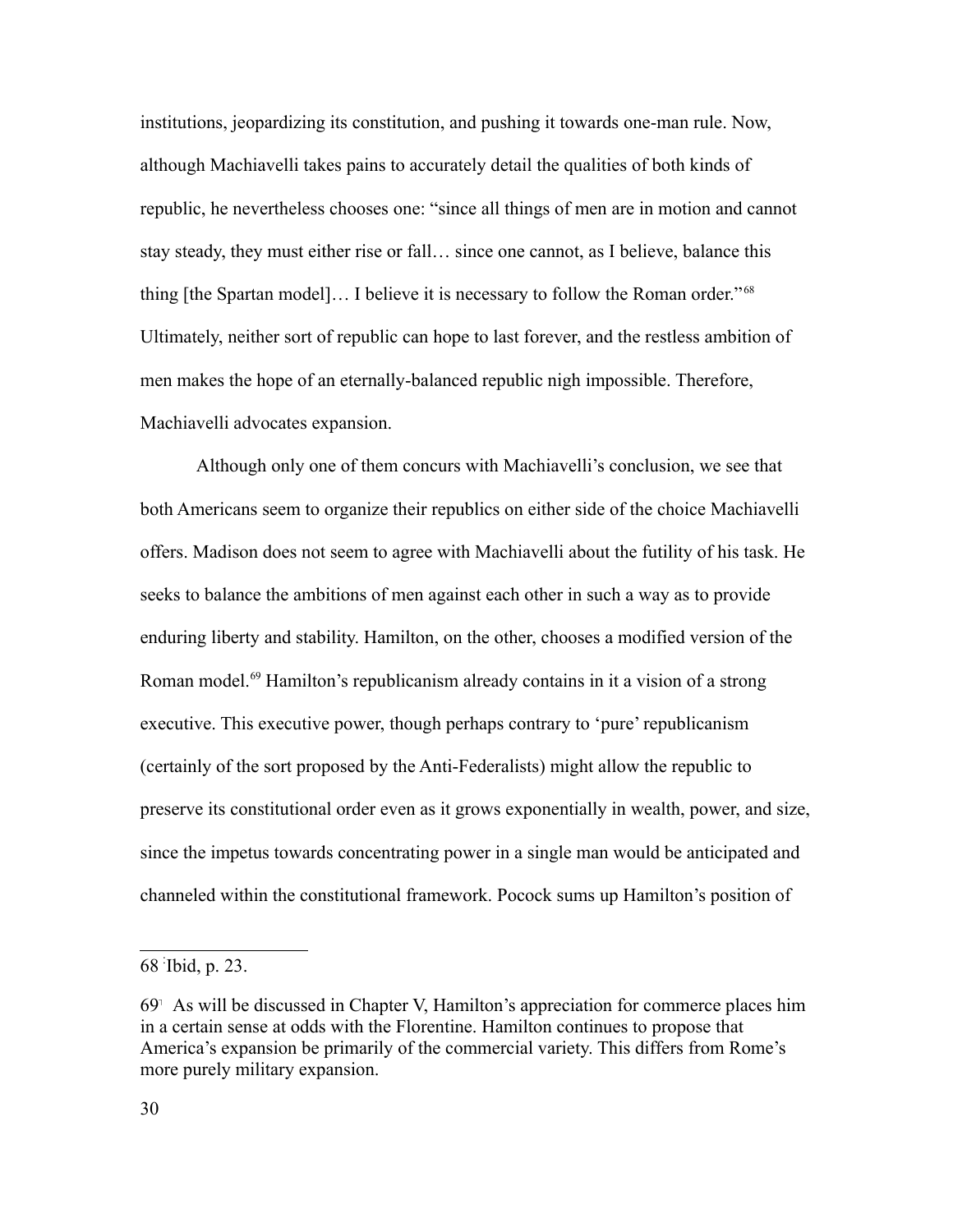the conflict between liberty and expansion: "Could America be republic and empire at the same time? Hamilton did not answer these questions in the negative."<sup>[70](#page-30-0)</sup>

While he knows that a government that disarms itself completely is at the mercy of foreign powers, Madison accepts Machiavelli's teaching that Rome's military success ultimately destroyed its republican liberty: "the liberties of Rome proved the final victim to her military triumphs."[71](#page-30-1) Madison therefore proposes granting the government the ability to raise small armies, but recommends keeping them quite small, large enough for the purposes of defense but certainly of no real offensive value: "a standing force, therefore is a dangerous, at the same time that it may be a necessary, provision. On the smallest scale, it has its inconveniences. On an extensive scale, its consequences may be fatal."[72](#page-30-2)

All of Madison's foreign policy prescriptions are defensive or preventative in nature. He fears the prospect that a weak or divided America might find itself the plaything of the European great powers, and become "instruments of foreign ambition, jealousy, and revenge.[73](#page-30-3)" America's government must prove stable enough to show a united front to those European powers, to prevent them from being able to play the American states off of one another: "America united, with a handful of troops, or without a single soldier, exhibits a more forbidding posture to foreign ambition, than America

- <span id="page-30-3"></span>73- Ibid., 227.
- 31

<span id="page-30-0"></span><sup>70</sup>- Pocock, *Machiavellian Moment*, 531.

<span id="page-30-1"></span><sup>71</sup>-*Federalist 41*, 226.

<span id="page-30-2"></span><sup>72</sup>- Ibid.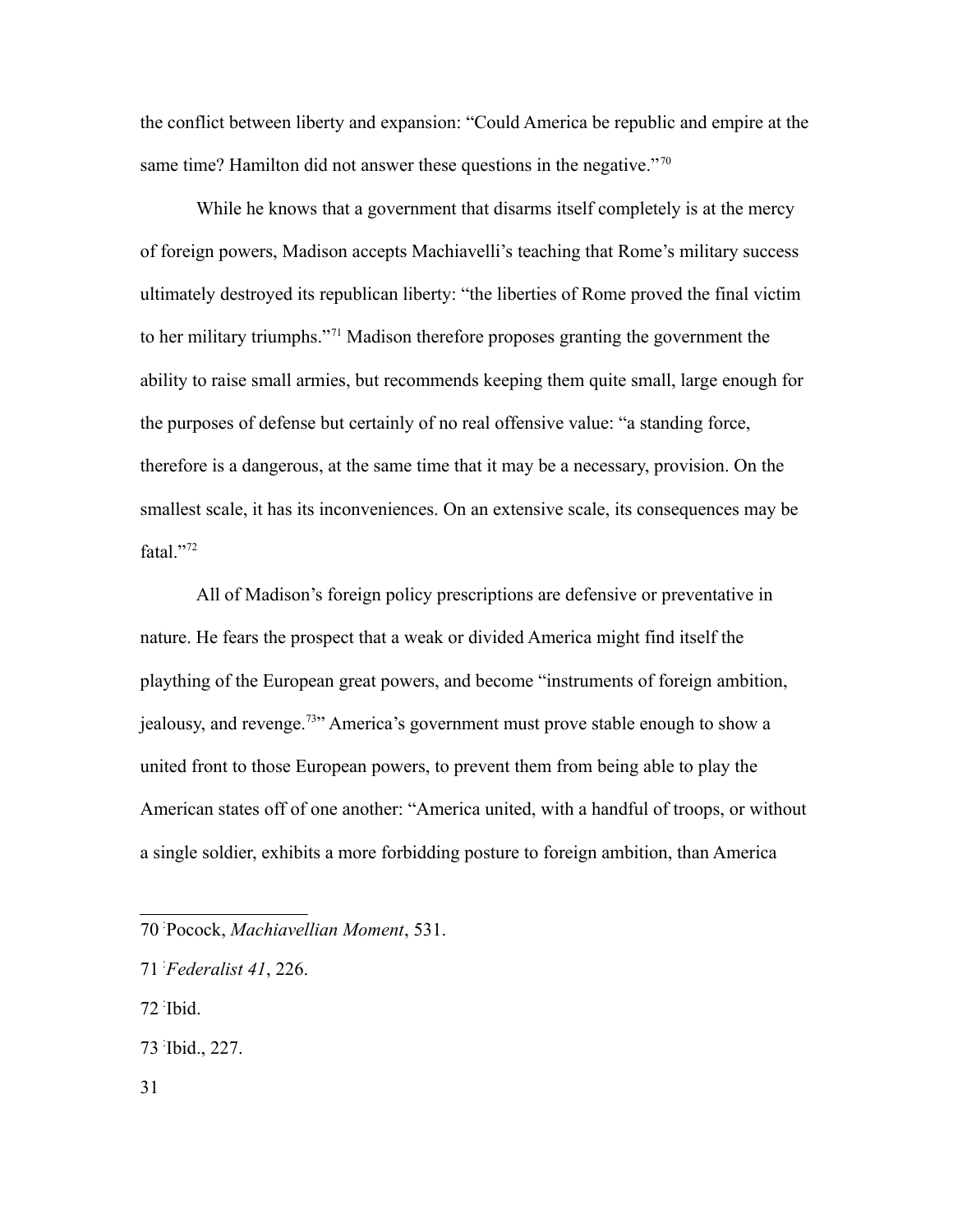disunited, with a hundred thousand veterans ready for combat."[74](#page-31-0) Madison's tolerance for an America even without "a single soldier," should be indicative enough that Madison in no way envisions an expansionist foreign policy for the country. Rahe notes that this position is based at least in part on Madison's faith that America's geographic location reduces the probability that the imperative for national survival will come into conflict with a just and free domestic order: "In *The Federalist*, Madison only hints at the tension between justice and the public good. He can pass over the matter quickly because of the protection afforded Britain's former colonies by their relative isolation." [75](#page-31-1)

Madison says relatively little else about his vision of American foreign policy. Since he does not plan for a program of expansion, he needs only to sketch loosely the outlines of a defensive and reactive policy. The political leaders of a given time must rise to the exigencies of their particular situation and fend off threats. Madison trusts the Senate, as a body of great men, to provide the necessary prudence to anticipate and defeat any menace: "history informs us of no long lived republic which had not a Senate."[76](#page-31-2) For this reason, the Senate—and not the more popular House of Representatives—is to be the Congressional body most involved with foreign policy, e.g. in the ratification of treaties. The superior prudence that Madison identifies with the great individuals likely to compose the Senate is the most valuable quality for guiding foreign policy.

<span id="page-31-0"></span><sup>74</sup>- Ibid., 226.

<span id="page-31-1"></span><sup>75</sup>- Paul Rahe, *Republics Ancient and Modern* (New York: Cambridge University Press, 1994), 615.

<span id="page-31-2"></span><sup>76</sup>-*Federalist 63*, 350.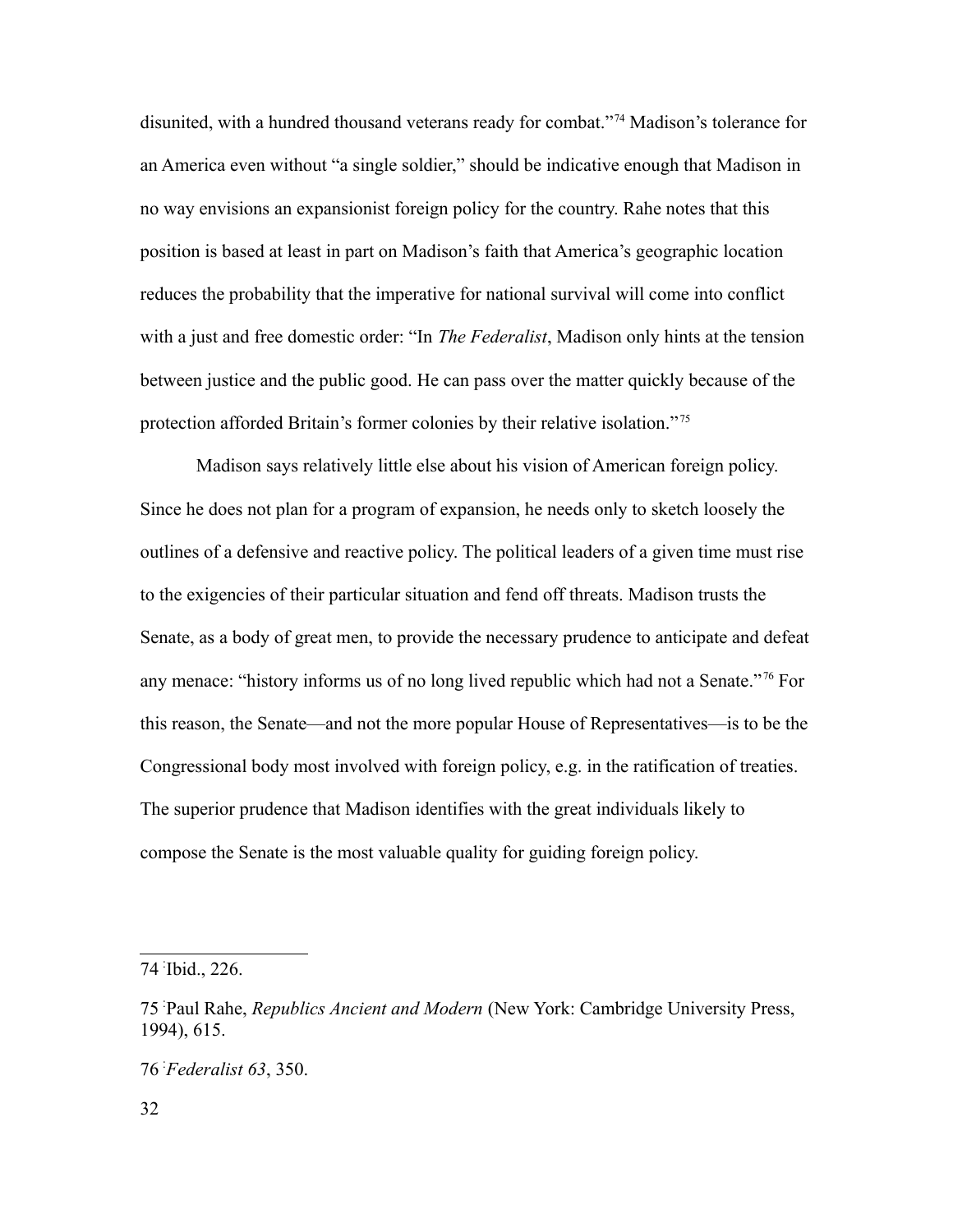We see then, that Madison's vision of foreign policy, such as it is, cleaves quite closely to Machiavelli's outline of the Spartan/Venetian model. [77](#page-32-0) Foreign policy consists almost exclusively of dangers to a state that seeks above all else to preserve its domestic institutions. Expansion must be avoided at all costs. This results in a foreign policy proposal that is bereft of initiative or national ambition. The government's attitude must be to manage external threats prudently and to prevent them from interfering with the happy but delicate domestic order.

In contrast to the scarcity in Madison's papers, Hamilton's papers abound with his proposals for America's foreign policy. Hamilton does not share Madison's bare-bones, approach to laying out a foreign policy for the future. Instead, Hamilton sets forth specific proposals for a foreign policy that substantially exceeds Madison's reactivity. Whereas Madison's focus lies in the domestic sphere and usually relates questions of foreign policy to their impact internally, Hamilton's orientation might be seen as the reverse. Hamilton's discussion of domestic arrangements often takes its bearings from how such arrangements might affect America's standing in the world.

Hamilton concurs with Machiavelli that republics are no less disposed towards war than their monarchial counterparts, nor are they less capable of waging it. "Sparta, Athens, Rome and Carthage, were all republics; two of them, Athens and Carthage, of the commercial kind. Yet were they as often engaged in wars, offensive and defensive, as the neighboring monarchies of the same times. Sparta was little better than a well regulated

<span id="page-32-0"></span><sup>77</sup>- Even though Machiavelli ultimately rejects this model, he himself elevates it to be the counterpart to his preferred model. While Machiavelli does not favor it, he clearly considers it a viable choice.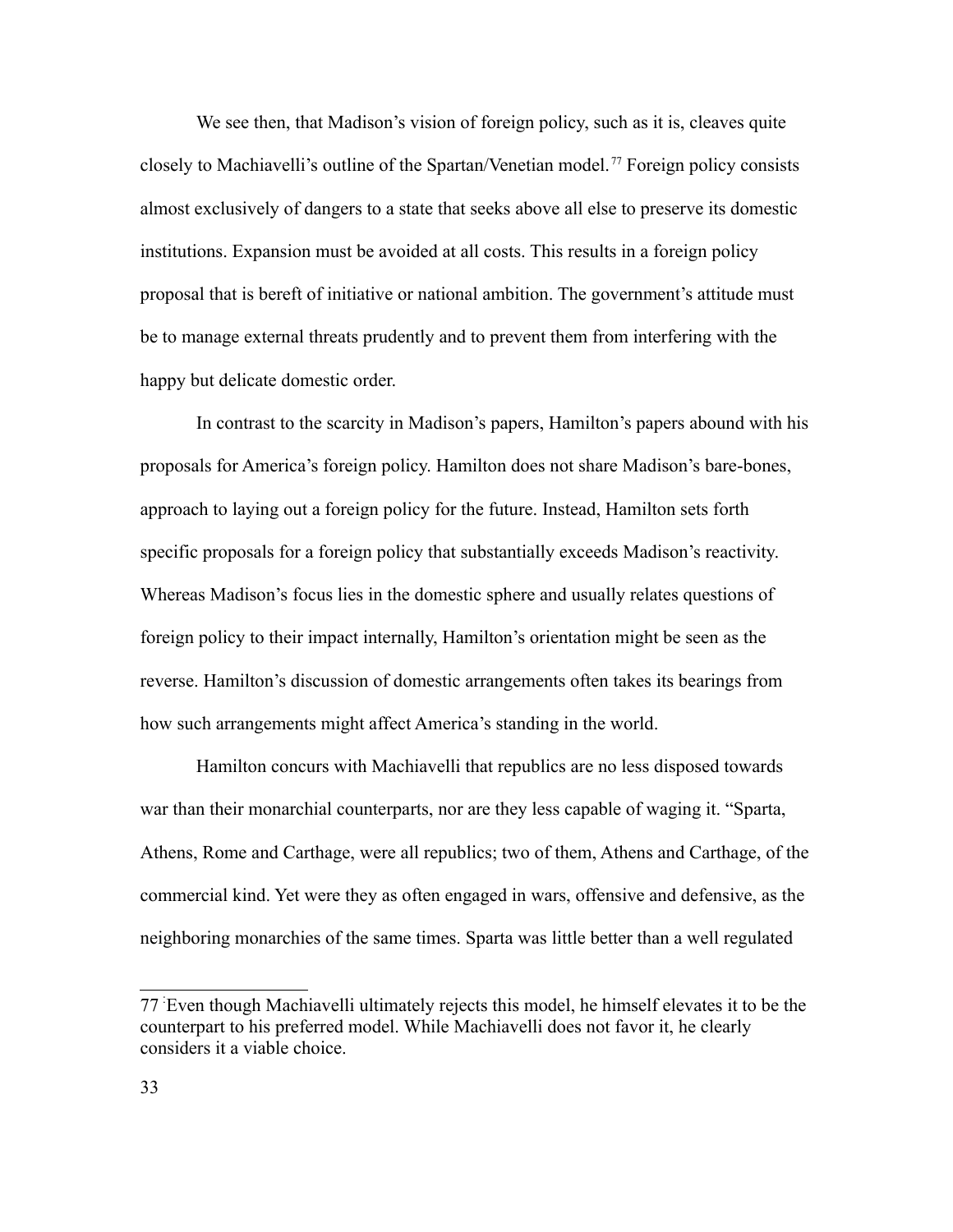camp; and Rome was never sated of carnage and conquest."[78](#page-33-0) Hamilton avoids any suggestion that America might prove an exception to this rule.

Hamilton shares Madison's immediate fears that a weak and weakly united America might suffer the manipulation and machinations of European powers: "[America] would be a prey to the wanton intermeddlings of all nations at war with each other; who, having nothing to fear from us, would, with little scruple or remorse, supply their wants by depredations on our property."[79](#page-33-1)

But, Hamilton diverges from Madison in seeking not only security from such "depredations," but in looking forward to the day when a united America might turn the tables on the divided Europeans: "a price would be set not only upon our friendship, but upon our neutrality. By a steady adherence to the union, we may hope, ere long, to become the arbiter of Europe in America; and to be able to incline the balance of European competitions in this part of the world, as our interest may dictate."<sup>[80](#page-33-2)</sup> Indeed, Hamilton goes so far as to say that America's power might expand beyond parity with Europe to dominance: "Let the Thirteen States, bound together in a strict and indissoluble union, concur in erecting one great American system, superior to the control of all transatlantic force or influence, and able to dictate the terms of the connexion between the old and the new world!"<sup>[81](#page-33-3)</sup>

<span id="page-33-2"></span>80- Ibid.

<span id="page-33-3"></span>81- Ibid., 65.

<span id="page-33-0"></span><sup>78</sup>-*Federalist 6*, 32.

<span id="page-33-1"></span><sup>79</sup>-*Federalist 11*, 61.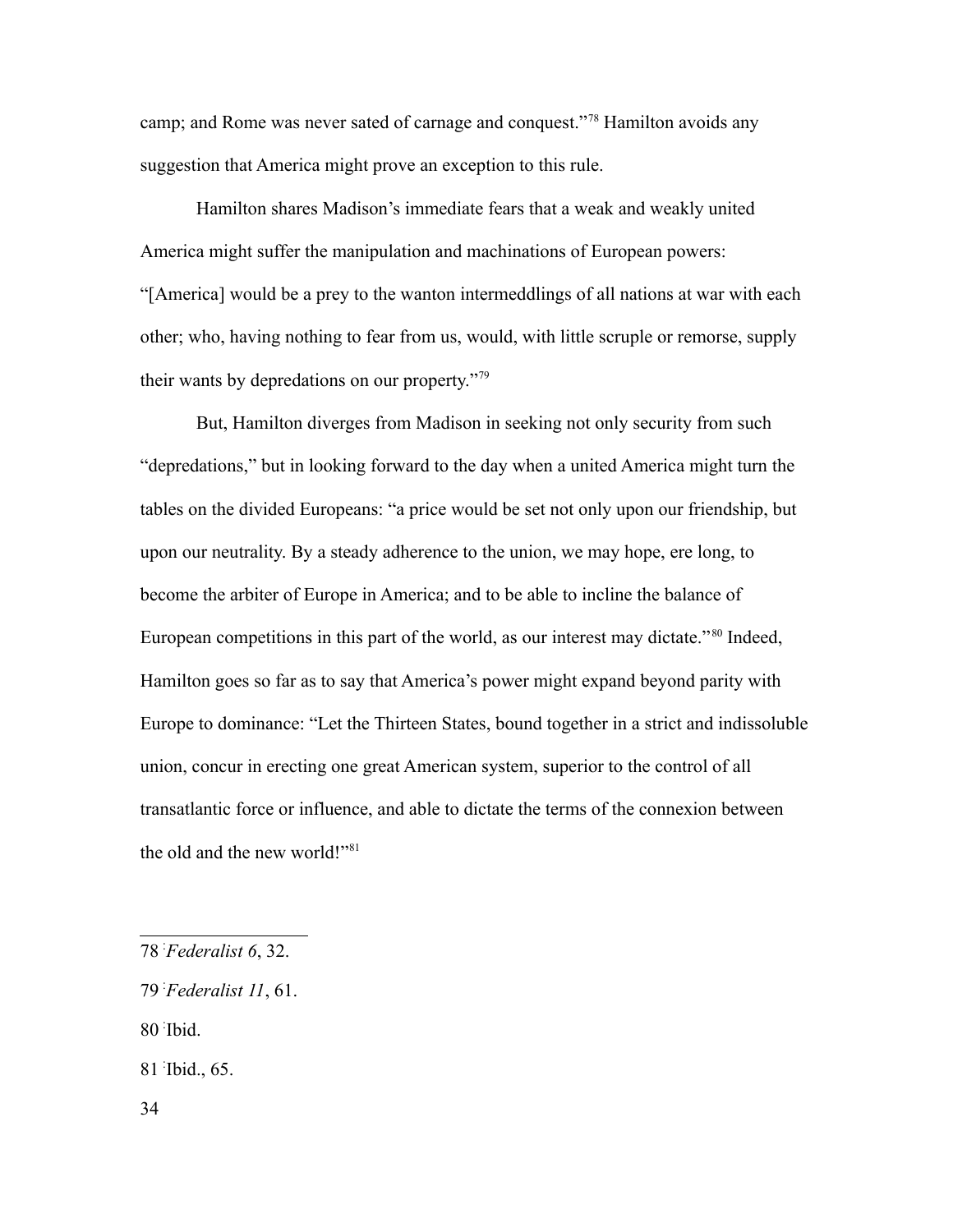Hamilton's strongly insists that national power is heavily dependent on national prosperity: "money is the vital principle of the body politic; as that which sustains its life and motion" without which "government must sink into a fatal atrophy, and in a short course of time perish."[82](#page-34-0) As we will explore more full in subsequent chapters, Hamilton also sees the United States as having a competitive advantage in realm of commercial trading. He proposes that America exploit that advantage to replace European traders and to carry on "an ACTIVE COMMERCE in our own bottoms."[83](#page-34-1)

Although it does not necessarily entail military conquest, Hamilton knows that such a development in American commerce would be—and would be perceived by European powers as— an aggressive move: America "has already excited uneasy sensations in several of the maritime powers of Europe. They… look forward, with painful solicitude to what this country is capable of becoming. They foresee the dangers that may threaten their American dominions.<sup>[84](#page-34-2)</sup><sup>1</sup> Therefore, the European powers, by impeding American commerce, attempt a "clipping of the wings on which we might soar to a dangerous greatness."[85](#page-34-3) For this reason, Hamilton advocates a "powerful marine," to defend American maritime commerce.<sup>[86](#page-34-4)</sup>

But, in addition, Hamilton proposes aggressive trade policies that will further diminish the power of Europeans in favor of the United States. No proponent of free 82-*Federalist 30,* 159.

<span id="page-34-2"></span>84- Ibid.

<span id="page-34-3"></span>85- Ibid.

<span id="page-34-4"></span>86- Ibid.

35

<span id="page-34-1"></span><span id="page-34-0"></span><sup>83</sup>-*Federalist 11*, 59.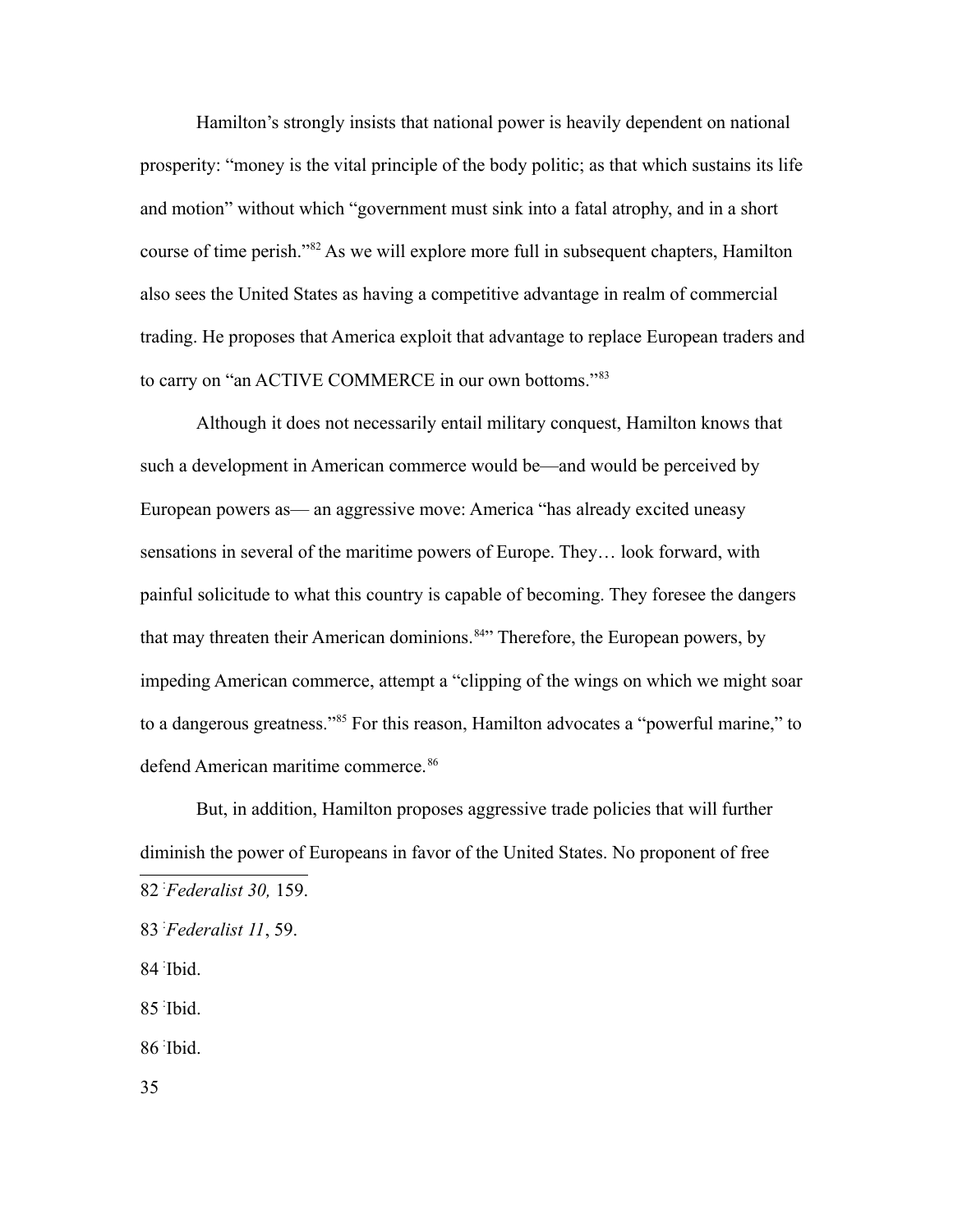trade, Hamilton advocates a mercantilist approach that treats commerce as an instrument of foreign policy: "by prohibitory regulations, extending at the same time throughout the states, we may oblige foreign countries to bid against each other for the privileges of our markets."[87](#page-35-0) Only a strong central government of the type devised in the Constitution would be able to enforce such prohibitions on trade. But, if America had such a government, the benefits would be great: "suppose for instance, we had a government in America, capable of excluding Great Britain… from all our ports … Would it not enable us to negotiate, with the fairest prospect of success, for commercial privileges of the most valuable and extensive kind?"<sup>[88](#page-35-1)</sup>

The ability to carry out trade policies so difficult to enforce and to raise an army and navy necessary to defend American commerce requires a powerful central government. Indeed, the infinite dangers and possibilities of the anarchic international system requires that the central government have unlimited powers to meet any eventuality: "to raise armies; to build and equip fleets… these powers ought to exist without limitation; because it is impossible to foresee or to define the extent and variety of national exigencies, and the correspondent extent and variety of the means which may be necessary to satisfy them."<sup>[89](#page-35-2)</sup> Hamilton shows by this that he has learned what Machiavelli taught: that no one can foresee all of the events that will take place

<span id="page-35-2"></span>89-*Federalist 32,* 125.

<span id="page-35-0"></span><sup>87</sup>- Ibid., 59-60.

<span id="page-35-1"></span><sup>88</sup>- Ibid., 60.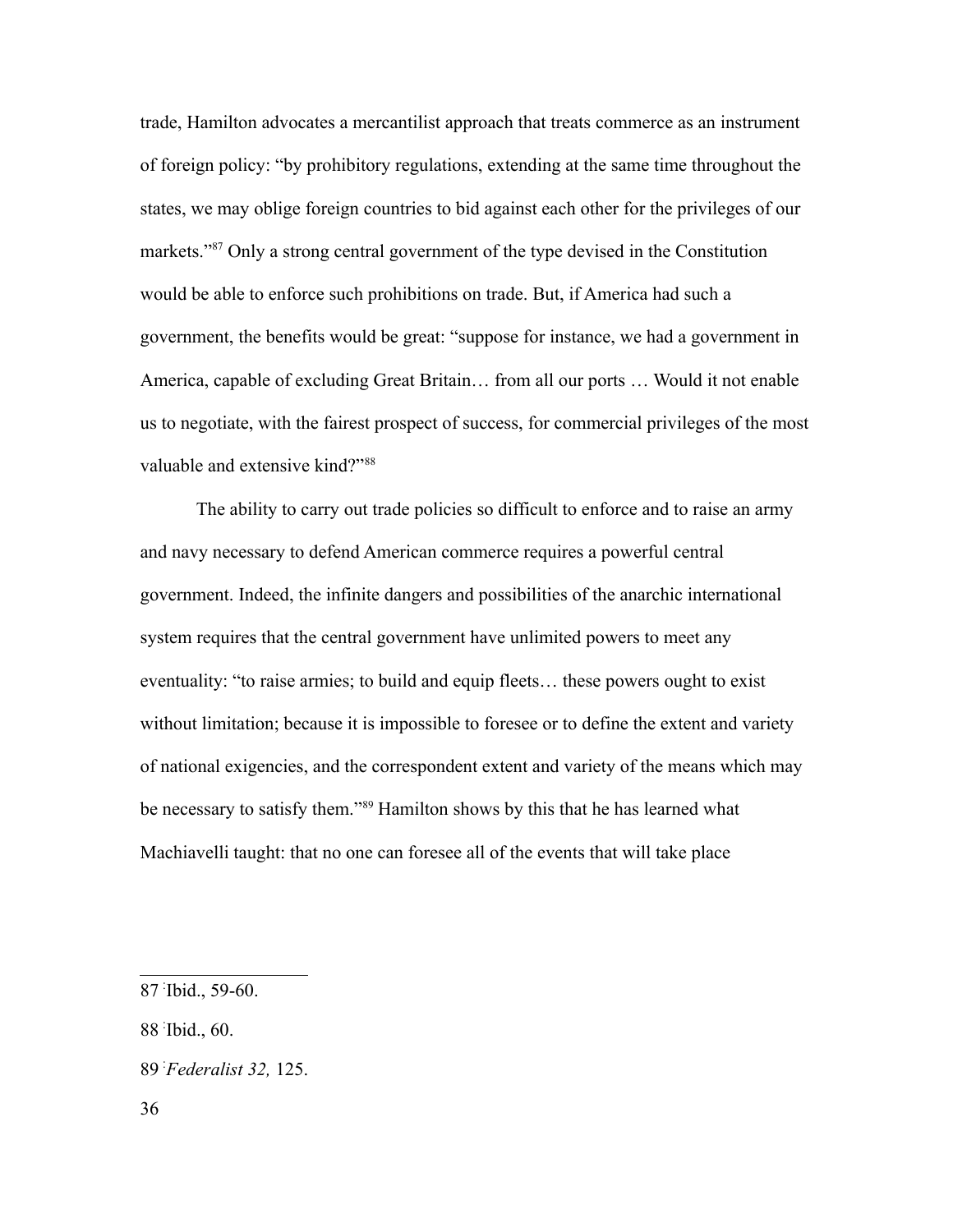throughout the history of a state, and for that reason, great men of each new generation require the authority and power to undertake "new acts of foresight."<sup>[90](#page-36-0)</sup>

The office of the presidency serves to give an individual just such power. Machiavelli had argued that in the archetypal expansionist republic, Rome, military success eventually pushed the Romans to abandon their constitution.<sup>[91](#page-36-1)</sup> Hamilton, too, notes that free peoples can buckle under perceived danger and tumult to abandon their freedom to those who promise to protect them: "the continual effort and alarm attendant on a state of continual danger, will compel nations the most attached to liberty, to resort for repose and security to institutions which have a tendency to destroy their civil and political rights."[92](#page-36-2) Under extreme conditions, the fear of hostile enemies overrides all other national priorities: "safety from external danger, is the most powerful director of national conduct. Even the ardent love of liberty will, after a time, give way to its dictates.<sup>"[93](#page-36-3)</sup> The almost inexorable impetus to consolidate power in a single individual can be ameliorated by partially accommodating it. Although Hamilton openly admires the Roman dictatorship, the absolute rule of a single man runs afoul of republican sensibilities.

The American president, while not omnipotent, does enjoy wide powers and discretion in dealing with foreign policy issues. For Hamilton, the presidency reconciles the absolute necessity of a powerful executive with the republican aversion to unchecked 90- Machiavelli, *Discourses*, 308.

<span id="page-36-3"></span>93- Ibid.

37

<span id="page-36-1"></span><span id="page-36-0"></span><sup>91</sup>- Ibid., 21-22.

<span id="page-36-2"></span><sup>92</sup>-*Federalist 8*, 42.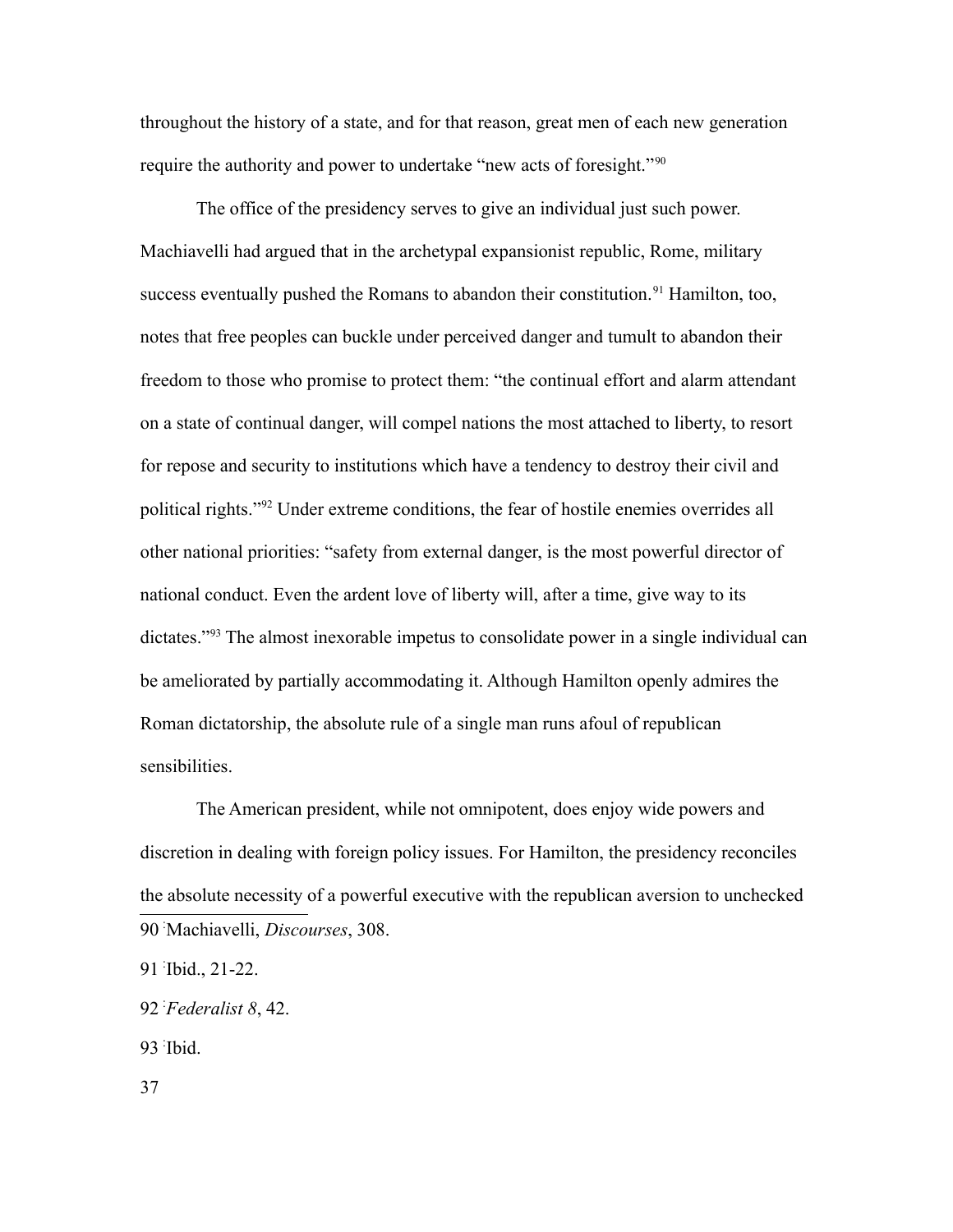power: "the ingredients which constituted energy in the executive are, unity; duration; an adequate provision for its support; competent powers. The ingredients which constituted safety in the republican sense are, a due dependence on the people; a due responsibility."[94](#page-37-0) The office of the president, with its ability to make treaties and command the military, is still bound by frequent elections to the people, and depends on Congress for money and declarations of war.<sup>[95](#page-37-1)</sup>

But, also like Machiavelli, Hamilton recognizes that such considerations as the composition of the executive are not the only factors which enable a republic to expand. Machiavelli had argued that Rome's growth depended upon the people: they "gave the plebs strength and increase and infinite opportunities for tumult. But if the Roman state had come to be quieter... it would also have been weaker because it cut off the way by which it could have come to the greatness it achieved."<sup>[96](#page-37-2)</sup> Hamilton, too seeks to build America's "dangerous greatness" on the firm foundation of the people: "the fabric of American empire must rest on the solid basis of the consent of the people. The streams of national power ought to flow from that pure original fountain."<sup>[97](#page-37-3)</sup> Not only does Hamilton here affirm with Machiavelli the dependence on the people as the source of national power, but he also uses the term "American empire," a phrase never once used by Madison. This passage leaves little doubt that Hamilton's vision of the American republic

<span id="page-37-1"></span>95 Ibid.

<span id="page-37-3"></span>97-*Federalist 22,* 124-125.

<span id="page-37-0"></span><sup>94</sup>-*Federalist 70,* 390.

<span id="page-37-2"></span><sup>96</sup>- Machiavelli, *Discourses,* 21.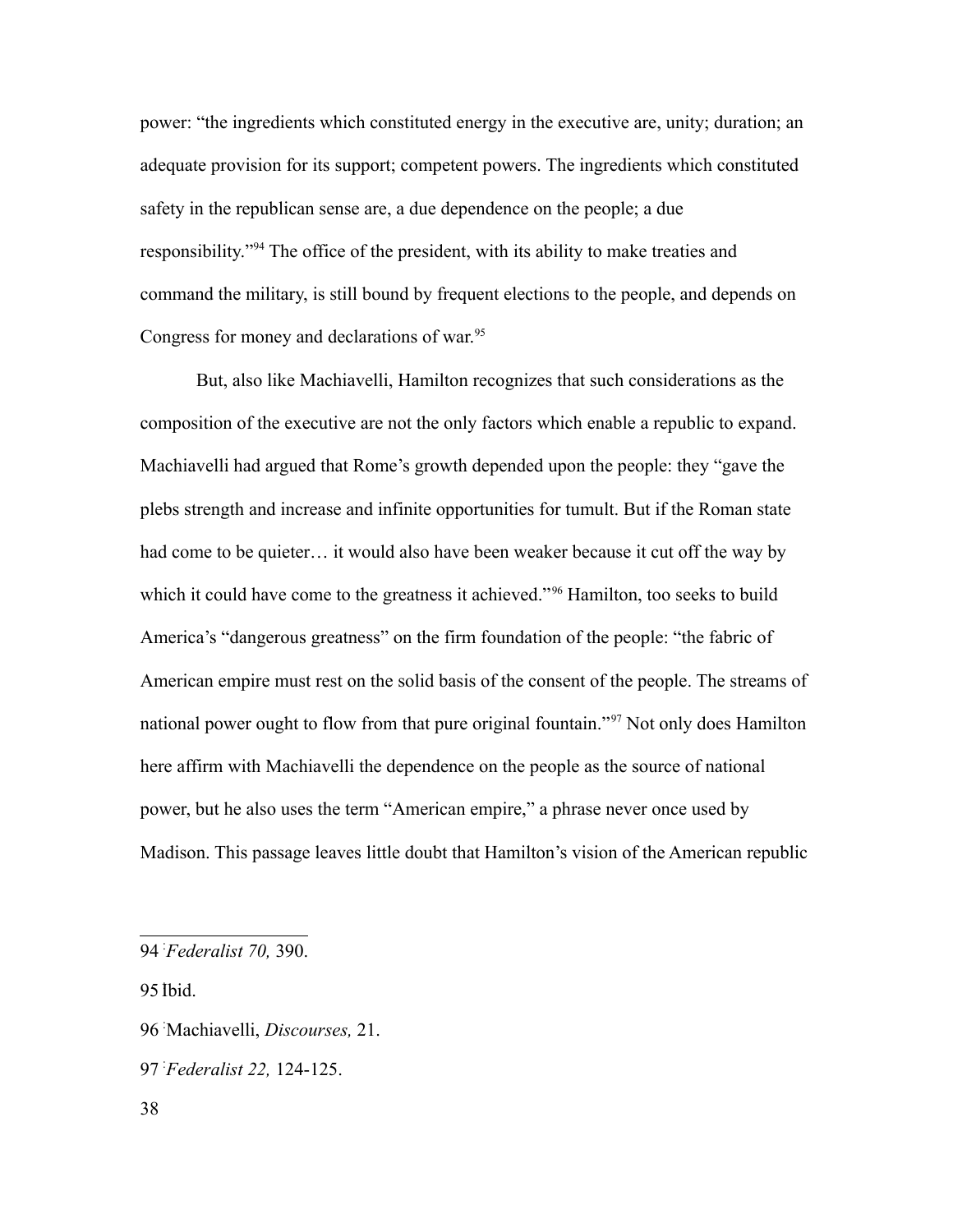is deeply bound to a vision of expansion, although Hamilton leaves it ambiguous whether this expansion would entail territorial conquest or simple commercial domination.

Gerald Stourzh also sees in Hamilton a self-conscious hope for an American empire. He describes Hamilton's plan as guiding "the United States through her period of present infancy to future strength and greatness."[98](#page-38-0) Thus, Hamilton's foreign policy proposals come in two categories. For the immediate future, Hamilton's position is hardly distinguishable from Madison's, but for different reasons. Madison's defensiveness is rooted in the essence of his foreign policy, whereas Hamilton's defensiveness is only a response to America's youthful weakness. Hamilton's long-term plans call for, as Stourzh puts it: "America to dictate to Europe the terms of connection between the old and the new world, there was clearly the implication of a global balance of power in which America would gain a safe preponderance."<sup>[99](#page-38-1)</sup> Pocock writes about this imperial vision, saying that: "Hamilton's empire was thus a challenge to Madison's federalism… and drew more drastically Machiavellian conclusions."[100](#page-38-2) Whereas Madison learned from Machiavelli about the necessity to balance internal power and avoid external expansion if one is to build a quiescent republic, Hamilton goes further in accepting Machiavelli's position that such a republic is unrealistic, and perhaps even undesirable in comparison with a vigorous, expansionist republic.

<span id="page-38-0"></span><sup>98</sup>- Gerald Stourzh, *Alexander Hamilton and the Idea of Republican Government* (Stanford: Stanford University Press, 1970), 198.

<span id="page-38-1"></span><sup>99</sup>- Ibid., 197.

<span id="page-38-2"></span><sup>100</sup>- Pocock, *Machiavellian Moment,* 531.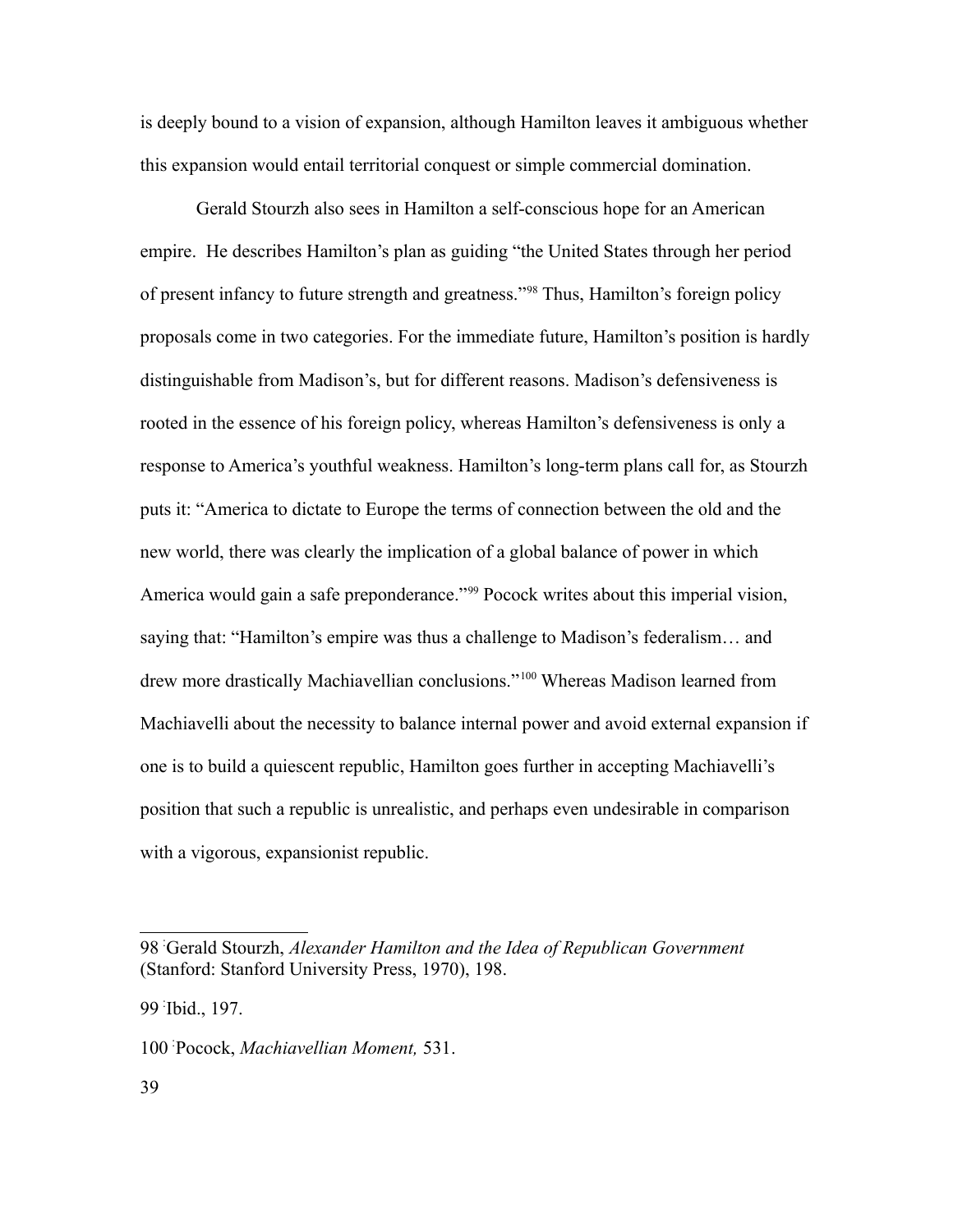In either case, we discern in Hamilton a vision of America's long-term foreign policy that favors aggression, activity and expansion. Whereas Madison's proposals sought to preserve liberty and security, Hamilton sees greatness and power as worthy national goals. To Madison's Spartan model of republican foreign policy, Hamilton opposes the model favored by the Romans and Machiavelli himself. Moreover, when we examine the opinions of both Americans on the appropriate internal organization of the state, we see—as in Machiavelli—that domestic institutions and foreign policy influence each other. To Madison's and Hamilton's credit, each manages to harmonize his domestic arrangements with his foreign policy vision. However, it is also clear that the foreign policies of each do not wholly harmonize with the other. A state cannot simultaneously avoid expansion and seek to build an "American empire." The concerns of domestic liberty and security must occasionally conflict with the desire to "soar to a dangerous greatness."

## **IV: Restraint and Empowerment**

In his discussion of republics, Machiavelli has much to say about the importance of restraint and empowerment. Republics must necessarily empower certain individuals (and even whole classes) if they wish to accomplish anything. Yet, the nature of man's *libido dominandi* is such that, without restraints, tyranny will emerge. Therefore, a founder must make a careful judgment about the ordering of a republic to ensure that it possesses the necessary strength to survive and thrive, while not allowing any element of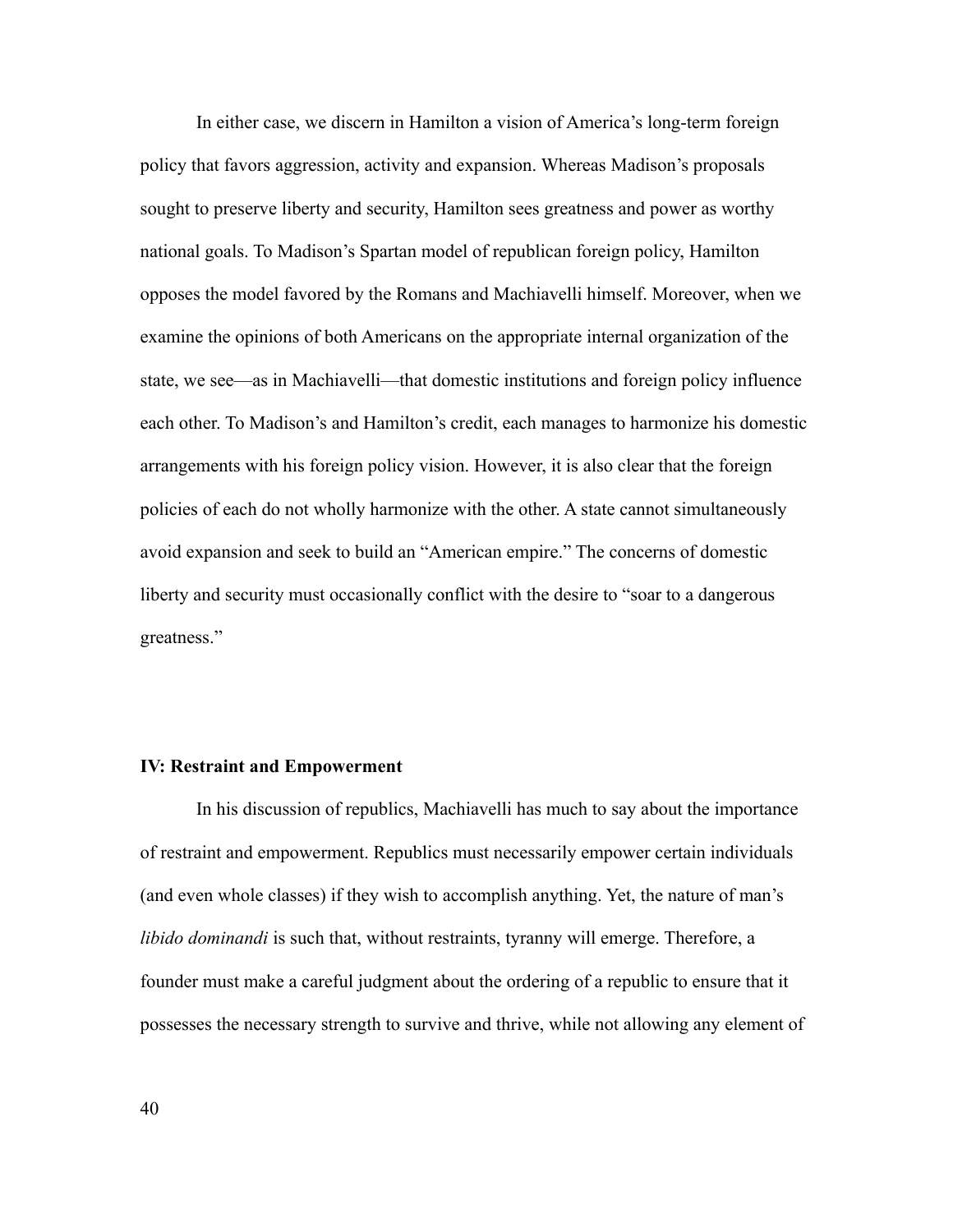the society to accumulate too much power. Thus, a republic's life is characterized by the interplay of the desire to preserve its life with the desire to preserve its liberty.

 Fittingly then, Machiavelli addresses early in Book I of the *Discourses* the issue of "Where the Guard of Freedom May Be Settled More Securely, in the People or in the Great."<sup>[101](#page-40-0)</sup> It is a question of which of the social orders must be empowered to restrain those who might ascend to the tyranny of the polity. Machiavelli answers that the issue depends on what sort of republic one aspires to create. If the republic lacks imperial and ambition and seeks only to preserve itself, one ought to entrust its liberty to the safekeeping of the great. If, on the other hand, the republic aspires to conquest, it ought to leave the guardianship to the people. We might expect that Madison's and Hamilton's views on this subject would track with their different hopes for the sort of republic America is to become.

In either case, institutional checks to both the great and the people are essential for the longevity of a republic: "the states of princes have lasted very long, the states of republics have lasted very long, and both have had need of being regulated by the laws."<sup>[102](#page-40-1)</sup> Machiavelli argues that if the great are not restrained by laws, they will ravage the people, and if the people are unrestrained, "in the midst of such confusion, a tyrant can arise."[103](#page-40-2) The restraint of the people by laws ought to be augmented by the prudent

- <span id="page-40-1"></span>102- Machiavelli, *Discourses*, 118.
- <span id="page-40-2"></span>103- Ibid.

<span id="page-40-0"></span><sup>101</sup>- Machiavelli, *Discourses*, 17.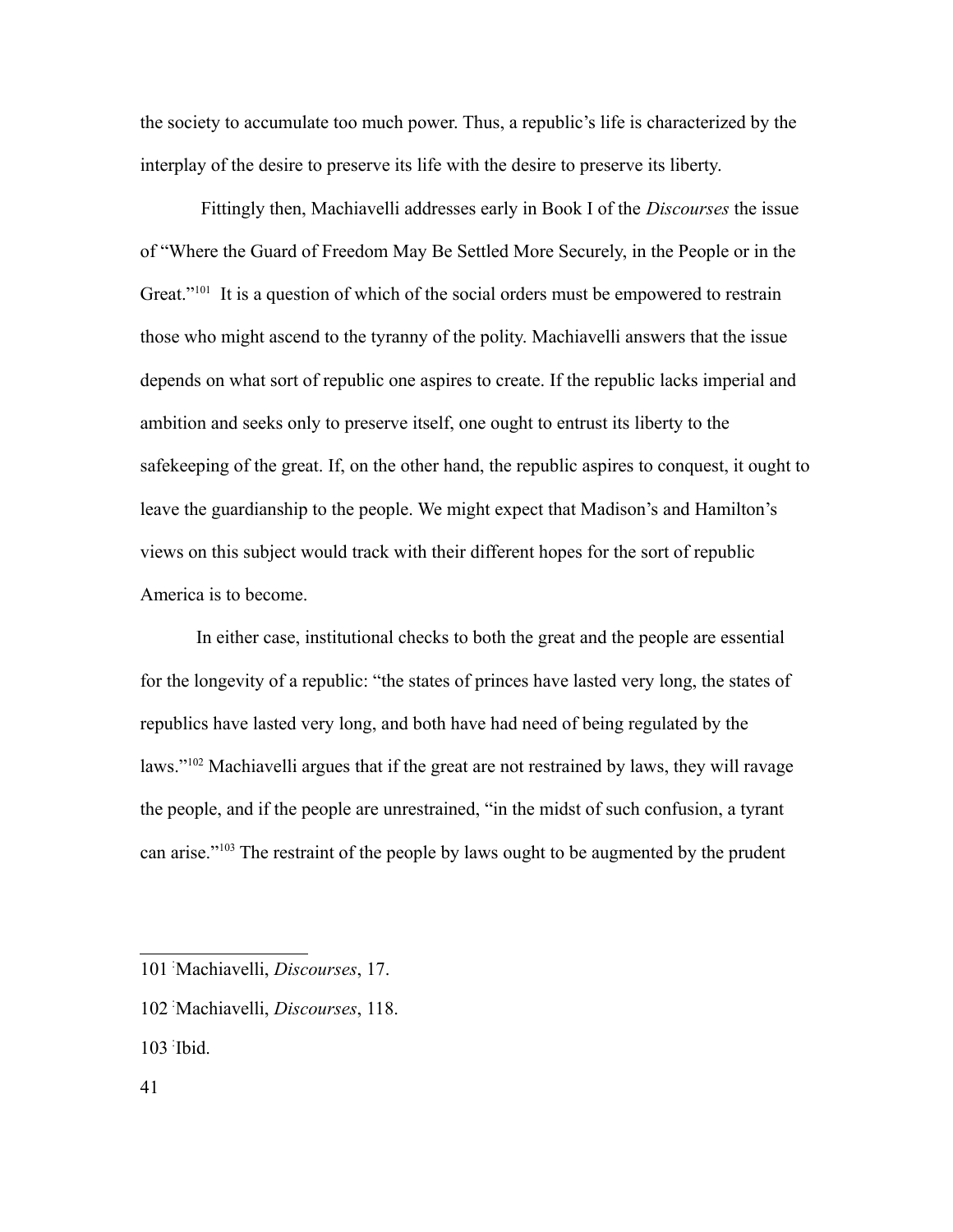and benign leadership of some of the great: "a tumultuous people can be spoken to by a good man, and it can easily be returned to the good way."[104](#page-41-0)

However, Machiavelli recognizes that institutional restraints may prove insufficient to keep potential usurpers among the great in check. Machiavelli recommends encouraging the mutual suspicion of the great against one another. The particular ambition of various 'great' individuals would lead them to watch jealously for any sign that one of their peers might be acquiring too much power.<sup>[105](#page-41-1)</sup>

However, in addition to requiring special restraints, the great also need to be provided with special powers, if the republic is to survive and thrive. For one thing, certain functions of government can only be effectively carried out under the undisputed leadership of a single individual. Machiavelli points to the military as such a case: "one recognizes the uselessness of many commanders in an army or in a town that has to be defended."[106](#page-41-2) Speaking more broadly, Machiavelli cites Livy: "it is most healthy in the administration of great things that the summit of command be with one individual."<sup>[107](#page-41-3)</sup>

More importantly, Machiavelli proposes leaving the great wide discretion in certain areas because the future is always uncertain, and republics will always stand in need of men with uncommon foresight and ability to guide them prudently. Machiavelli concludes his discourses with a chapter entitled: "A Republic Has Need of New Acts of Foresight Every Day If One Wishes to Maintain It Free; and for What Merits Quintus

<span id="page-41-3"></span>107- Ibid.

<span id="page-41-0"></span><sup>104</sup>- Ibid.

<span id="page-41-1"></span><sup>105</sup>- Ibid., 104.

<span id="page-41-2"></span><sup>106</sup>- Ibid., 253.

<sup>42</sup>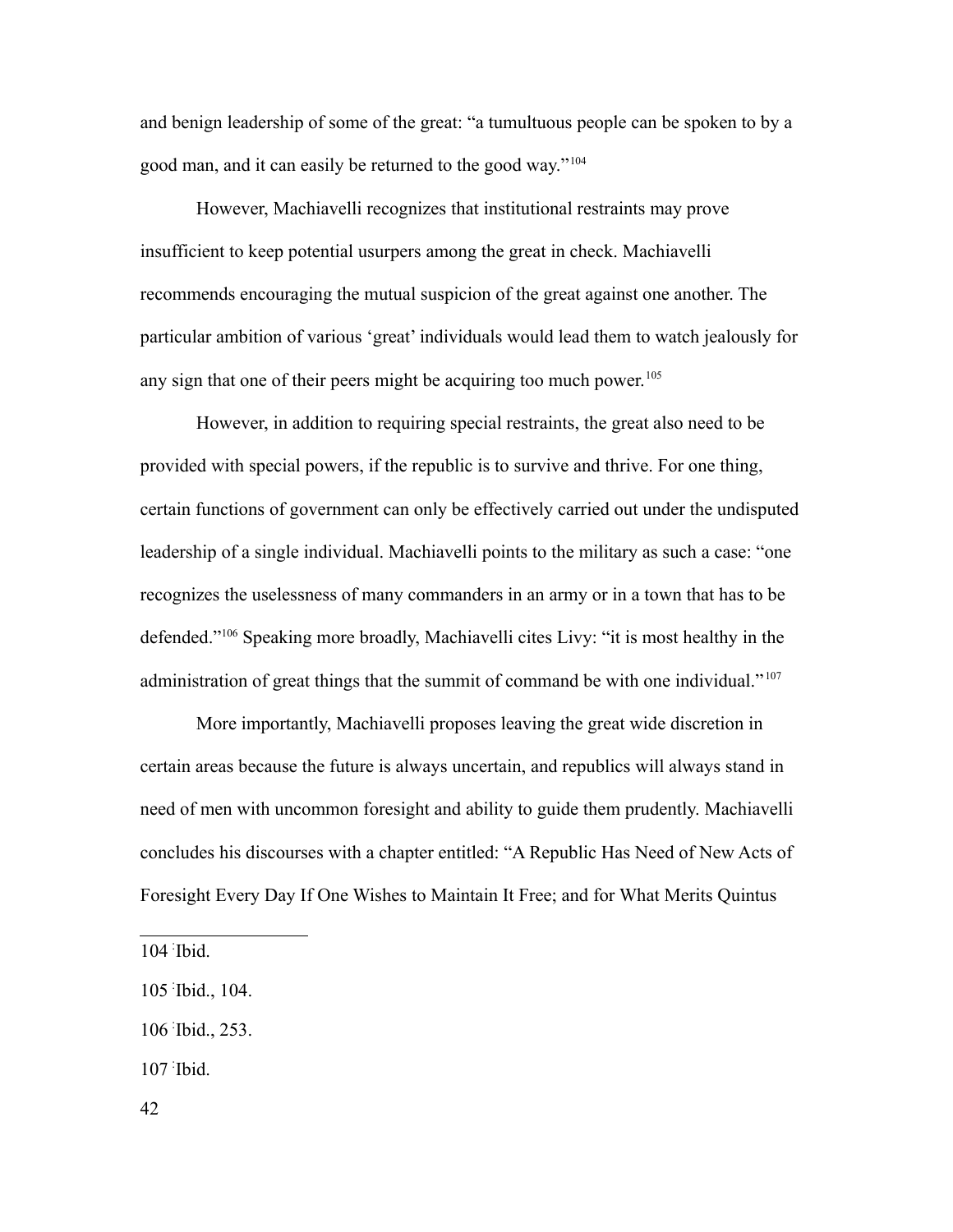Fabius Was Called Maximus." Since even the wisest founder cannot anticipate every eventuality, one cannot place all of one's trust in laws and ordinary institutions. At times, one will have to rely on outstanding individuals (such as Quintus Fabius) to rise to the challenge of their times. For this reason, Machiavelli approves of the Roman concept of incorporating an extraordinary institution into the constitution, which drastically empowers individuals in times of crisis to defend the state:

> Truly, among other Roman orders, this [the dictatorship] is one that deserves to be considered and numbered among those that were the cause of the greatness of so great an empire, for without such an order cities escape from extraordinary accidents with difficulty. Because the customary orders in republics have a slow motion…their remedies are very dangerous when they have to remedy a thing that time does not wait for. So republics should have a like mode among their orders...<sup>[108](#page-42-0)</sup>

Turning to Madison and Hamilton, we see that their visions of the appropriate balance between restraint and empowerment follows naturally from their understandings of the different human types and of the sort of republic they hope to construct. Since both of those understandings take place on Machiavellian terms, it is hardly surprising that their discussion of restraint and empowerment should do likewise.

Reading *The Federalist* superficially, one might conclude that James Madison give roughly equal weight to the demands of restraint and empowerment. Madison certainly devotes copious pages to the importance of giving the different branches of the

<span id="page-42-0"></span><sup>108</sup>- Machiavelli, *Discourses*, 74.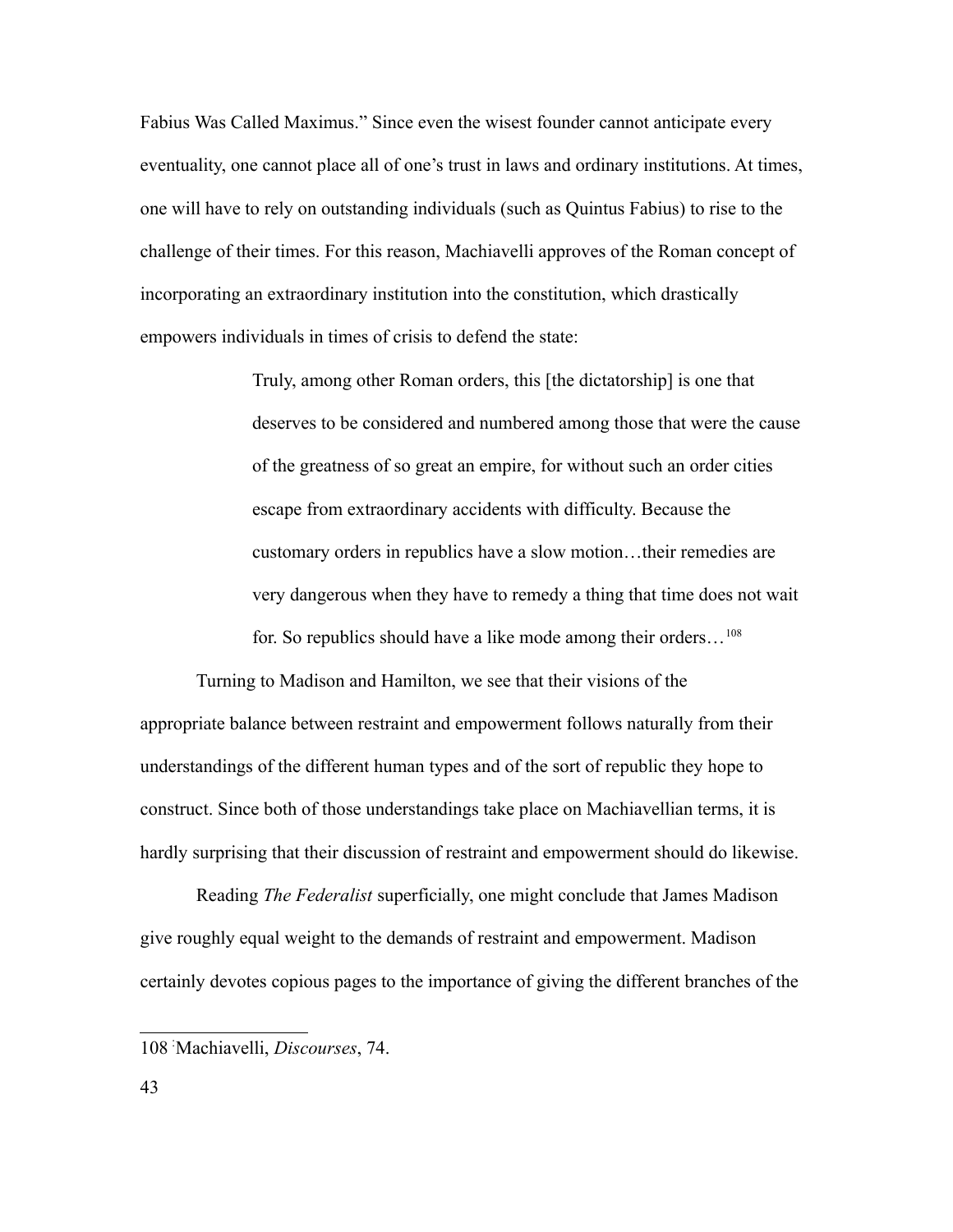proposed government sufficient power and authority. Yet, throughout such sections, Madison's focus remains almost exclusively upon organizing these powers so that they may check and restrain each other. In other words, for Madison, the task of empowering any individual or group is in chiefly in service of restraining some other group or individual. Such a position fits well with Madison's pessimistic view of human nature. If man's nature is such that—whether through ignorance or malice—he is a chronic danger to himself and his fellows, then it follows that the primary task of good government is the restraint of man.

But, in its single-minded focus on constructing an elaborate system of fetters, Madison's vision drastically circumscribes the role of the statesman to embark America upon any positive project. Madison's proposed republic cleaves much more closely to the Spartan model, with few aspirations (if any) beyond the preservation of itself and its liberty. In this vision, the statesman is a kind of caretaker, a prudent guide of the public welfare, who serves as one of the many checks against the omnipresent danger of tyranny. Even in extreme circumstances, the statesman's role is purely reactive; his discretion extends only so far as is needed to preserve the republic against external enemies or to restore internally the balance power that maintains domestic peace and liberty.

Madison poses the entire project of constructing a government as a question of restraint: "In framing a government which is to be administered by men over men, the great difficulty lies in this: you must first enable the government to control the governed; and in the next place oblige it to control itself."<sup>[109](#page-43-0)</sup> The issue of good government is

<span id="page-43-0"></span><sup>109</sup>-*Federalist 51*, 288.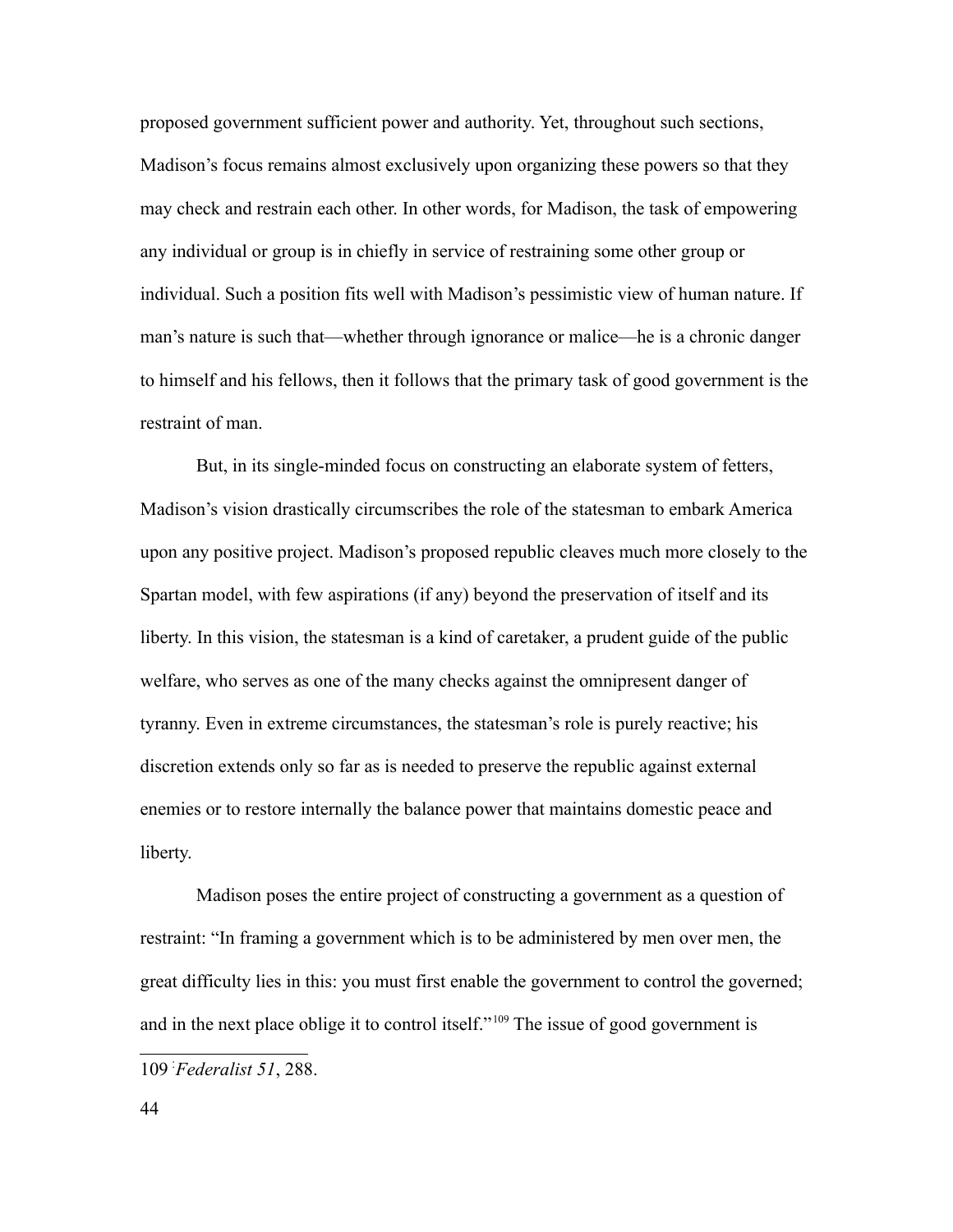reducible to properly organized *control*. It is noteworthy that the first responsibility of the law-giving founder is to ensure that the government is able to control the people. It is similarly noteworthy that Madison's axiom is not symmetric: the second responsibility of the law-giver is not to ensure that the people can in turn control the government, but that the government be organized so as to control itself.

Such a position seems to be at odds with other statements made by the Virginian, even within the same *Paper*. He writes that: "a dependence on the people is, no doubt, the primary control on the government, but experience has taught mankind the necessity of auxiliary precautions."[110](#page-44-0) One is then led to wonder whether the internal structure of the government or the people themselves are Madison's true "security against a gradual concentration of the several powers."[111](#page-44-1) Madison's murky ambivalence becomes clearer when one examines his statements in their entirety. Madison devotes far more—in terms of pages and emphasis—to 'auxiliary precautions' than to a reliance on the people. The quotation cited above is part of Madison's most comprehensive discussion of the system of 'checks and balances.' Far from relying in practice on the government's dependence on the people, Madison focuses on "the policy of supplying, by opposite and rival interests, the defect of better motives."[112](#page-44-2) Madison appears completely to abandon that which he considers "primary" (reliance on the people) in favor of what is merely "auxiliary"(institutional counter-balancing).

<span id="page-44-2"></span>112- Ibid.

45

<span id="page-44-0"></span><sup>110</sup>- Ibid.

<span id="page-44-1"></span><sup>111</sup>- Ibid.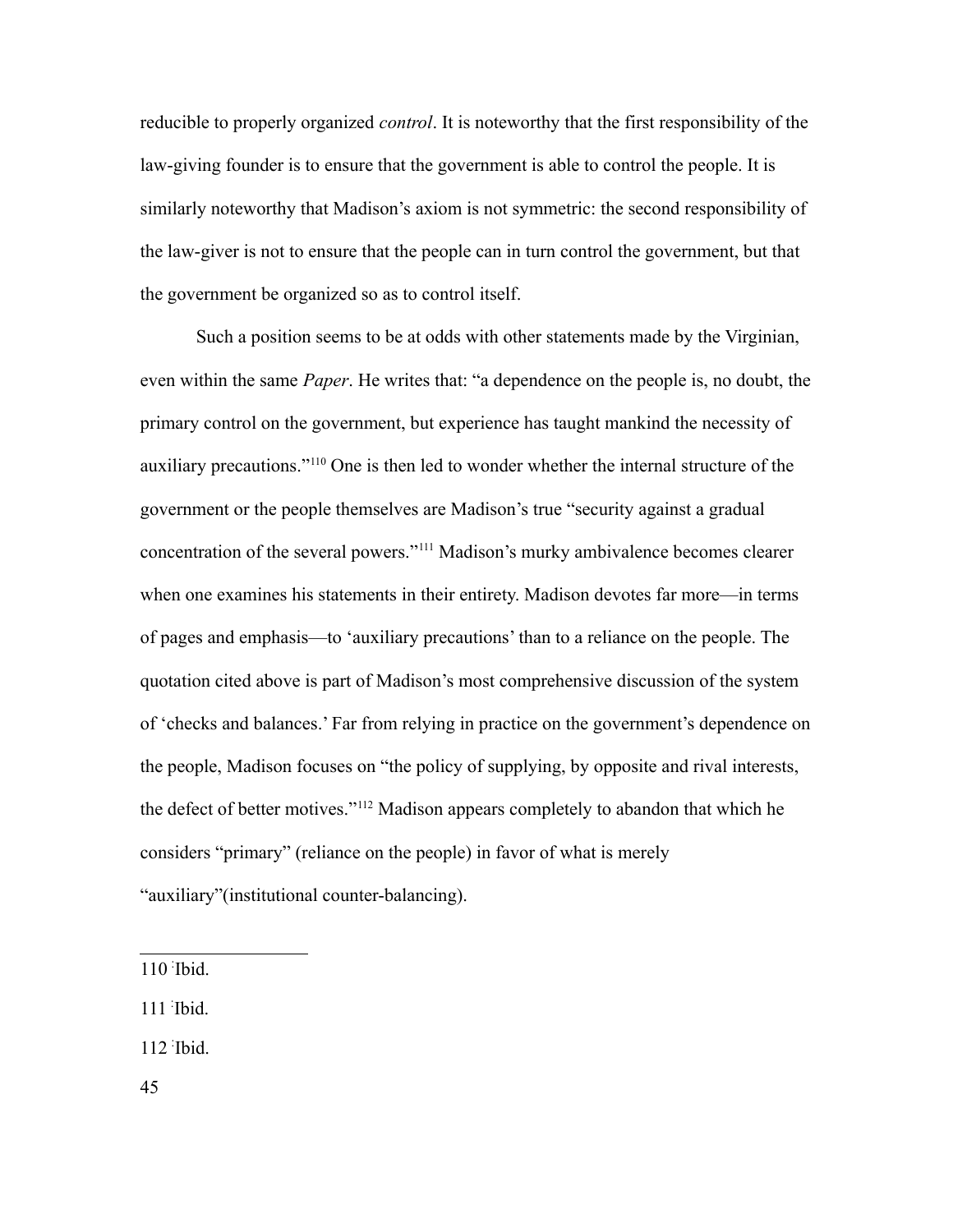This puzzle casts doubt on the candor of Madison's earlier prioritization and demands some sort of resolution. Madison never recants his position of the ultimate sovereignty of the people: "the people are the only legitimate fountain of power."<sup>[113](#page-45-0)</sup> But, while Madison concedes the supremacy of the people *in principle*, he posits that such a principle cannot guide policy *in practice*:

were this principle rigorously adhered to, it would require that all the appointments for the supreme executive, legislative, and judiciary magistracies, should be drawn from the same fountain of authority, the people…Some difficulties, however, and some additional expense, would attend the execution of

it. Some deviations, therefore, from the principle must be admitted." [114](#page-45-1) Madison here attempts a synthesis. While maintaining his position about the rights of the people, he cannot blind himself to 'effectual truth of the thing:' that the people cannot be relied upon to preserve their own liberty.

As a result, Madison recognizes the moral supremacy of the people *de jure*, he does not give them corresponding responsibility in his organization of the government's powers. In other words, because entrusting the liberty and safety of the commonwealth to the people is a practical folly, Madison denies them a role in governing concomitant to the authority they possess by right.

So, Madison recognizes that forces more reliable than the people need to be found to maintain the equilibrium of restraint that preserves liberty. Madison proposes to build his restraints upon the firm foundation of those very moral failings that so threaten

<span id="page-45-0"></span><sup>113</sup>-*Federalist 49*, 280.

<span id="page-45-1"></span><sup>114</sup>-*Federalist 51,* 288.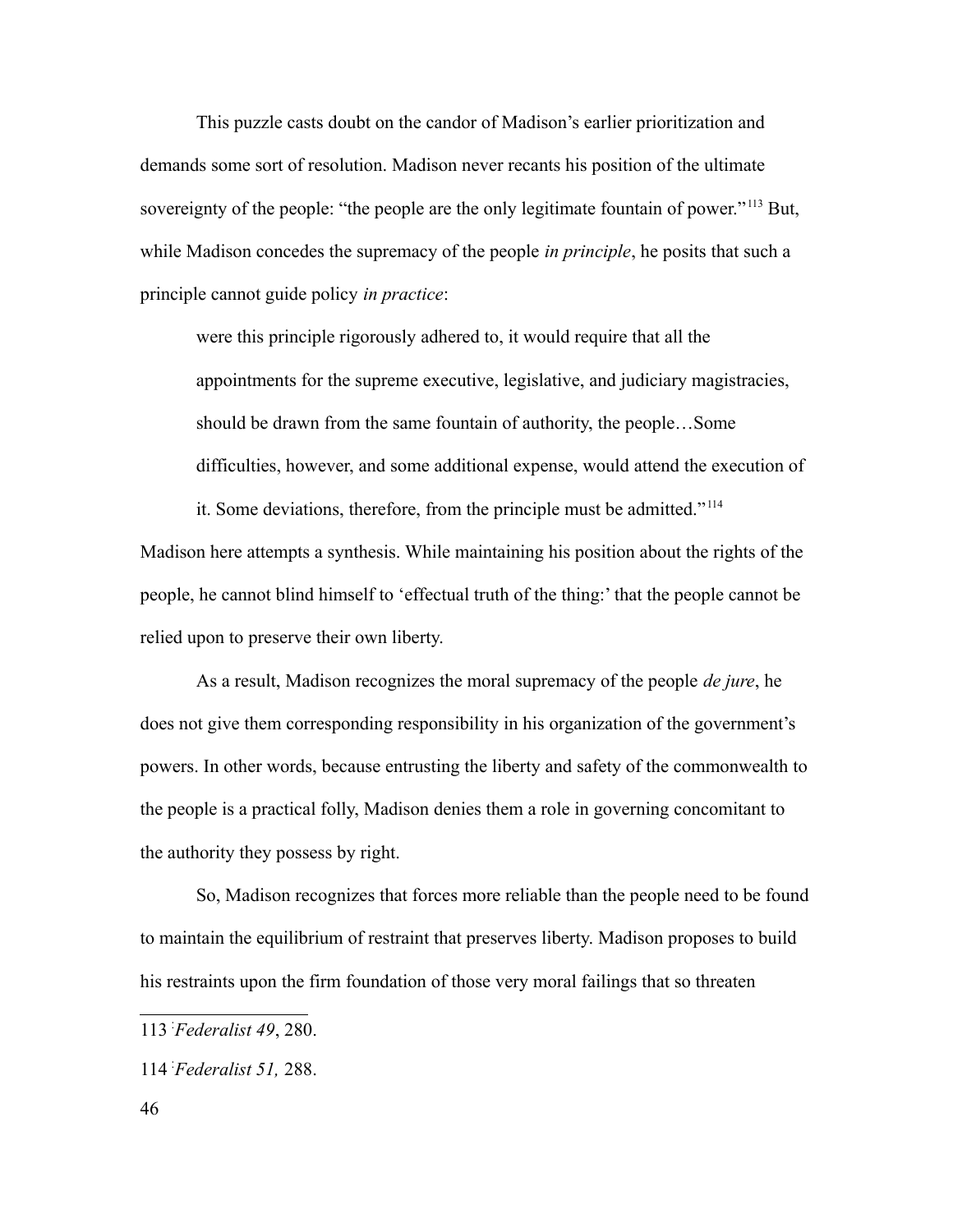liberty's fragile balance. Man's freedom and security shall rest upon his most reliable features: his flaws.

In his first *Paper*, Madison unveils one such mechanism to harness man's moral weakness for public benefit. As we have already noted, Madison perceives that: "the latent causes of faction are thus sown in the nature of man."<sup>[115](#page-46-0)</sup> Faction can be devastating to a political community: "governments are too unstable; that the public good is disregarded in conflicts of rival parties; that measures are too often decided, not according to the rules of justice, and the rights of the minor party, but by the superior forces of an interested and overbearing majority."[116](#page-46-1) Yet the most obvious solution to the problem of faction—eliminating the political liberty without which it cannot exist would be to sacrifice the very object Madison is trying to secure: "It could never be more truly said, than of the first remedy [eliminating liberty], that it is worse than the disease. Liberty is to faction, what air is to fire… But it could not be a less folly to abolish political liberty, than it would be to wish the annihilation of air, which is essential to animal life."[117](#page-46-2)

Madison proposes instead to modify and multiply—not eliminate—factious spirits, thereby turning them from a threat to a safeguard of liberty. Against minority factions, the ordinary functioning of elective government ought to be sufficient check: "if a faction consists of less than a majority, relief is supplied by the republican principle,

<span id="page-46-1"></span>116- Ibid.

<span id="page-46-2"></span>117- Ibid.

47

<span id="page-46-0"></span><sup>115</sup>-*Federalist 10,* 53.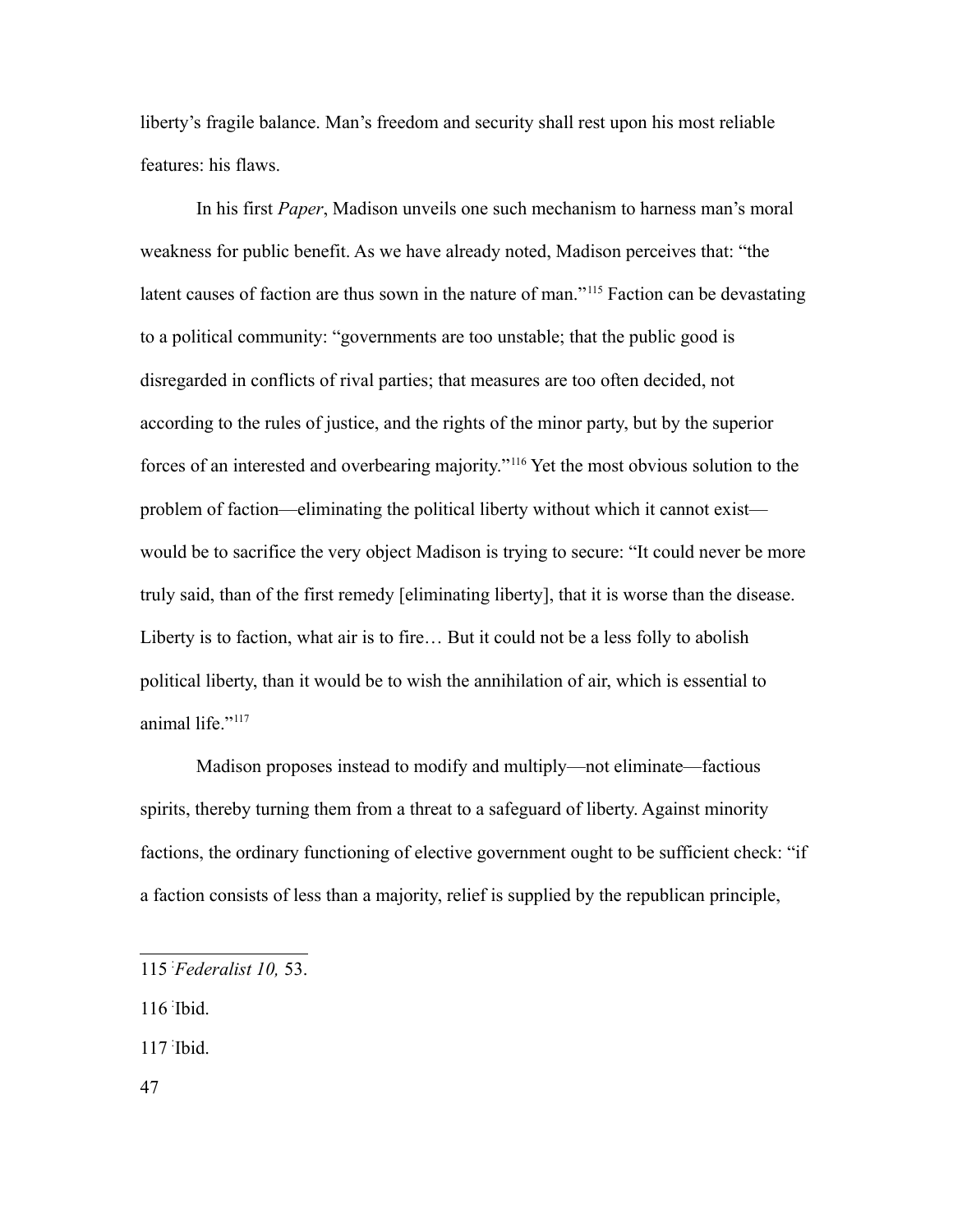which enables the majority to defeat its sinister views, by regular vote."<sup>[118](#page-47-0)</sup>But, Madison recognizes the real possibility of majoritarian tyranny. For this reason, Madison openly condemns purely democratic governance: "pure democracy… can admit of no cure for the mischief of faction. A common passion or interest will, in almost every case, be felt by a majority of the whole… and there is nothing to check the inducements to sacrifice the weaker party, or an obnoxious individual."[119](#page-47-1)

Republican government, in contrast, strips the people of most decision-making power and places it in the hands of an elite few. These elite men, vetted by their fellow citizens, will hopefully be of a wiser, and less factious character: "[republics] refine and enlarge the public's views, by passing them through the medium of a chose body of citizens, whose wisdom may be discern the true interest of their country, and whose patriotism and love of justice, will be least likely to sacrifice it to temporary or partial considerations."[120](#page-47-2)The proposed Senate, the upper legislative house, is especially designed with this purpose in mind. Elected by state legislatures and for longer terms than counterparts in the House of Representatives, senators ought to be freer from the whims and flights of fancy that move the public at large. They are to serve as a check on the people, and on the people's nearest representatives in Congress, while also—by virtue of their longer terms in office—having an ability to see longer-term projects through to their conclusion. In both senses, then, they are to serve as a check on the people and their more short-sighted representatives in Congress: "an additional body in the legislative

<span id="page-47-1"></span>119- Ibid.

<span id="page-47-2"></span>120- Ibid.

<span id="page-47-0"></span><sup>118</sup>- Ibid.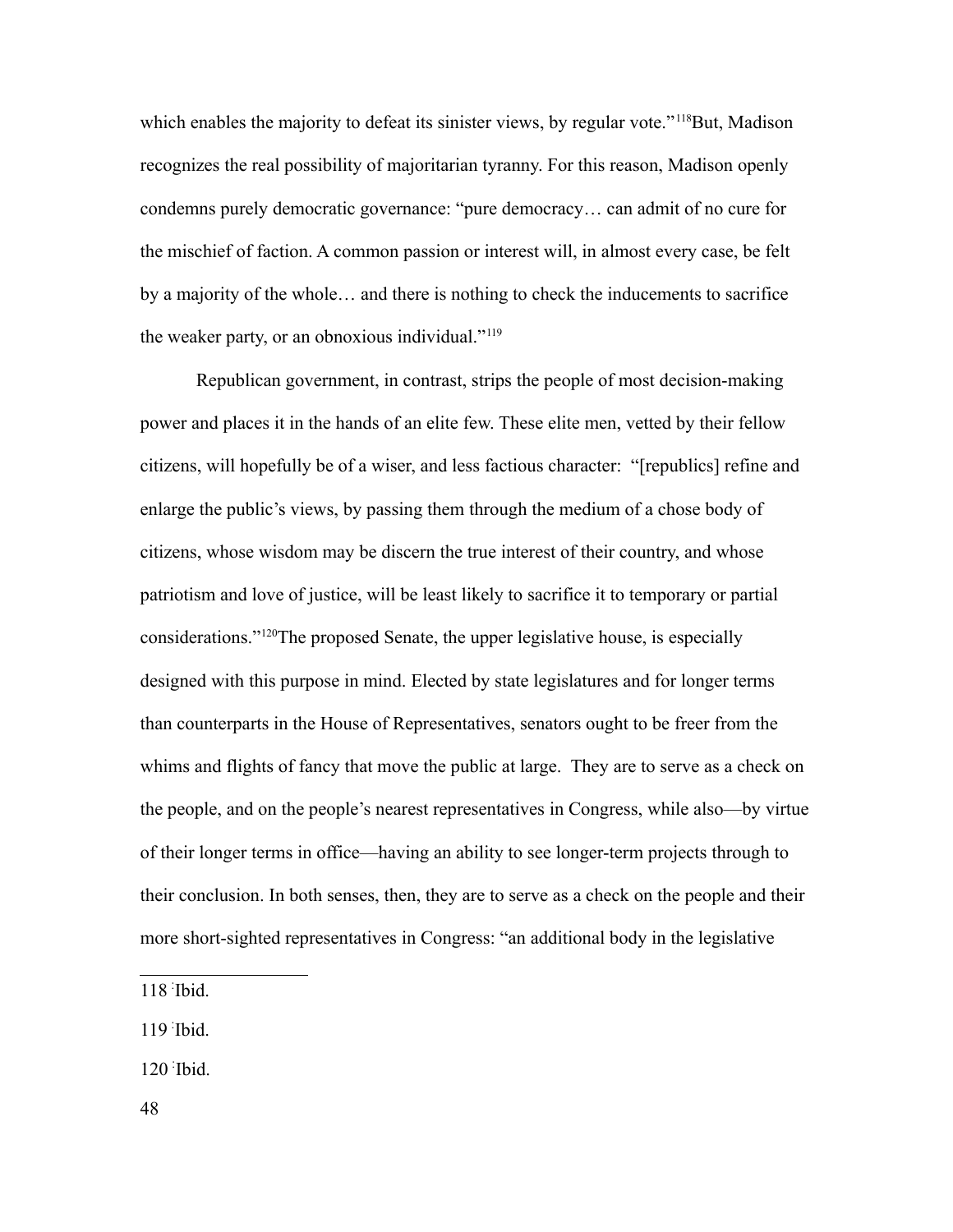department, which, having sufficient permanency to provide for such objects as require a continued attention…a defense to the people against their own temporary errors and delusions."[121](#page-48-0)

The House of Representatives exists, however, to defend the people against their 'defenders' in the Senate. By virtue of frequent elections and small constituencies, the members of the House are to be extremely responsive to the will of the people: "it is essential to liberty that… the branch of government under consideration should have an immediate dependence on, and an intimate sympathy with, the people."<sup>[122](#page-48-1)</sup> By this means, the people can resist any encroachments by the more permanent branch of the legislature on their liberty. Thus, on the whole, the bifurcation of legislative power is intended to use each branch as a check upon the other: "with less power, therefore, to abuse, the federal representatives can be less tempted on one side, and will be doubly watched on the other."[123](#page-48-2) Similarly, the executive branch, the judiciary, and the state governments all serve as additional layers of this complex balancing of power.

Madison also insists that the federal makeup of the new union will multiply the number of political factions, thereby making it much more difficult for any one faction to approach sufficient numerical strength to impose its way on the country: "extend the sphere and you take in a great variety of parties and interest; you make it less probable that a majority of the hole will have a common motive to invade the rights of other

- <span id="page-48-2"></span>123- Ibid., 296.
- 49

<span id="page-48-0"></span><sup>121</sup>-*Federalist 63,* 349.

<span id="page-48-1"></span><sup>122</sup>-*Federalist 52,* 293.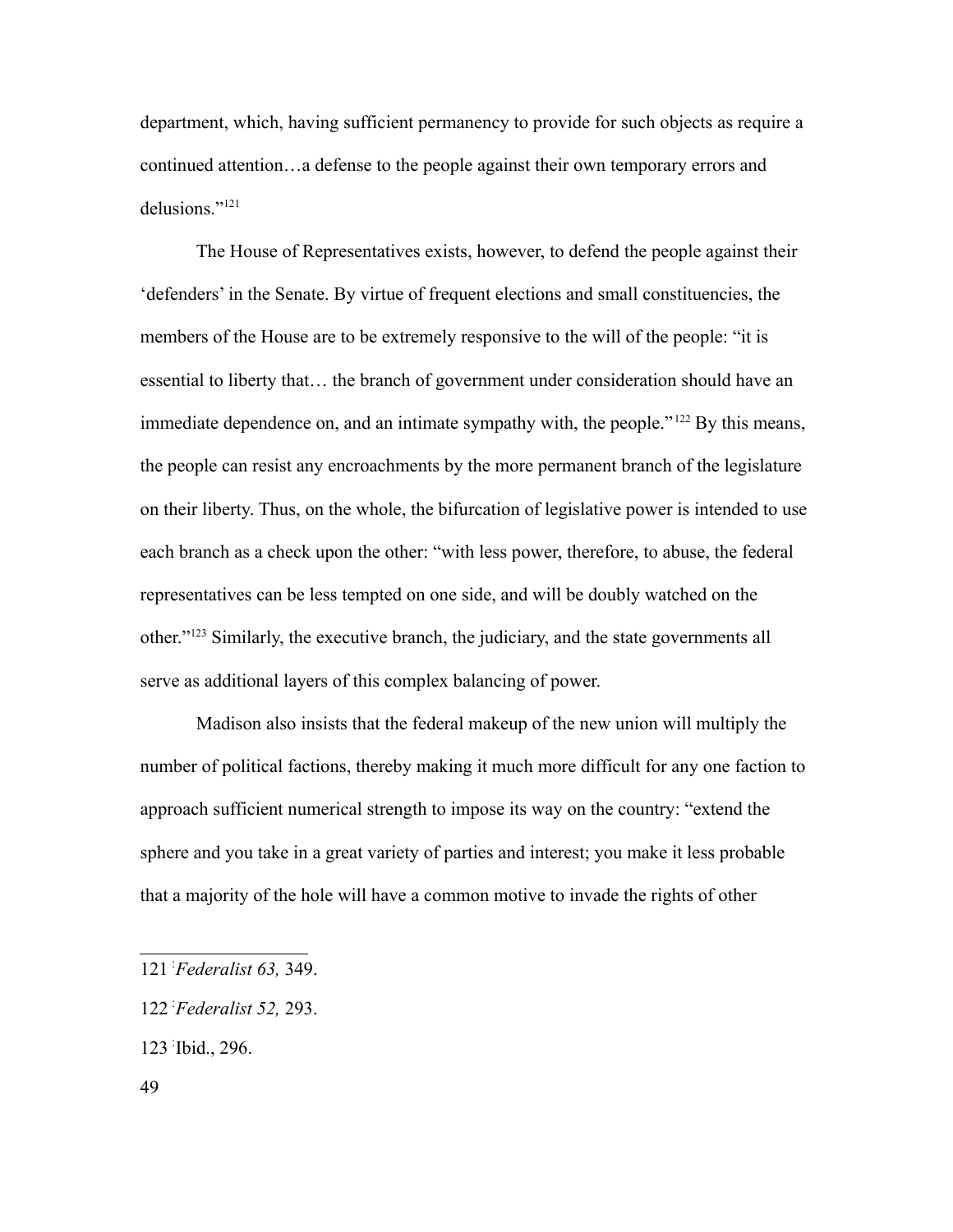citizens; or if such a motive exists, it will be more difficult for all who feel it to discover their own strength and act in unison."[124](#page-49-0) The reader can hardly fail to note, however, that Madison's deliberately fashioned plan for gridlock will apply not only to those situations where government action will tend toward tyranny, but to any government action. Madison consciously impedes government functioning to preserve citizens' liberty, but government will also be hamstrung as it attempts to engage in any positive project—e.g. territorial expansion. We can thus say that Madison continues to adhere to the essential character of Machiavelli's Spartan model of a republic, where the polity works exclusively towards its own preservation and internal liberty.

Madison also contrives another major restraint. This one binds the great only, but extra restraint upon the great is necessary; they have more talent and ability than the people, but they often partake of the same flaws, therefore their potential for upsetting Madison's delicate balance is all the greater. In keeping with his general tactics, Madison proposes to make the particular weakness of the great—their ambition—another restraint. In doing so, he strongly echoes Machiavelli's recommendation that the great in a republic must keep each other in check. In a certain sense, Madison even plans to intensify the self-interested jealousies of power of the great, in order to harness that energy and turn them into watchdogs against the machinations of one another.

According to Madison: "the great security against a gradual concentration of the several powers in the same department, consists in giving to those who administer each department the necessary means, *and personal motives*, to resist encroachments of the

<span id="page-49-0"></span><sup>124</sup>-*Federalist 10*, 56.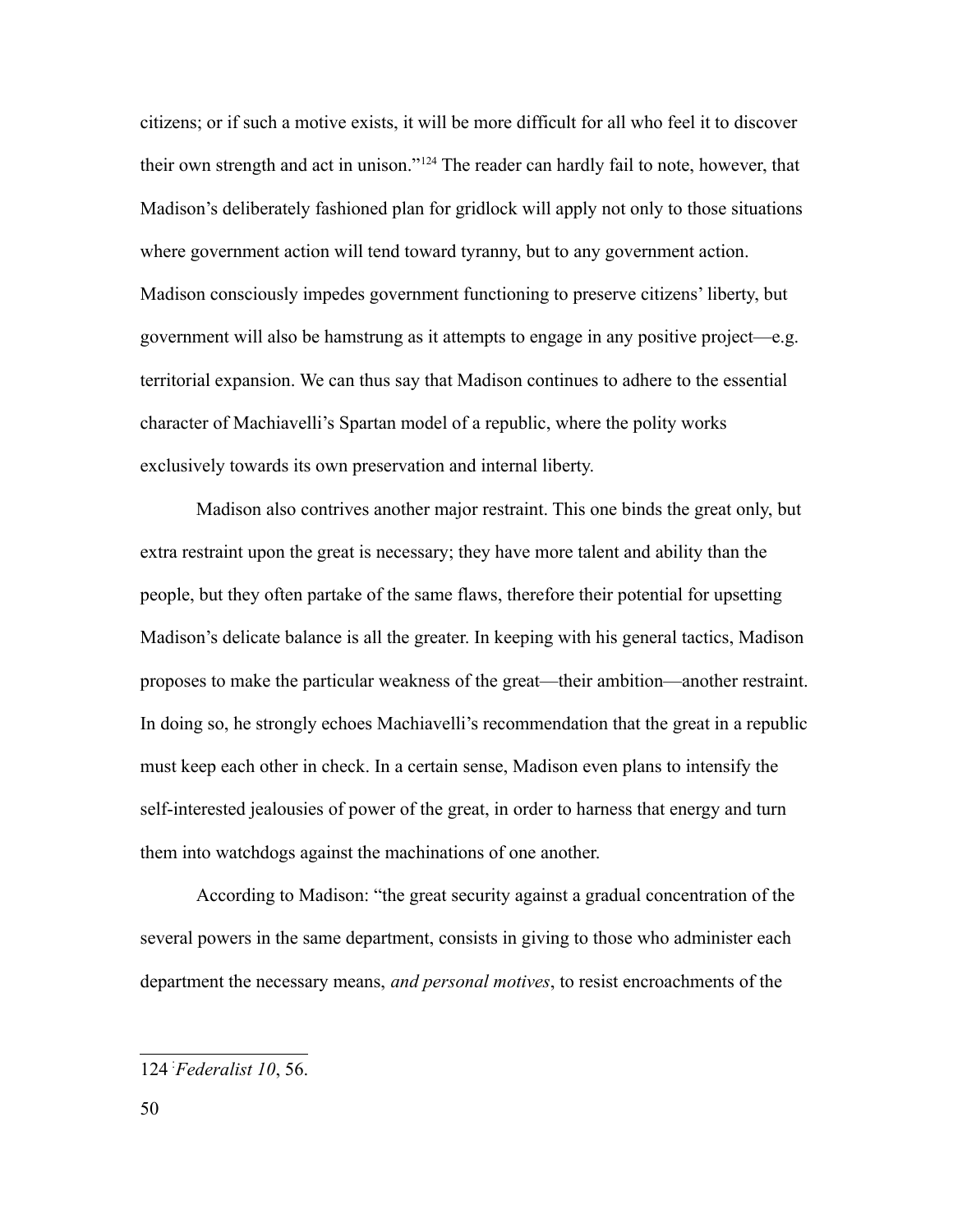others"(emphasis mine).<sup>[125](#page-50-0)</sup> Rather than futilely attempt to cultivate pure disinterestedness in the public officials, Madison proposes to place man's natural self-interest in the service of the constitutional order, by giving each magistrate a strong personal interest in protecting the privileges granted his office under the constitutional schema: "ambition must be made to counteract ambition. The interest of the man, must be connected with the constitutional rights of the place."[126](#page-50-1) This is an idea that is further developed by Alexander Hamilton, who feels that such motivations can (and should) be used to prompt the great to actively advance the cause of the nation through positive projects as territorial acquisition. For Madison, the however, this motivation is a conservative one, which guards and watches others more than it incites leaders to undertake endeavors on their own independent initiative.

Madison's embrace of faction and ambition as the chief bulwarks of liberty is a strikingly Machiavellian position. The apparent fragility of republics and the historic examples of republics falling victim to the ambitions of individuals or internecine factional conflict might naturally lead one (and *did* lead many influential thinkers) to view ambition and faction as the banes of republics. Madison and Machiavelli, however, see the two phenomena as inextricable from man's nature. Thus, in one sense Madison's proposals are an acceptance of this unalterable fact and an attempt to find constitutional outlets for man's factious and ambitious tendencies, thereby preventing them from destroying the state. Such an orientation is illuminated by Machiavelli's position that

<span id="page-50-1"></span>126- Ibid.

51

<span id="page-50-0"></span><sup>125</sup>-*Federalist 51,* 288.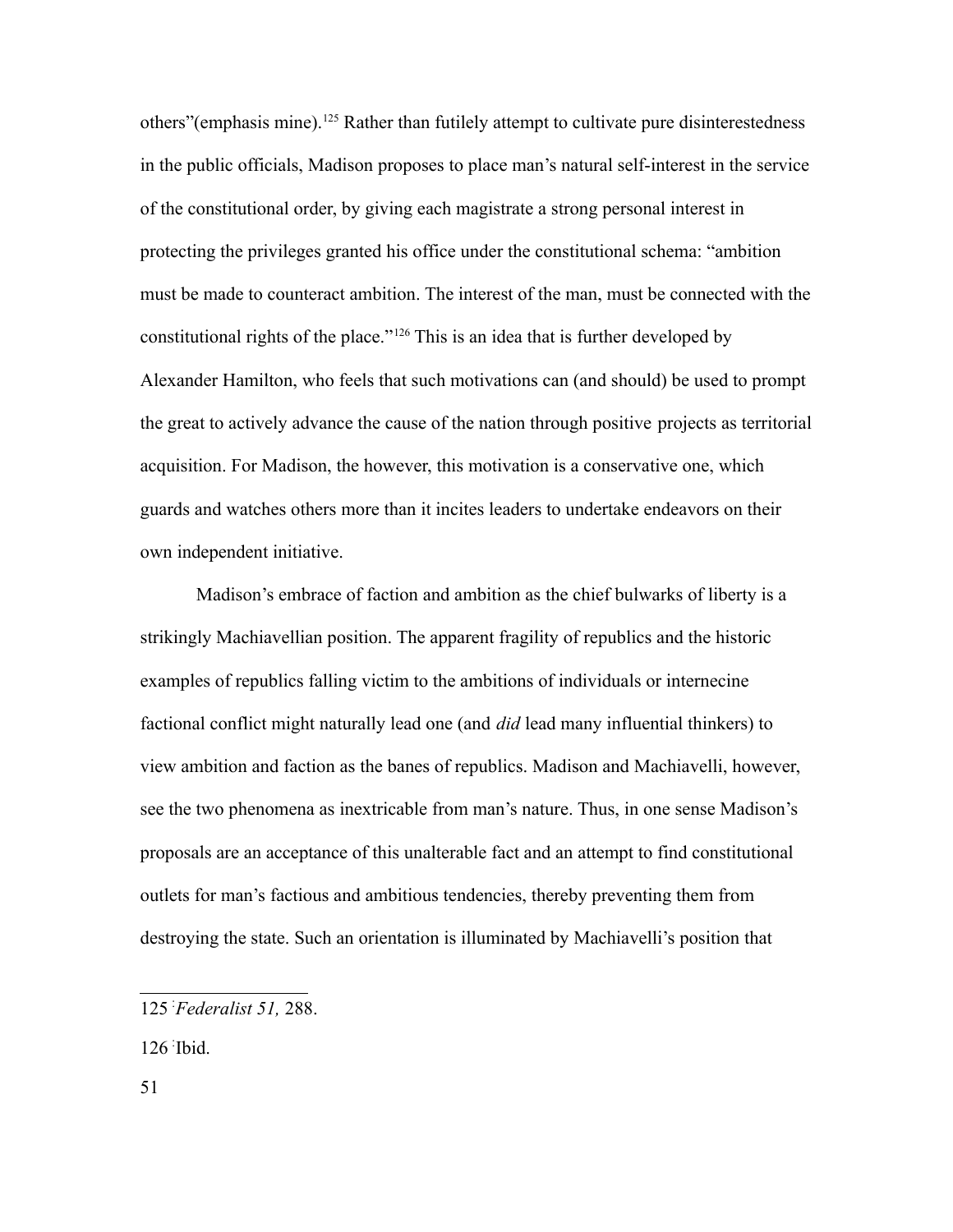factional contention is necessary because "every city ought to have its modes with which the people can vent its ambition."[127](#page-51-0) Machiavelli continues that: "there is nothing that makes a republic so stable and steady as to order it in a mode so that those alternating humors that agitate it can be vented in a way ordered by the laws."<sup>[128](#page-51-1)</sup> To attempt to construct a government that quashes these dangerous aspects of man's nature is a hopeless folly. One is left to manage these qualities in such a way as to do the least damage.

More importantly, Madison and Machiavelli saw ambition and faction as potentially useful to the preservation of a republic. Just as Madison supports the existence of faction in America, Machiavelli writes that those who condemn the political disunity in Rome "between the nobles and the plebs blame those things that were the first cause of keeping Rome free."[129](#page-51-2) As for ambition, Madison is again an echo of Machiavelli. The Florentine intends to use the ambitions of one individual to check another: "the ambition of any citizen cannot be opposed with a better, less scandalous, and easier mode than to anticipate the ways that he is seen to tread to arrive at the rank that he plans."[130](#page-51-3)

Madison's general approach to ambition and faction thus seems powerfully Machiavellian. Acknowledging first that these aspects cannot be excised from man in society, Madison therefore accepts that they must be manipulated and channeled so that

<span id="page-51-3"></span>130- Ibid., 104.

<span id="page-51-0"></span><sup>127</sup>- Machiavelli, *Discourses*, 17.

<span id="page-51-1"></span><sup>128</sup>- Ibid., 24.

<span id="page-51-2"></span><sup>129</sup>-*Discourses*, 16.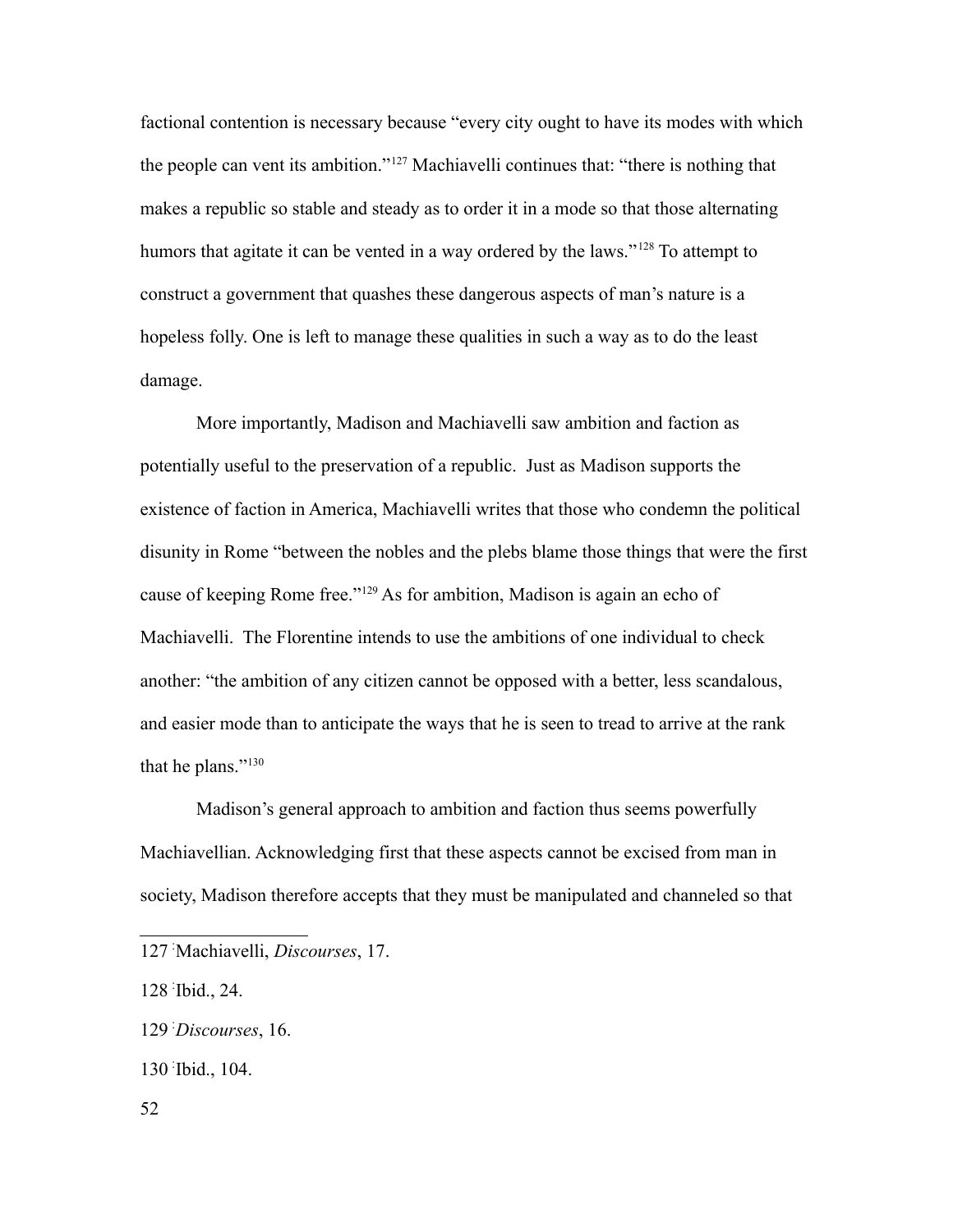that polity suffers the least amount of harm, and even enjoys a valuable benefit from them.

When discussing how his system of checks and balances relates to his overall vision of the proper ends of government, Madison says: "justice is the end of government, it is the end of civil society. It ever has been, and ever will be, pursued, until it be obtained, or until liberty be lost in the pursuit."[131](#page-52-0) Madison declines to offer an explicit definition of justice, but we might suppose that it consists mainly in the freedom and security of the individual. This inference is based on Madison's contrasting of the just society with a (presumably unjust) society in which "the weaker individual is not secured against the violence of the stronger" and there is "insecurity of rights."<sup>[132](#page-52-1)</sup> We hear a good deal less about justice from Machiavelli. As his examples indicate, checks and balances serve are a means for preserving liberty. But, this, like justice, appears in the domestic situation of the republic.

Whatever its precise definition, Madison's understanding of justice is an internal phenomenon; it is concerned with conditions inside the state. Madison's republic, in all its complexity, looks internally, and therefore holds to the Spartan/Venetian model in its essentially inward-facing character. It deliberately eschews innovation and expansion, in return for which it hopes to achieve a stable, constant liberty. The system of using factions and ambition as checks is the centerpiece of Madison's plan to achieve that end.

<span id="page-52-1"></span>132- Ibid.

53

<span id="page-52-0"></span><sup>131</sup>-*Federalist 51,* 291.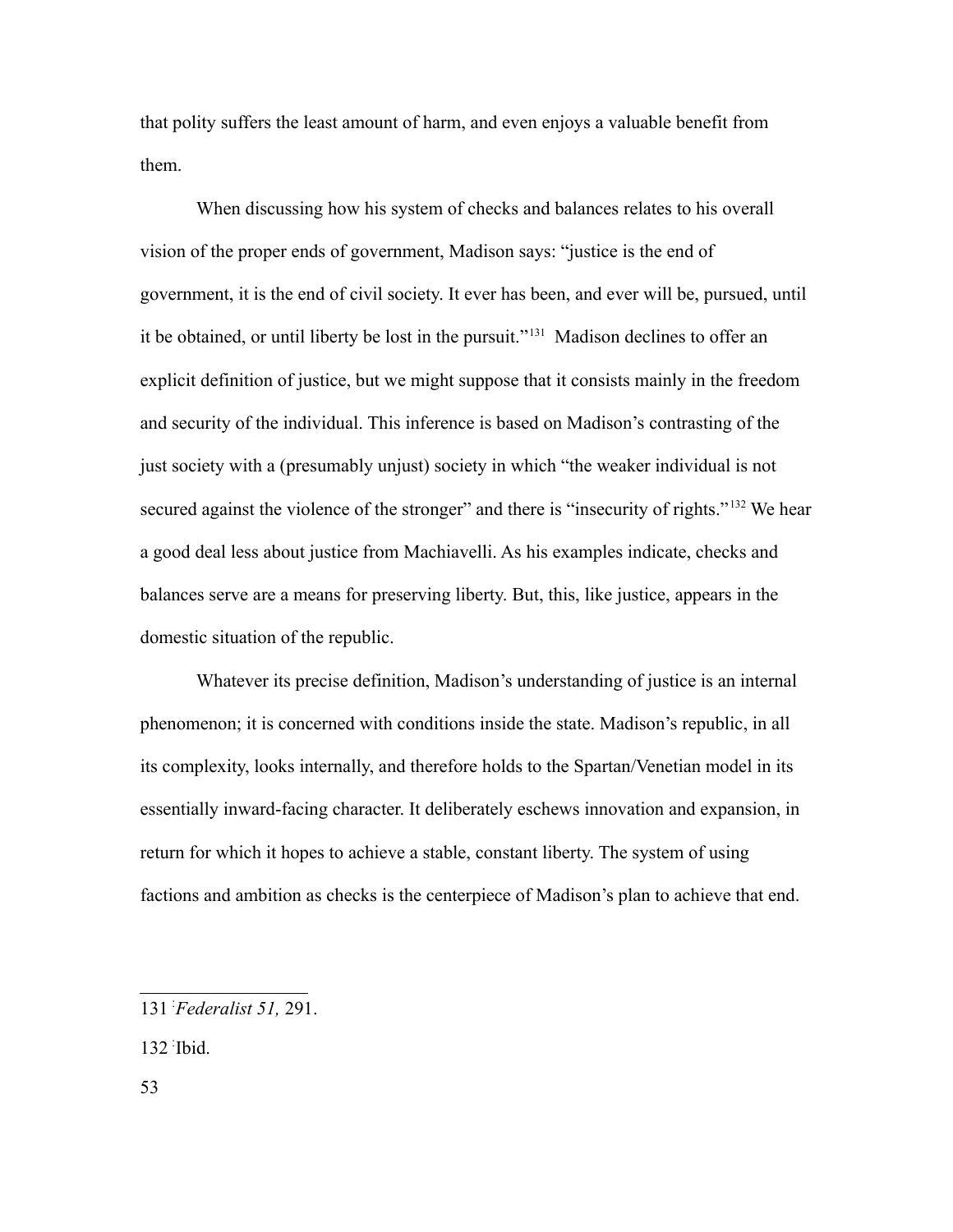In Hamilton's *Papers*, we find the New Yorker emphasizing the value of properly organized power more than that of properly organized restraint. Hamilton stresses the value of stability less than Madison, preferring instead to expound upon the benefits of national vitality and strength. In a sense, one perceives that Hamilton's vision for the republic is more outward-looking. Hamilton seeks a government that is more than a reactive, stabilizing force. Rather, the government—or its leaders—ought to be characterized by initiative, undertaking projects and plans for the good of the nation. Moreover, Hamilton rests his hopes for America's liberty and greatness more on individuals than he does in institutions.

Hamilton's offers the following standard of evaluation for government:

"Though we cannot acquiesce in the political heresy of the poet, who says: *'For forms of government, let fools contest… that which is best administered is best'* yet we may safely pronounce, that the true test of government is, its aptitude and tendency to produce a good administration<sup>"[133](#page-53-0)</sup>

This periphrastic statement recalls to mind Machiavelli's ambiguous statement about character of Agathocles, that "one cannot call it virtue," immediately before he describes Agathocles as virtuous.<sup>[134](#page-53-1)</sup> Just as Machiavelli seems to be indicating that while he feels that Agathocles is virtuous, the prevailing prejudices about virtue prevent him from being able to say so, Hamilton seems to suggest that he agrees with the political heretic, although he cannot openly say so. America's political orthodoxy so strongly affirms the

<span id="page-53-0"></span><sup>133</sup>-*Federalist 68,* 379.

<span id="page-53-1"></span><sup>134</sup>- Machiavelli, *Prince,* 35.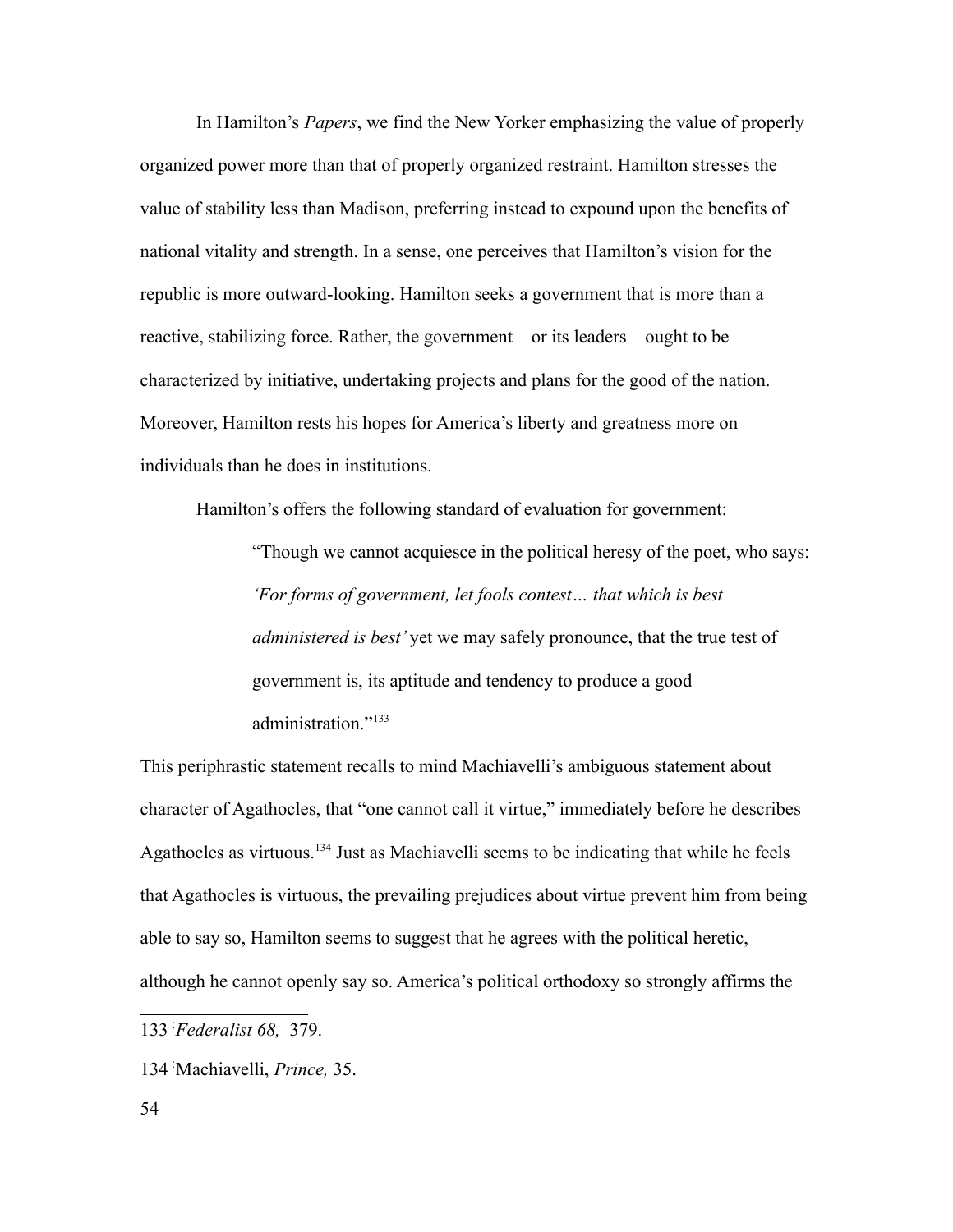absolute moral superiority of the republican form of government that Hamilton cannot suggest that the efficient administration of government matters more than any particular form. This position places Hamilton firmly at odds with Madison. Whereas Madison evaluates governments on their success in achieving "justice," Hamilton looks to "good administration." In this, Hamilton adopts a more 'pragmatic' orientation, leaving statesmen more leeway to determine what would constitute good administration in a given context, instead of tethering them through institutional restraints and abstract principles as Madison does.

Hamilton also diverges from Madison on the issue of restraining faction. Madison had sought to minimize the destructive power of factious sedition by multiplying (and thereby diluting the power of) factions, while simultaneously redirecting them to serve the public good. Hamilton shares Madison's fear that America may be torn apart by the different interests comprehended within the federation, but his remedy is less complex and theoretical. The preponderance of power—especially military power—concentrated in the central government ought to deter most potential disruptive factions, and it will forcibly squelch any faction that persists in its destructive activity:

> "the hope of impunity, is a strong incitement to sedition: the dread of punishment, a proportionally strong discouragement to it. Will not the government of the union, which if possessed of a due degree of power, can call to its aid the collective resources of the whole confederacy, be more likely to repress the *former* sentiment, and to inspire the *latter.*" [135](#page-54-0)

<span id="page-54-0"></span><sup>135</sup>-*Federalist 27,* 147.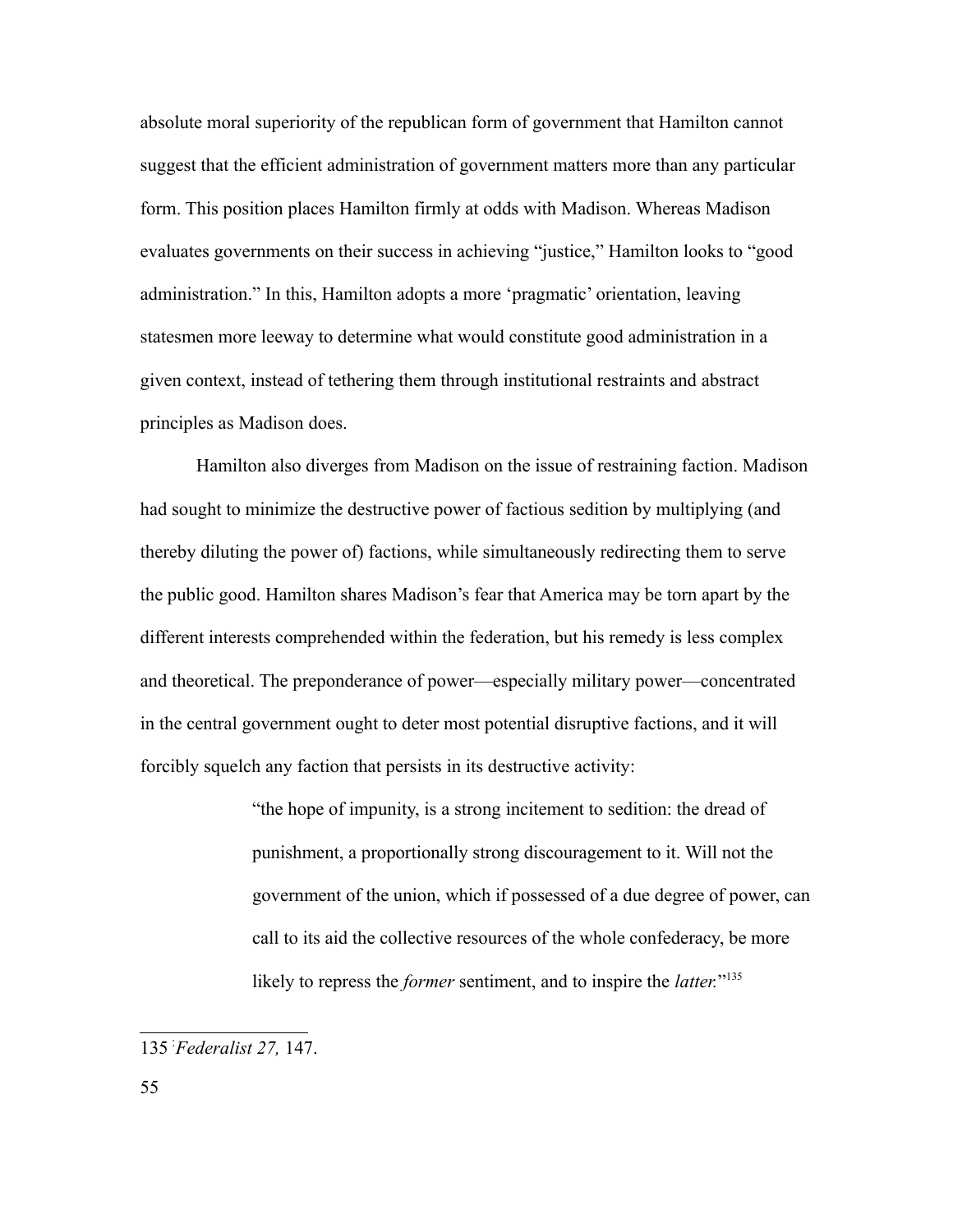Both Madison and Hamilton desire to oppose the pernicious effects of faction, but while Madison sees the solution in multiplying factions, Hamilton sees it in strengthening the powers opposing them.

Hamilton argues that one of government's great tasks is to reconcile "energy in government, with the inviolable attention due to liberty, and to the republican form." [136](#page-55-0) Such a formulation suggests that Hamilton wishes to cloak 'energetic' government in republican garb. The "republican form" is to be filled with an energetic government. We shall see that it is energy—not republicanism—that serves as Hamilton's priority. Hamilton envisions energetic government and successful administration to depend on wide discretion and vast powers being granted to individuals capable of wielding them. It is telling that while Madison assumes responsibility for discussing at length the role of the legislature, Hamilton is our guide to the constitution's proposed executive branch. It is in the executive branch that Hamilton places responsibility for liberty, safety, and good government generally:

> "energy in the executive is a leading character in the definition of good government. It is essential to the protection of the community against foreign attacks: it is not less essential to the steady administration of the laws; to the protection of property… to the security of liberty against the enterprises and assaults of ambition, of faction, and of anarchy."[137](#page-55-1)

Hamilton's view about the importance of an energetic and powerful executive recalls Machiavelli's reasoning. As discussed above, Machiavelli argues that because no

<span id="page-55-0"></span><sup>136</sup>-*Federalist 37,* 196.

<span id="page-55-1"></span><sup>137</sup>-*Federalist 70,* 387.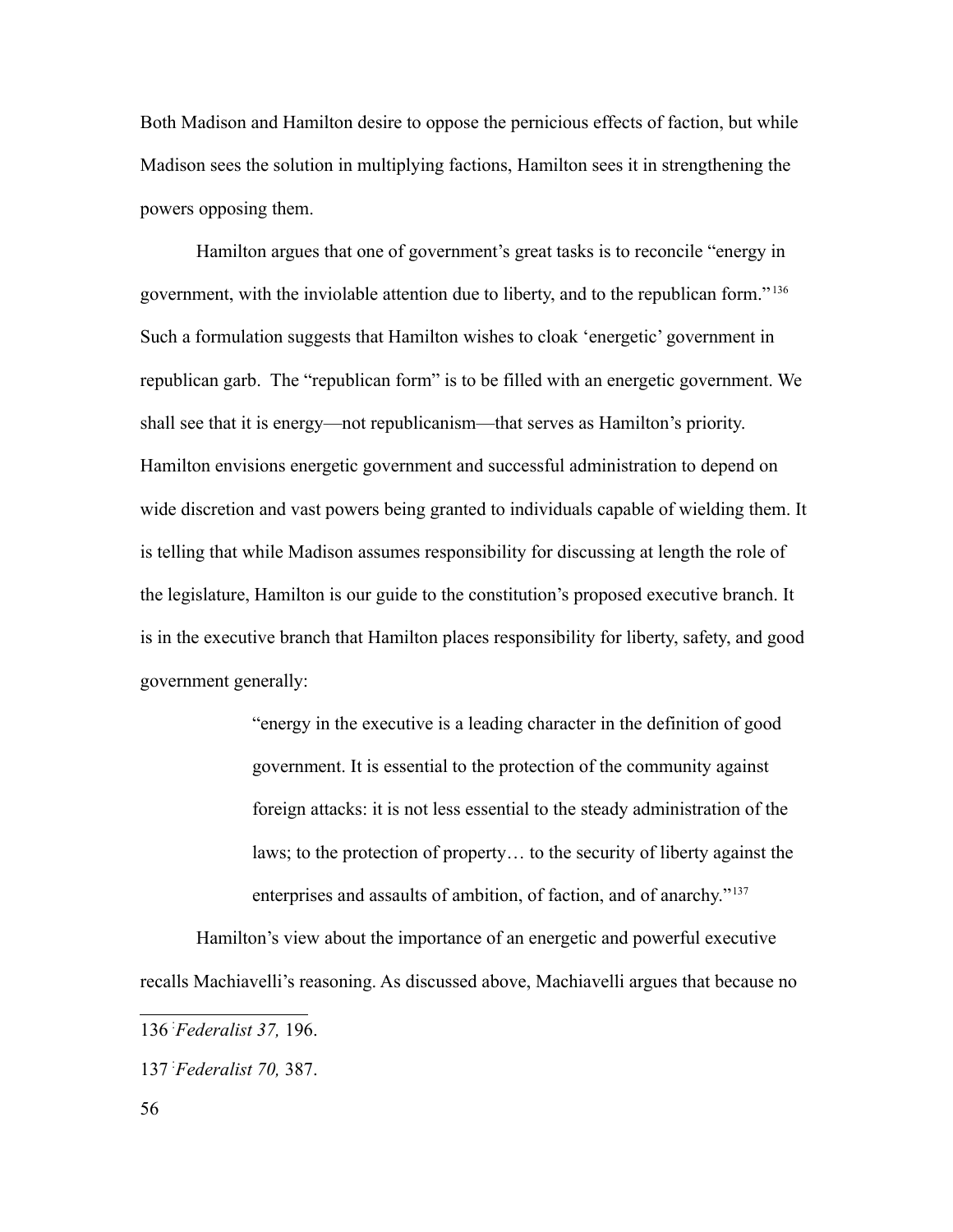founder can expect to anticipate all of the dangers that a republic may face over the course of its life, the republic must rely on "new acts of foresight."[138](#page-56-0) For Hamilton, America's executive needs almost infinitely elastic discretion to deal with an almost infinite number of possible future dangers; the means must be proportional to the ends:

> "The authorities essential to the care of the common defense are these: to raise armies… to direct their operations; to provide for their support. These powers ought to exist without limitation; because it is impossible to foresee or to define the extent and variety of the means which may be necessary for to satisfy them. The circumstances that endanger the safety of nations are infinite; and for this reason, no constitutional shackles can wisely be imposed on the power to which the care of it is committed"<sup>[139](#page-56-1)</sup>

But, Hamilton proposes investing power in a single individual in other areas besides national defense. Most notably, as was discussed briefly in Chapter II, Hamilton wishes to concentrate authority over the country's finances in a single individual (or, at most a small handful):

"nations in general, even under governments of the more popular kind, usually commit the administration of their finances to single men, or to boards composed of a few individuals, who digest and prepare, in the first instance, the plans of taxation; which are afterwards passed into law by the authority of the sovereign or

<span id="page-56-0"></span><sup>138</sup>- Machiavelli*, Discourses*, 308.

<span id="page-56-1"></span><sup>139</sup>-*Federalist 23,* 125.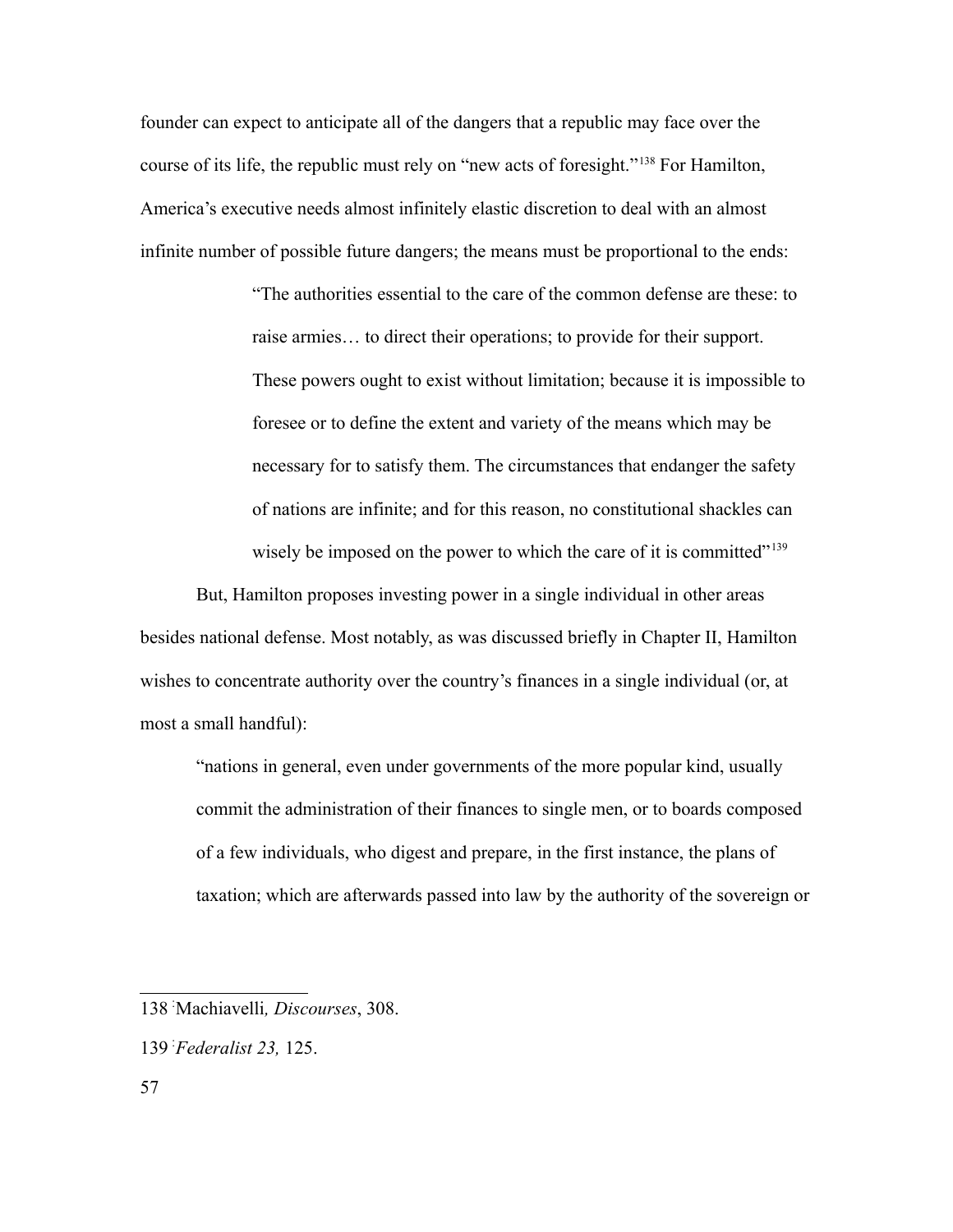legislature. Inquisitive and enlightened statesmen, are everywhere deemed best

qualified to make a judicious selection of the proper objects of revenue."<sup>[140](#page-57-0)</sup> Here again, we find Hamilton seeking to place responsibility for important decisions<sup>[141](#page-57-1)</sup> in the hands of a few (ideally, one alone), and subsequently covering those decisions in republican legitimacy by having the legislature ratify them. This arrangement may indeed be more than a sop to republican sensibilities, but the greater decision-making power still lies in the hands of the select individuals. Hamilton even goes so far in his advocacy of powerful executives that he effusively praises the Roman practice of appointing a dictator (while prudently avoiding the suggestion that America adopt that particular institution). [142](#page-57-2)

Hamilton offers us a comprehensive defense of his preference for individual—as opposed to collective—decision-making. Interestingly, not only does Hamilton perceive more energy in individual decision-makers, he also feels that empowering individual leaders is a surer guard of liberty than investing power in collective bodies.

As for the advantages of unitary executive power, Hamilton is straightforward: "wherever two or more persons are engaged in any common enterprise or pursuit, there is always danger of difference of opinion…bitter dissentions are apt to spring. Whenever these happen, they lessen the respectability, weaken the authority, and distract the plans and operations of those whom they divide… they

<span id="page-57-0"></span><sup>140</sup>-*Federalist 36,* 189.

<span id="page-57-1"></span><sup>141</sup> As we continue, we shall see the great significance of economic and financial decisions to Hamilton.

<span id="page-57-2"></span><sup>142</sup>-*Fed* 70, p. 387.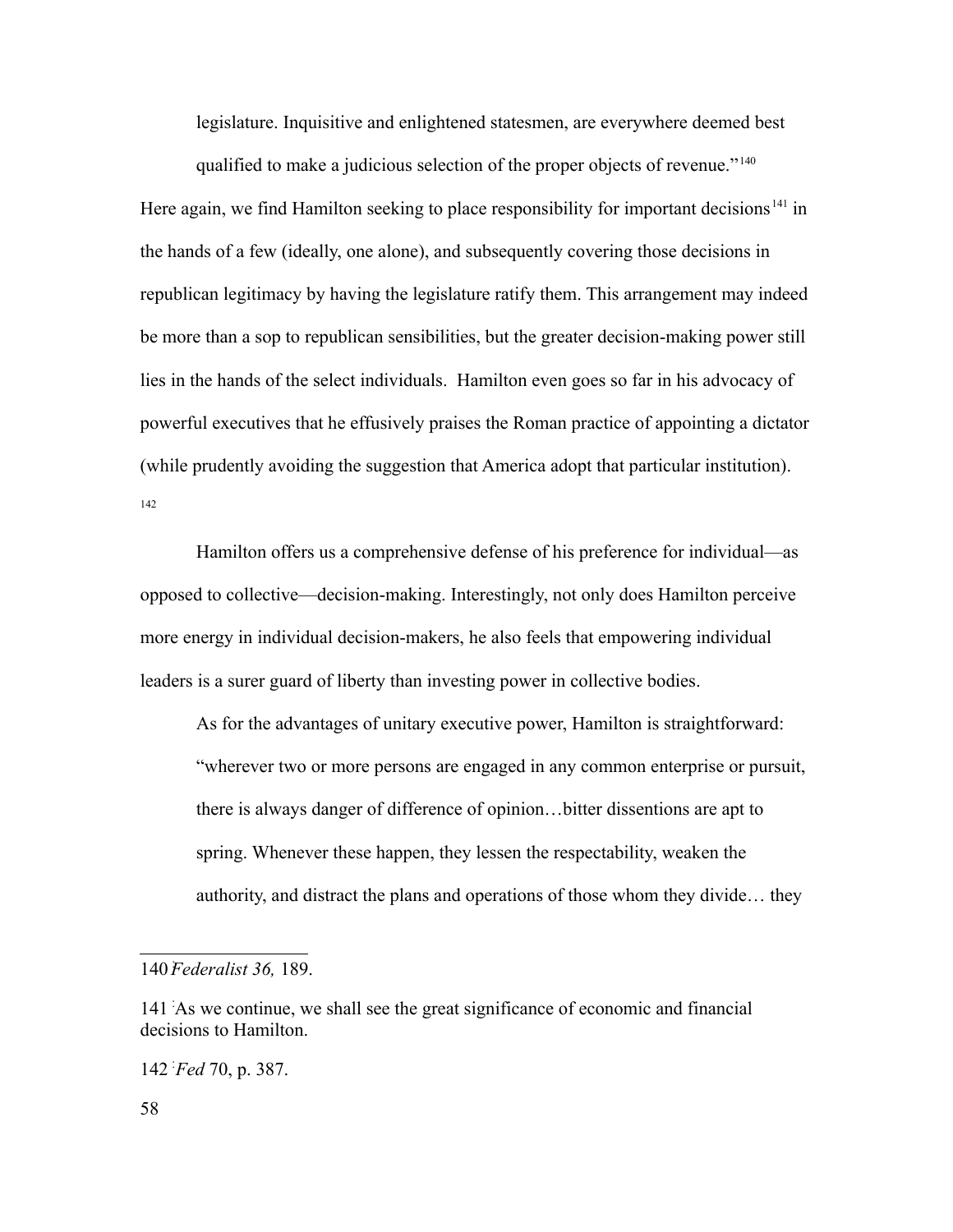might impede or frustrate the most important measures of the government, in the most critical emergencies of the state."<sup>[143](#page-58-0)</sup>

Hamilton even seems only to grudgingly approve the existence of a popular legislature, precisely because it is likely to fall prey to such evils: "upon the principles of a free government, inconveniences from the source just mentioned, must necessarily be submitted to in the formation of the legislature," but it would be intolerable to similarly afflict the executive.[144](#page-58-1) Thus, the executive must be a single individual.

Yet, Hamilton also sees the mechanisms of restraint in his scheme. Whereas Madison had relied primarily on institutional checks to prevent usurpations, Hamilton seeks to modify the behavior of political actors through incentives and disincentives that appeal to the particular character traits of the great. For instance, Hamilton argues that placing authority for some endeavor unambiguously in the hands of a single individual not only empowers him to do his job well, but it allows responsibility for failure to be assigned easily:

Responsibility is of two kinds, to censure and to punishment. The first is the most important of the two; especially in elective office… the multiplication of the executive adds to the difficulty of detection [of fault]. It often becomes impossible, amidst mutual accusations, to determine on whom the blame or the punishment of a pernicious measure… ought really to fall. It is shift from one

<span id="page-58-1"></span>144- Ibid.

59

<span id="page-58-0"></span><sup>143</sup>-*Federalist 70,* 390.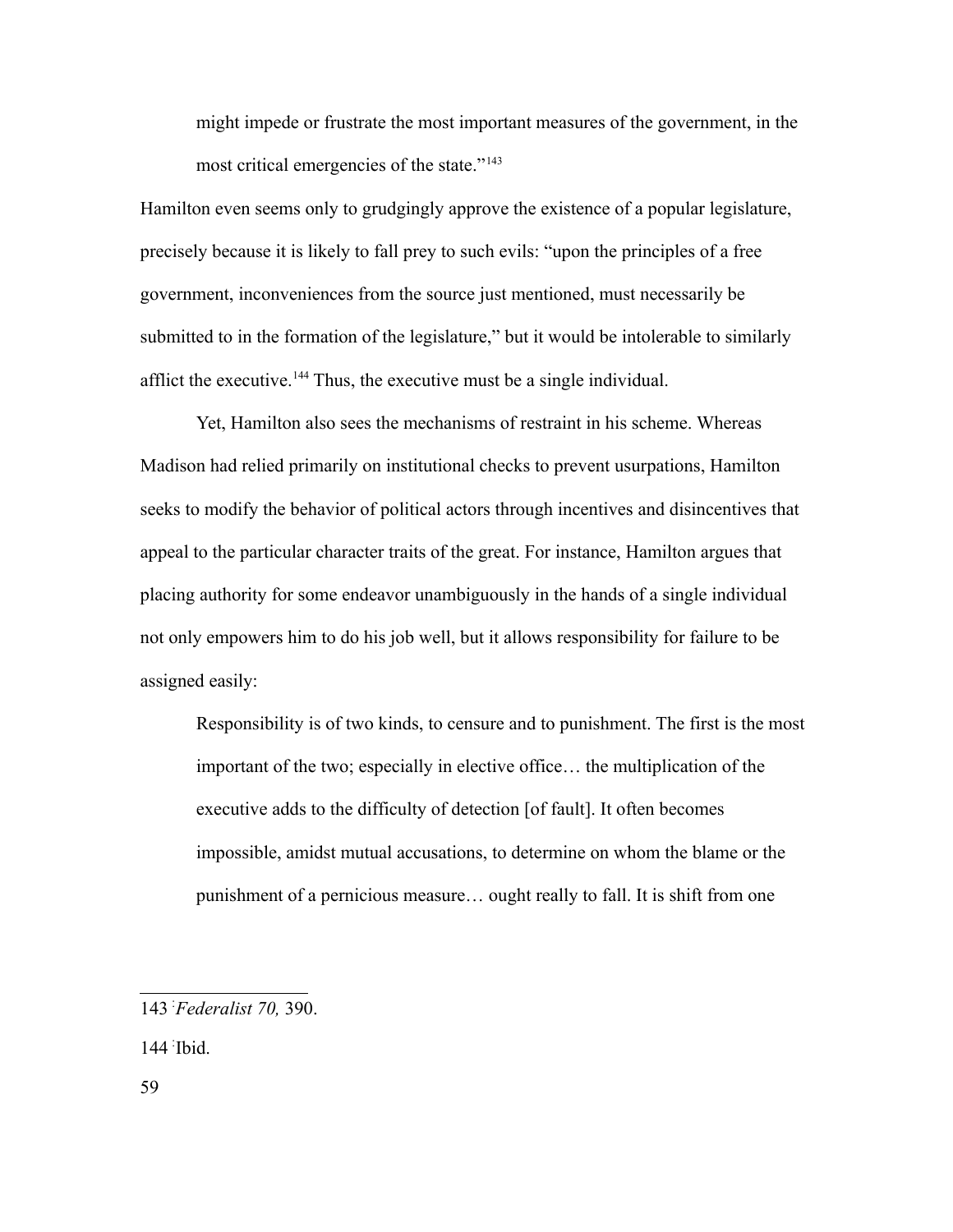person to another with so much dexterity… that the public opinion is left in suspense about the real author. $145$ 

For these reasons, unity of power would also mean unity of responsibility, and the public can more easily exact retribution against its malefactors when it is clear who is responsible for mismanagement or disaster.

Hamilton also offers another cause by which individuals in power will feel compelled to restrain themselves: their own ambition. Hamilton acknowledges, as much as Madison, that ambition often drives the actions of the great. Madison, for reasons discussed above, opts to 'starve the beast,' by turning the ambitions of the great into watch jealousy of each other. Hamilton, on the other hand, suggests leaving open channels to satisfy ambition in a salutary manner. Hamilton vigorously opposes office term limits, arguing that if one closes off the legitimate route to satisfying ambition, the ambitious will simply be forced to seek illegitimate routes. Instead, Hamilton wishes to maintain good public service as the only route to power and honor, thereby permanently redirecting the urges of the great into beneficial manifestations:

> "there are few men who would not feel much less zeal in the discharge of a duty, when they were conscious that the advantage of the state, with which it was connected, must be relinquished at a determinate period, than when they were permitted to entertain a hope of *obtaining* by *meriting* a continuance of them. This position will not be disputed, so long as it is admitted that the desire for reward is one of the strongest incentives of human conduct; or that the best security for the interest of mankind, is to

<span id="page-59-0"></span><sup>145</sup>- Ibid., 392-393.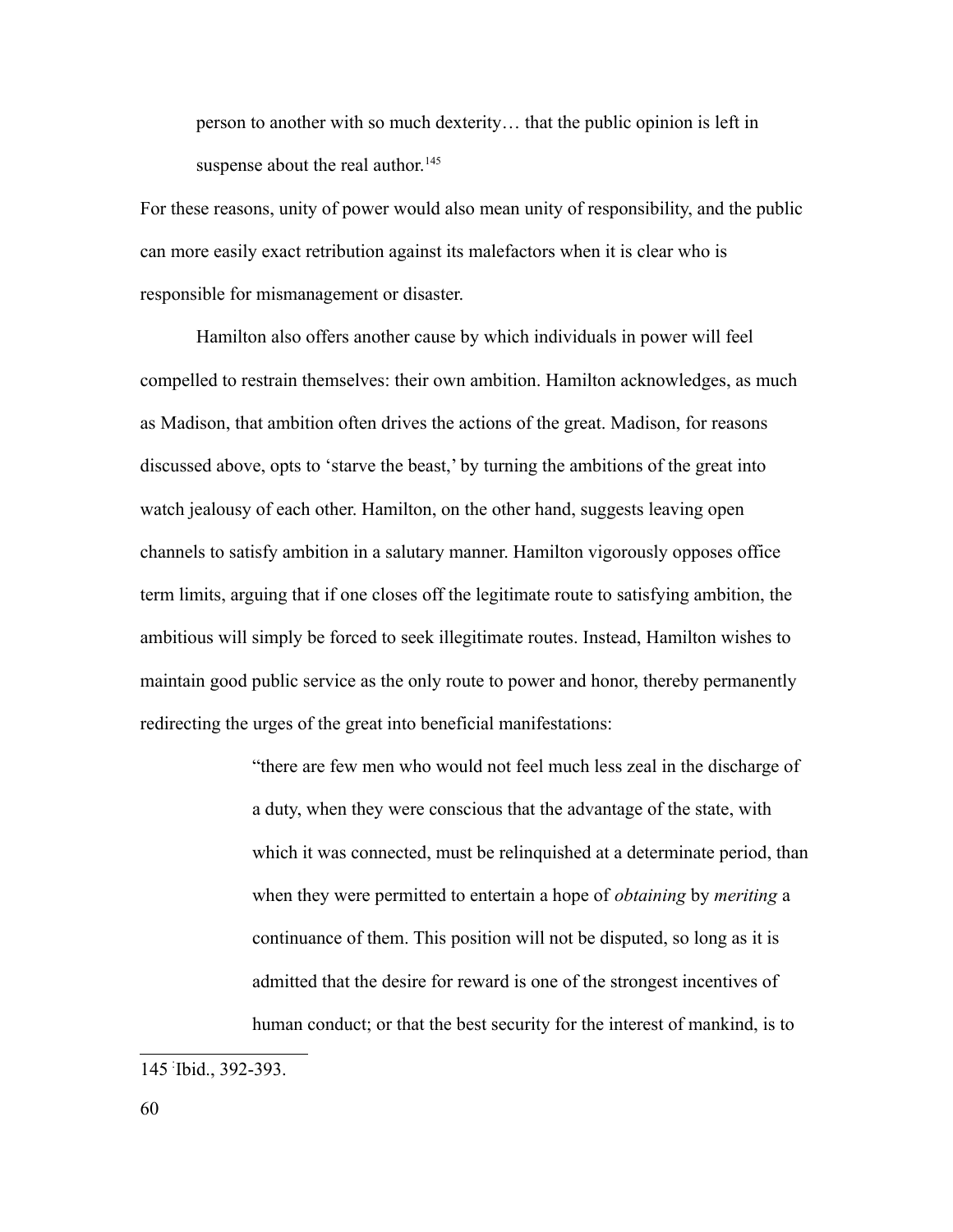make interest coincide with duty… the love of fame, which is the ruling passion of the noblest minds, would prompt a man to plan and undertake extensive and arduous enterprises for the public benefit."<sup>[146](#page-60-0)</sup>

Thus, Hamilton seeks to enlist the ambition of a great individual to police not so much other great individuals as themselves.

Thus, we find Hamilton differing significantly with Madison about the proper way to empower and restrain individuals. Hamilton's view emphasizes pragmatism and flexibility over Madison's theory and stability. Madison looks to construct a free and secure domestic situation by finely-calibrated institutional checks. Hamilton looks to empower individuals to achieve goals beyond mere defense. Efficiency in administration and vision in leadership matter more to him than maintaining a given status quo. Machiavelli writes that:

"if someone wished, therefore, to order a republic anew, he would have to consider whether he wished it to expand like Rome in dominion and power, or truly to remain within narrow limits. In the first case it is necessary to order it like Rome and make a place for tumults… in the second case, you can order it like Sparta... if it were in it a constitution and laws to prohibit it from expanding.<sup>[147](#page-60-1)</sup> We see that Madison's arrangement of an almost paralyzing system of checks and

Spartan model. Almost insuperable obstacles to initiative in government are to ensure that

balances is a natural and logical means to constructing for America a republic built on the

<span id="page-60-0"></span><sup>146</sup>-*Federalist 72*, 401.

<span id="page-60-1"></span><sup>147</sup>- Machiavelli, *Discourses,* 22-23.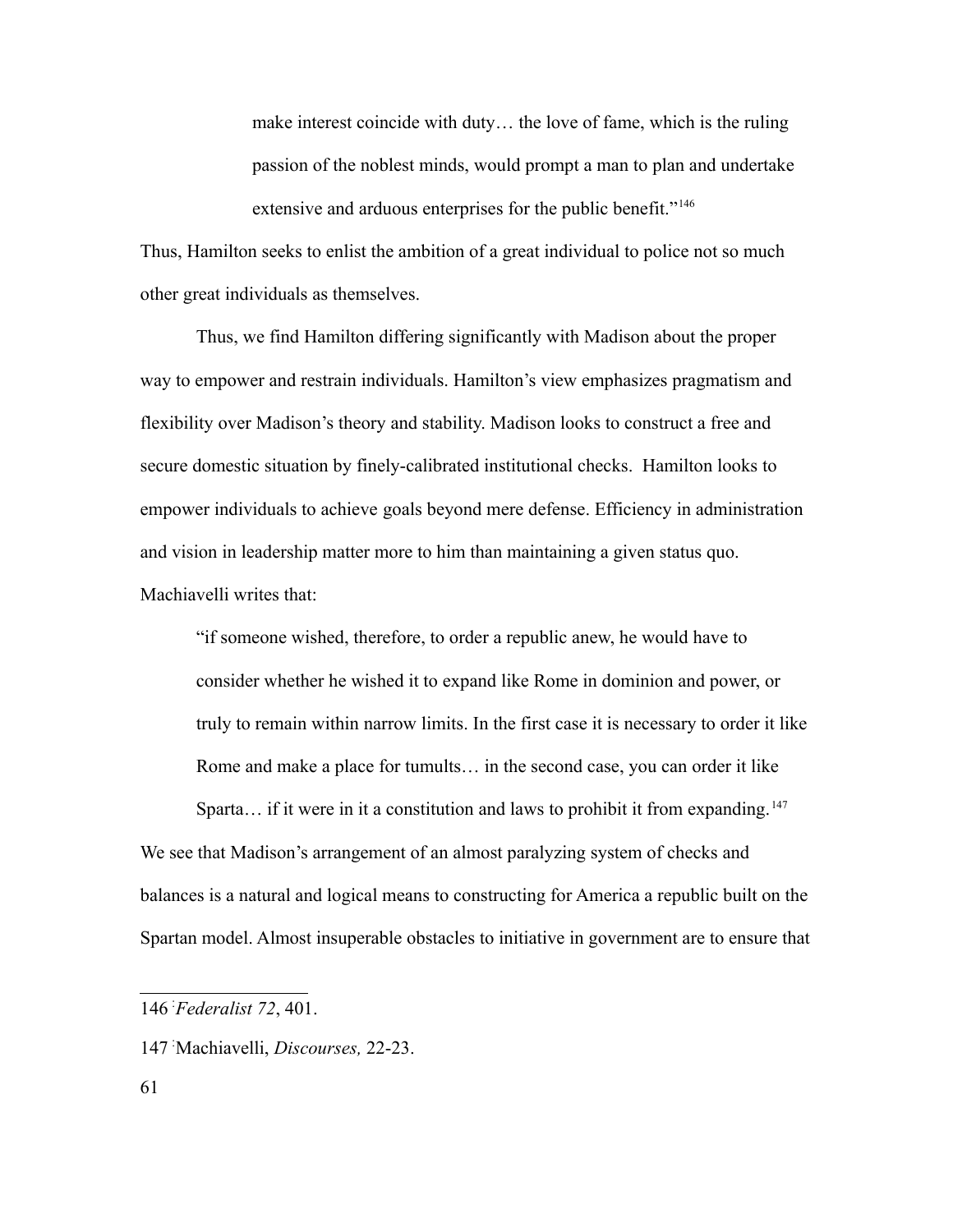the wickedness and folly of men does not undermine the liberty and security of the community. Hamilton, too, proposes means well suited to his aims. Government grants individuals with energy the discretion to take initiative for the sake of increasing the power and wealth of the polity. But, for this reason, his "American empire" can less admit of such an emphasis on check and safeguards, which work to hinder the efficient and energetic elements of government.

## **V: Virtue**

Both J.G.A Pocock and Bernard Bailyn persuasively show that the revolutionary generation was deeply concerned with the issue of civic virtue. Bailyn argues that this concern derives from the thought of British writers who were in turn deeply influenced by Machiavelli.[148](#page-61-0) In the minds of the Americans, however, a fear emerged that the mother country was becoming an infectious source of corruption, imperiling the virtue still retained in America. Thus Pocock writes that many leading Americans thought that: "the virtue and personal integrity of every American were therefore threatened by

<span id="page-61-0"></span><sup>148</sup>- Bernard Bailyn, *The Ideological Origins of the American Revolution* (Cambridge: Belknap Press of Harvard University Press, 1967), 85-86.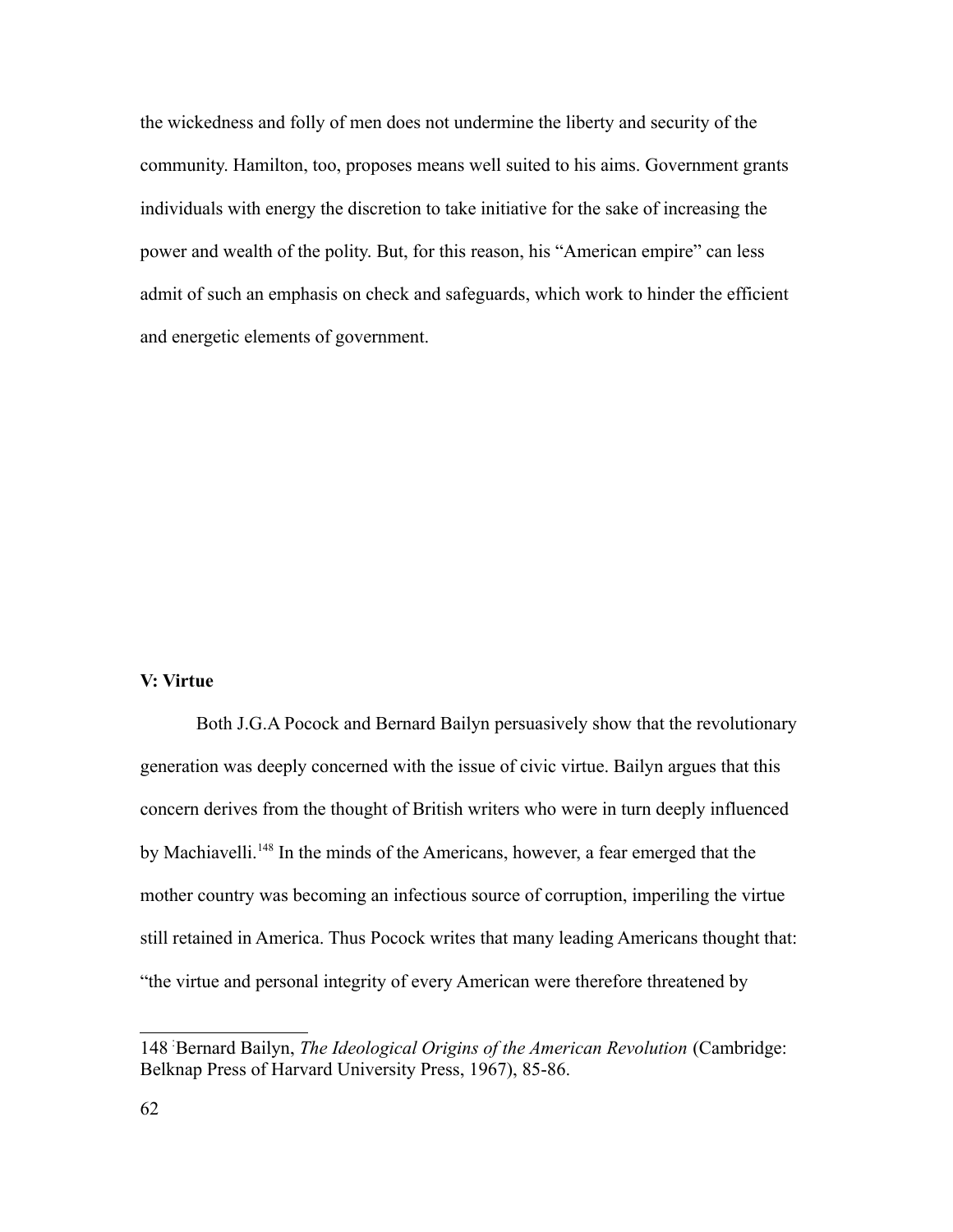corruption emanating from a source now alien, on which Americans had formerly believed themselves securely dependent."<sup>[149](#page-62-0)</sup> It would seem, then, that a special emphasis on preserving civic virtue would be a natural concern for the founders. Despite ubiquitous praise for Americans' "simple" virtue, we see that in the thought of Madison and Hamilton, the concept of virtue is far from simple.

Neither the Florentine nor the Americans ever explicitly define virtue. For all three, virtue is a complex idea, difficult to define both because it encompasses several different qualities of character and because it manifests in different ways under different circumstances. For all three, virtue is a political (not religious or moral) quality of character (in either an individual, group or institution) that benefits the body politic.

Since all three thinkers agree on the existence of the two humors, it follows logically that virtue would appear differently in the people and the great. In order to fulfill their responsibilities to the republic, Machiavelli's few must possess such qualities as prudence, courage, and daring. Among his free peoples, virtue may be found in hardiness, vigor in defense of the nation, and aversion to sloth.

For Hamilton, the virtue of the great lies always in their superior talents and energy. Madison, in contrast has a deeply situational understanding of the virtue of the great. During the period of founding, the virtue of Madison's great is identical to Hamilton's. However, for the rest of the life of the republic, the virtue of great is almost reversed; exerting a prudent, calming influence over the state now becomes their virtue. Even at their most active in the daily life of the republic, Madison's great are mediators

<span id="page-62-0"></span><sup>149</sup>- Pocock, *Machiavellian Moment,* 507.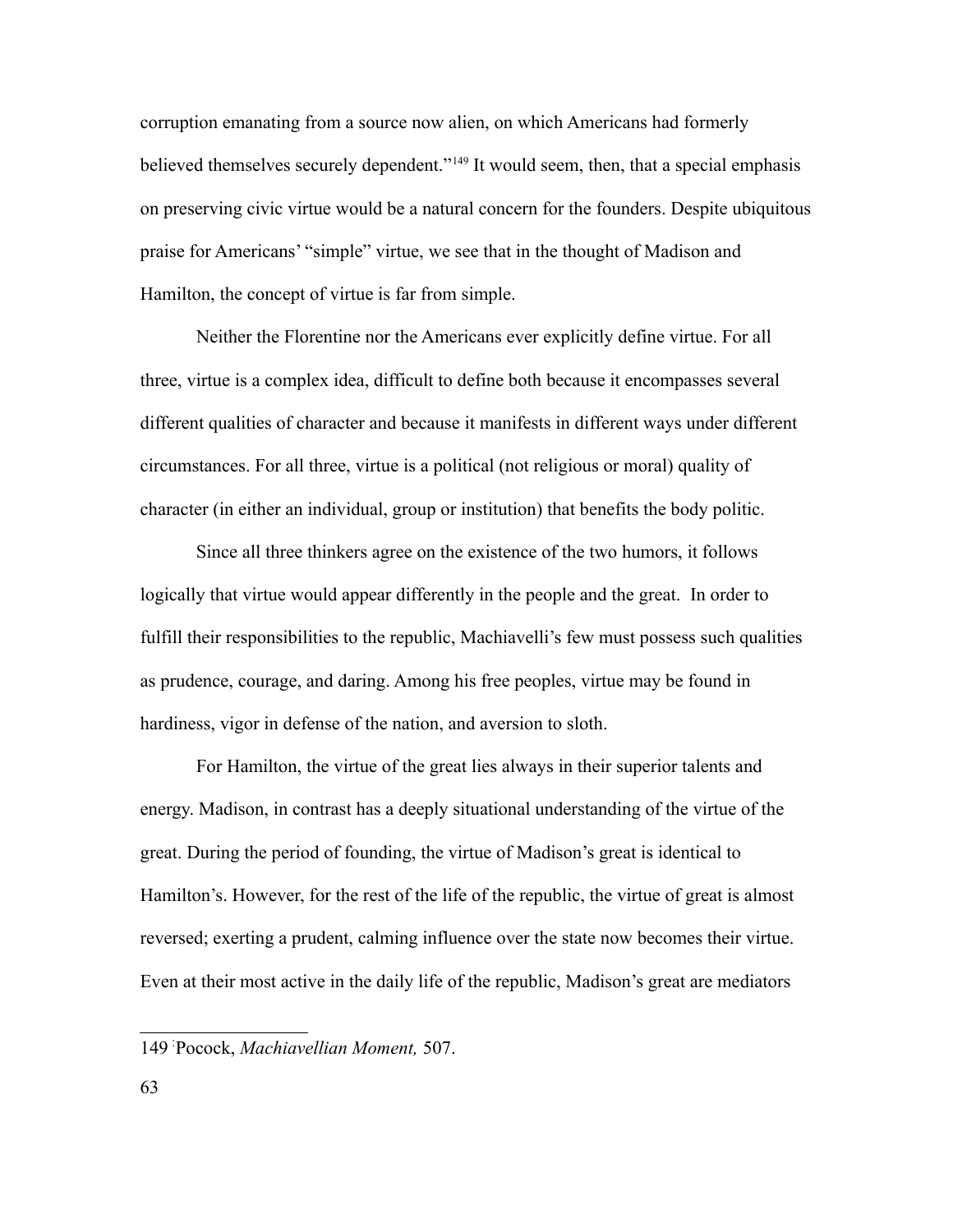and troubleshooters who work to reconcile competing interests and forge successful compromises that preserve the delicate balance of internal power.

As for the people, Madison knows that he cannot count on their disinterested wisdom to support the state. Instead, he proposes a kind of unthinking prejudice in favor of the constitutional order as the virtue of the people. For Madison, a virtuous people is a conservative watchdog against constitutional innovation. In contrast, Hamilton finds the virtue of the people in their daring, their commercial adventurism. As we continue, we see how the Americans' understandings of virtue are fitted to their understandings of human nature and their aspirations for the American republic.

 Taking first Madison's great, we see that their energetic and creative virtues ought to have full expression only in the period of the founding. In the chaos and weakness prior to the founding, only a few individuals have the wisdom to perceive the ills of the nation and the foresight to construct institutions that will stand the test of time. The people, being too ignorant and unwieldy, cannot be relied upon to guide a founding: "it is impossible for the people spontaneously and universally, to move in concert towards their object."[150](#page-63-0) This sense of inadequacy of the people for a founding is expressed in Machiavelli's dictum that "the many are not capable of ordering a thing because they do not know its good."[151](#page-63-1) For this reason, Machiavelli locates responsibility for a founding with the great, who may make use of any means necessary to accomplish their ends:

> So a prudent orderer of a republic, who has the intent to wish to help not himself but the common good, should contrive to have authority alone...

<span id="page-63-0"></span><sup>150</sup>-*Federalist 40,* 221.

<span id="page-63-1"></span><sup>151</sup>- Machiavelli, *Discourses*, 29.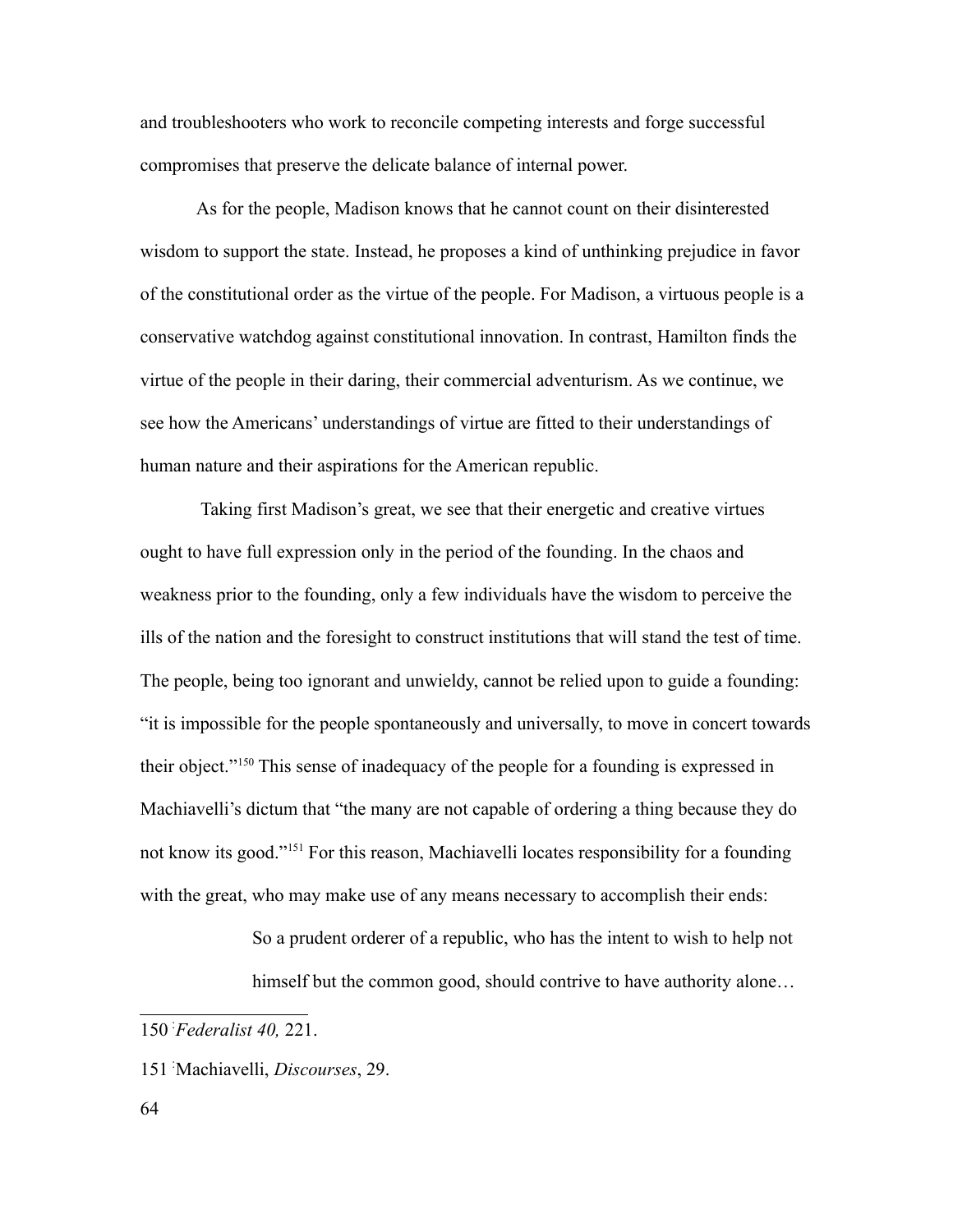nor will a wise understanding ever reprove anyone for any extraordinary action that he uses to order a kingdom or constitute a republic.<sup>[152](#page-64-0)</sup>

Madison makes allowance for a small group of great individuals to perform the founding at least as well as one alone, but he otherwise follows Machiavelli here. Madison argues that the fear and disorder caused by the American government's weakness under the Articles of Confederation resulted in a sense of "danger which repressed the passions most unfriendly to order and concord; of an enthusiastic confidence of the people in their patriotic leaders, which stifled the ordinary diversity of opinions on great national questions." [153](#page-64-1) Madison's vision of the central importance of fear and public malleability is precisely what Machiavelli claims is the essential quality for a good founding. In private, Madison was even more blunt about the people's willingness to accept any new constitutional order that promised relief from the current predicament, as he wrote to Thomas Jefferson: "My own idea is that the public mind will now or in a very little time receive any thing that promises stability to the public Councils and security to private rights."<sup>[154](#page-64-2)</sup> For their part, "patriotic leaders" were to be such as to "possess the most wisdom to discern, and the most virtue to pursue, the common good of the society."[155](#page-64-3)

<span id="page-64-0"></span>152- Ibid.

<span id="page-64-3"></span>155-*Federalist 47,* 316.

<span id="page-64-1"></span><sup>153</sup>-*Federalist 49,* 282.

<span id="page-64-2"></span><sup>154&</sup>lt;sup>1</sup> Papers of James Madison 10:163, cited in Rosen's "Madison's Princes and Peoples."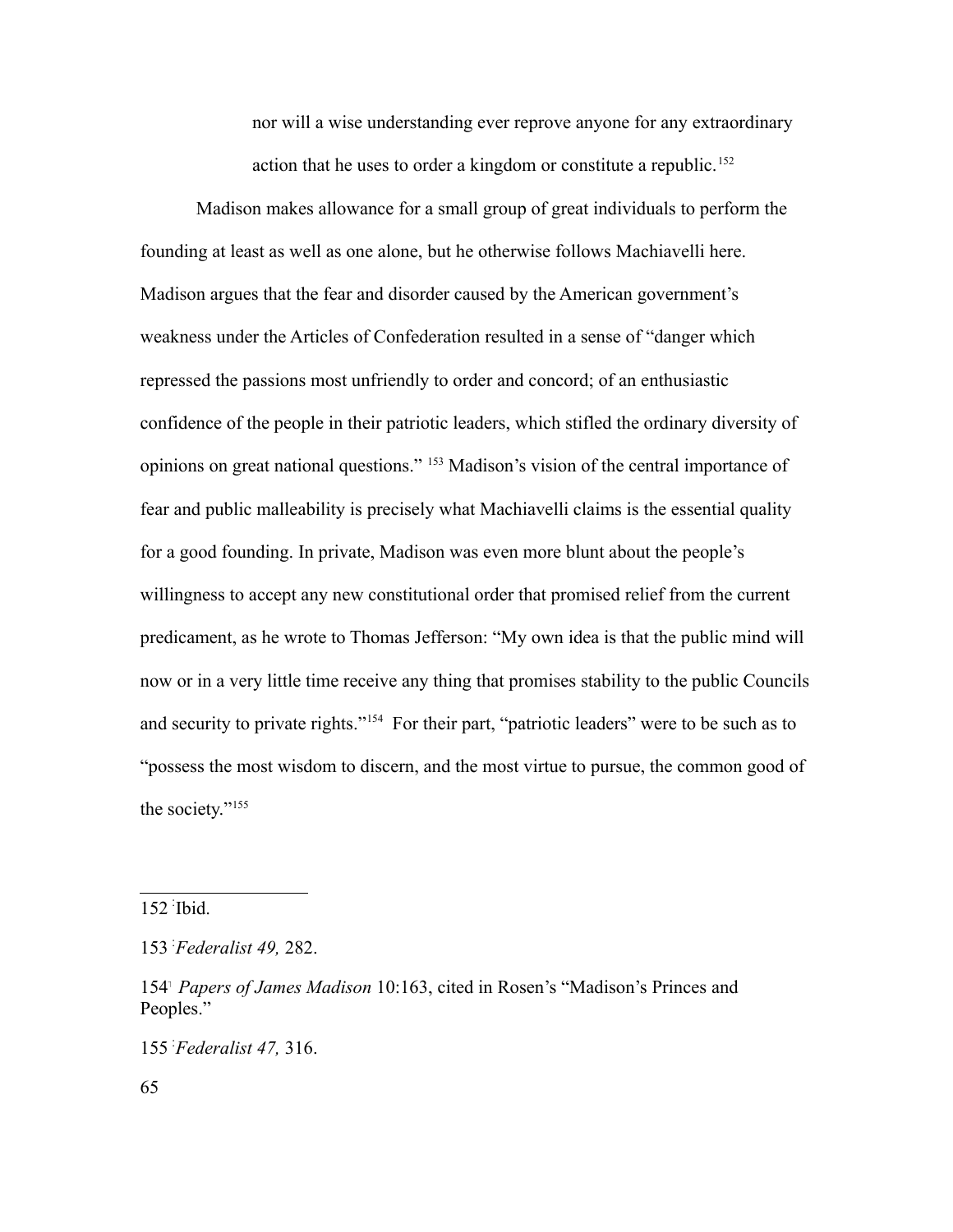Moreover, Madison admits that when going about the founding, these great individuals may of their own initiative assume powers vastly greater than those the people might have wished to grant them: "it is therefore essential, that such changes be instituted by some *informal and unauthorized propositions*, made by some patriotic and respectable citizen, or number of citizens… this irregular and assumed privilege, of proposing to the people plans for their safety and happiness."[156](#page-65-0)

We see then, that in the early period surrounding the founding, Madison proposes a rather expansive role for the virtue of the great. They must themselves bear the responsibility of constructing (and securing the acceptance of) a wholly new constitutional order. Such a task draws upon the creativity, foresight, and prudence of these individuals.

Madison does not propose extending the expression of these virtues of the great in the same way after the founding has been completed. The purview and range of motion for the great becomes powerfully circumscribed once the republic begins to function normally. Considering Madison's vision of a well-ordered republic—rigidly balanced power against power—it seems logical that he would view the qualities of the great which make them indispensible assets at the founding to be liabilities in the day-to-day operation of the republic. Creativity and re-ordering would only upset the internal balance. For this reason, his description of virtuous leaders changes dramatically when he discusses their role in the republic after the founding. Now, the resistance to power-lust, judiciousness and the moderate reconciliation of differences become the hallmarks of a virtuous leader.

<span id="page-65-0"></span><sup>156</sup>-*Federalist 40,* 221.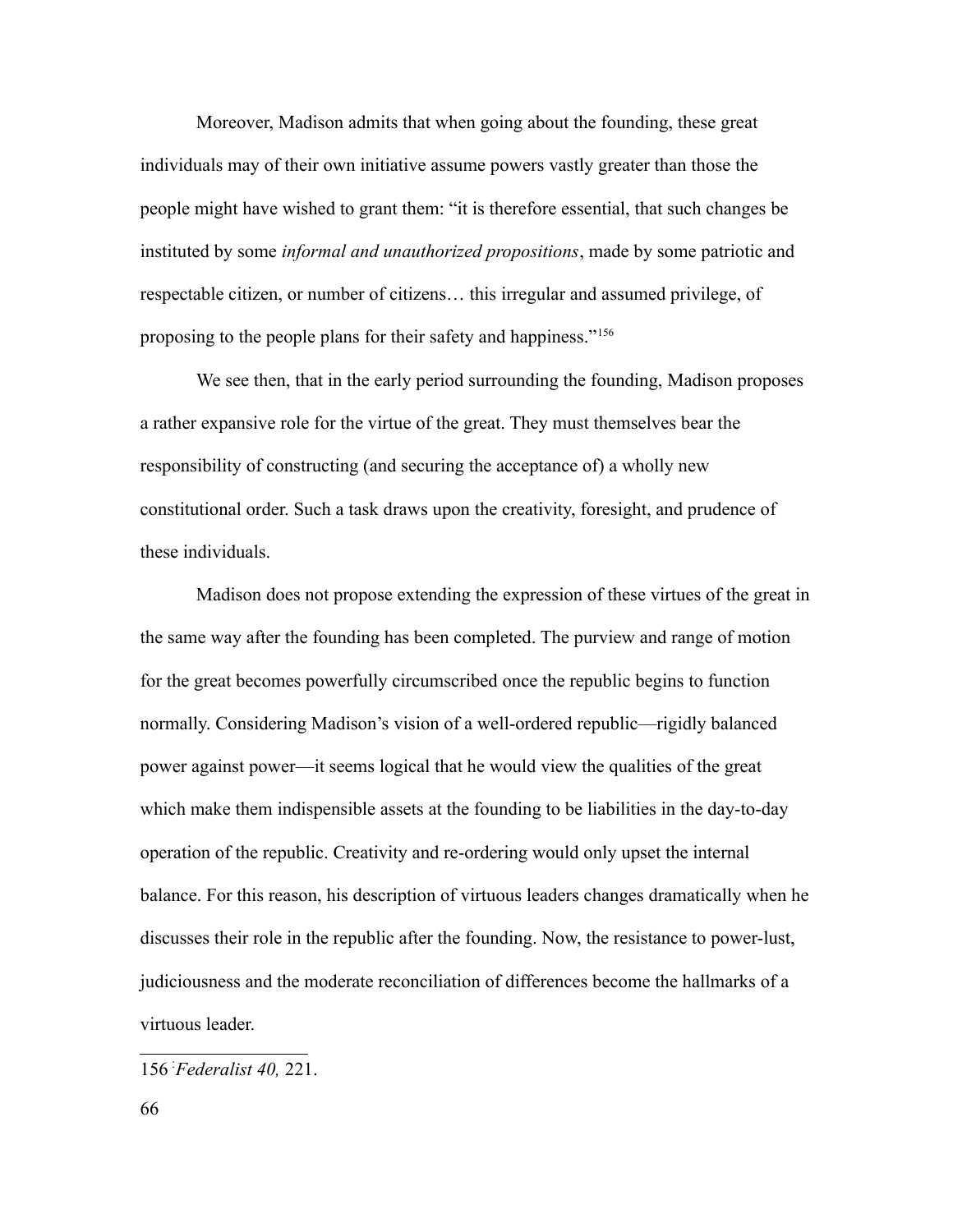Madison knows that despite the Framers' best efforts, the American republic will still suffer from the occasional upheavals born of faction. Insofar as they can manage to avoid partaking of destructive partisanship, great individuals may serve to alleviate the stresses of political fractiousness. "Some temperate and respectable body of citizens" might serve to dampen the effects of "irregular passion."<sup>[157](#page-66-0)</sup> Though they will not always be successful, it is to be hoped that sometimes, "enlightened statesmen will be able to adjust these clashing interests, and render them all subservient to the public good."<sup>[158](#page-66-1)</sup>

However, this seems the extent of the active virtue of the great in Madison's well functioning republic. Great men are to be troubleshooters and reconcilers of difference, but little more. The chief part of their virtue now lies in their ability to prudently guide the republic *without* taking that very same initiative that constituted their virtue in founding the republic. They must not try to reorder the state, to usurp power, or to alter the internal balance of the state. Federal institutions are designed to "obtain for rulers men who possess most wisdom to discern, and the most virtue to pursue, the common good of the society; and in the next place, to take the most effectual precautions for keeping them virtuous."[159](#page-66-2) These "precautions" lie in the frequency of elections and in the other institutional constraints discussed in the previous chapter.

As Gary Rosen points out, for Madison "the act of founding is a rare feat, one properly belonging to a select few… When it comes to the maintenance of the

<span id="page-66-0"></span><sup>157</sup>-*Federalist 63,* 349.

<span id="page-66-1"></span><sup>158</sup>-*Federalist 10,* 54.

<span id="page-66-2"></span><sup>159</sup>-*Federalist 57, 316*.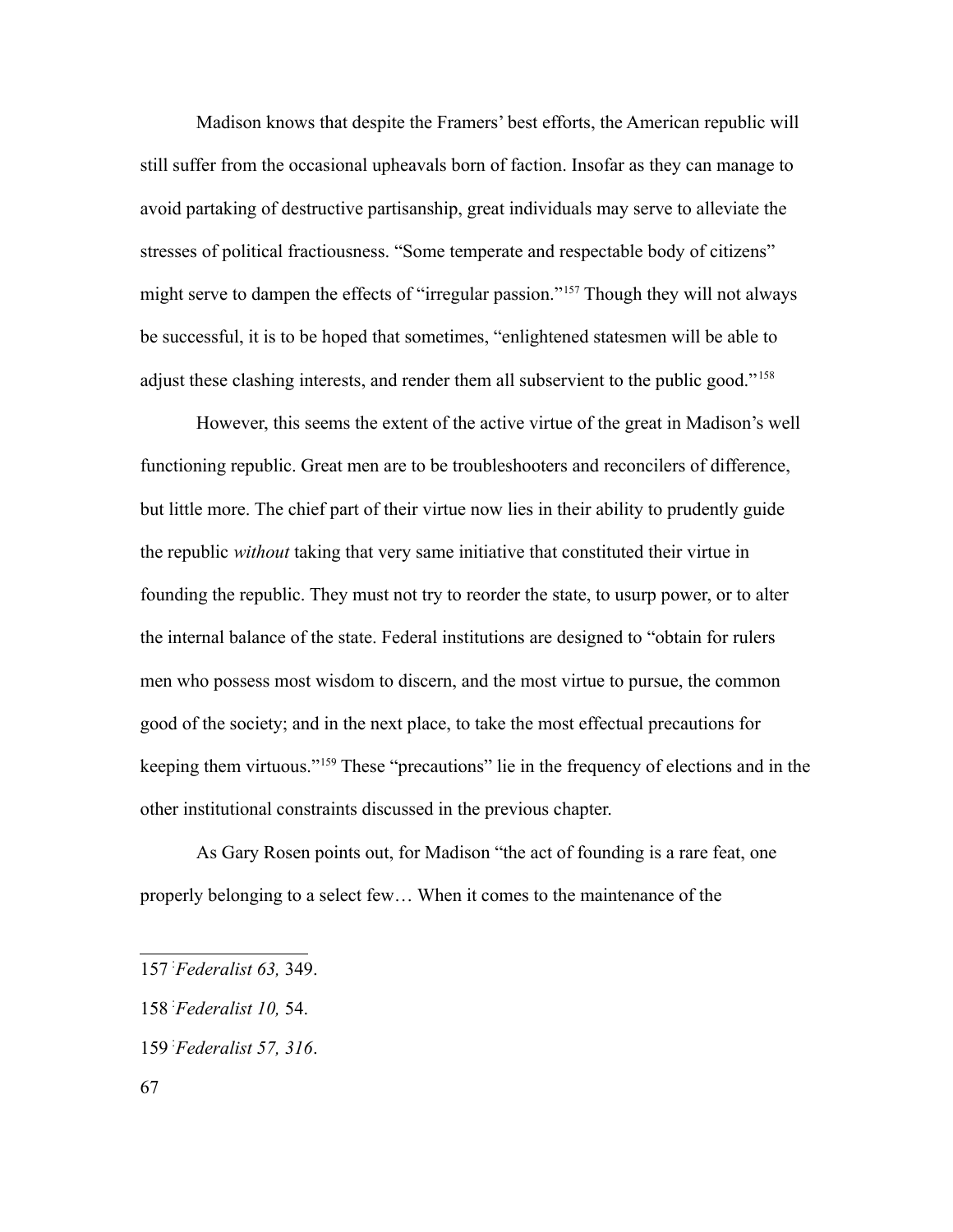constitution… Madison turns expectantly to the people, the conservative element in the American regime. At the same time, he begins to cast a suspicious eye on the continuing intervention of the few."[160](#page-67-0) The chief value of the virtues of the great is in founding the regime, the chief virtue of the people shall be in preserving it.

Machiavelli views one of the necessary republican virtues of the common people to be their willingness to sustain institutions:

the thing itself is ordered to last long not if it remains on the shoulders of one individual but rather if it remains in the care of many and its maintenance stays with many. For as the many are not capable of ordering a thing because they do not know its good … so when they have come to know it, they do not agree to abandon it. $161$ 

Madison seizes upon this vision of the distinct weakness and virtue of the people. The judgment of the people is unreliable. But, if properly guided, the people can be a powerful conserving force of republican institutions, and it is in this quality that Madison locates the republican virtue of the people.

In *Federalist 49*, Madison argues against fellow Virginian Thomas Jefferson. Jefferson had suggested holding frequent constitutional conventions. According to Jefferson, such a scheme would allow for the occasional constitutional adjustments necessary to respond to changes in circumstances and would serve to periodically reassert the moral supremacy of the people.

<span id="page-67-0"></span><sup>160&</sup>lt;sup>T</sup> Rosen, "Madison's Princes and Peoples," 231.

<span id="page-67-1"></span><sup>161</sup>- Machiavelli, *Discourses,* 29.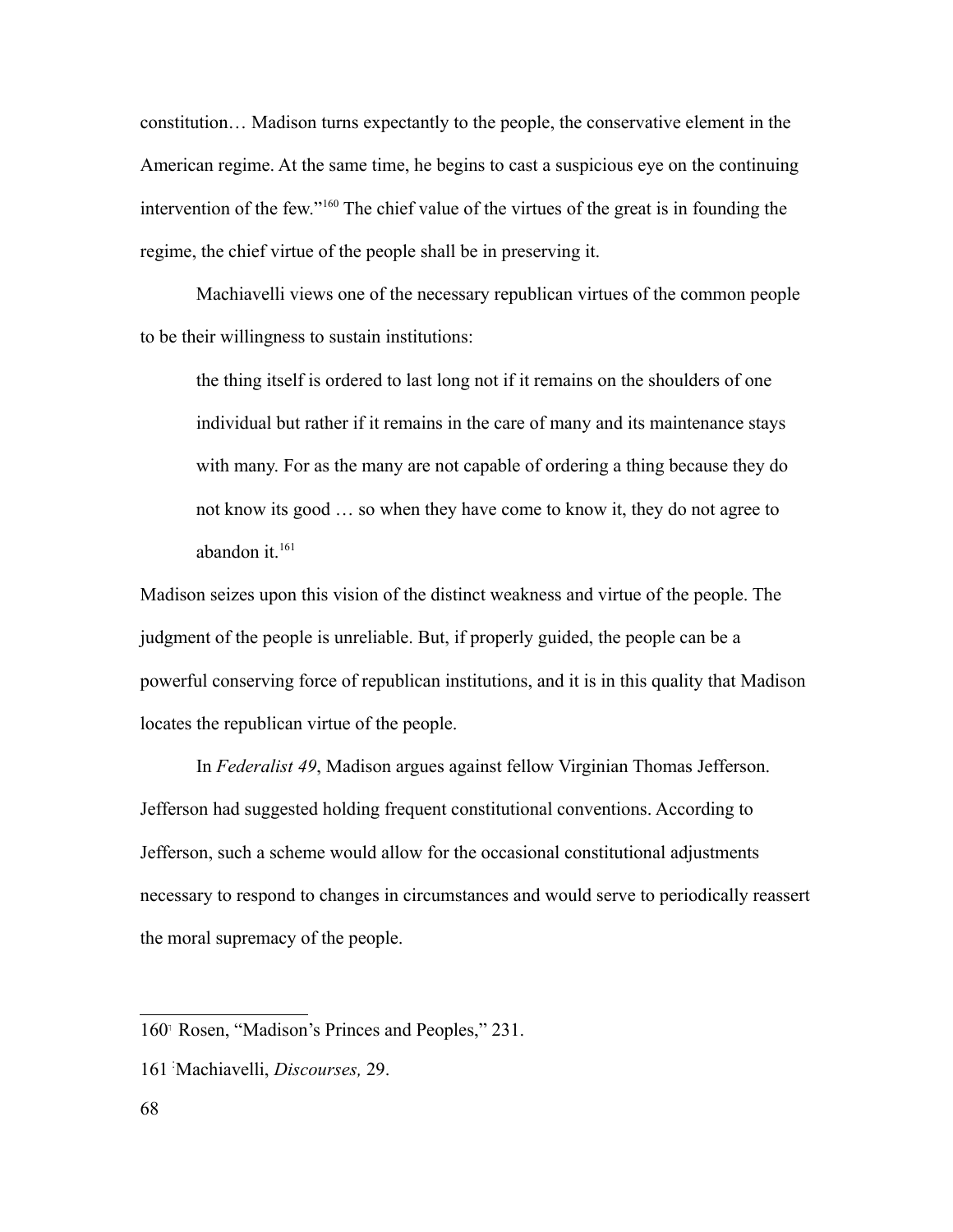Madison accepts the chief theoretical premise of Jefferson's argument, that the people are the source of all rightful authority: "the people are the only legitimate fountain of power, and it is from them that the constitutional charter… is derived; it seems strictly consonant with republican theory to recur to the same original authority."[162](#page-68-0) Madison cannot deny that his republican philosophy must concede to the people an ultimate right to alter the constitution, so he restricts himself to limiting the expression of that right in practice to only the most extreme cases:

there is certainly great force in this reasoning, and it must be allowed to prove, that a constitutional road to the decision of the people must be kept open, for certain great and extraordinary occasions. But there appear to be insuperable objections to this proposed recurrence to the people.<sup>[163](#page-68-1)</sup>

Madison argues that to put this theory into practice would undermine the people's role as a preserving bulwark of the constitution. It would serve to expose the vices and undermine the virtues of the people.

Madison argues that Jefferson's trust in the people's judgment is unfounded. Especially in times of crisis or controversy (presumably the circumstances under which a constitutional convention would be called), the people are wont to make decisions on the basis of their passions. According to Madison, the public "could never be expected to turn to the true merits of the question…the *passions*, therefore, not the *reason* of the public, would sit in judgment."<sup>[164](#page-68-2)</sup> It would therefore be especially dangerous to seek the public's

<span id="page-68-0"></span><sup>162</sup>-*Federalist 49,* 280.

<span id="page-68-1"></span><sup>163</sup>- Ibid., 280-281

<span id="page-68-2"></span><sup>164</sup>- Ibid., 283. 69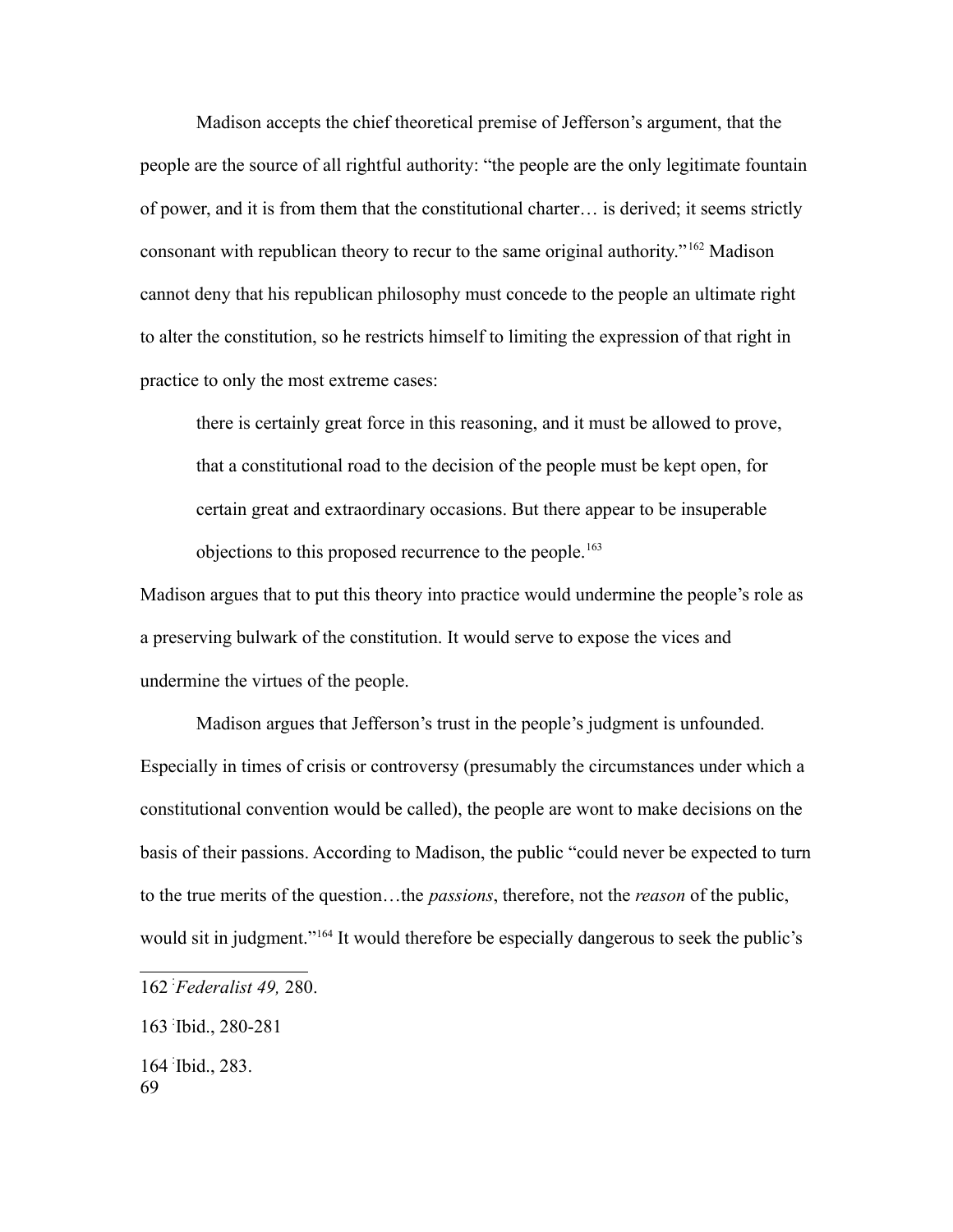guidance in moments of real division over constitutional principles. The ultimate effects of the people's judgment could be disastrous.

But, Madison does not merely say that Jefferson's proposal would fuel the vice and folly of the people, he also claims that it would undermine one of the people's chief virtues: their tendency to preserve the good institutions they have been given. Madison suggests that the frequent referral of constitutional questions to the people and the frequent debate over constitutional principles would deprive the constitution of its aura of authority: "every appeal to the people would carry an implication of some defect in the government, frequent appeals would, in a great measure, deprive the government of that veneration which time bestows on every thing, and without which perhaps the wisest and freest governments would not possess the requisite stability."[165](#page-69-0) Madison recognizes that his proposal is a kind of deception, which exists to turn the people's minds away from viewing the Constitution as the man-made (and therefore, flawed) document that it is. Madison proposes instilling an almost religious reverence in the populace for the constitution, a reverence which cannot survive constant scrutiny and debate over its principles:

> All governments rest on opinion… the reason of man, like man himself, is timid and cautious when left alone; and acquires firmness and confidence, in proportion to the number with which it is associated. When the examples which fortify opinion, are *ancient*, as well as *numerous*, they are known to have a double effect… the most rational government will not

<span id="page-69-0"></span><sup>165</sup>- Ibid., 281.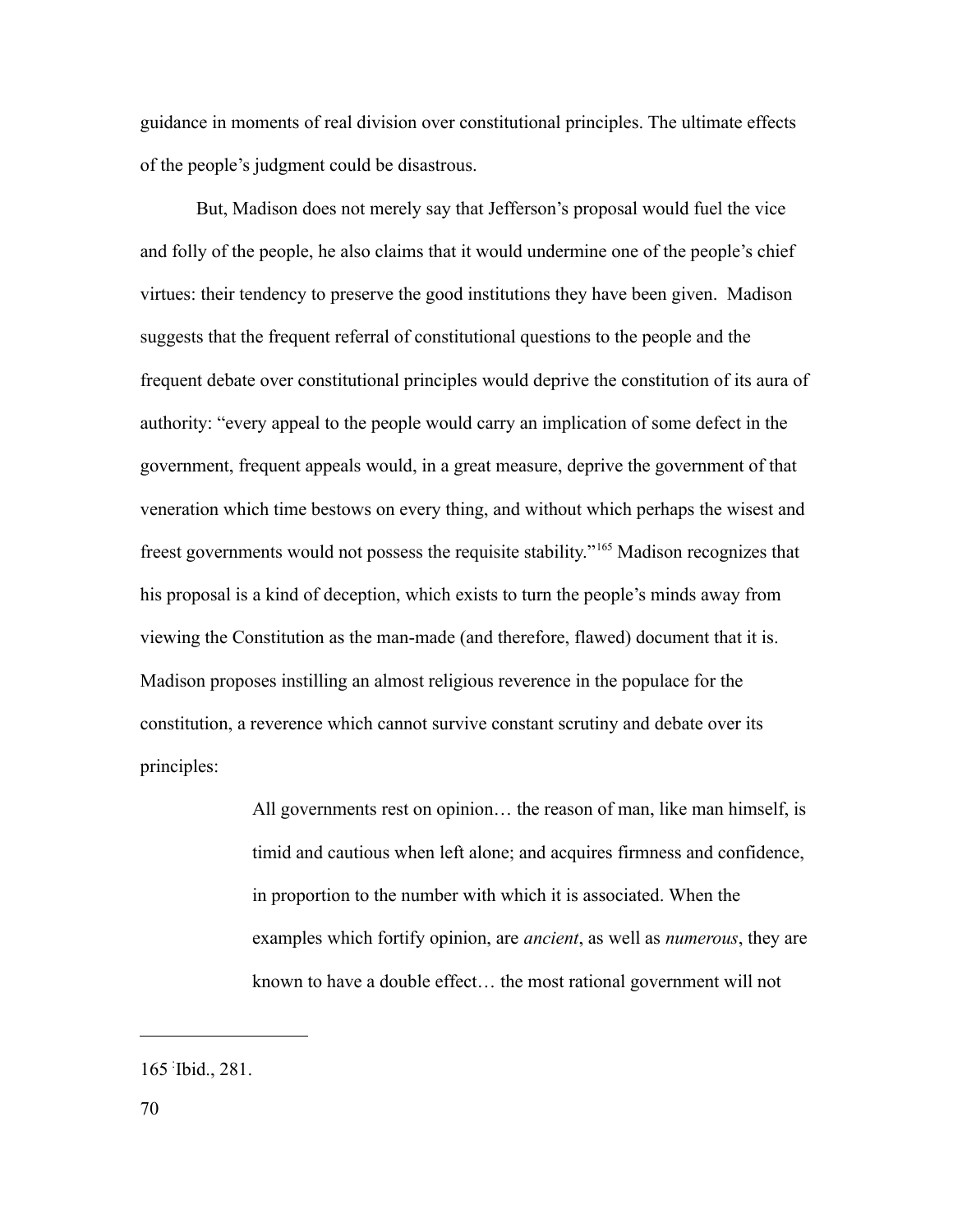find it a superfluous advantage to have the prejudices of the community on its side. $166$ 

Madison's statement above is quite significant. Madison recognizes the conventional nature of all government—"all governments rest on opinion." He thus admits that the principles laid out in the proposed Constitution are legitimately open to question. Yet, the stability of the republic requires that this realization not become widespread and absorbed into the public consciousness. In order to achieve Madison's deeply desired internal tranquility and liberty, the people's natural conservatism must be cultivated and directed towards the nation's republican institutions. Madison can portray this preserving (and rather gullible) quality of the people as a virtue because he does not envision a dynamic, constantly changing republic— the conservatism of the people is a virtue precisely because it would stand athwart any moves towards adventurism or tyranny that would disturb the nation's stability. The virtue of the people lies in their willingness to preserve the ingenious institutions handed to them by the 'great'—the Founding Fathers.

It must be noted, that this virtue is not a natural quality of the people. As Madison's concern shows, the people can easily fall away from their preserving tendency. If they are repeatedly exposed to the flaws and weaknesses of their form of government, they will lose their reverential attitude towards it. Artifice is required to manipulate the people's circumstances, reinforcing their natural conservatism, and transforming it into a powerful preserving force. By employing the psychological power of tradition, Madison

<span id="page-70-0"></span><sup>166</sup>- Ibid., 281-282.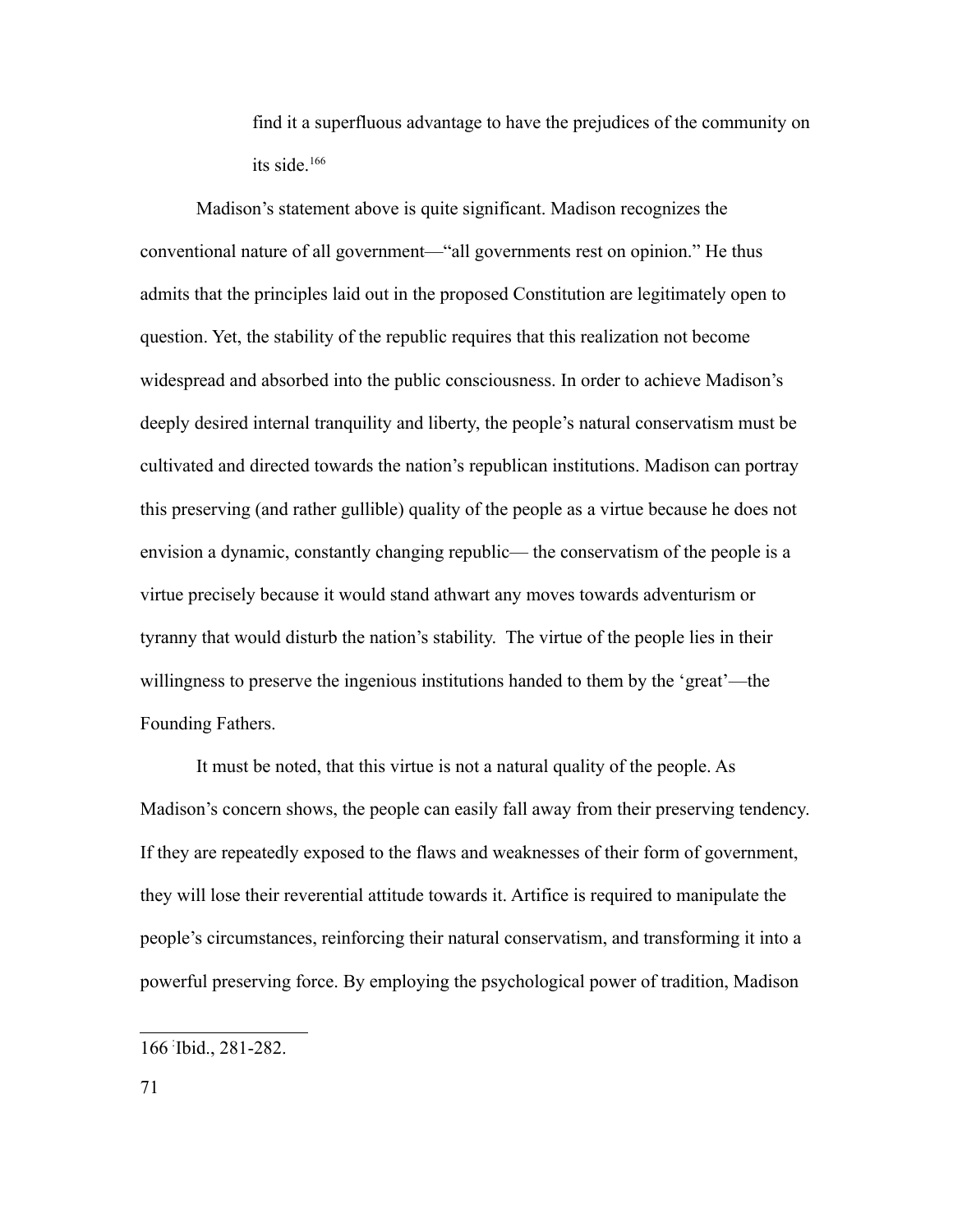hopes to de-emphasize the Constitution's questionable—that is to say, challengeable and debatable—origins.

This attitude of Madison also recalls another Machiavellian dictum, that to preserve a republic, one must "lead them back to their beginnings."[167](#page-71-0) Madison does not propose to recall to the people the debates surrounding the founding, but he does advocate employing tradition to constantly draw the people's attention reverently to the principles enshrined in the founding. Machiavelli's proposal, however, serves a different purpose than Madison's. Whereas Madison constructs his scheme to ensure stability, Machiavelli seeks to reignite energy, often through fear: "unless something arises by which punishment is brought back to their memory and fear is renewed in their spirits, soon so many delinquents join together."<sup>[168](#page-71-1)</sup> Yet, there is a certain unity to both thinkers as well. Both accept the premise that there must be some virtuous quality present at the beginning of the republic, which it is necessary to preserve or revive for the republic to flourish. As Machiavelli writes: "all the beginnings of sects, republics, and kingdoms must have some goodness in them."[169](#page-71-2) Upon that fundamental point, Madison clearly agrees, claiming that the moment of the founding has brought about circumstances uniquely suited to the construction of the American republic:

> the existing constitutions were formed in the midst of a danger which repressed the passions most unfriendly to order and concord; if an enthusiastic confidence of the people in their patriotic leaders, which

<span id="page-71-0"></span><sup>167</sup>- Machiavelli, *Discourses*, 209.

<span id="page-71-1"></span><sup>168</sup>- Ibid., 211

<span id="page-71-2"></span><sup>169</sup>- Ibid., 209.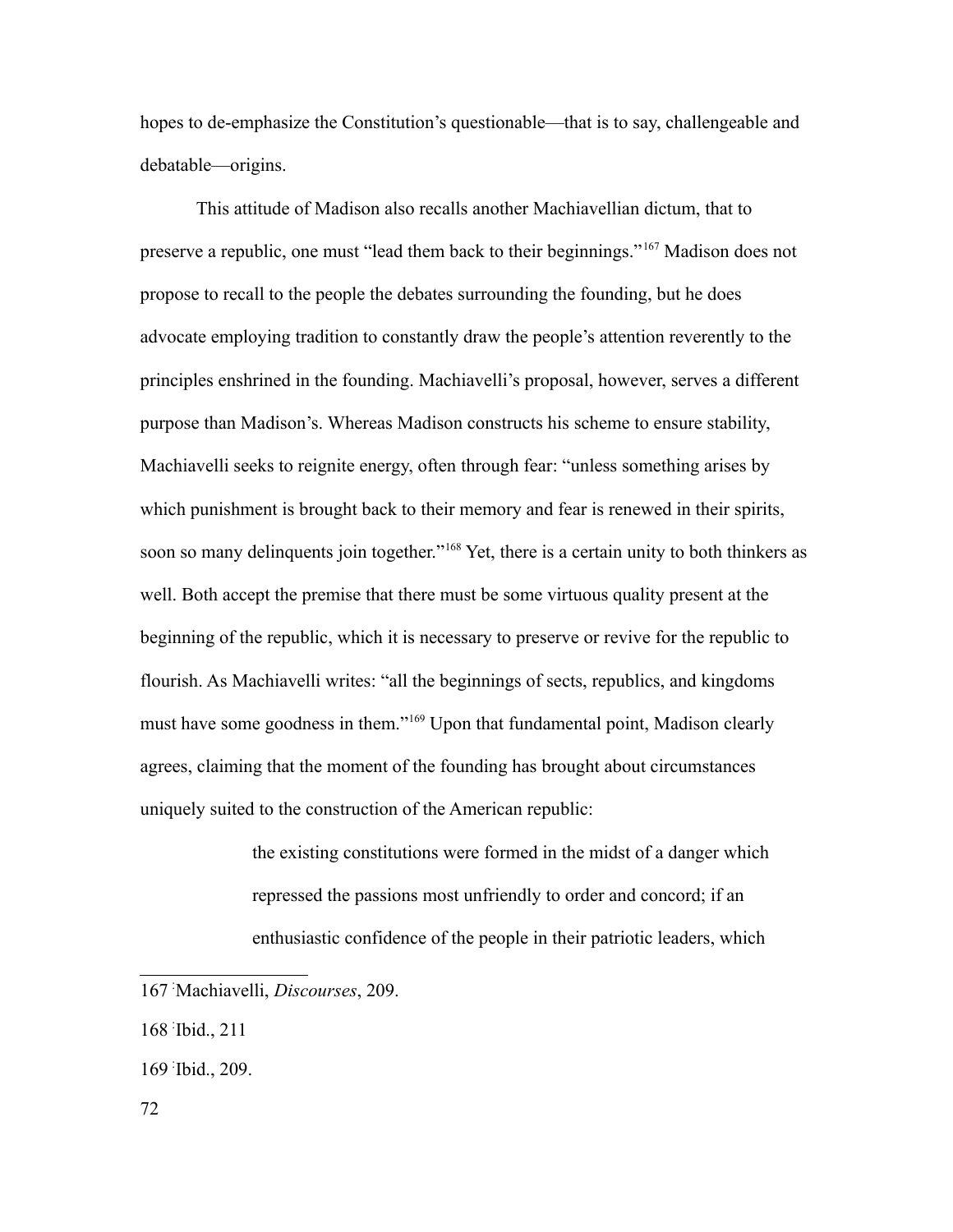stifled the ordinary diversity of opinion on great national questions…the future situations in which we must expect to be usually placed, do not present any equivalent security against the danger which is apprehended.<sup>[170](#page-72-0)</sup>

Here, Madison concedes again Machiavelli's point that fear and danger were essential to suppressing the willfulness of the people and giving free reign to the virtues of the great to found the regime. But, while Machiavelli asserts that the health of a republic depends on the maintenance of that initial atmosphere of fear, Madison's desire for tranquility leads him to prefer that the stabilizing virtue of the people dominate the republic after the founding. He wishes to retain, however, the people's deference and respect for the new constitutional forms, which the people first display at the founding.

As for Hamilton, he sees the virtue of people as being quite different from Madison's vision. The divergence here follows from Hamilton's divergence from Madison on the natural qualities of the people as well as ambition for an imperial republic. Whereas the staid and reliable conservatism of the people is, for Madison, their most useful quality to the republic, Hamilton seeks to cultivate and exploit their wild courage and adventurism, especially in the realm of commerce. Through commerce, Hamilton hopes to build the United States into a rich and mighty world power. Somewhat less interested in military virtues than Machiavelli, Hamilton sees the path to national greatness lying in the willingness of the people to take great risks in order to expand America's commercial networks at the expense of other great powers. Commercial

<span id="page-72-0"></span><sup>170</sup>-*Federalist 49,* 282.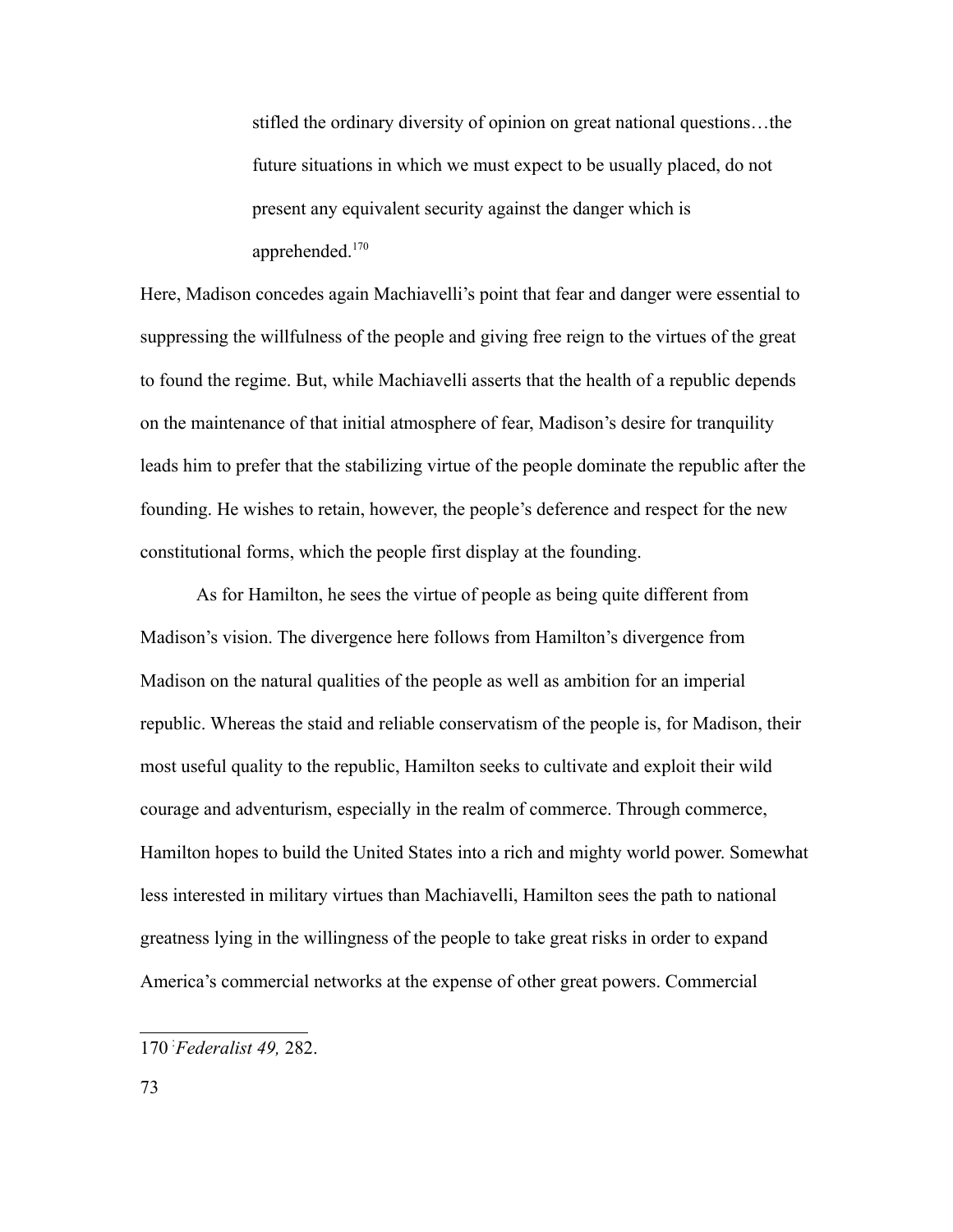adventurism becomes a kind of virtue, as Pocock suggests, Hamilton saw that: "commerce and specialization were the causes of dynamic *virtù"*. [171](#page-73-0)

Hamilton's view of the commercial tendencies of a people was discussed briefly in Chapter II. It deserves a fuller exposition here, however, because Hamilton strongly implies that commercial motives are not necessarily a part of human nature. Rather, they are a quality that derives from man's context, and which can be cultivated or repressed by government policy. In *Federalist* 6, Hamilton differentiates those timeless and omnipresent qualities of human nature that are the sources of conflict and those which are the product of specific contingencies:

The causes of hostility among nations are innumerable. There are some which have a *general and almost constant operation* upon the collective bodies of men. Of this description are the love of power, or the desire of pre-eminence and dominion . . . the jealousy of power, or the desire for equality and safety. There are others, which have a more circumscribed, though an equally operative influence, within their spheres: such are the rivalships and competitions of commerce between commercial nations.<sup>[172](#page-73-1)</sup>

Thus, Hamilton discerns a difference between those qualities that universally act on man in society and can therefore be considered—for all practical political purposes—part of human nature, and those qualities that operate only under certain conditions.<sup>[173](#page-73-2)</sup> It seems

<span id="page-73-0"></span><sup>171</sup>- Pocock, *Machiavellian Moment,* 530.

<span id="page-73-1"></span><sup>172</sup>-*Federalist 6,* 29-30, emphasis mine.

<span id="page-73-2"></span><sup>173</sup>- The first category of qualities may not be a part human nature in the strict sense of the term, since Hamilton makes no claims about pre-social man. But, Hamilton is only concerned with social man here.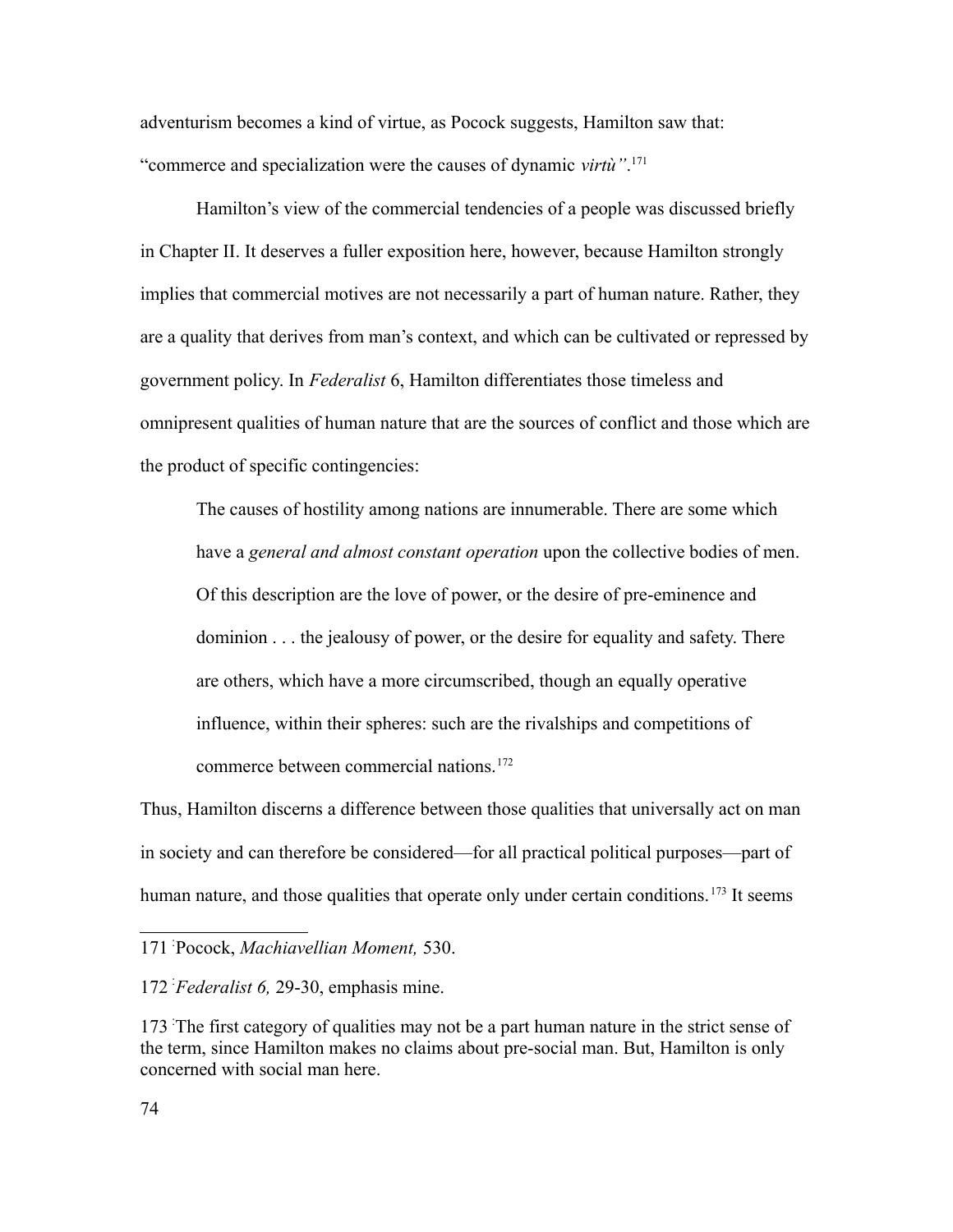from the quotation above that Hamilton considers commercial motives to fall into the latter category.

In fact, Hamilton believes that commercial motives have been only a weak force in political considerations until recently: "Have there not been as many wars founded upon commercial motives, *since that has become the prevailing system of nations?*" [174](#page-74-0) While this new factor in the political equation constitutes yet another source for conflict and war, it also provides a new route to national strength: "a prosperous commerce is now perceived and acknowledged, by all enlightened statesmen, to be the most useful, as well as the most productive, source of national wealth; and has accordingly become a primary object of their political cares."[175](#page-74-1)

A commercial orientation brings with it two great advantages for a nation. First, it serves the good of the people themselves, by strengthening and inciting great activity of almost every private employment:

it serves to vivify and invigorate all the channels of industry, and to make them flow with great activity and copiousness. The assiduous merchant, the laborious husbandman, the active mechanic, and the industrious manufacturer... all orders of men, look forward with eager expectation, and growing alacrity, to this pleasing reward of their toils.[176](#page-74-2)

<span id="page-74-0"></span><sup>174</sup>-*Federalist 6,* 32. Emphasis mine.

<span id="page-74-1"></span><sup>175</sup>-*Federalist 12,* 65.

<span id="page-74-2"></span><sup>176</sup>- Ibid., 65.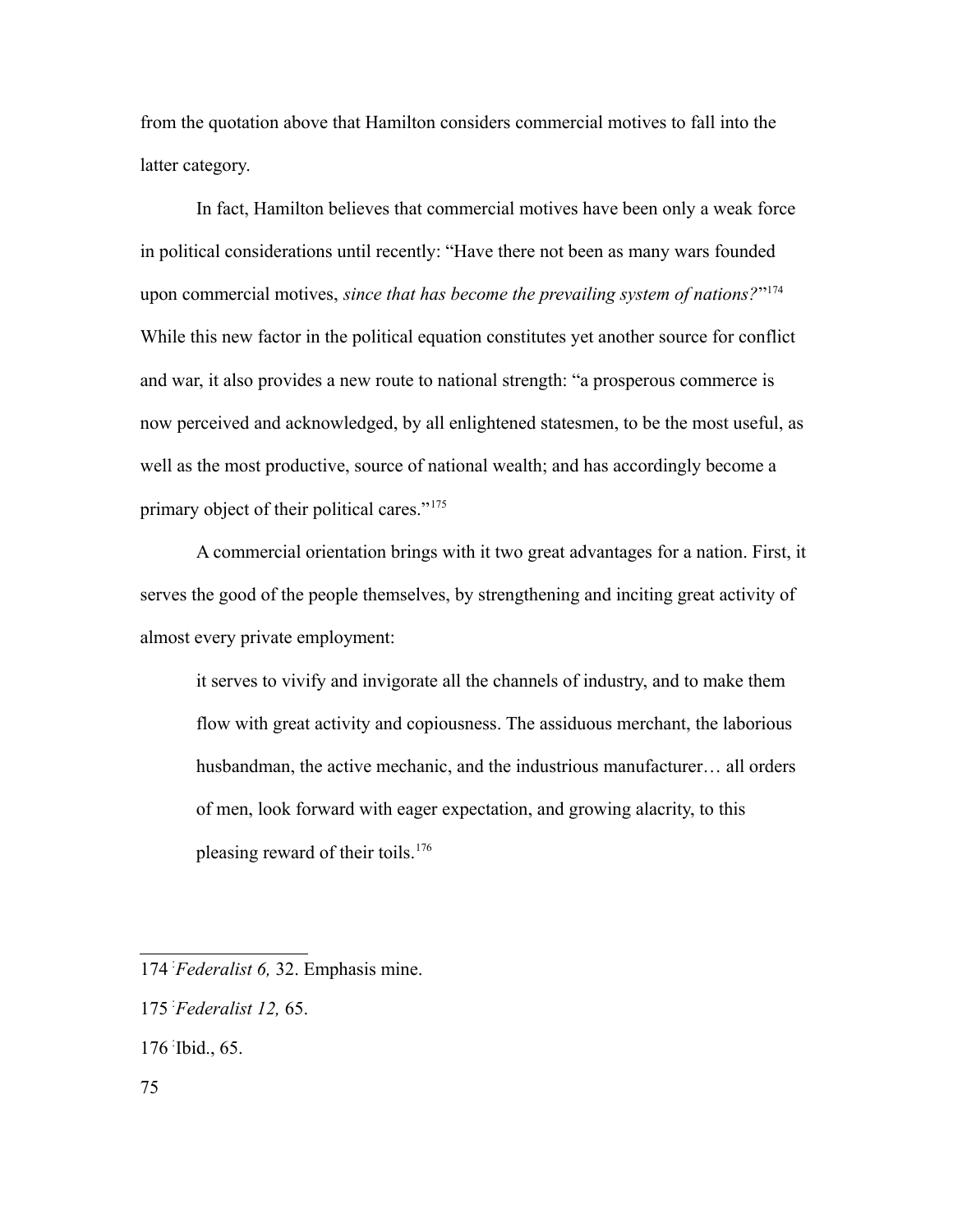In this capacity, commerce also serves to reconcile some of those divisions within society that may become sources of internal strife: "the often agitated question between agriculture and commerce, has from indubitable experience, received a decision, which has silenced the rivalships that once subsisted between them… their interests are intimately mingled and interwoven."[177](#page-75-0)

The second great benefit of a commercial orientation accrues to the nation's government. Commercial activity vastly increases the power of the government by multiplying the amount of money it can collect in taxes, and it also extends the influence of the government well beyond the territorial boundaries of the nation. It is, for this reason, essential to national greatness: "a nation cannot long exist without revenue. Destitute of this essential support, it must resign its independence, and sink into the graded condition of a province… revenue must be had at all costs."[178](#page-75-1)

Thus, a commercial bent is crucial to preserving and extending the nation's power. However, this quality is not one of purely calm and calculating self-interest. To carry out commerce on the high seas—as Hamilton proposes—leads one into ventures that carry great risks. Treacherous and terrifying weather, piracy, and hostile foreign nations jealous of their own commerce: all stand athwart the path to wealth obtained by naval trade. It is here, however, that Hamilton sees an advantage for Americans:

the adventurous spirit, which distinguishes the commercial character of America, has already excited uneasy sensations in several of the maritime powers of

Europe. They seem to be apprehensive of our too great interference in that carry

<span id="page-75-0"></span>177- Ibid., 66.

<span id="page-75-1"></span>178- Ibid., 70.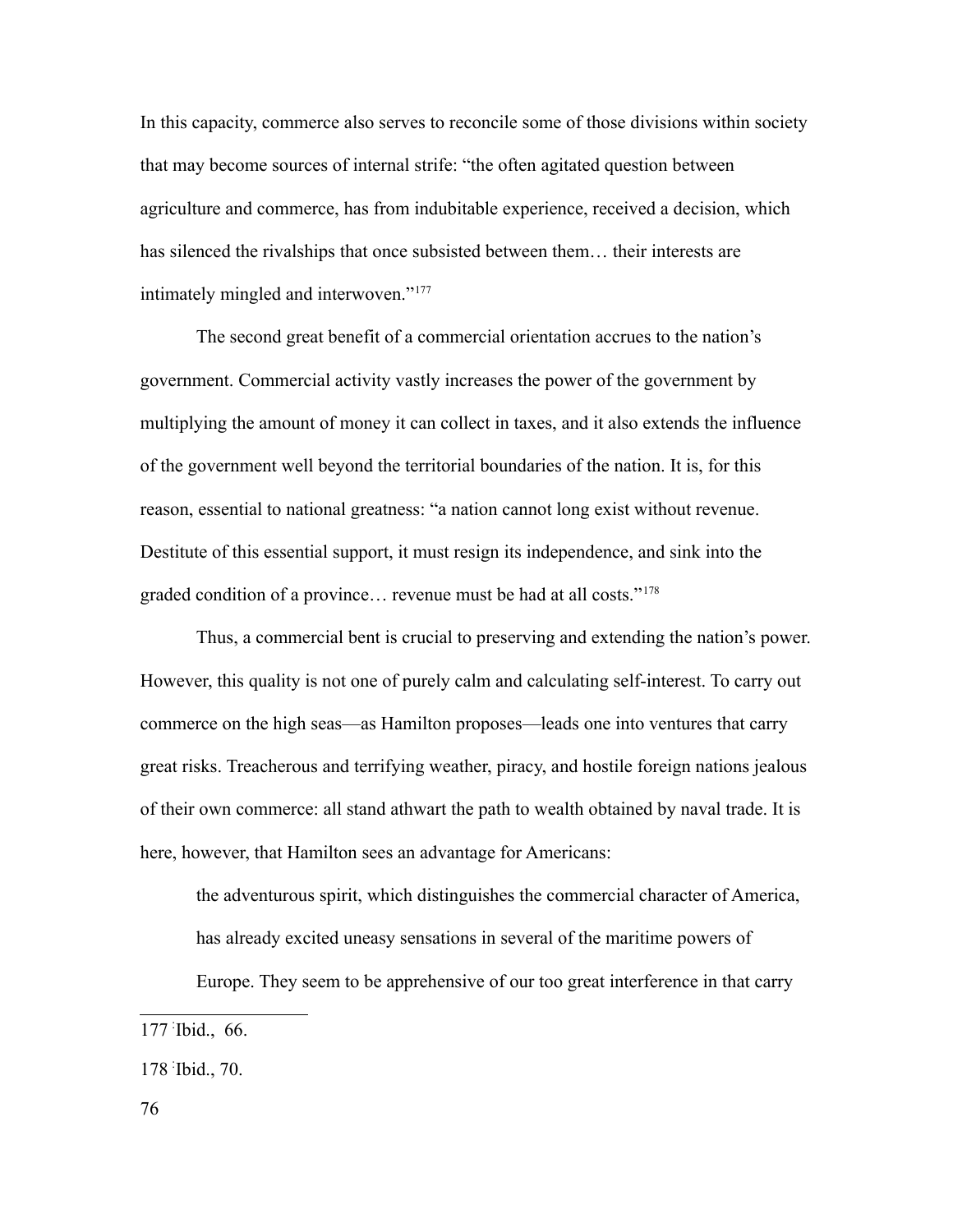trade, which is the support of their navigation, and the foundation of their naval strength.  $179$ 

This orientation can be cultivated or undermined by government intervention:

suppose… the federal power of taxation were to be confined to duties on imports [it would] beget a general spirit of smuggling; which is always prejudicial to the fair trader, and eventually to the revenue itself,… force industry out of its most natural channels into other in which it flows with less advantage, and in the last place, oppress the merchant. $180$ 

Conversely, by keeping duties light on traders, the government can encourage such adventurous men to continue enlarging national prosperity and power.

Some, such as Istvan Hont, argue that the aggressive, mercantilist outlook exemplified by Hamilton is simply an eighteenth century extension of Machiavelli's expansionist republicanism: "jealousy of trade was an extrapolation of Machiavellism to the modern trading economy."[181](#page-76-2) Hont terms the eighteenth century phenomenon of "an application of the Renaissance notion of the primacy of self-defense and the right to preemptive war to competitive international trade" as "economic neo-Machiavellism."<sup>[182](#page-76-3)</sup> To claim that Hamilton's position (and that of others like him) is a mere modification or extension of Machiavelli's principle into a realm he could not have considered

<span id="page-76-3"></span>182- Ibid.

77

<span id="page-76-0"></span><sup>179</sup>-*Federalist 11,* 59

<span id="page-76-1"></span><sup>180</sup>-*Federalist 35,* 182.

<span id="page-76-2"></span><sup>181</sup>- Istvan Hont, *Jealousy of Trade*: *International Competition and the Nation-State in Historical Perspective* (Cambridge: Harvard University Press, 2005), 8.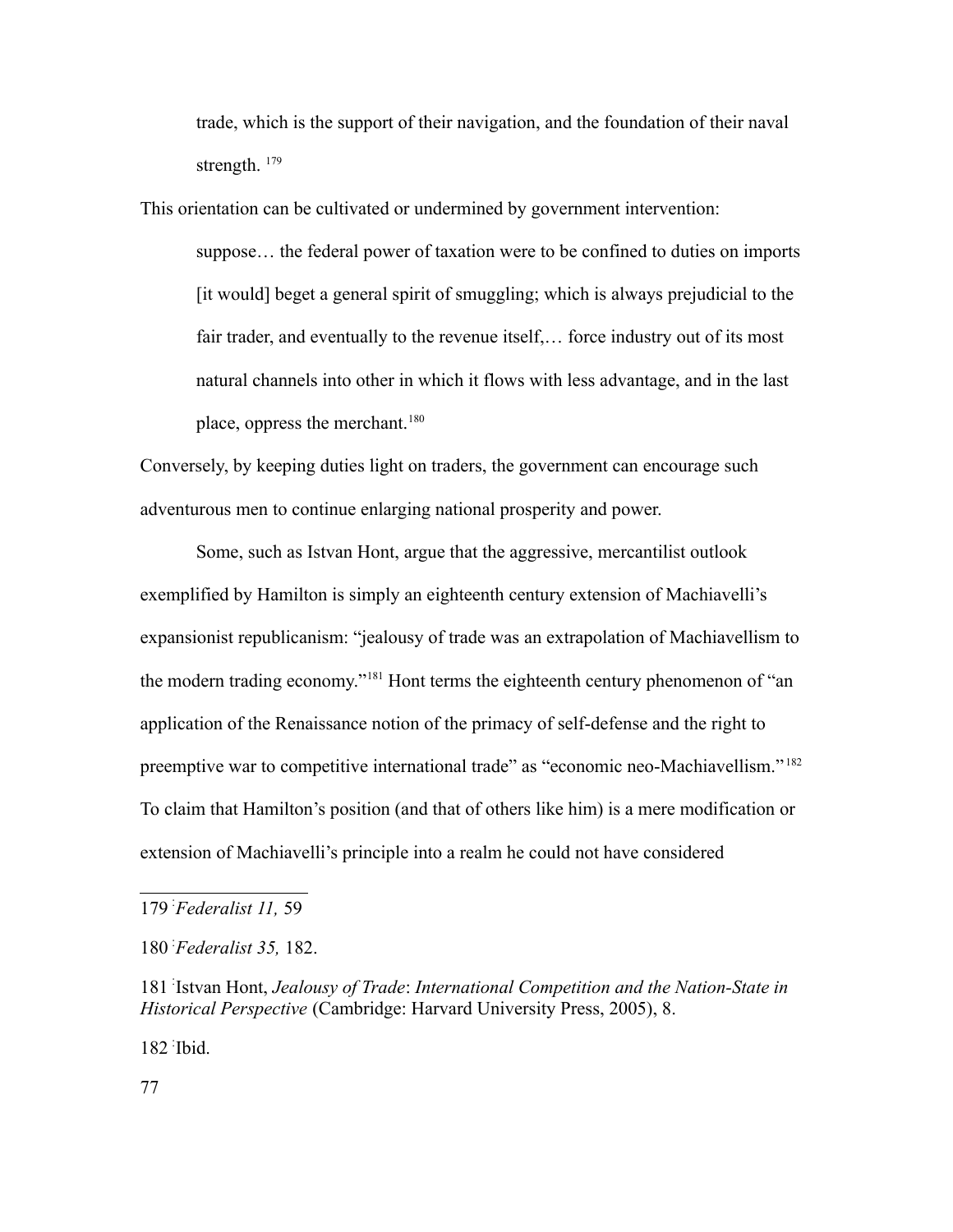(economics) may be a slight exaggeration. In comparison to purely military expansion, Machiavelli seems to have some distain for commercial expansion. He praises Romans because "they never acquired lands with money, never made peace with money, but always with the virtue of arms."[183](#page-77-0) Still, Hont's basic point holds considerable merit. The sort of aggressive trade policies advocated by Hamilton certainly seem to rely on a kind of *raison d'etat* logic that would align with Machiavelli's vision of an imperial republic.

It would be fair to claim that Hamilton modifies Machiavelli's means in order to achieve the same ends. Machiavelli never denies the importance of wealth to a republic, he simply argues that: "well-ordered republics have to keep the public rich and their citizens poor," the state's money is to be acquired by the arms of its soldiers, not vice versa.[184](#page-77-1) The intervening revolution in the field of economics has taught Hamilton that the most successful way of keeping the state rich is to also encourage the citizens to become wealthy, so as to draw revenue from them:

> Money is with propriety considered as the vital principle of the body politic; as that which sustains its life and motion, and enables it to perform its most essential functions… from a deficiency in this particular… either the people must be subjected to continual plunder, as a substitute for a more eligible mode of supplying the public wants, or the government must sink into a fatal atrophy, and in a short course of time perish.[185](#page-77-2)

<span id="page-77-1"></span>184- Ibid., 79.

<span id="page-77-0"></span><sup>183</sup>- Machiavelli, *Discourses,* 199.

<span id="page-77-2"></span><sup>185</sup>-*Federalist 30, 159*.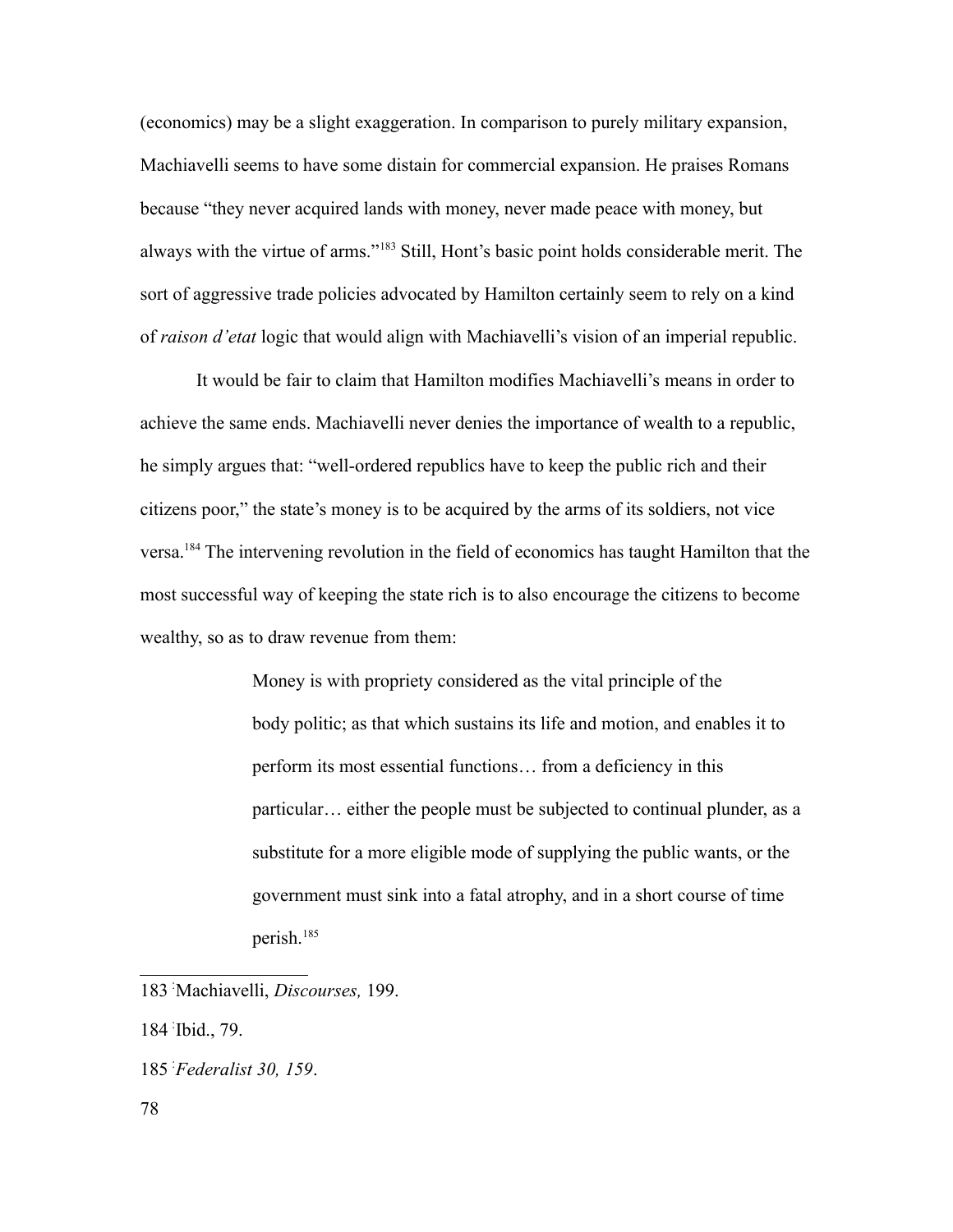For Hamilton, states are in fact forced to choose between a wealthy citizenry and a wealthy state, or an impoverished citizenry and a similarly impoverished state. Such a choice is in fact no choice at all. Therefore, Hamilton, while sharing Machiavelli's prioritization of government strength must revise some of Machiavelli's means of achieving that strength.

Despite its greater emphasis on commerce, Hamilton's vision of virtue (especially American virtue) is characterized by a kind of energetic daring and hardiness that strongly resembles the essential qualities of Machiavellian virtue. The adventurous spirit of American commerce described by Hamilton recalls to mind Machiavelli's characterization of the virtue of Agathocles: "in entering into and escaping from dangers, and the greatness of his spirit in overcoming adversities."[186](#page-78-0) As noted above, Machiavelli is less sanguine about commerce as a spur to bold, courageous action, especially for the benefit of the state. Yet, Hamilton finds empirical evidence for his conception in the American character. He promotes this quality as virtue because its effects seem to be the very same as those sought by Machiavelli in virtue: commerce increases the power of the state and cultivates a willingness to brave danger in the hope of gain. Therefore, while we may quibble with Hont's claim that such a vision of commerce is purely an "extrapolation" of Machiavelli's principles, we can safely say that it constitutes a sympathetic revision of them that remains in line with their general spirit.

Turning our attention to the great, we see that Hamilton envisions a very different form of virtue for the great men of the American republic. While the virtue and

<span id="page-78-0"></span><sup>186</sup>- Machiavelli, *The Prince,* 35.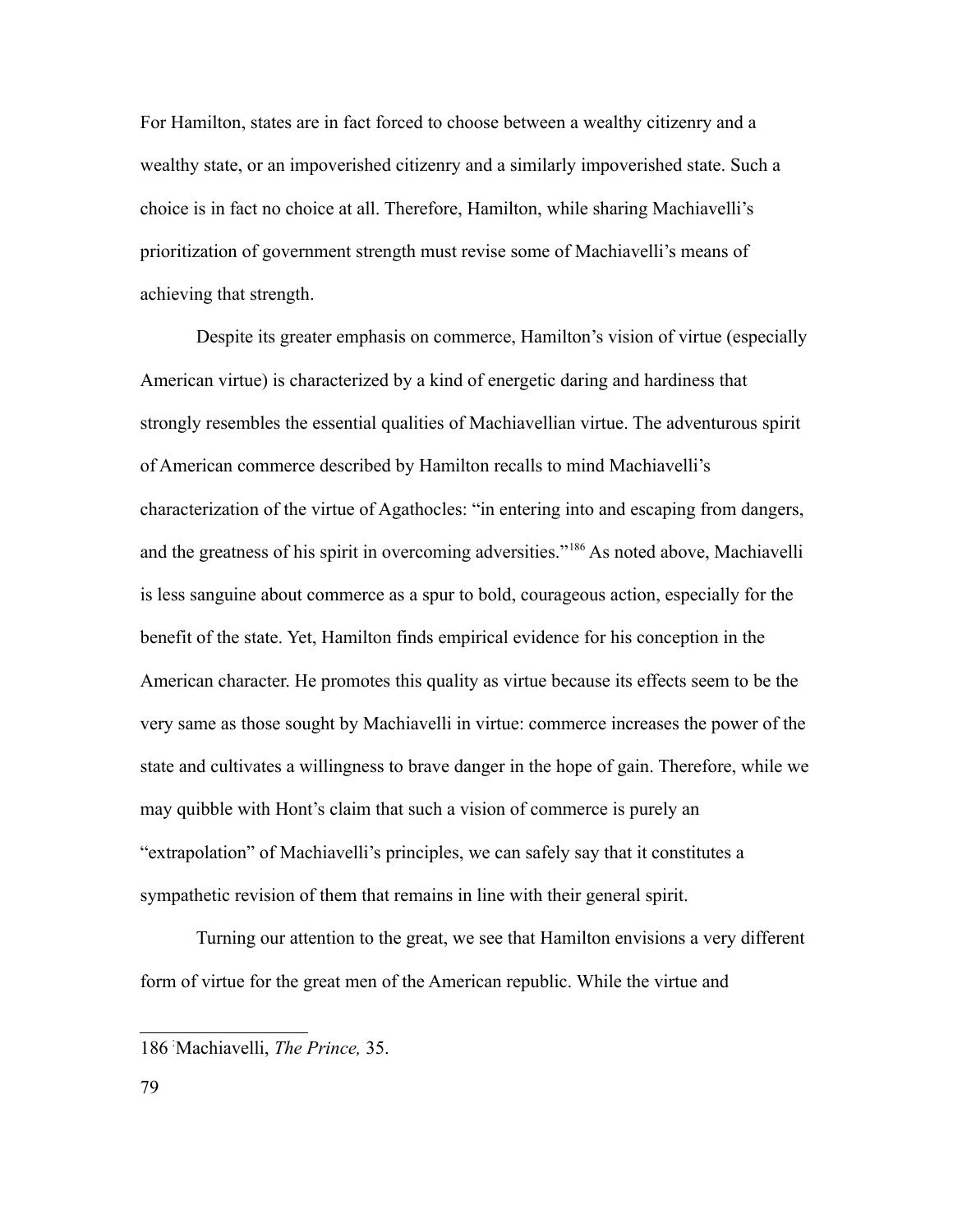excellence of the people is inextricably tied to their commercial activity, the great exhibit something of a disregard for commerce. In terms of policy, the great are strongly advised by Hamilton to encourage the commerce of the people, but Hamilton does not seem to expect them to take much part in commerce themselves. Tellingly, Hamilton nowhere in the *Federalist* makes even a passing mention of a titan of industry or trade—a man whose greatness manifests in commercial success. Rather, the great are drawn by their ambition to the halls of power: "love of fame, the ruling passion of the noblest minds, which would prompt a man to plan and undertake extensive and arduous enterprises for the public benefit."[187](#page-79-0) This perhaps indicates even more unity between Hamilton and Machiavelli. Hamilton, though he acknowledges the immense benefits that accrue to a commercial nation, seems to suspect that the most gifted men will personally view commercial pursuits as beneath them, and that the political arena still holds the greatest challenges and honors for such men.

The virtue of the great clearly does not lie in their own pursuit of commerce, but in doing such deeds as to justly merit the fame they so covet. In this way, Hamilton's vision of the virtue of the great resembles closely Madison's view of the great at the founding. But, whereas Madison abandons this aspect of the greats' character after the establishment of the regime, Hamilton does not. Unlike Madison, and much more like Machiavelli, Hamilton sees the everyday virtues of the great as active qualities that tend towards the increase of their country's power: "decision, activity, secrecy, and dispatch."[188](#page-79-1) Indeed so far from the passive, abstinent virtues extolled by Madison,

<span id="page-79-0"></span><sup>187</sup>-*Federalist 72*, 401.

<span id="page-79-1"></span><sup>188</sup>-*Federalist* 70, 388.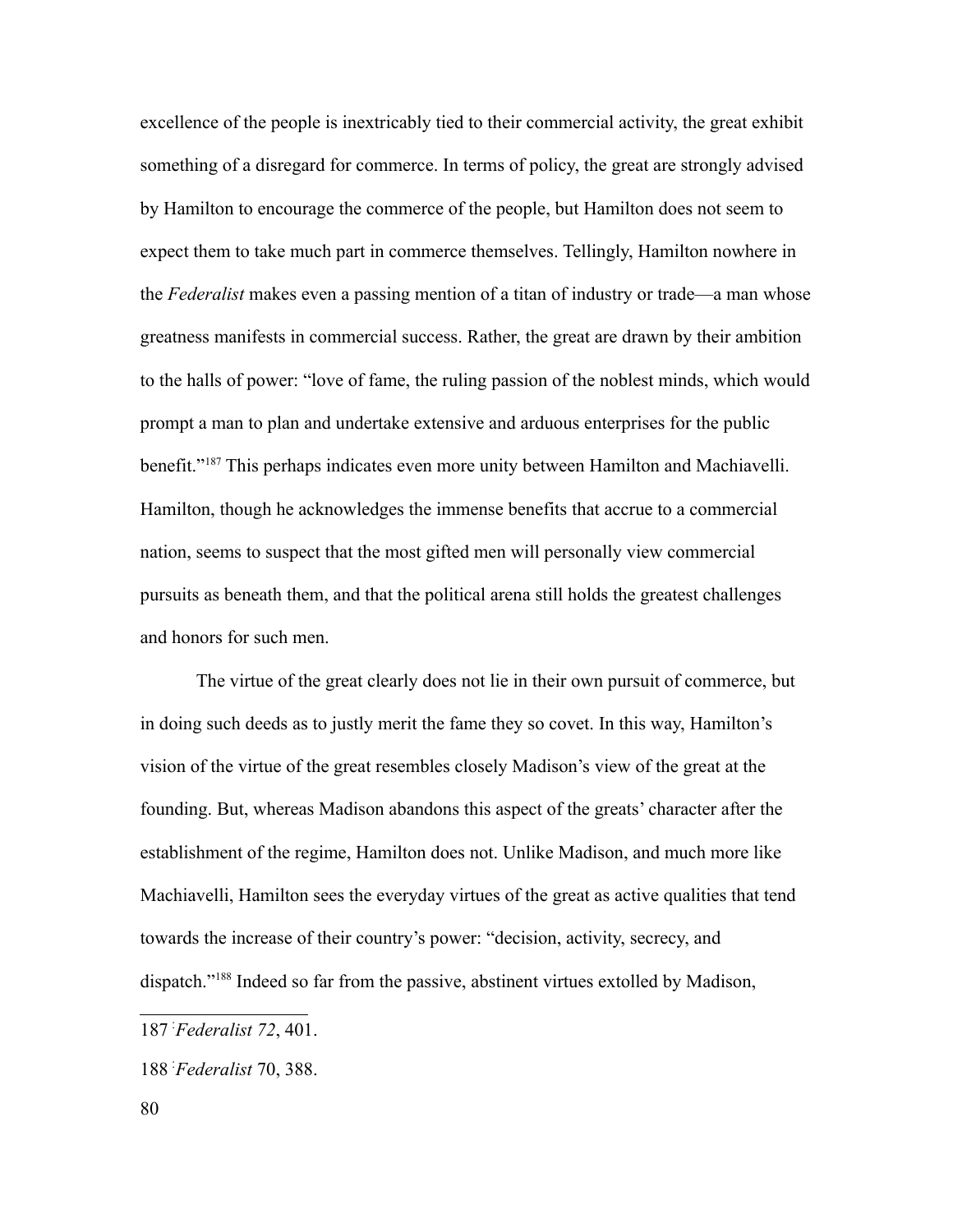Hamilton sees passivity and inactivity among the great—especially those in executive positions—as vices to be assiduously avoided: "all men of sense will agree in the necessity of an energetic executive."[189](#page-80-0) The weakness of even legislative bodies of great men lies in their lack of energy and speed in making decisions: "'I was overruled by my council. The council were so divided in their opinions, that it was impossible to obtain any better resolution on the point.' These and similar pretexts are constantly on hand."<sup>[190](#page-80-1)</sup>

With their energy and intelligence, these great certainly fulfill Madison's assigned role as troubleshooters. But, even here, Hamilton proposed far greater discretion for the great in resolving crises than does Madison. We have already noted Hamilton's unabashed admiration for the Roman dictatorship as a bulwark against "intrigues of ambitious individuals… the seditions of whole classes of the community, and… against the invasions of external enemies."[191](#page-80-2) While America shall not have a dictator, the presidency serves to accomplish the same essential duties.

In addition, Hamilton does concede to Madison that a virtuous great man will abstain from attempting to usurp his power in an unconstitutional fashion: the great "might sometimes be under temptations to sacrifice duty to interest, which it would require superlative virtue to withstand."[192](#page-80-3) But this virtuous abstention does not extend to general initiative, as long as that initiative serves the interests of the commonwealth.

- <span id="page-80-3"></span>192-*Federalist 75*, 414-415.
- 81

<span id="page-80-0"></span><sup>189</sup>- Ibid., 388.

<span id="page-80-1"></span><sup>190</sup>- Ibid., 392.

<span id="page-80-2"></span><sup>191</sup>- Ibid., 387-388.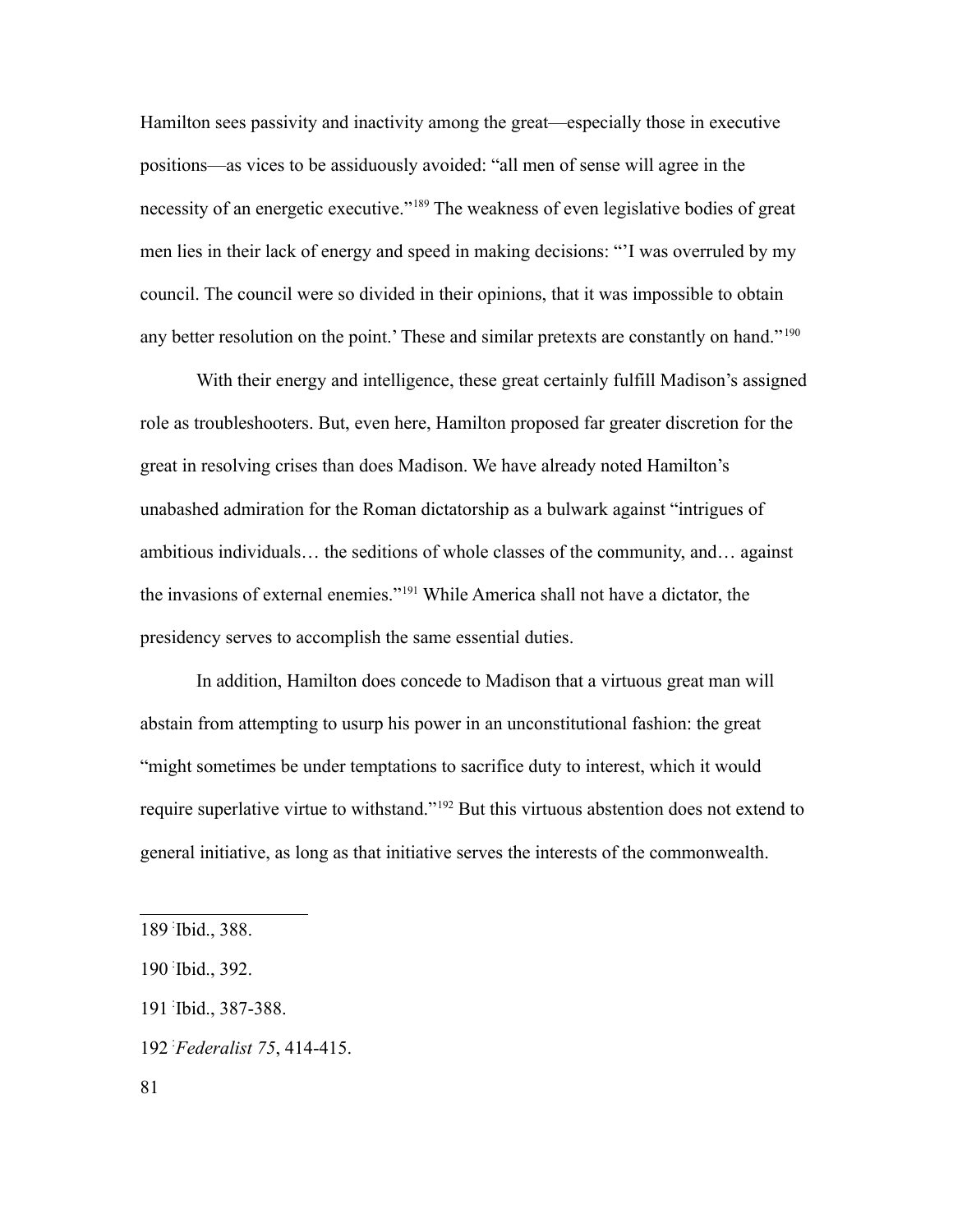The appropriate attitude of the great is far from being merely reactive; the great are meant to guide and shape events: "the majesty of the national authority… must be able to address itself immediately to the hopes and fears of individuals."[193](#page-81-0) They will be the dischargers of government administration, which, for Hamilton, is the essence of government.[194](#page-81-1) A single great individual, the president, is to lead the nation in war. In addition to the efficiency brought about by the unitary organization of this office, the holder of it must have such virtue for "the direction of the common strength."<sup>[195](#page-81-2)</sup>

Thus, Hamilton's great partake of an active virtue, fed by properly-channeled ambition. In comparison to Madison's mediators and balancers, they make greater use of their superior talents and abilities. Initiative, energy, secrecy and firm execution of plans all characterize Hamilton's cohort of outstanding individuals. These qualities are cultivated to help build, not a small and inward-oriented commonwealth, but a powerful, outward-looking imperial republic.

<span id="page-81-0"></span><sup>193</sup>-*Federalist 16,* 89.

<span id="page-81-1"></span><sup>194</sup>- *Federalist 68,* 379 .

<span id="page-81-2"></span><sup>195</sup>-*Federalist 64,* 410-411.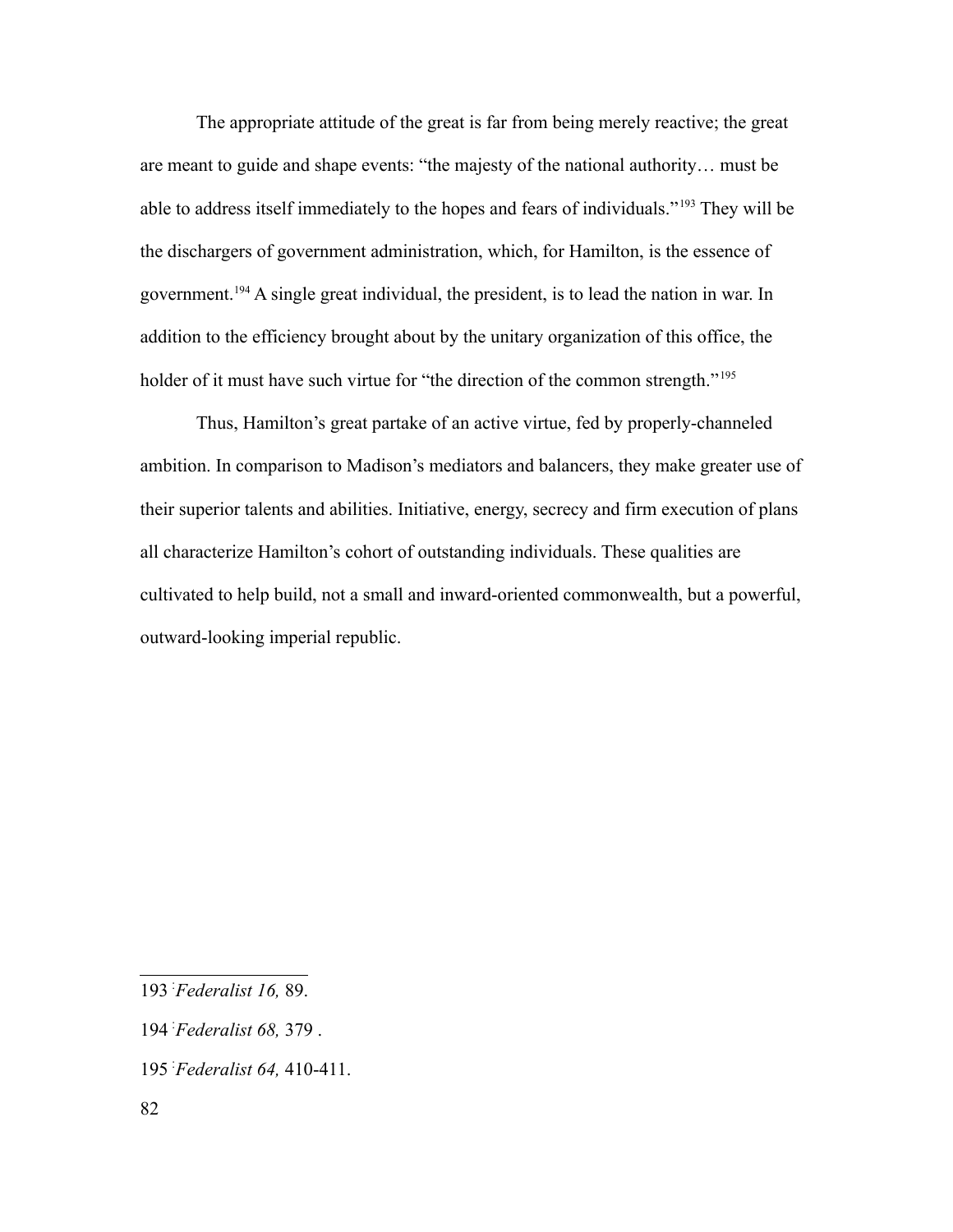## **VI: Conclusion**

This thesis should in no way be taken to argue that the American Founding was a purely (or even chiefly) a Machiavellian event. Nor does this thesis suggest that Machiavelli was the only (or primary) inspiration for Madison and Hamilton as they wrote *The Federalist Papers.* On such issues as natural rights, constitutionalism, the role of the judiciary, and commerce, one must look elsewhere for a guide to the Americans' thought. Instead, this thesis suggests that Machiavelli's teaching of politics had a significant influence, whether direct or indirect, on Madison and Hamilton in several key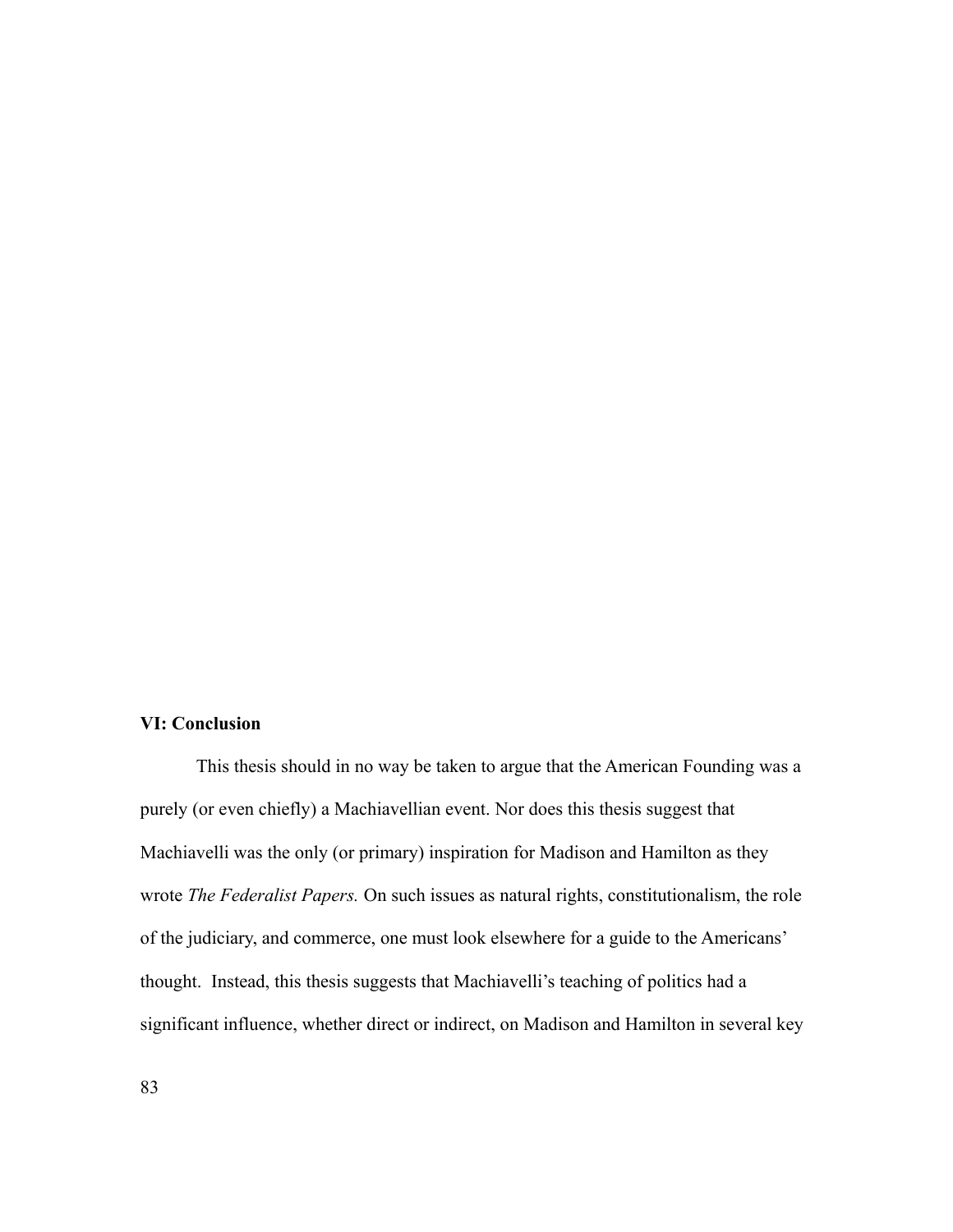areas. More importantly, it demonstrates how the Florentine's thought sheds light upon serious divergences between the New Yorker and the Virginian on several crucial issues. These divisions would eventually develop into very deep divisions and would shape much of the political debate in America's nascence.

 Madison and Hamilton subscribe to Machiavelli's dismal description of man's moral character. All three thinkers agree that men are wicked, avaricious, prone to faction and desirous of power. However, Madison more than Hamilton fixates on the insidious and dangerous qualities of human nature. We also find in the two Americans cautious but unmistakable discussions of Machiavelli's two humors. Madison and Hamilton envision broadly two sorts of people within the body politic: the great and the people. Moreover, the Americans concur with Machiavelli that the great are characterized by heightened ambition and superior talent. However, the Americans differ strongly with one another on the character of the people. Madison sees the many as a naturally conservative force. This position is supported by Machiavelli's characterization of the people as change-adverse and reticent to accept new modes and orders. Hamilton, in contrast sees people as adventurous and tumultuous, a position that draws echoes Machiavelli's description of the Roman plebs.

The thought of both Americans conforms to Machiavelli's assertion that a state's domestic arrangement is closely intertwined with its foreign policy. Machiavelli proposes two potential models for republics: Sparta and Rome. The Spartan model is an inwardlooking construction of carefully balanced power that must avoid expansion in order to achieve its goals of liberty and longevity. The Roman model is tumultuous and energetic. Instead of carefully constricting its citizens' *libido dominandi*, such a republic unleashes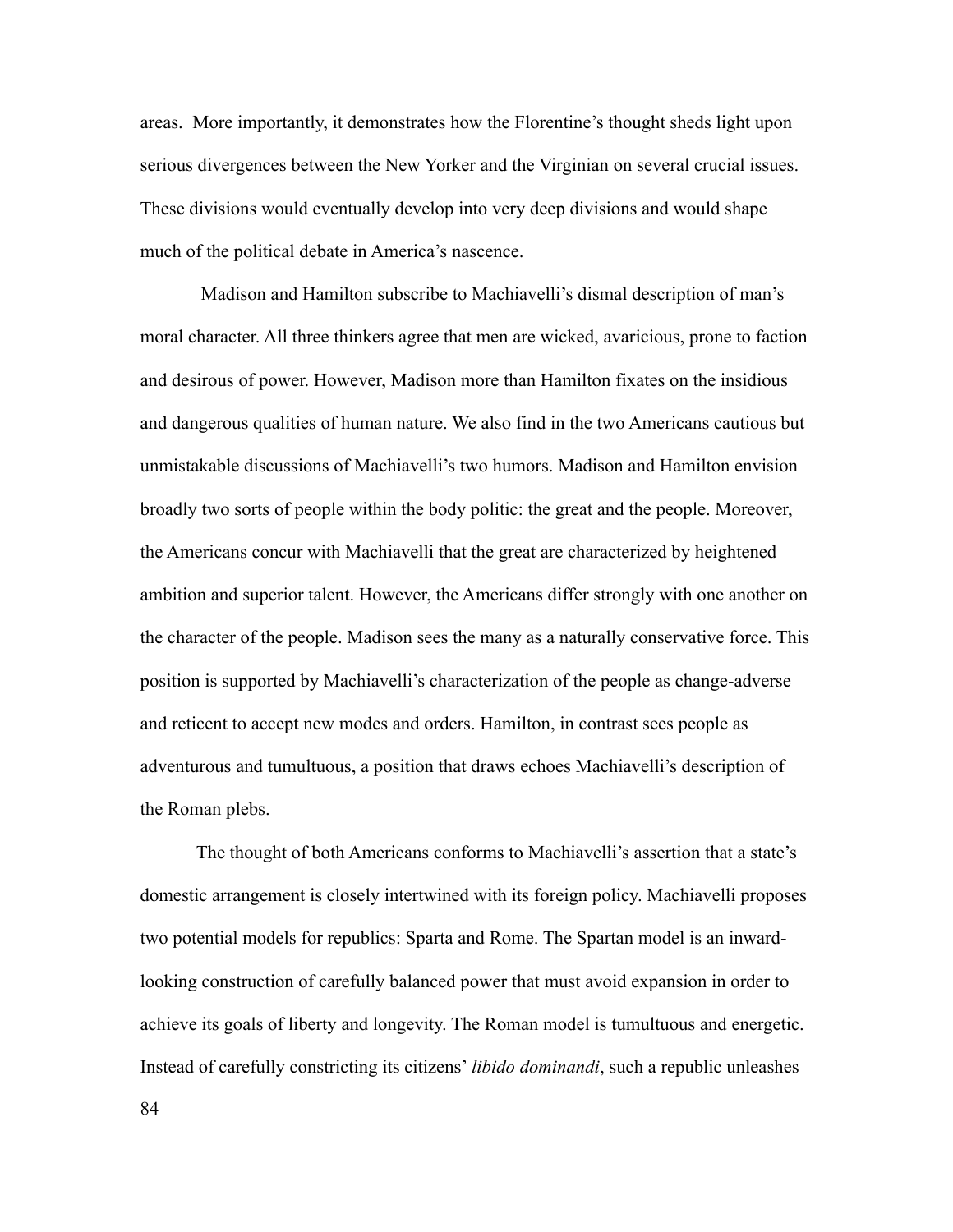it on the world. Perhaps less enduring, but more glorious and vibrant, this republic expands by nature.

Although the two Americans propose identical short-term foreign policies of defense against European machinations, their long-term visions diverge precisely along the fault line established by Machiavelli. Madison envisions a republic like Sparta, whose constitution is finely calibrated to ensure domestic liberty and tranquility. As a result, Madison hopes to maintain America's general defensive orientation towards the rest of the world, he eschews aggression and expansion. Hamilton, on the other hand, wishes to cultivate and unleash the adventurous commercial spirit of the American people. His is a Rome-style republic, outward-oriented and aggressive. Hamilton looks hopefully to the day when America might turn the tables on the great European states and hold for itself the balance of power in the world. Hamilton, not Madison, uses the term "American empire" as a suitable description of his ambition for the nation.

Drawing substantially from their understandings of man's character while in society and their differing ideals for the American republic, Madison and Hamilton go on to propose their plans for effectively empowering the government in some respects, while restraining it in others. Madison, whose greater fear of human vice and preference for a more quiescent republic focuses heavily on the issue of restraint. His complex system of checks and balances emerges as the only hope to effectively counteract the destructive effects of man's tireless *libido dominandi*. Hamilton's slightly less pessimistic view of man's character and his aspiration for a more vibrant and powerful republic lead him to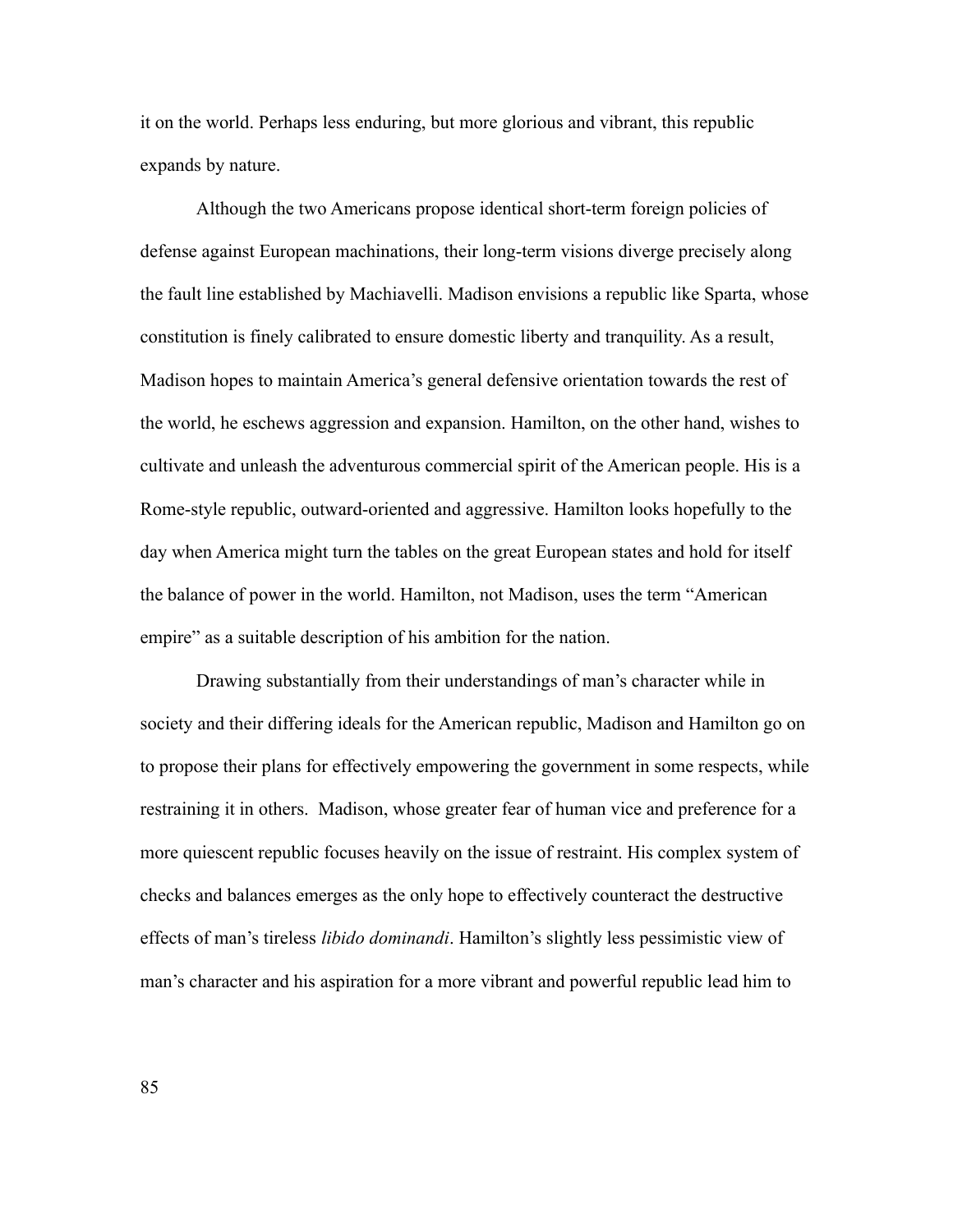concentrate on ensuring that the government is sufficiently strengthened and empowered to carry out its tasks.

Both thinkers agree with Machiavelli that virtue is a political quality. As befits his general schema, Madison proposes a virtue that conserves the good qualities of the regime. The only virtuous instance of active initiative comes at the founding, where a good regime is instituted in place of the old. After this, the conservative virtue of the people manifests in an unreflective prejudice in favor of the constitutional order. Here Madison follows Machiavelli's principle that the great alone may found a regime, but that the people are the bedrock necessary to preserve it. During ordinary times, virtue of the great lies in the prudence to guide the republic through crises back to tranquility and in the firm abstinence from seeking inordinate political power. For Hamilton, his ambitions for American greatness and his drastically different conception of the character of the many lead him to envision a very different sort of virtue. Active and daring, the commercial spirit of the American people needs to be cultivated. This adventurous virtue will carry America to the height of power. Among the great, virtue is in some sense an intensification of the virtue of the people. Active, decisive and ambitious (in a publicspirited sense), the great not only overcome crises, but they push America forward along the path to power, prosperity, and ultimately: empire.

We see then, for all their apparent unity in support of the Constitution, seeds of division are already sown in the thought of the two primary authors of the *Federalist Papers*. Madison and Hamilton, join in their passionate advocacy for the ratification of the American Constitution, nevertheless have divergent hopes for what America may come to be under that Constitution. Madison, ever fearful of the demons of man's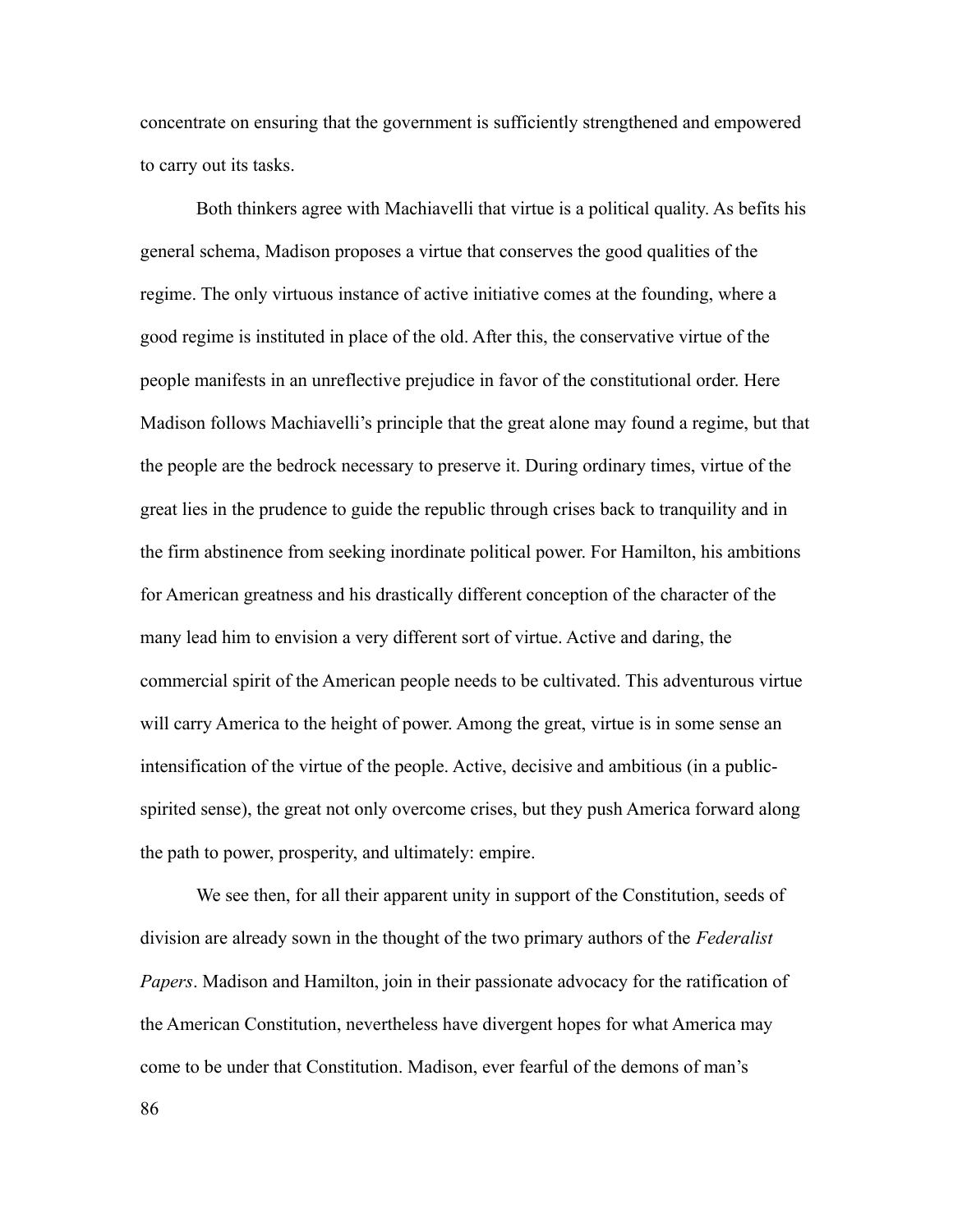character and fully committed to the dream of a nation built on liberty, constructs a system of restraint, of conservative virtue, and a restrained foreign policy. Hamilton, more optimistic about man's character hopes for a prosperous and strong America, constructs a schema of strong institutions, encourages the active and daring qualities of man's character, and envisions a more muscular foreign policy as befits an imperial republic.

Machiavelli's political writings offer many prescriptions and suggestions, principles and observations. In no way is all of his thought reflected in authors of the *Federalist Papers*. But, he does provide a compelling claim that the lust for power is an essential aspect of man's character. On the basis of this, he offers founders of republics two choices, Rome and Sparta, as the ways to accommodate this basic fact of human nature. Madison and Hamilton accept both Machiavelli's description of humanity and his stark choice. Yet, the New Yorker chooses Rome, and the Virginian Sparta. The overlaps and divergences that emerge from this dynamic are an essential part of what makes the *Federalist Papers* such a fascinating event in the history of America and political thought.